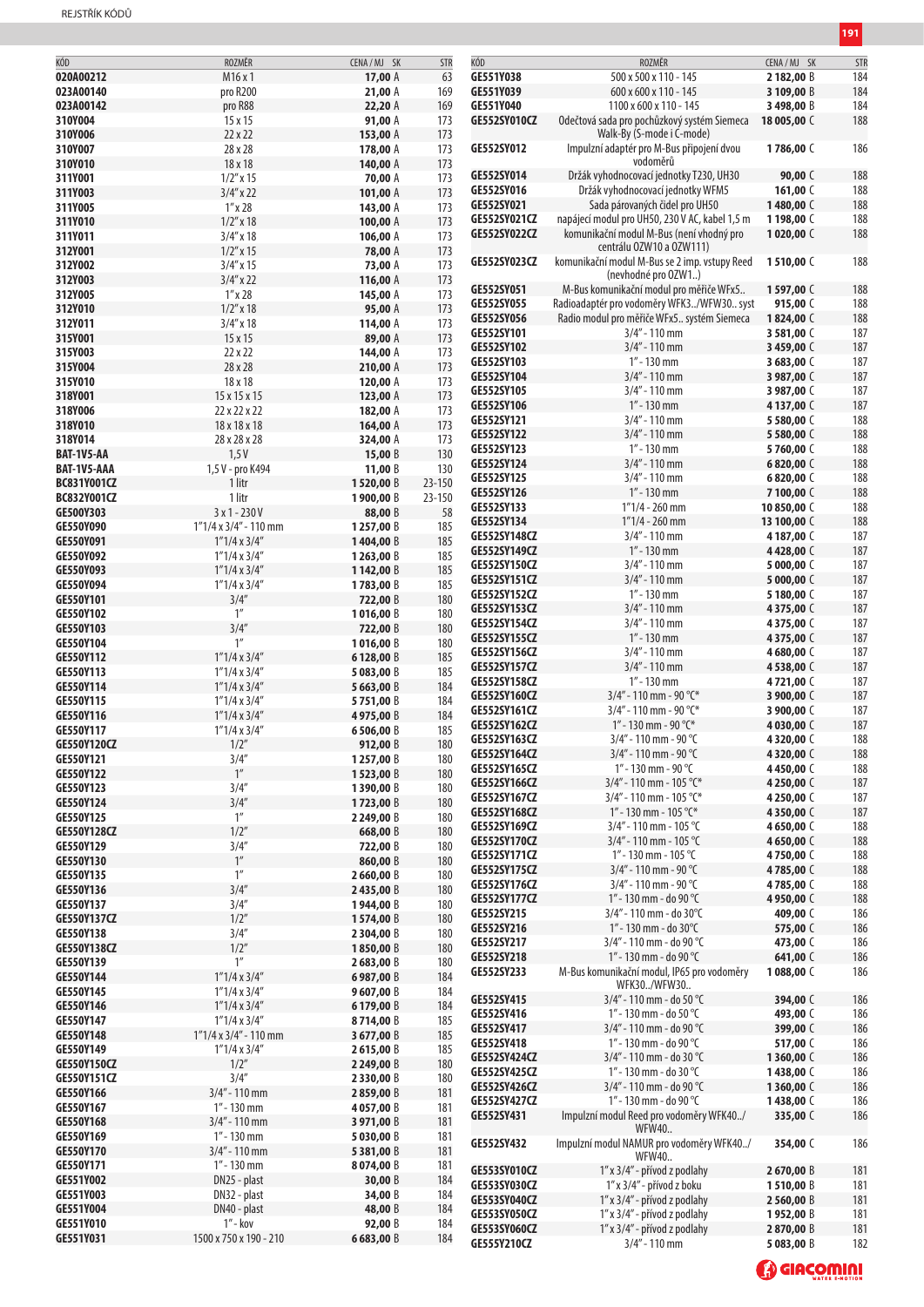| KÓD                 | ROZMĚR                              | CENA/MJ SK      | <b>STR</b> | KÓD               | ROZMĚR                   | CENA / MJ SK | STR     |
|---------------------|-------------------------------------|-----------------|------------|-------------------|--------------------------|--------------|---------|
| GE555Y223CZ         | $3/4" - 110$ mm                     | 4545,00 B       | 182        | K498MY002         |                          | 1282,00 C    | 128     |
| GE555Y232CZ         | $1"1/4 \times 3/4" / 2$             | 5835,00 B       | 181        | K805PY003         | 600 x 300 x 1            | 806,00 A     | 137     |
|                     |                                     |                 |            |                   |                          |              |         |
| GE555Y233CZ         | $1"1/4 \times 3/4" / 3$             | 7550,00 B       | 181        | K805PY004         | 600 x 600 x 1            | 806,00 A     | 137     |
| GE555Y234CZ         | $1"1/4 \times 3/4" / 4$             | 9160,00 B       | 181        | K805PY023         | 600 x 300 x 1            | 1048,00 A    | 137     |
| <b>GE555Y235CZ</b>  | $1"1/4 \times 3/4" / 5$             | 10769,00 B      | 181        | K805PY024         | 600 x 600 x 1            | 1000,00 A    | 137     |
| GE555Y236CZ         | $1"1/4 \times 3/4" / 6$             | 12 380,00 B     | 181        | KA410Y001         | 230V                     | 3862,00 C    | 129     |
| <b>GE555Y237CZ</b>  | $1"1/4 \times 3/4" / 7$             | 14 660,00 B     | 181        | KD201Y001         | pro KPM30/31             | 5958,00 C    | 127     |
| GE555Y238CZ         | $1"1/4 \times 3/4" / 8$             | 16 271,00 B     | 181        | KD410Y001         | 12 V napájení přes KPM40 | 13758,00 C   | 130     |
| GE555Y239CZ         | $1"1/4 \times 3/4" / 9$             | 17880,00 B      | 181        | KD410Y002         | 230V                     | 12 918,00 C  | 129     |
|                     |                                     |                 |            |                   |                          |              |         |
| GE555Y310CZ         | $3/4" - 110$ mm                     | 5432,00 -       | 182        | <b>KE410Y002</b>  | 230 V (16 A)             | 10 912,00 C  | 129     |
| GE555Y313CZ         | $3/4" - 110$ mm                     | 4386,00 B       | 182        | <b>KPM30Y001</b>  | $24V -$                  | 9516,00 C    | 126     |
| GE555Y323CZ         | $3/4" - 110$ mm                     | 4 8 68,00 -     | 182        | <b>KPM30Y002</b>  | $24V -$                  | 10774,00 C   | 126     |
| GE555Y325CZ         | $1'' - 130$ mm                      | 5 5 5 0 , 0 0 - | 182        | <b>KPM30Y003</b>  | $24V -$                  | 9516,00 C    | 126     |
| GE555Y412CZ         | $1" - 130$ mm                       | 6972,00 -       | 182        | <b>KPM30Y004</b>  | $24V -$                  | 9493,00 C    | 126     |
| GE555Y420CZ         | 3/4" - 110 mm                       | $6231,00 -$     | 182        | <b>KPM30Y005</b>  | $24V -$                  | 10774,00 C   | 126     |
| GE555Y422CZ         | $1" - 130$ mm                       | 7 075,00 -      | 182        | <b>KPM31Y001</b>  | $24V -$                  | 8319,00 C    | 126     |
|                     |                                     |                 |            |                   |                          |              |         |
| GE555Y440CZ         | $1/2"$ - 110 mm                     | 5379,00 B       | 182        | <b>KPM31Y002</b>  | $24V -$                  | 9598,00 C    | 126     |
| GE555Y442CZ         | $3/4" - 110$ mm                     | 5458,00 B       | 182        | <b>KPM31Y003</b>  | $24V -$                  | 8319,00 C    | 126     |
| <b>GE555YW210CZ</b> | $3/4"$ - 110 mm                     | 6612,00 B       | 183        | <b>KPM31Y004</b>  | $24V -$                  | 8319,00 C    | 126     |
| <b>GE555YW223CZ</b> | $3/4" - 110$ mm                     | 6074,00 B       | 183        | <b>KPM31Y005</b>  | $24V -$                  | 9598,00 C    | 126     |
| <b>GE555YW310CZ</b> | $3/4" - 110$ mm                     | 6 9 6 0 , 0 0 - | 183        | <b>KPM35Y001</b>  | $24V -$                  | 4036,00 C    | 127     |
| <b>GE555YW313CZ</b> | $3/4" - 110$ mm                     | 5759,00 B       | 183        | <b>KPM36Y001</b>  | Modbus                   | 3336,00 C    | 127     |
| <b>GE555YW323CZ</b> | $3/4" - 110$ mm                     | 6397,00 -       | 183        | <b>KPM36Y002</b>  | Konnex                   | 7050,00 C    | 127     |
| <b>GE555YW325CZ</b> | $1" - 130$ mm                       | 7 080,00 -      | 183        | <b>KPM36Y003</b>  | Ethernet                 | 11644,00 C   | 127     |
|                     |                                     |                 |            |                   |                          |              |         |
| <b>GE555YW412CZ</b> | $1'' - 130$ mm                      | $8501,00 -$     | 183        | <b>KPM40Y002</b>  | 230V                     | 10485,00 C   | 130     |
| GE555YW420CZ        | $3/4"$ - 110 mm                     | 7761,00 -       | 183        | <b>KPM45Y002</b>  | 230V                     | 10485,00 C   | 130     |
| <b>GE555YW422CZ</b> | $1" - 130$ mm                       | 8479,00 -       | 183        | KS120I200         | 1200 x 2000              | 3427,00 B    | 146     |
| GE555YW442CZ        | $3/4" - 110$ mm                     | 6988,00 B       | 183        | KS1201300         | 1200 x 2000              | 1677,00 B    | 146-147 |
| K270Y101            | $230V -$                            | 2313,00 A       | 157        | KS120L200         | 1200 x 2000              | 3 155,00 B   | 146     |
| K270Y102            | $24V -$                             | 2413,00 A       | 157        | KS120X300         | 1200 x 2000              | 1336,00 B    | 146-147 |
| K272Y101            | 230 $V \sim$                        | 3 525,00 A      | 157        | KS120Y200         | 1200 x 2000              | 3407,00 B    | 146     |
| K272Y102            | $24V -$                             | 3672,00 A       | 157        | KS601120          | 600 x 1200               | 1174,00 B    | 146     |
| K274Y052            | $24V0 \div 10V$ (CE, UL)            |                 | 153        |                   |                          |              |         |
|                     |                                     | 5014,00 A       |            | KS601200          | 600 x 2000               | 1765,00 B    | 146     |
| K274Y062            | $24 V 0 \div 10 V (CE)$             | 4553,00 A       | 153        | <b>KS60L120</b>   | 600 x 2000               | 947,00 B     | 146     |
| K274Y101            | $230V -$                            | 1970,00 A       | 153        | <b>KS60L200</b>   | 600 x 1200               | 1577,00 B    | 146     |
| K274Y102            | $24V -$                             | 2068,00 A       | 153        | <b>KS60Y120</b>   | 600 x 1200               | 1174,00 B    | 146     |
| K275Y002            | 24V                                 | 5670,00 A       | 153        | <b>KS60Y200</b>   | 600 x 2000               | 1725,00 B    | 146     |
| K275Y011            | 230 V - tříbodové řízení            | 2320,00 A       | 153        | KSS120I200        | 1200 x 2000              | 3892,00 B    | 147     |
| K275Y013            | $24V0 \div 10V$                     | 3 213,00 A      | 153        | KSS120L200        | 1200 x 2000              | 3682,00 B    | 147     |
| K281X012            | $24V0 \div 10V$                     | 2917,00 A       | 154        | <b>KSS120Y200</b> | 1200 x 2000              | 3 682,00 B   | 147     |
| K281X022            | $24V -$                             | 2972,00 A       | 154        | <b>KSS601120</b>  | 600 x 1200               | 1174,00 B    | 147     |
| K282X022            | 24 V                                | 4612,00 A       | 154        | <b>KSS601200</b>  | 600 x 2000               | 1946,00 B    | 147     |
| K360MY001           | $230 V - - 24 V -$                  | 955,00 A        | 58-125     | <b>KSS60L120</b>  | 600 x 1200               | 1174,00 B    | 147     |
| K369AY022           | 25 x 0,8 cm                         | 55,00 A         | 139        | <b>KSS60L200</b>  | 600 x 2000               | 1841,00 B    | 147     |
| K369SY001           | 8 x 0,8 cm                          | 21,00 A         | 136-139    | <b>KSS60Y120</b>  | 600 x 1200               | 1174,00 B    | 147     |
| K369Y021            | 15 x 0,8 cm                         | 21,00 A         | 139        | <b>KSS60Y200</b>  | 600 x 2000               | 1841,00 B    | 147     |
| K373Y011            | $230V -$                            | 4 240,00 A      | 126        | <b>KTD3Y003</b>   | 3 senzory                | 5514,00B     | 175     |
| K373Y012            | 230 $V \sim$                        | 4444,00 A       | 126        | <b>KTD5Y006</b>   | 6 sensorů                | 8902,00 B    | 175     |
| K373Y013            | $20 \div 90$ °C                     | 542,00 A        | 165        | KTDPY001          | $\overline{\phantom{a}}$ |              |         |
|                     |                                     |                 |            |                   |                          | 553,00 B     | 175     |
| K373Y021            | $1/2"0 \div 90$ °C                  | 905,00 A        | 165        | KTDSY001          |                          | 517,00 B     | 175     |
| K373Y022            | $1/2"0 \div 90 °C / 90 \div 110 °C$ | 1589,00 A       | 165        | <b>N5Y002</b>     | 3/8''                    | 226,00 A     | 170     |
| K373Y023            | $1/2''$ 90 $\div$ 110 °C            | 1047,00 A       | 165        | <b>N5Y003</b>     | 1/2"                     | 247,00 A     | 170     |
| K376Y001            | 10 litrů                            | 1479,00 A       | 139        | <b>N5Y004</b>     | 3/4''                    | 319,00 A     | 170     |
| K377Y001            | 51                                  | 1170,00 B       | 175        | <b>N5Y005</b>     | $1^{\prime\prime}$       | 465,00 A     | 170     |
| K377Y002            | 101                                 | 2 2 2 1,00 B    | 175        | <b>N5Y006</b>     | 1''1/4                   | 672,00 A     | 170     |
| K410WY001           | 2 baterie AA 1,5 V                  | 2325,00 C       | 129        | <b>N5Y007</b>     | 1''1/2                   | 850,00 A     | 170     |
| K410WY002           | 2 baterie AA 1,5 V                  | 2 907,00 C      | 130        | <b>N5Y008</b>     | $2^{\prime\prime}$       | 1190,00 A    | 170     |
| K410WY003           | 2 baterie AA 1,5 V                  | 2412,00 C       | 130        | <b>N5Y009</b>     | 2''1/2                   | 1786,00 A    | 170     |
| K410WY012           | 12 V napájení přes KPM40            | 3 165,00 C      | 130        | <b>N5Y010</b>     | 3''                      | 2634,00 A    | 170     |
| K463PY001           | kabel 6 m - čidlo 5 cm, průměr 6 mm | 414,00 C        | 128        | N5Y011            | $4^{\prime\prime}$       | 4556,00 A    | 170     |
| K465PY001           | <b>IP68</b>                         | 1142,00 C       | 128        | <b>N6Y002</b>     | 3/8''                    | 231,00 A     | 170     |
|                     |                                     |                 |            | <b>N6Y003</b>     | 1/2''                    |              |         |
| K465Y001            | 12 V napájení přes KPM40            | 2134,00 C       | 130        |                   |                          | 247,00 A     | 170     |
| <b>K470HX001</b>    | 2 x AA 1,5V                         | 984,00 A        | 12         | <b>N6Y004</b>     | 3/4''                    | 319,00 A     | 170     |
| K470WX001           | 2 baterie AA 1,5 V                  | 1699,00 C       | 129        | <b>N6Y005</b>     | 1''                      | 465,00 A     | 170     |
| K471X001            |                                     | 1152,00 N       | 12         | <b>N6Y006</b>     | 1''1/4                   | 672,00 A     | 170     |
| K480Y001            | 230 $V \sim$                        | 2173,00 A       | 125        | <b>N6Y007</b>     | 1''1/2                   | 850,00 A     | 170     |
| K489Y001            |                                     | 13,00 $C$       | 125        | <b>N6Y008</b>     | $2^{\prime\prime}$       | 1190,00 A    | 170     |
| K489Y002            |                                     | 369,00 C        | 125        | <b>N6Y009</b>     | 2''1/2                   | 1786,00 A    | 170     |
| K490IY001           | $2 \div 40^{\circ}C$                | 3 004,00 A      | 125        | <b>N6Y010</b>     | 3''                      | 2634,00 A    | 170     |
| K490IY002           | $2 \div 40$ °C                      | 3 004,00 A      | 125        | P10SY001          | $1''$ x 18               | 251,00 A     | 64      |
| K492BY002           | 230V                                | 3 306,00 C      | 127        | P10SY002          | $1''1/4 \times 18$       | 261,00 A     | 64      |
| K493TY002           | 24V                                 | 5537,00 C       | 128        | P10SY003          | $1''$ x $3/4''$ E        | 227,00 A     | 64      |
| K494AY001           | $2 \div 40^{\circ}C$                | 1002,00 A       | 124        | P10SY004          | $1"1/4 \times 3/4"E$     | 256,00 A     | 64      |
| K494IY001           | $230V - černý$                      | 2 2 2 1,00 A    | 125        | P10VY001          | $1''$ x $18$             | 466,00 A     | 64      |
| K494IY002           | 230V ~ bílý                         | 2 2 2 1,00 A    | 125        | P10VY002          | 1"1/4x18                 | 485,00 A     | 64      |
| K494IY011           | 3xAAA 1,5 V černý                   | 2 221,00 A      | 125        | P10VY003          | $1''$ x $3/4''$ E        | 466,00 A     | 64      |
|                     |                                     |                 |            |                   |                          |              |         |
| K494IY012           | 3xAAA 1,5 V bílý                    | 2 221,00 A      | 125        | P10VY004          | 1"1/4x3/4"E              | 475,00 A     | 64      |
| K495BY002           | 24V                                 | 3984,00 C       | 127        | P10VY011          | $1''$ x 18               | 466,00 A     | 64      |
| K495LY002           | 24V                                 | 4348,00 C       | 128        | P10VY012          | 1"1/4x18                 | 474,00 A     | 64      |
| K497Y001            | pro KPM30/31                        | 342,00 C        | 127        | P10VY013          | $1''$ x $3/4''$ E        | 476,00 A     | 64      |
| K497Y002            | pro KPM35                           | 435,00 C        | 127        | P10VY014          | $1"1/4 \times 3/4"E$     | 474,00 A     | 64      |
|                     |                                     |                 |            |                   |                          |              |         |

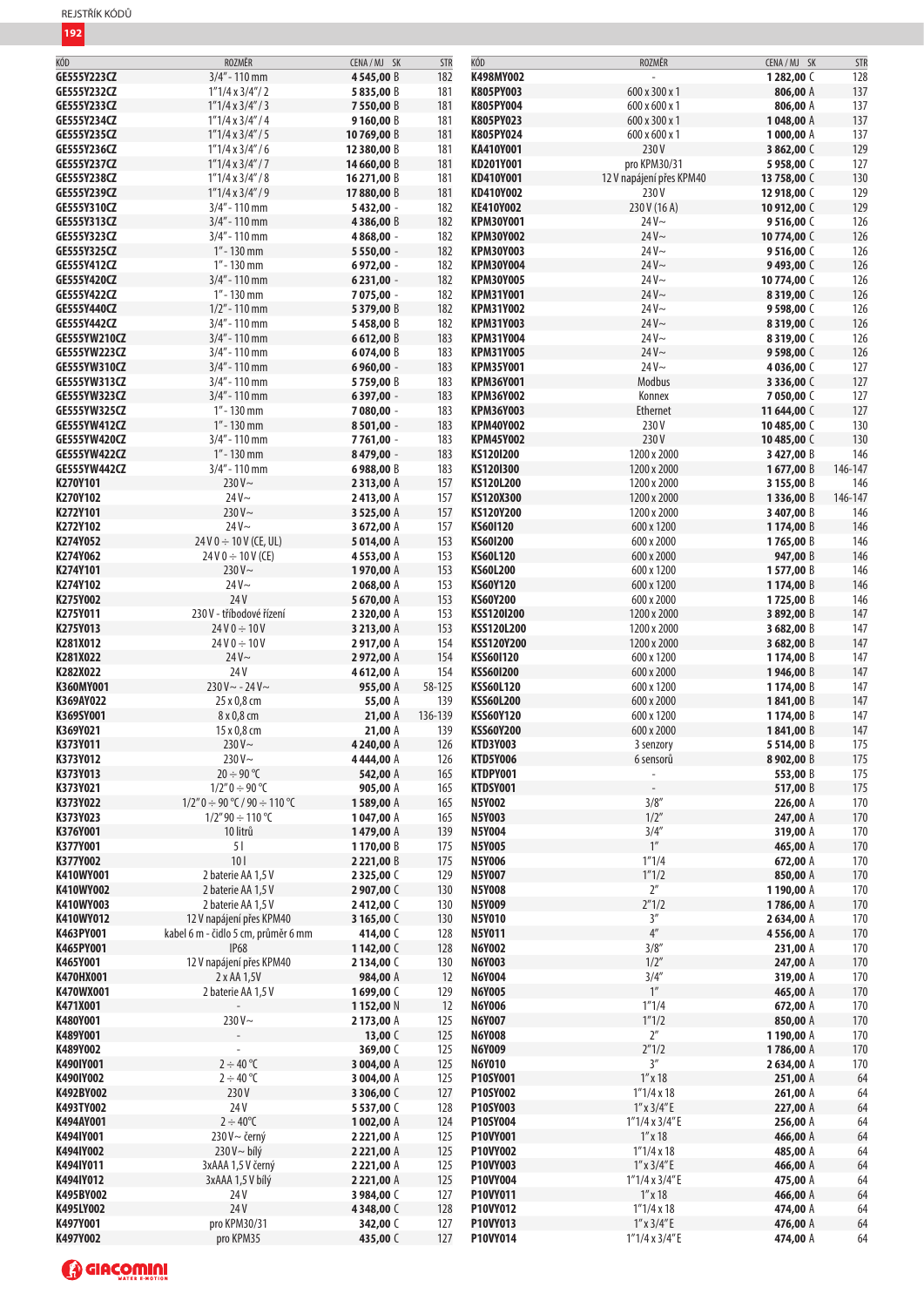| KÓD             | ROZMĚR                       | CENA / MJ SK | <b>STR</b> | KÓD              | ROZMĚR                   | CENA / MJ SK | <b>STR</b> |
|-----------------|------------------------------|--------------|------------|------------------|--------------------------|--------------|------------|
| P12AX003        | 1 <sup>''</sup>              | 207,00 A     | 27         | P21SY001         | ø2,7 mm - Kv 0,25        | 84,00 A      | 152        |
| P12AX004        | R356-7-8, R304T, R437, R414  | 95,00 A      | 27         | P21SY002         | ø3,5 mm - Kv 0,40        | 84,00 A      | 152        |
| P12AX006        | $3/8"$ - $1/2"$ - $3/4"$ PTG | 161,00 A     | 27         | P21SY003         | ø4,5 mm - Kv 0,65        | 84,00 A      | 152        |
|                 |                              |              |            |                  |                          |              |            |
| P12AX011        | $3/8" - 1/2" - 3/4"$ , R553V | 93,00 A      | 27         | P21SY004         | ø6,0 mm - Kv 1,00        | 84,00 A      | 152        |
| P146CX001CZ     |                              | 127,00 A     | 160        | P21SY005         | ø7,0 mm - Kv 1,30        | 84,00 A      | 152        |
| P146CY001       | 3/8" - délka 51 mm           | 329,00 A     | 160        | P21SY006         | ø8,0 mm - Kv 1,60        | 84,00 A      | 152        |
| P146CY011       | 3/8" - délka 81 mm           | 545,00 A     | 160        | P21SY011         | ø3,0 mm - Kv 0,25        | 84,00 A      | 152        |
| P146CY051       | 3/4''                        | 355,00 A     | 160        | P21SY012         | ø4,0 mm - Kv 0,40        | 84,00 A      | 152        |
| P146CY052       | 3/4''                        | 124,00 A     | 160        | P21SY013         | ø4,5 mm - Kv 0,65        | 84,00 A      | 152        |
| P146CY053       | 1''                          | 153,00 A     | 160        | P21SY014         | ø5,8 mm - Kv 1,00        | 84,00 A      | 152        |
|                 |                              |              |            | P21SY015         |                          |              |            |
| P146CY054       | $3/4'' - 300\mu$             | 73,00 A      | 160        |                  | ø6,7 mm - Kv 1,30        | 84,00 A      | 152        |
| P146CY554CZ     | $3/4" - 500\mu$              | 67,00 A      | 160        | P21SY016         | ø7,5 mm - Kv 1,60        | 84,00 A      | 152        |
| P146CY555CZ     | $1'' - 500\mu$               | 101,00 A     | 160        | P21SY017         | ø9,0 mm - Kv 2,50        | 84,00 A      | 152        |
| P146MY002       | $1/2" - 90$ mm               | 692,00 A     | 159        | P21SY018         | ø12,7 mm - Kv 3,45       | 84,00 A      | 152        |
| P146MY003       | $1/2" - 110$ mm              | 692,00 A     | 159        | P22BY007         | $3/8" - 1/2"$            | 32,00 A      | 27         |
| P146MY103       | $1/2" - 245$ mm              | 1645,00 A    | 159        | <b>P22BY008</b>  | $3/4" - 1"$              | 48,00 A      | 27         |
| P146MY104       | $1/2" - 375$ mm              | 1662,00 A    | 159        | P22BY009         | 1"1/4                    | 54,00 A      | 27         |
| P146MY105       | $1/2"$ - 395 mm              |              |            | P22FY001         | $3/8" - 1/2"$            |              |            |
|                 |                              | 2188,00 A    | 159        |                  |                          | 32,00 A      | 108        |
| P15EY004        | $1''$ x $3/4''$              | 158,00 A     | 158        | P22FY003         | 3/4''                    | 33,00 A      | 108        |
| P15EY005        | $1''$ x $1''$                | 166,00 A     | 158        | P22LY001         | $3/8" - 1/2"$            | 32,00 A      | 108        |
| P15FY013        | 1/2"F x 1/2"F                | 216,00 A     | 152        | P22LY003         | 3/4''                    | 33,00 A      | 108        |
| P15TGX002       | 3/8''                        | 117,00 A     | 28         | P23FY002         | 3/8''                    | 51,00 A      | 108        |
| P15TGX003       | $1/2''$ x $3/8''$            | 130,00 A     | 28         | P23FY003         | 1/2''                    | 39,00 A      | 108        |
| P15TGX004       | 1/2"                         | 136,00 A     | 28         | P23FY004         | 3/4''                    | 39,00 A      | 108        |
| P15TGX043       | 1/2''                        | 124,00 A     |            | P23MY002         | 3/8''                    |              |            |
|                 |                              |              | 28         |                  |                          | 40,00 A      | 108        |
| P15TGX044       | 1/2''                        | 124,00 A     | 28         | <b>P23MY003</b>  | 1/2''                    | 111,00 A     | 108        |
| P15TGX045       | 1/2''                        | 142,00 A     | 28         | P23MY004         | 3/4''                    | 51,00 A      | 108        |
| P15X002         | 3/8''                        | 48,00 A      | 28         | P26AX004         | 3/4''                    | 44,00 A      | 28         |
| P15X003         | 1/2''                        | 47,00 A      | 28         | <b>P26AX005</b>  | $1^{\prime\prime}$       | 89,00 A      | 28         |
| P15X004         | 3/4''                        | 77,00 A      | 28         | P26AX006         | 1''1/4                   | 110,00 A     | 28         |
| P15X005         | $1^{\prime\prime}$           | 134,00 A     | 28         | P26AY004         | 3/4''                    | 46,00 A      | 28         |
| P15X006         | 1''1/4                       |              |            |                  | 1''                      |              |            |
|                 |                              | 197,00 A     | 28         | <b>P26AY005</b>  |                          | 95,00 A      | 28         |
| P15Y002         | 3/8''                        | 47,00 A      | 28         | P26AY006         | 1''1/4                   | 119,00 A     | 28         |
| P15Y003         | 1/2''                        | 45,00 A      | 28         | P26BX001         | 3/8''                    | 42,00 A      | 27         |
| P15Y004         | 3/4''                        | 73,00 A      | 28         | <b>P26PY012</b>  | 3/8''                    | 22,00 A      | 28         |
| P15Y005         | 1 <sup>n</sup>               | 126,00 A     | 28         | P26PY013         | 1/2''                    | 22,00 A      | 28         |
| P15Y006         | 1''1/4                       | 187,00 A     | 28         | P275Y002         | $\overline{\phantom{a}}$ | 186,00 A     | 154        |
| P15Y015         | 1/2"F x 1/2"M                | 250,00 A     | 152        | P295Y001CZ       |                          | 54,00 A      | 154        |
|                 |                              |              |            |                  |                          |              |            |
| P15Y016         | 1"F x 3/4"M                  | 216,00 A     | 152        | <b>P29MX004</b>  | 18 x 18                  | 137,00 A     | 138        |
| P15Y017         | 1"F x 1"M                    | 364,00 A     | 152        | <b>P31FAY002</b> | $3/8" - 1/2"$            | 30,00 A      | 107        |
| P15Y018         | 1"F x 1/2"M                  | 219,00 A     | 152        | <b>P31FAY003</b> | $3/4" - 1" - 1"1/4"$     | 42,00 A      | 107        |
| P16Y001         |                              | 23,00 A      | 29         | P31FGY001        | 1/4''                    | 20,00 A      | 107        |
| P16Y003         |                              | 23,00 A      | 29         | P31FGY002        | $3/8" - 1/2"$            | 30,00 A      | 107        |
| P18LX002        | $5/8''$ x $3/8''$            | 36,00 A      | 29-106     | P31FGY003        | $3/4" - 1" - 1"1/4$      | 38,00 A      | 107        |
| P18LX003        | $3/4''$ x $1/2''$            |              |            | <b>P31FRY001</b> | 1/4''                    |              |            |
|                 |                              | 40,00 A      | 29-106     |                  |                          | 20,00 A      | 107        |
| P18LX004        | $1''$ x $3/4''$              | 77,00 A      | 29-106     | <b>P31FRY002</b> | $3/8" - 1/2"$            | 30,00 A      | 107        |
| P18LX005        | 1''1/4x1''                   | 93,00 A      | 29-106     | <b>P31FRY003</b> | $3/4" - 1" - 1"1/4$      | 49,00 A      | 107        |
| P18LX006        | $1"1/2 \times 1"1/4$         | 134,00 A     | 29-106     | P31FVY002        | $3/8" - 1/2"$            | 30,00 A      | 107        |
| P18LX013        | pro R437N-R440N              | 54,00 A      | 29-106     | P31FVY003        | $3/4" - 1" - 1"1/4"$     | 42,00 A      | 107        |
| P18LX023        | pro R356-8                   | 47,00 A      | 29-106     | P31LGY001        | 1/4''                    | 29,00 A      | 107        |
| P18LX033        | matka 3/4" pro R37 1/2"      | 73,00 A      | 29-106     | <b>P31LGY002</b> | $3/8" - 1/2"$            | 38,00 A      | 107        |
| P18LX034        | matka 1" pro R37 3/4"        |              | 29-106     | P31LGY003        | $3/4" - 1" - 1"1/4$      | 52,00 A      |            |
|                 |                              | 106,00 A     |            |                  |                          |              | 107        |
| P18LY002        | $5/8''$ x $3/8''$            | 36,00 A      | 29-106     | P31LGY004        | $1"1/2 - 2"$             | 65,00 A      | 107        |
| P18LY003        | $3/4''$ x $1/2''$            | 41,00 A      | 29-106     | <b>P31LGY005</b> | $2''1/2 - 3''$           | 102,00 A     | 107        |
| P18LY004        | $1''$ x $3/4''$              | 73,00 A      | 29-106     | <b>P31LGY006</b> | $4^{\prime\prime}$       | 220,00 A     | 107        |
| P18LY005        | $1''1/4 \times 1''$          | 89,00 A      | 29-106     | <b>P31LGY102</b> | $3/8" - 1/2"$            | 46,00 A      | 107        |
| P18LY006        | $1"1/2 \times 1"1/4$         | 135,00 A     | 29-106     | P31LGY103        | $3/4" - 1" - 1"1/4$      | 59,00 A      | 107        |
| P18LY007        | 1"1/2 pro R285               | 89,00 A      | 108        | <b>P31LGY104</b> | $1''1/2 - 2''$           | 85,00 A      | 107        |
| P18LY008        | 1"1/2 pro R287               | 116,00 A     | 108        | <b>P31LRY001</b> | 1/4''                    | 39,00 A      | 107        |
|                 |                              |              |            |                  |                          |              |            |
| P18LY009        | 2" pro R285                  | 131,00 A     | 108        | <b>P31LRY002</b> | $3/8" - 1/2"$            | 39,00 A      | 107        |
| P18LY033        | matka 3/4" pro R37 1/2"      | 62,00 $A$    | 29-106     | <b>P31LRY003</b> | $3/4" - 1" - 1"1/4$      | 55,00 A      | 107        |
| P18LY034        | matka 1" pro R37 3/4"        | 93,00 A      | 29-106     | <b>P31LRY004</b> | $1"1/2 - 2"$             | 61,00 A      | 107        |
| P18RX001        | ø8                           | 25,00 A      | 88         | <b>P31LRY005</b> | $2''1/2 - 3''$           | 102,00 A     | 107        |
| P18RX002        | ø10                          | 25,00 A      | 88         | <b>P31LRY006</b> | $4^{\prime\prime}$       | 220,00 A     | 107        |
| P18RX003        | ø12                          | 32,00 A      | 88         | <b>P31LRY102</b> | $3/8" - 1/2"$            | 46,00 A      | 107        |
| P18RX004        | ø14                          | 33,00 A      | 88         | <b>P31LRY103</b> | $3/4" - 1" - 1"1/4$      | 59,00 A      | 107        |
| <b>P18RX005</b> | ø15                          |              | 88         |                  |                          |              | 107        |
|                 |                              | 34,00 A      |            | <b>P31LRY104</b> | $1"1/2 - 2"$             | 85,00 A      |            |
| P18RX006        | ø16                          | 34,00 A      | 88         | P31LVY102        | $3/8" - 1/2"$            | 46,00 A      | 107        |
| <b>P18RX007</b> | ø18                          | 37,00 A      | 88         | P31LVY103        | $3/4"$ - 1" - 1"1/4      | 59,00 A      | 107        |
| <b>P18RX008</b> | ø22                          | 59,00 A      | 88         | P31LVY104        | $1"1/2 - 2"$             | 85,00 A      | 107        |
| P18RY001        | $\mathfrak{g} \mathbf{8}$    | 24,00 A      | 88         | P36SY009         | 2''1/2                   | 91,00 A      | 171        |
| P18RY002        | ø10                          | 24,00 A      | 88         | P36SY010         | 3''                      | 398,00 A     | 171        |
| P18RY003        | ø12                          | 32,00 A      | 88         | P36SY011         | $4^{\prime\prime}$       | 654,00 A     | 171        |
|                 |                              |              |            |                  |                          |              |            |
| P18RY004        | ø14                          | 32,00 A      | 88         | P36SY103         | $1/2$ "*                 | 17,00 A      | 171        |
| P18RY005        | ø15                          | 32,00 A      | 88         | P36SY104         | $3/4''*$                 | 20,00 A      | 171        |
| P18RY006        | ø16                          | 33,00 A      | 88         | P36SY105         | $1^{\prime\prime\ast}$   | 23,00 A      | 171        |
| P18RY007        | ø18                          | 34,00 A      | 88         | <b>P36SY106</b>  | $1''1/4*$                | 29,00 A      | 171        |
| <b>P18RY008</b> | ø22                          | 58,00 A      | 88         | P36SY107         | $1''1/2*$                | 43,00 A      | 171        |
| P19Y001         | M30 x 1,5                    | 181,00 A     | 154        | P36SY108         | $2^{\prime\prime\ast}$   | 61,00 A      | 171        |
| P19Y002         |                              |              |            |                  |                          |              |            |
|                 | M28 x 1,5                    | 113,00 A     | 154        | P500Y801CZ       | A-400 x 680              | 497,00 A     | 55         |
| P206Y001        | sada 2ks                     | 208,00 A     | 151        | P500Y802CZ       | B-600 x 680              | 752,00 A     | 55         |

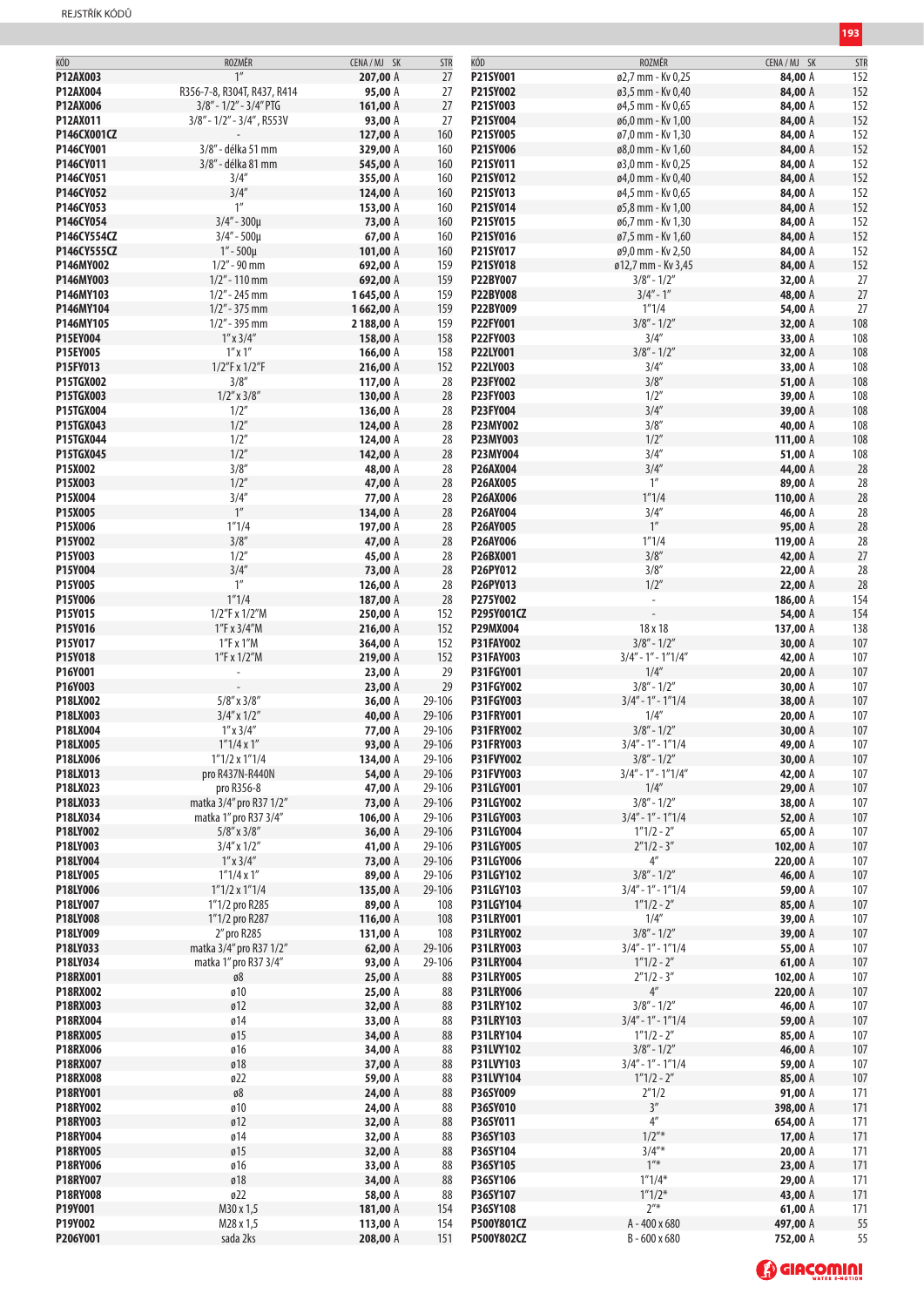| KÓD                |                              |              |            | KÓD               |                         | CENA/MJ SK  |     |
|--------------------|------------------------------|--------------|------------|-------------------|-------------------------|-------------|-----|
|                    | ROZMĚR                       | CENA / MJ SK | <b>STR</b> |                   | ROZMĚR                  |             | STR |
| P500Y803CZ         | $C - 800 \times 680$         | 999,00 A     | 55         | R140TY103         | $1/2''$ x 3 bar         | 235,00 A    | 167 |
| P500Y804CZ         | $D - 1000 \times 680$        | 1249,00 A    | 55         | R140Y001          | $1/2''$ x 1,5 bar       | 381,00 A    | 167 |
| P500Y805CZ         | E-1200 x 680                 | 1498,00 A    | 55         | R140Y002          | $1/2''$ x 2,5 bar       | 381,00 A    | 167 |
|                    |                              |              |            |                   |                         |             |     |
| P501Y801CZ         | A-400 x 700                  | 546,00 A     | 55         | R140Y003          | $1/2''$ x 3 bar         | 381,00 A    | 167 |
| P501Y802CZ         | B-600 x 700                  | 824,00 A     | 55         | R140Y005          | $1/2''$ x 3,5 bar       | 381,00 A    | 167 |
| P501Y803CZ         | $C - 800 \times 700$         | 1099,00 A    | 55         | R140Y006          | $1/2$ " x 4 bar         | 381,00 A    | 167 |
|                    |                              |              |            |                   |                         |             |     |
| P501Y804CZ         | $D - 1000 \times 700$        | 1377,00 A    | 55         | R140Y008          | $1/2$ " x 5 bar         | 381,00 A    | 167 |
| P501Y805CZ         | E-1200 x 700                 | 1647,00 A    | 55         | R140Y009          | $1/2$ " x 6 bar         | 381,00 A    | 167 |
| P502Y001CZ         |                              | 99,00 A      | 56         | R140Y020          | $3/4''$ x 2 bar         | 504,00 A    | 167 |
|                    |                              |              |            |                   |                         |             |     |
| P503Y001CZ         | $\overline{\phantom{a}}$     | 185,00 A     | 56         | R140Y022          | 3/4" x 2,5 bar          | 493,00 A    | 167 |
| P51KVY002          | Ø15                          | 85,00 A      | 100        | R140Y023          | $3/4''$ x 3 bar         | 493,00 A    | 167 |
| <b>P51KVY003</b>   | ø18                          | 107,00 A     | 100        | R140Y025          | $3/4''$ x 3,5 bar       | 493,00 A    | 167 |
|                    |                              |              |            |                   |                         |             |     |
| <b>P51KVY004</b>   | Ø22                          | 130,00 A     | 100        | R140Y026          | $3/4''$ x 4 bar         | 493,00 A    | 167 |
| <b>P51KVY005</b>   | ø28                          | 159,00 A     | 100        | R140Y029          | $3/4''$ x 6 bar         | 493,00 A    | 167 |
| P51KVY006          | ø35                          | 196,00 A     | 100        | R140Y040          | $1''$ x 2 bar           |             |     |
|                    |                              |              |            |                   |                         | 879,00 A    | 167 |
| <b>P51RNY000</b>   | ø6                           | 9,00A        | 88         | R140Y042          | $1''$ x 2,5 bar         | 861,00 A    | 167 |
| <b>P51RNY001</b>   | $\mathfrak{g} \mathfrak{g}$  | 9,00A        | 88         | R140Y043          | $1''$ x 3 bar           | 861,00 A    | 167 |
| <b>P51RNY002</b>   | ø10                          |              | 88         | R140Y045          | $1''$ x 3,5 bar         |             | 167 |
|                    |                              | 11,00 A      |            |                   |                         | 861,00 A    |     |
| <b>P51RNY003</b>   | Ø12                          | 11,00 A      | 88         | R140Y046          | $1''$ x 4 bar           | 861,00 A    | 167 |
| <b>P51RNY004</b>   | ø14                          | 14,00 A      | 88         | R140Y049          | $1''$ x 6 bar           | 861,00 A    | 167 |
| <b>P51RNY005</b>   | Ø15                          | 19,00 A      | 88         | R140Y062          | $1''1/4 \times 2,5$ bar | 1080,00 A   | 167 |
|                    |                              |              |            |                   |                         |             |     |
| <b>P51RNY006</b>   | ø16                          | 19,00 A      | 88         | R140Y063          | $1''1/4x3$ bar          | 1080,00 A   | 167 |
| <b>P51RNY007</b>   | ø18                          | 19,00 A      | 88         | R140Y065          | $1''1/4 \times 3.5$ bar | 1080,00 A   | 167 |
| <b>P51RNY008</b>   | ø20                          | 19,00 A      | 88         | R140Y066          | $1''1/4x4$ bar          | 1080,00 A   | 167 |
|                    |                              |              |            |                   |                         |             |     |
| <b>P51RNY009</b>   | Ø22                          | 22,00 A      | 88         | R140Y069          | $1''1/4x6$ bar          | 1080,00 A   | 167 |
| <b>P51RNY010</b>   | ø28                          | 34,00 A      | 88         | R141CY004         | $3/4''$ x $3/4''$       | 678,00 A    | 168 |
| <b>P51RNY011</b>   | ø35                          | 61,00 A      | 88         | R141CY005         | $1''$ x $1''$           | 821,00 A    | 168 |
|                    |                              |              |            |                   |                         |             |     |
| P56TY001           | ÷,                           | 682,00 N     | 26         | R141CY006         | $1"1/4 \times 1"1/4$    | 1327,00 A   | 168 |
| <b>P57GY000</b>    |                              | 25,00 A      | 26         | R141Y003          | 1/2"                    | 299,00 A    | 168 |
| P57GY007           | 1"1/2 pro R252 - R287        | 18,00 A      | 88-108     | R141Y014          | 3/4''                   | 433,00 A    | 168 |
|                    |                              |              |            |                   |                         |             |     |
| <b>P57GY008</b>    | 2" pro R252                  | 22,00 A      | 88-108     | R141Y015          | $1^{\prime\prime}$      | 420,00 A    | 168 |
| P586SY001          |                              | 498,00 B     | 175        | R141Y016          | 1''1/4                  | 563,00 A    | 168 |
| P586SY002          |                              | 4402,00 B    | 175        | R144SY001         | 3/4''                   | 3 154,00 A  | 164 |
|                    |                              |              |            |                   |                         |             |     |
| P586SY003          | $\overline{\phantom{a}}$     | 852,00 B     | 175        | <b>R146CKX004</b> | $3/4$ " set             | 2574,00 A   | 160 |
| P586SY004          |                              | 1204,00 B    | 175        | R146CX004         | 3/4''                   | 2 226,00 A  | 160 |
| P586SY005          | $\overline{\phantom{a}}$     | 1081,00 B    | 175        | R146CX005         | 1 <sup>''</sup>         | 4126,00 A   | 160 |
|                    |                              |              |            |                   |                         |             |     |
| P586SY006          |                              | 933,00 B     | 175        | R146CX114CZ       | $3/4$ " set             | 2672,00 A   | 160 |
| P586SY007          | $\overline{\phantom{a}}$     | 556,00 B     | 175        | R146CX115CZ       | 1" set                  | 4993,00 A   | 160 |
| P586SY008          | $\overline{\phantom{a}}$     | 267,00 B     | 175        | R146CX134CZ       | $3/4$ " set             | 2617,00 A   | 160 |
|                    |                              |              |            |                   |                         |             |     |
| P61RY001           | ø8                           | 7,00 A       | 88         | R146CX144CZ       | $3/4$ " set             | 2715,00 A   | 160 |
| P61RY002           | ø10                          | 7,00 A       | 88         | R146DY004         | 3/4''                   | 2 295,00 A  | 158 |
| P61RY003           | ø12                          | 9,00A        | 88         | R146DY005         | $1^{\prime\prime}$      | 2 386,00 A  | 158 |
|                    |                              |              |            |                   |                         |             |     |
| P61RY004           | ø14                          | 9,00A        | 88         | R146DY014         | 3/4''                   | 1852,00 A   | 158 |
| P61RY005           | ø15                          | 10,00 A      | 88         | R146DY015         | $1''$                   | 1811,00 A   | 158 |
| P61RY006           | ø16                          | 10,00 A      | 88         | R146DY016         | 1''1/4                  | 2173,00 A   | 158 |
|                    |                              |              |            |                   |                         |             |     |
| P61RY007           | ø18                          | 10,00 A      | 88         | R146DY017         | 1''1/2                  | 2097,00 A   | 158 |
| P61RY008           | Ø22                          | 16,00 A      | 88         | R146DY018         | $2^{\prime\prime}$      | 2 216,00 A  | 158 |
| P61RY009           | ø20                          | 22,00 A      | 88         | R146DY105         | <b>DN50</b>             | 20 907,00 A | 158 |
|                    |                              |              |            |                   |                         |             |     |
| P61RY010           | ø28                          | 21,00 A      | 88         | R146DY106         | <b>DN65</b>             | 21957,00 A  | 158 |
| P61RY011           | ø35                          | 38,00 A      | 88         | R146DY108         | <b>DN80</b>             | 26 622,00 A | 158 |
| P701FY001CZ        |                              | 72,00 A      | 171        | R146DY110         | <b>DN100</b>            | 31457,00 A  | 158 |
|                    |                              |              |            |                   |                         |             |     |
| P74MY001           | $1/2" - 3/4"$                | 177,00 A     | 171        | R146DY112         | <b>DN125</b>            | 59 842,00 A | 158 |
| P74MY002           | $1'' - 1''' 1/4$             | 177,00 A     | 171        | R146DY115         | <b>DN150</b>            | 59 947,00 A | 158 |
| P74MY003           | 1''1/2a2''                   | 308,00 A     | 171        | R146IM005         | $1^{\prime\prime}$      | 6359,00 A   | 159 |
|                    |                              |              |            |                   |                         |             |     |
| <b>P76GIY013</b>   | Alpha2 25-60 (130)           | 5 509,00 A   | 58         | R146IM006         | 1''1/4                  | 7456,00 A   | 159 |
| P76WIY015          | PARA 15-130/7-50/SC-12       | 5088,00 A    | 58         | R146IM007         | 1''1/2                  | 9502,00 A   | 159 |
| P76WIY016          | PARA 25-130/7-50/SC-12       | 5088,00 A    | 58         | R146IM008         | 2 <sup>''</sup>         | 12 060,00 A | 159 |
| P76WIY017          | PARA 25-180/7-50/SC-12       |              | 58         | R146IY005         | $1^{\prime\prime}$      | 5885,00 A   | 159 |
|                    |                              | 5 088,00 A   |            |                   |                         |             |     |
| P78MY001           | $0.5 \div 5$ l/min           | 242,00 A     | 63         | R146IY006         | 1''1/4                  | 6906,00 A   | 159 |
| P78MY002           | $0,4 \div 2,6$ l/min         | 242,00 A     | 63         | R146IY007         | 1''1/2                  | 9 259,00 A  | 159 |
| PM100Y001          | $230V \sim$                  | 5619,00 A    | 126        | R146IY008         | $2^{\prime\prime}$      | 11768,00 A  | 159 |
|                    |                              |              |            |                   |                         |             |     |
| <b>PM100Y003</b>   | $230V -$                     | 6698,00 A    | 126        | R146IY105         | <b>DN50</b>             | 26411,00 A  | 159 |
| <b>PM100Y501CZ</b> | 150 x 110 x 70               | 1163,00 A    | 125        | R146IY106         | <b>DN65</b>             | 27 033,00 A | 159 |
| R125AX003          | 1/2''                        | 193,00 A     | 26         | R146IY108         | <b>DN80</b>             | 34 541,00 A | 159 |
|                    |                              |              |            |                   |                         |             |     |
| R125X003           | 1/2''                        | 193,00 A     | 26         | R146IY110         | <b>DN100</b>            | 40 143,00 A | 159 |
| R131Y003           | 27/29 (adaptér 16 / 18)      | 399,00 N     | 26-64-86   | R146IY112         | <b>DN125</b>            | 66 325,00 A | 159 |
| R131Y004           | 29/30 (adaptér 18 / 3/4"E)   | 399,00 N     | 26-64-86   | R146IY115         | <b>DN150</b>            | 75 570,00 A | 159 |
|                    |                              |              |            |                   |                         |             |     |
| R136Y002CZ         |                              | 120,00 A     | 56         | R146MY014         | 3/4''                   | 2545,00 A   | 158 |
| R140CY006          | $1/2$ " x $3/4$ " 4 bar      | 474,00 B     | 168-174    | R146MY015         | $1^{\prime\prime}$      | 2621,00 A   | 158 |
| R140CY009          | $1/2$ " x $3/4$ " 6 bar      | 474,00 B     | 168-174    | R146MY016         | 1''1/4                  | 2864,00 A   | 158 |
|                    |                              |              |            |                   |                         |             |     |
| R140MY003          | $1/2$ " x 3 bar              | 413,00 A     | 167        | R146MY017         | 1''1/2                  | 2798,00 A   | 158 |
| R140PY021          | $1/2''$ x 15 - 4 bar - 90 °C | 841,00 A     | 168        | R146MY018         | $2^{\prime\prime}$      | 2 907,00 A  | 158 |
| R140PY026          | $1/2''$ x 15 - 7 bar - 90 °C | 841,00 A     | 168        | R146MY105         | <b>DN50</b>             | 23 429,00 A | 158 |
|                    |                              |              |            |                   |                         |             |     |
| R140PY031          | $3/4''$ x 22 - 4 bar - 90 °C | 1009,00 A    | 168        | R146MY106         | <b>DN65</b>             | 24 632,00 A | 158 |
| R140PY036          | $3/4''$ x 22 - 7 bar - 90 °C | 1009,00 A    | 168        | R146MY108         | <b>DN80</b>             | 30 199,00 A | 158 |
| R140RY101          | $1/2''$ x 1,5 bar            | 215,00 A     | 167        | R146MY110         | <b>DN100</b>            | 37 701,00 A | 158 |
|                    |                              |              |            |                   |                         |             |     |
| R140RY102          | $1/2''$ x 2,5 bar            | 215,00 A     | 167        | R146MY112         | <b>DN125</b>            | 60 921,00 A | 158 |
| R140RY103          | $1/2$ " x 3 bar              | 215,00 A     | 167        | R146MY115         | <b>DN150</b>            | 70 754,00 A | 158 |
| R140SY102          | $1/2''$ x 2,5 bar            | 230,00 A     | 167        | R146WY001         | $3/4" - 1"$             | 792,00 A    | 159 |
| R140SY103          |                              |              |            |                   |                         |             |     |
|                    | $1/2$ " x 3 bar              | 230,00 A     | 167        | R146WY002         | $1"1/4 - 1"1/2$         | 811,00 A    | 159 |
| R140TY102          | $1/2''$ x 2,5 bar            | 242,00 A     | 167        | R146WY003         | $2^{\prime\prime}$      | 840,00 A    | 159 |

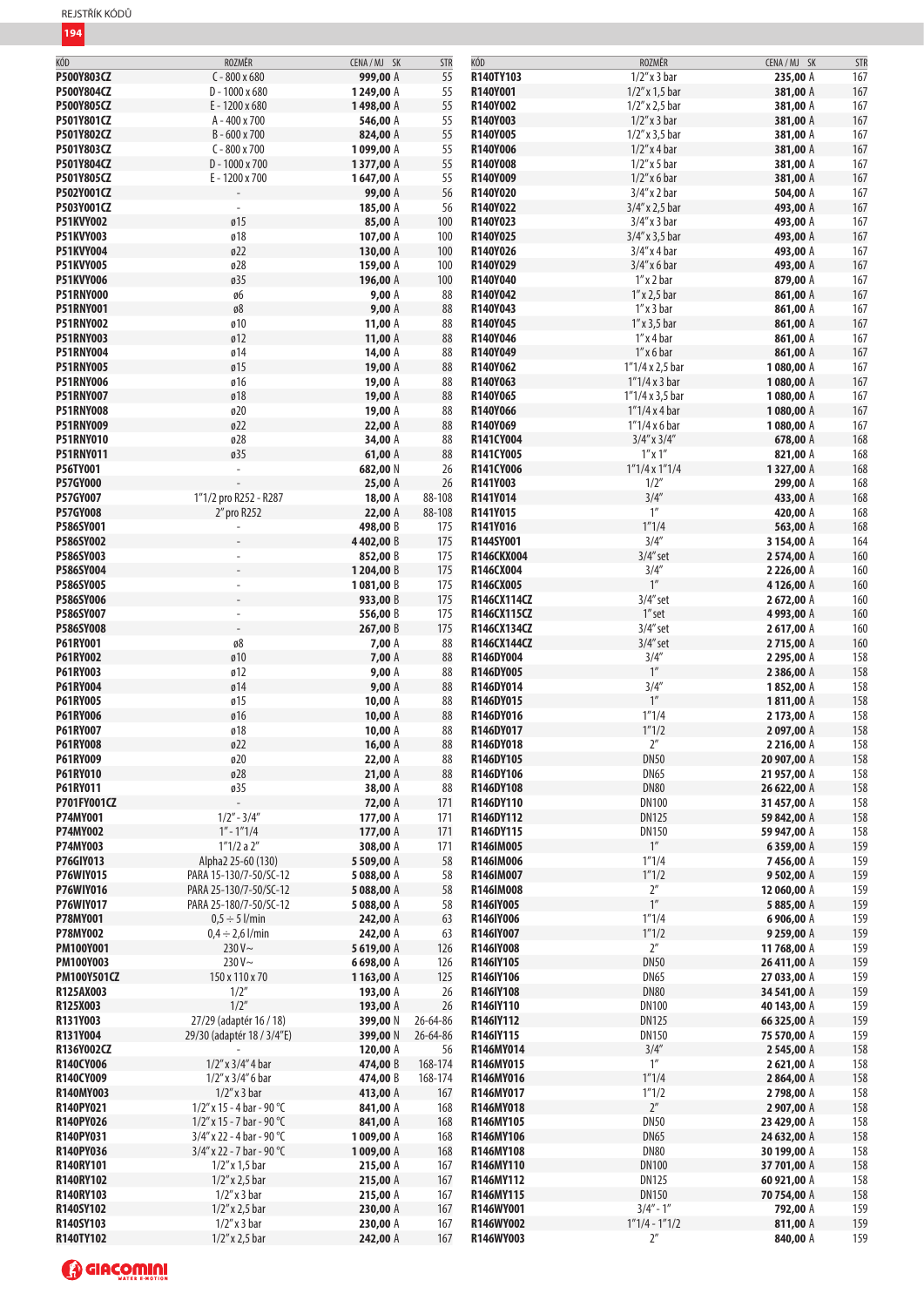| KÓD              | ROZMĚR              | CENA / MJ SK | <b>STR</b> | KÓD       | ROZMĚR                          | CENA / MJ SK | STR |
|------------------|---------------------|--------------|------------|-----------|---------------------------------|--------------|-----|
| R147NY004        | $3/4''$ x $3/4''$   | 517,00 A     | 164        | R173X033  | 1/2''                           | 186,00 A     | 24  |
| R14X032          | 3/8''               | 184,00 A     | 9          | R173X037  | $1/2''$ x $3/8''$               | 186,00 A     | 24  |
|                  | 1/2''               | 220,00 A     |            |           |                                 |              |     |
| R14X033          |                     |              | 9          | R175AY001 | 12-18 mm                        | 29,00 A      | 25  |
| R14X034          | 3/4''               | 353,00 A     | 9          | R175BY001 | rozteč 35 mm                    | 39,00 A      | 25  |
| R14X035          | 1''                 | 530,00 A     | 9          | R175CY001 | rozteč 50 mm                    | 39,00 A      | 25  |
| R14X036          | 1''1/4              | 907,00 A     | 9          | R176PX003 | 16 x 16                         | 100,00 A     | 24  |
| <b>R150MY003</b> | 1/2" s manometrem   | 1700,00 A    | 163        | R176PX004 | 18 x 18                         | 111,00 A     | 24  |
| R150MY013        | 1/2" bez manometru  | 1530,00 A    | 163        | R176PX007 | 3/4"E x 3/4"E                   | 121,00 A     | 24  |
| R153CX003        | $1/2$ "             | 414,00 A     | 172        | R176PY008 | $3/4''$ x $3/4''$               | 127,00 A     | 24  |
| R153CX004        | 3/4''               | 507,00 A     | 172        | R176PY018 | $3/4''$ x $3/4''$               | 197,00 A     | 24  |
| R153MY003        | 1/2''               | 1509,00 A    | 172        | R177X010  | $16 \times 1/2$ "               | 164,00 A     | 81  |
| R153MY004        | 3/4''               | 1925,00 A    | 172        | R178CX012 | 16x10                           | 68,00 A      | 73  |
| R153MY005        | $1^{\prime\prime}$  | 3 169,00 A   | 172        | R178CX013 | 16x12                           | 68,00 A      | 73  |
| R153MY006        | 1''1/4              | 4599,00 A    | 172        | R178CX015 | 16 x 14                         | 68,00 A      | 73  |
| R153MY007        | 1''1/2              | 7 283,00 A   | 172        | R178CX018 | 16 x 16                         | 68,00 A      | 73  |
| R153MY008        | $2^{\prime\prime}$  | 11 082,00 A  | 172        | R178EX104 | 3/4"E x 15                      | 75,00 A      | 73  |
| R153MY103        | 1/2''               | 2 161,00 A   | 172        | R178EX112 | 3/4"E x 12                      | 75,00 A      | 73  |
|                  | 3/4''               |              |            |           | 3/4"E x 14                      |              |     |
| R153MY104        | 1''                 | 2559,00 A    | 172        | R178EX113 |                                 | 75,00 A      | 73  |
| R153MY105        |                     | 3 995,00 A   | 172        | R178EX115 | 3/4"E x 16                      | 88,00 A      | 73  |
| R153PX003        | 1/2''               | 731,00 A     | 172        | R178EX116 | 3/4"E x 18                      | 113,00 A     | 73  |
| R153PX004        | 3/4''               | 773,00 A     | 172        | R178RX011 | 16 x 18                         | 114,00 A     | 81  |
| R153PX005        | 1''                 | 1189,00 A    | 172        | R178RX012 | 18 x 22                         | 154,00 A     | 81  |
| R153PX006        | 1''1/4              | 1601,00 A    | 172        | R178RY011 | 16 x 18                         | 134,00 A     | 81  |
| R153PX007        | 1''1/2              | 2314,00 A    | 172        | R178RY012 | 18 x 22                         | 163,00 A     | 81  |
| R153PX008        | $2^{\prime\prime}$  | 2475,00 A    | 172        | R178RY013 | 18 x 3/4"                       | 156,00 A     | 81  |
| R153SAY003       | 1/2"                | 174,00 A     | 173        | R178X011  | 16x9,5                          | 107,00 A     | 73  |
| R153SAY004       | 3/4''               | 283,00 A     | 173        | R178X012  | 16x10                           | 79,00 A      | 73  |
| R153SAY005       | 1''                 | 413,00 A     | 173        | R178X013  | 16x12                           | 79,00 A      | 73  |
| R153SAY006       | 1''1/4              | 625,00 A     | 173        | R178X014  | 16 x 12,7                       | 79,00 A      | 73  |
| R153SAY007       | 1''1/2              | 1203,00 A    | 173        | R178X015  | 16 x 14                         | 79,00 A      | 73  |
| R153SAY008       | $2^{\prime\prime}$  | 1745,00 A    | 173        | R178X016  | 16x15                           | 79,00 A      | 73  |
| R153SAY103       | 1/2"                | 410,00 A     | 173        | R178X017  | 16 x 15,88                      | 71,00 A      | 73  |
| R153SAY104       | 3/4''               | 519,00 A     | 173        | R178X018  | 16 x 16                         | 79,00 A      | 73  |
| R153SAY105       | 1''                 | 650,00 A     | 173        | R178X031  | 18 x 10                         | 88,00 A      | 73  |
| R153SAY106       | 1''1/4              | 822,00 A     | 173        | R178X032  | 18 x 12                         | 88,00 A      | 73  |
| R153SAY107       | 1''1/2              | 1439,00 A    | 173        | R178X033  | 18 x 14                         | 88,00 A      | 73  |
| R153SAY108       | $2^{\prime\prime}$  | 1983,00 A    | 173        | R178X034  | 18 x 15                         | 70,00 A      | 73  |
|                  | 1/2''               |              |            |           |                                 |              |     |
| R156Y223         |                     | 2116,00 A    | 157        | R178X035  | 18 x 16                         | 77,00 A      | 73  |
| R156Y224         | 3/4''               | 2439,00 A    | 157        | R178X036  | 18 x 18                         | 77,00 A      | 73  |
| R156Y225         | 1''                 | 8157,00 A    | 157        | R178X041  | 22 x 16                         | 99,00 A      | 73  |
| R156Y226         | 1''1/4              | 9 221,00 A   | 157        | R178X042  | 22 x 18                         | 119,00 A     | 73  |
| R156Y227         | 1''1/2              | 26 543,00 A  | 157        | R178X043  | 22 x 22                         | 112,00 A     | 73  |
| R156Y228         | $2^{\prime\prime}$  | 27 717,00 A  | 157        | R179EX023 | 3/4"E x (14 x 2)                | 90,00 A      | 72  |
| R157AY051        | $1'' - 45$ °C       | 1893,00 A    | 163        | R179EX024 | 3/4"E x (16 x 2)                | 90,00 A      | 72  |
| R157AY052        | $1'' - 55$ °C       | 1893,00 A    | 163        | R179EX025 | 3/4"E x (17 x 2)                | 90,00 A      | 72  |
| R157AY053        | $1'' - 60$ °C       | 1893,00 A    | 163        | R179EX026 | 3/4"E x (18x2)                  | 90,00 A      | 72  |
| R157AY054        | 1″ - 70 °C          | 1893,00 A    | 163        | R179EX027 | 3/4"E x (20 x 2)                | 96,00 A      | 72  |
| R157AY061        | $1"1/4 - 45 °C$     | 2 523,00 A   | 163        | R179EX043 | $3/4$ "E x (15 x 1,7)           | 90,00 A      | 72  |
| R157AY062        | $1"1/4 - 55 °C$     | 2523,00 A    | 163        | R179EY055 | $1/2$ "E x (16 x 2)             | 59,00 A      | 72  |
| R157AY063        | $1"1/4 - 60 °C$     | 2 523,00 A   | 163        | R179EY056 | $1/2$ "E x (16 x 2,2)           | 107,00 A     | 72  |
| R157AY064        | $1"1/4 - 70 °C$     | 2523,00 A    | 163        | R179EY058 | $1/2$ "E x (16,2 x 2,6)         | 107,00 A     | 72  |
| R15X032          | 3/8''               | 207,00 A     | 9          | R179MX012 | 16x(14x2)                       | 79,00 A      | 72  |
| R15X033          | 1/2"                | 244,00 A     | 9          | R179MX013 | 16x(16x2,2)                     | 79,00 A      | 72  |
| R15X034          | 3/4''               | 359,00 A     | 9          | R179MX014 | 16x(16x2)                       | 79,00 A      | 72  |
| R15X035          | $1^{\prime\prime}$  | 586,00 A     | 9          | R179MX015 | 16x(18x2)                       | 79,00 A      | 72  |
| R15X036          | 1''1/4              | 1003,00 A    | 9          | R179MX019 | 16x(17x2)                       | 87,00 A      | 72  |
| R160Y001         | $1/4''$ x $3/8''$   | 55,00 A      | 169        | R179MX020 | $16 \times (20 \times 2)$       | 79,00 A      | 72  |
| R160Y002         | $1/4''$ x $1/2''$   | 77,00 A      | 169        | R179MX021 | $16 \times (20 \times 2,5)$     | 79,00 A      | 72  |
| R16CX003         | $1/2 \times 15$     | 161,00 A     | 10         | R179MX022 | 18x(14x2)                       | 100,00 A     | 72  |
| R16CY002         | $3/8''$ x 12        | 124,00 A     | 10         | R179MX023 | 18x(16x2,2)                     | 100,00 A     | 72  |
| R16CY003         | $1/2$ " x 15        | 150,00 A     | 10         | R179MX024 | 18x(16x2)                       | 70,00 A      | 72  |
| R16CY004         | $1/2''$ x 18        | 182,00 A     | 10         | R179MX025 | 18x(18x2)                       | 84,00 A      | 72  |
| R16X032          | 3/8''               | 143,00 A     | 8          | R179MX026 | $18 \times (20 \times 2)$       | 84,00 A      | 72  |
| R16X033          | 1/2"                | 177,00 A     | 8          | R179MX027 | $18 \times (20 \times 2,5)$     | 100,00 $A$   | 72  |
| R16Y002          | 3/8''               | 135,00 A     | 10         | R179MX028 | $18 \times (16, 2 \times 2, 6)$ | 100,00 A     | 72  |
| R16Y003          | 1/2"                | 164,00 A     | 10         | R179MX034 | 18x(17x2)                       | 84,00 A      | 72  |
| R171CY001        | ø11 - délka: 450 mm | 159,00 A     | 26         | R179MX035 | 18 x (20 x 2,25)                | 100,00 A     | 72  |
| R171CY002        | ø12 - délka: 450 mm | 179,00 A     | 26         | R179MX036 | $16 \times (20 \times 2,25)$    | 79,00 A      | 72  |
| R171CY003        | ø14 - délka: 450 mm | 190,00 A     | 26         | R179MX037 | $16 \times (20 \times 2,9)$     | 79,00 A      | 72  |
| R171FY002        | ø12 - délka: 450 mm | 110,00 A     | 26         | R179MX040 | 22x(26x3)                       | 164,00 A     | 72  |
| R171FY012        | ø12 - délka: 200 mm | 62,00 $A$    | 26         | R179MX045 | 28x(32x3)                       | 223,00 A     | 72  |
| R171PY002        | ø12 - délka: 450 mm | 40,00 A      | 27         | R179X025  | 16x(12x2)                       | 79,00 A      | 72  |
| R172Y001         | ø12 - délka: 200 mm | 74,00 A      | 27         | R179X026  |                                 |              |     |
|                  |                     |              |            |           | 16x(12x1,8)                     | 79,00 A      | 72  |
| R173PX003        | 1/2"                | 126,00 A     | 24         | R179X027  | 16x(12x1,1)                     | 79,00 A      | 72  |
| R173PX004        | 3/4''               | 190,00 A     | 24         | R179X033  | 16x(15x2,5)                     | 99,00 A      | 72  |
| R173X002         | 3/8''               | 118,00 A     | 24         | R179X034  | 16x(15x2)                       | 99,00 A      | 72  |
| R173X003         | 1/2''               | 121,00 A     | 24         | R179X040  | 16x(16x1,8)                     | 79,00 A      | 72  |
| R173X004         | 3/4''               | 188,00 A     | 24         | R179X041  | 16x(16x1,5)                     | 79,00 A      | 72  |
| R173X005         | $1''$               | 264,00 A     | 24         | R179X046  | 16x(18x2,5)                     | 99,00 A      | 72  |
| R173X006         | 1''1/4              | 368,00 A     | 24         | R179X051  | $16 \times (20 \times 1,9)$     | 88,00 A      | 72  |
| R173X032         | 3/8''               | 181,00 A     | 24         | R179X058  | 18x(14x1,5)                     | 79,00 A      | 72  |
|                  |                     |              |            |           |                                 |              |     |

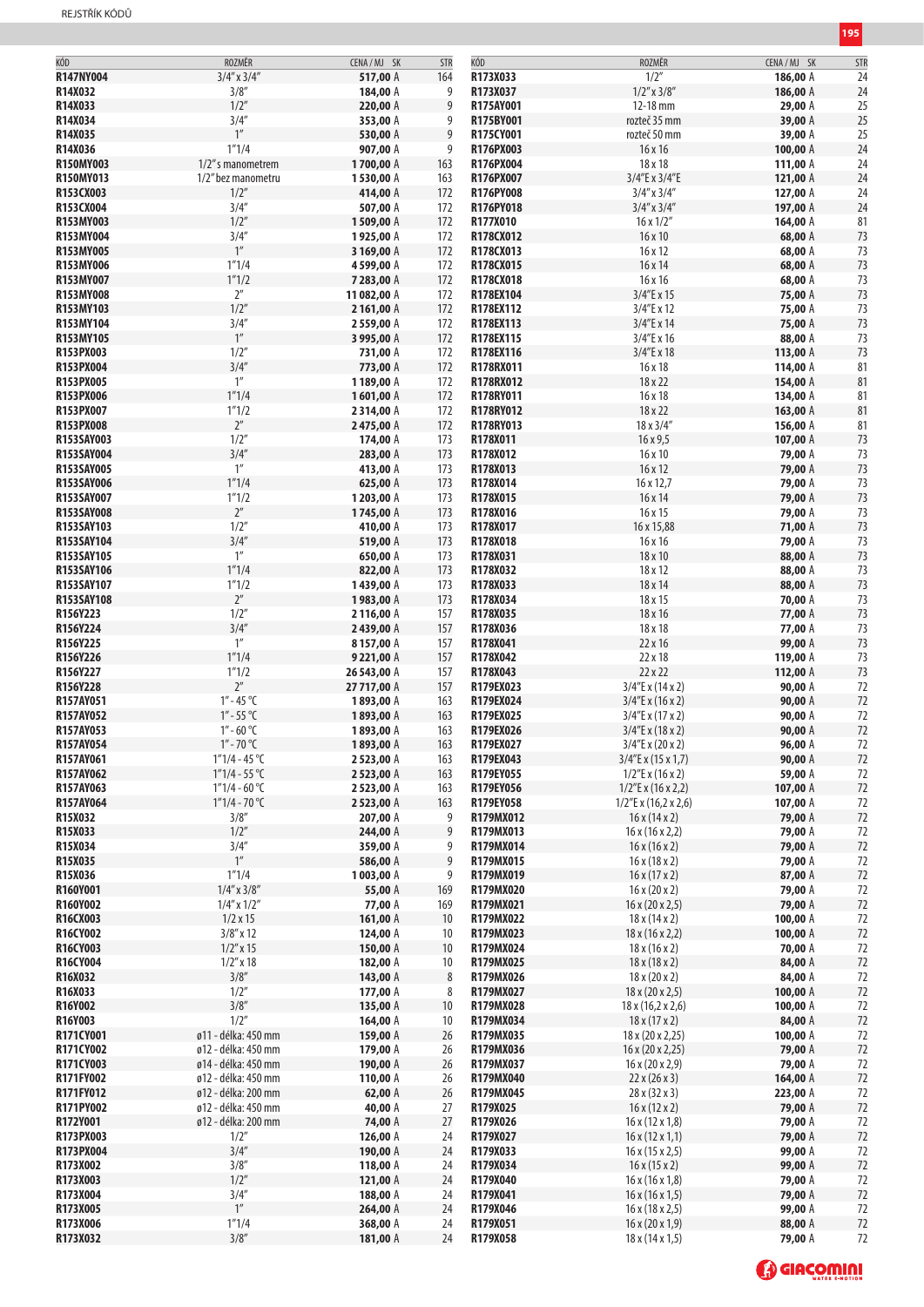| KÓD              | ROZMĚR                       | CENA / MJ SK | <b>STR</b> | KÓD              | ROZMĚR                | CENA / MJ SK | <b>STR</b> |
|------------------|------------------------------|--------------|------------|------------------|-----------------------|--------------|------------|
| R179X060         | 18x(14x1)                    | 79,00 A      | 72         | R180RY068        | $1''$ x 28            | 145,00 A     | 76         |
| R179X062         | $18 \times (12 \times 2)$    | 88,00 A      | 72         | R182MY002        | 1''1/4                | 1473,00 A    | 166        |
| R179X063         | $18 \times (12 \times 1, 1)$ | 88,00 A      | 72         | R182Y006         | 3/4"F x 3/4"F x 3/4"M | 189,00 B     | 174        |
| R179X070         | $18 \times (15 \times 2, 5)$ | 100,00 A     | 72         | R187FX048        | $1/2''$ x (16 x 2)    | 119,00 A     | 74         |
| R179X072         | 18x(16x2,7)                  | 88,00 A      | 72         | R187FX062        | $1/2''$ x (20 x 2)    | 125,00 A     | 74         |
|                  |                              |              |            |                  |                       |              |            |
| R179X076         | 18x(16x1,8)                  | 88,00 A      | 72         | R187FX082        | $3/4''$ x (16 x 2)    | 137,00 A     | 74         |
| R179X077         | 18x(16x1,5)                  | 88,00 A      | 72         | R187FX096        | $3/4''$ x (20 x 2)    | 144,00 A     | 74         |
| R179X079         | 18x(17x2,5)                  | 88,00 A      | 72         | R187FX105        | $3/4''$ x (26 x 3)    | 204,00 A     | 74         |
| R179X082         | 18x(18x2,5)                  | 100,00 A     | 72         | R187FX115        | $1''$ x (26 x 3)      | 259,00 A     | 74         |
| R179X086         | 18 x (20 x 3,4)              | 88,00 A      | 72         | R187FX126        | $1''$ x (32 x 3)      | 317,00 A     | 74         |
| R179X087         | 18 x (20 x 2,8)              | 88,00 A      | 72         | R187MX048        | $1/2''$ x (16 x 2)    | 119,00 A     | 74         |
| R179X091         | $18 \times (20 \times 1, 9)$ | 88,00 A      | 72         | R187MX062        | $1/2''$ x (20 x 2)    | 125,00 A     | 74         |
| R179X092         | $18 \times (21 \times 2,5)$  | 88,00 A      | 72         | R187MX082        | $3/4''$ x (16 x 2)    | 137,00 A     | 74         |
| R179X093         |                              | 104,00 A     | 72         | R187MX096        | $3/4''$ x (20 x 2)    | 144,00 A     | 74         |
|                  | 18 x (21,5 x 2,0)            |              |            |                  |                       |              |            |
| R179X094         | 18 x (15 x 2)                | 88,00 A      | 72         | R187MX105        | $3/4''$ x (26 x 3)    | 204,00 A     | 74         |
| R179X095         | $18 \times (22 \times 2)$    | 88,00 A      | 72         | R187MX115        | $1''$ x (26 x 3)      | 259,00 A     | 74         |
| R179X102         | 22 x (20 x 1,9)              | 130,00 A     | 72         | R187MX126        | $1''$ x (32 x 3)      | 317,00 A     | 74         |
| R179X103         | 22 x (25 x 3,5)              | 136,00 A     | 72         | R189DY003        | 1/2"                  | 67,00 A      | 79         |
| R179X104         | 22x(25x2,5)                  | 136,00 A     | 72         | R189DY004        | 3/4''                 | 85,00 A      | 79         |
| R179X105         | 22 x (25 x 2,3)              | 136,00 A     | 72         | R189DY005        | $1^{\prime\prime}$    | 105,00 A     | 79         |
| R17CX003         | $1/2''$ x 15                 | 170,00 A     | 10         | R189DY006        | 1''1/4                | 160,00 A     | 79         |
| R17CY003         | $1/2''$ x 15                 | 158,00 A     | 10         | R189VY004        | 3/4''                 | 155,00 A     | 79         |
| R17CY004         | $1/2''$ x 18                 | 195,00 A     | 10         | R189Y002         | 3/8''                 | 34,00 A      | 79         |
| R17X032          | 3/8''                        | 153,00 A     | 8          | R189Y003         | 1/2''                 | 40,00 A      | 79         |
| R17X033          | 1/2''                        |              |            |                  | 3/4''                 |              |            |
|                  |                              | 189,00 A     | $\,8\,$    | R189Y004         |                       | 56,00 A      | 79         |
| R17Y002          | 3/8''                        | 126,00 A     | 10         | R189Y005         | $1^{\prime\prime}$    | 80,00 A      | 79         |
| R17Y003          | 1/2''                        | 178,00 A     | 10         | R189Y006         | 1''1/4                | 124,00 A     | 79         |
| R180FY102        | $3/8''$ x $8$                | 73,00 A      | 74         | R189Y007         | 1''1/2                | 166,00 A     | 79         |
| R180FY103        | $3/8''$ x 10                 | 73,00 A      | 74         | <b>R18SPY005</b> | 1''                   | 251,00 A     | 78         |
| R180FY104        | $3/8''$ x 12                 | 81,00 A      | 74         | <b>R18SPY006</b> | 1''1/4                | 436,00 A     | 78         |
| R180FY105        | $3/8''$ x 14                 | 82,00 A      | 74         | R18SPY007        | 1''1/2                | 970,00 A     | 78         |
| R180FY111        | $1/2$ " x 10                 | 124,00 A     | 74         | <b>R18SPY008</b> | $2^{\prime\prime}$    | 1356,00 A    | 78         |
| R180FY112        | $1/2''$ x 12                 | 124,00 A     | 74         | R18X002          | 3/8''                 | 86,00 A      | 78         |
| R180FY114        | $1/2''$ x 15                 | 124,00 A     | 74         | R18X003          | 1/2''                 | 106,00 A     | 78         |
| R180FY115        | $1/2$ " x 16                 | 124,00 A     | 74         | R18X004          | 3/4''                 | 165,00 A     | 78         |
|                  |                              |              |            |                  | $1^{\prime\prime}$    |              |            |
| R180FY116        | $1/2''$ x 18                 | 124,00 A     | 74         | R18X005          |                       | 251,00 A     | 78         |
| R180FY120        | $3/4''$ x 16                 | 124,00 A     | 74         | R18X006          | 1''1/4                | 427,00 A     | 78         |
| R180FY121        | $3/4''$ x 18                 | 124,00 A     | 74         | R18X017          | 1''1/2                | 642,00 A     | 78         |
| R180FY123        | $3/4''$ x 22                 | 130,00 A     | 74         | R18X018          | $2^{\prime\prime}$    | 942,00 A     | 78         |
| R180FY128        | $1''$ x 28                   | 240,00 A     | 74         | R18Y002          | 3/8''                 | 86,00 A      | 78         |
| R180FY135        | 1''1/4x35                    | 315,00 A     | 74         | R18Y003          | 1/2''                 | 95,00 A      | 78         |
| R180MY102        | $3/8''$ x $8$                | 60,00 A      | 74         | R18Y004          | 3/4''                 | 145,00 A     | 78         |
| R180MY103        | $3/8''$ x 10                 | 60,00 A      | 74         | R18Y005          | $1''$                 | 224,00 A     | 78         |
| R180MY104        | $3/8''$ x 12                 | 70,00 A      | 74         | R18Y006          | 1''1/4                | 383,00 A     | 78         |
| R180MY105        | $3/8''$ x 14                 | 82,00 A      | 74         | R18Y017          | 1''1/2                | 617,00 A     | 78         |
| R180MY106        | $3/8''$ x 15                 | 83,00 A      | 74         | R18Y018          | $2^{\prime\prime}$    | 896,00 A     | 78         |
| R180MY107        | $3/8''$ x 16                 | 85,00 A      | 74         | R193Y011         | ø18                   | 492,00 A     | 158        |
|                  |                              |              |            |                  |                       |              |            |
| R180MY110        | $1/2''$ x $8$                | 124,00 A     | 74         | R194X002         | ø16 - délka: 600 mm   | 516,00 A     | 27         |
| R180MY111        | $1/2''$ x $10$               | 124,00 A     | 74         | R194X003         | ø16 - délka: 900 mm   | 552,00 A     | 27         |
| R180MY112        | $1/2''$ x 12                 | 124,00 A     | 74         | R194X004         | ø16 - délka: 1000 mm  | 597,00 A     | 27         |
| R180MY113        | $1/2''$ x 14                 | 124,00 A     | 74         | R194X006         | ø16 - délka: 1200 mm  | 675,00 A     | 27         |
| R180MY114        | $1/2''$ x 15                 | 124,00 A     | 74         | R197MY001        | 130 mm                | 1593,00 A    | 166        |
| R180MY115        | $1/2''$ x 16                 | 124,00 A     | 74         | R197MY002        | 180 mm                | 1830,00 A    | 166        |
| R180MY116        | $1/2''$ x 18                 | 141,00 A     | 74         | R197PY001        | $1"1/4 \times 1"1/2$  | 197,00 A     | 166        |
| R180MY120        | $3/4''$ x 16                 | 124,00 A     | 74         | R197Y001         | 130 mm                | 705,00 A     | 166        |
| R180MY121        | $3/4''$ x 18                 | 176,00 A     | 74         | R197Y002         | 180 mm                | 813,00 A     | 166        |
| R180MY122        | $3/4''$ x 20                 | 176,00 A     | 74         | R19DY016         | 1''1/4                | 597,00 A     | 161        |
| R180MY123        | $3/4''$ x 22                 | 176,00 A     | 74         | <b>R19X002</b>   | 3/8''                 | 110,00 A     | 79         |
| R180MY128        | $1^{\prime\prime}$ x 28      | 247,00 A     | 74         | R19X003          | 1/2"                  | 132,00 A     | 79         |
| R180RX015        |                              |              |            | R19X004          | 3/4''                 |              | 79         |
|                  | $1/2$ " x 16                 | 51,00 A      | 76         |                  |                       | 217,00 A     |            |
| R180RX016        | $1/2''$ x 18                 | 57,00 A      | 76         | R19X005          | 1''                   | 315,00 A     | 79         |
| R180RX021        | $3/4''$ x 18                 | 60,00 A      | 76         | R19X006          | 1''1/4                | 542,00 A     | 79         |
| <b>R180RX023</b> | $3/4''$ x 22                 | 78,00 A      | 76         | R19X017          | 1''1/2                | 876,00 A     | 79         |
| <b>R180RX055</b> | $1/2$ " x 16                 | 60,00 A      | 76         | R19X018          | $2^{\prime\prime}$    | 1328,00 A    | 79         |
| <b>R180RX056</b> | $1/2''$ x 18                 | 65,00 A      | 76         | R19Y002          | 3/8''                 | 102,00 A     | 79         |
| R180RY007        | $3/8''$ x 16                 | 56,00 A      | 76         | R19Y003          | 1/2''                 | 125,00 A     | 79         |
| <b>R180RY008</b> | 3/8" x 18 R551S              | 44,00 A      | 76         | R19Y004          | 3/4''                 | 202,00 A     | 79         |
| R180RY015        | $1/2$ " x 16                 | 49,00 A      | 76         | R19Y005          | 1''                   | 298,00 A     | 79         |
| R180RY016        | $1/2''$ x 18                 | 51,00 A      | 76         | R19Y006          | 1''1/4                | 502,00 A     | 79         |
| R180RY017        | $1/2''$ x $3/4''E$           | 51,00 A      | 76         | R19Y017          | 1''1/2                | 817,00 A     | 79         |
|                  |                              |              |            |                  | $2^{\prime\prime}$    |              |            |
| <b>R180RY020</b> | $3/4''$ x 16                 | 52,00 A      | 76         | R19Y018          |                       | 1260,00 A    | 79         |
| R180RY021        | $3/4''$ x 18                 | 87,00 A      | 76         | R200X001         | 1" pravý              | 177,00 A     | 23         |
| <b>R180RY023</b> | $3/4''$ x 22                 | 110,00 A     | 76         | <b>R200X002</b>  | 1"levý                | 177,00 A     | 23         |
| R180RY027        | $1''$ x 22                   | 123,00 A     | 76         | R200X003         | $1''1/4$ pravý        | 236,00 A     | 23         |
| <b>R180RY028</b> | $1^{\prime\prime}$ x 28      | 144,00 A     | 76         | <b>R200X004</b>  | 1"1/4 levý            | 236,00 A     | 23         |
| R180RY034        | 1''1/4 x 28                  | 183,00 A     | 76         | R206AY013        | 1/2"                  | 2631,00 A    | 150        |
| <b>R180RY055</b> | $1/2''$ x 16                 | 59,00 A      | 76         | R206AY014        | 3/4''                 | 2631,00 A    | 150        |
| R180RY056        | $1/2$ " x 18                 | 64,00 A      | 76         | R206AY015        | $1^{\prime\prime}$    | 4796,00 A    | 150        |
| <b>R180RY060</b> | $3/4$ " x 16                 | 78,00 A      | 76         | R206AY016        | 1''1/4                | 5360,00 A    | 150        |
| R180RY061        | $3/4''$ x 18                 | 93,00 A      | 76         | <b>R206AY017</b> | 1''1/2                | 10 084,00 A  | 150        |
|                  |                              |              | 76         | R206AY018        | 2 <sup>''</sup>       | 10 804,00 A  | 150        |
| R180RY063        | $3/4''$ x 22                 | 109,00 A     |            |                  |                       |              |            |

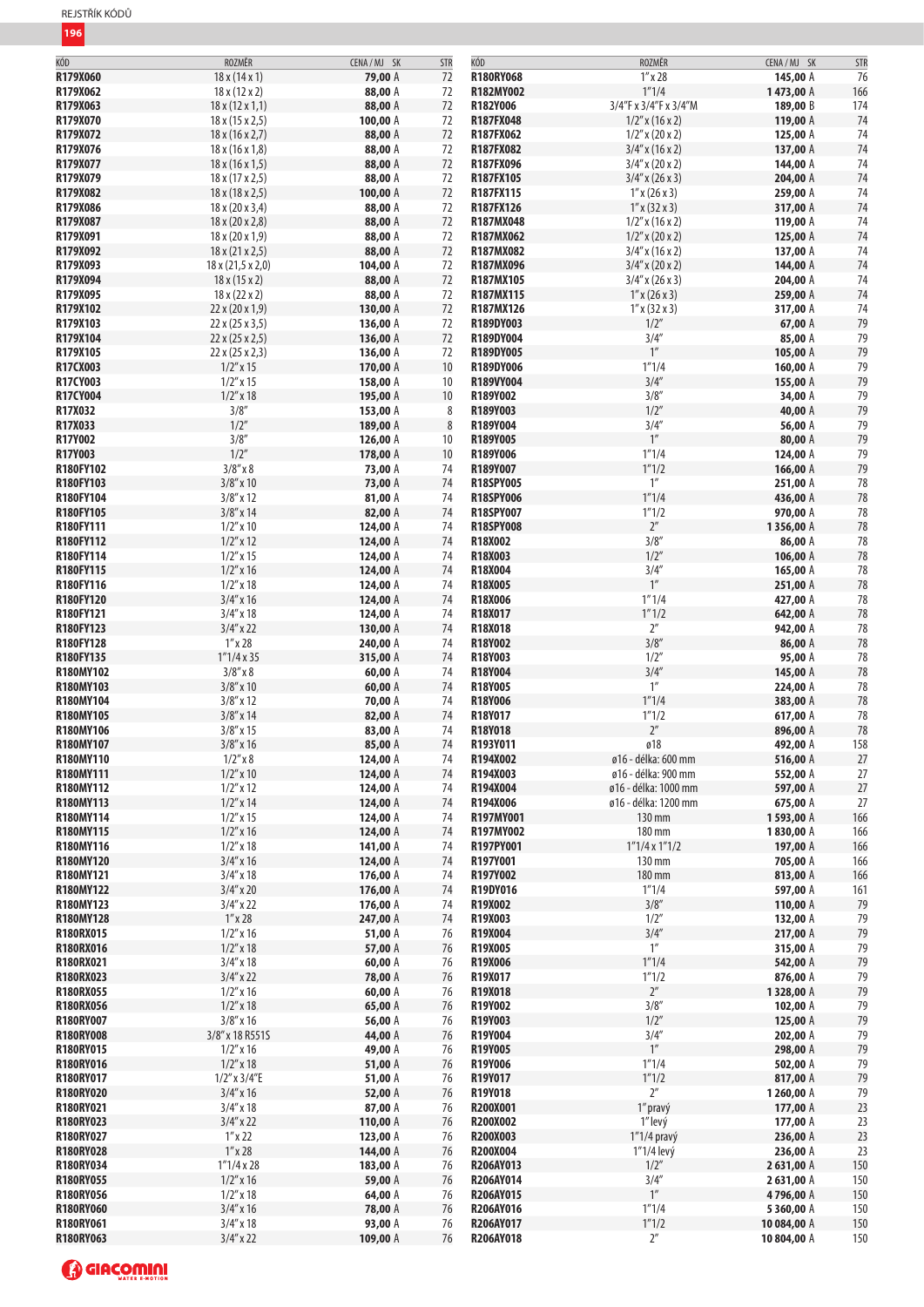| KÓD              | ROZMĚR                 | CENA/MJ SK | <b>STR</b> | KÓD              | ROZMĚR                   | CENA / MJ SK | <b>STR</b> |
|------------------|------------------------|------------|------------|------------------|--------------------------|--------------|------------|
| R206AY033        | 1/2''                  | 2762,00 A  | 150        | R250X009         | 2''1/2                   | 2636,00 A    | 90         |
| R206AY034        | 3/4''                  |            |            |                  | 3''                      |              |            |
|                  |                        | 2762,00 A  | 150        | <b>R250X010</b>  |                          | 3716,00 A    | 90         |
| R206AY053        | 1/2''                  | 3 237,00 A | 150        | R250X011         | $4^{\prime\prime}$       | 8010,00 A    | 90         |
| <b>R206AY054</b> | 3/4''                  | 3 237,00 A | 150        | <b>R251PX002</b> | $1/2$ " x $1/2$ " matice | 278,00 A     | 92         |
| R206BY003        | 1/2''                  | 1100,00 A  | 150        | R251PX003        | $1/2$ " x $3/4$ " matice | 313,00 A     | 92         |
| R206BY004        | 3/4''                  | 1125,00 A  | 150        | <b>R251PX004</b> | 3/4" x 3/4" matice       | 317,00 A     | 92         |
| <b>R206BY005</b> | $1^{\prime\prime}$     | 1213,00 A  | 150        | R251PX005        | $3/4''$ x 1" matice      | 407,00 A     | 92         |
| R206BY006        | 1''1/4                 | 1474,00 A  | 150        | R251PX006        | 1" x 1" matice           | 525,00 A     | 92         |
| R206BY007        | 1''1/2                 | 2 255,00 A | 150        | R251PX012        | $1/2$ "F x $1/2$ "F      | 271,00 A     |            |
|                  |                        |            |            |                  |                          |              | 101        |
| <b>R206BY008</b> | $2^{\prime\prime}$     | 2728,00 A  | 150        | R251PX014        | 3/4"F x 3/4"F            | 328,00 A     | 101        |
| R206BY013        | 1/2''                  | 939,00 A   | 150        | R251PY003        | $1/2$ " x $3/4$ " matice | 298,00 A     | 92         |
| R206BY014        | 3/4''                  | 949,00 A   | 150        | R251PY004        | 3/4" x 3/4" matice       | 301,00 A     | 92         |
| R206BY015        | 1''                    | 1041,00 A  | 150        | <b>R251PY005</b> | $3/4''$ x 1" matice      | 387,00 A     | 92         |
| R206BY016        | 1''1/4                 | 1319,00 A  | 150        | <b>R251PY006</b> | 1" x 1" matice           | 498,00 A     | 92         |
| R206BY017        | 1''1/2                 | 2148,00 A  | 150        | R251SX003        | 1/2"                     | 302,00 A     | 90         |
| R206BY018        | $2^{\prime\prime}$     | 2651,00 A  | 150        | R251SX004        | 3/4''                    | 413,00 A     | 90         |
|                  |                        |            |            |                  | 1''                      |              |            |
| R206CY103        | $DN 15 - 1/2"$         | 3 098,00 A | 151        | R251SX005        |                          | 533,00 A     | 90         |
| R206CY104        | DN 20 - 3/4"           | 3 170,00 A | 151        | <b>R251WX022</b> | 3/8''                    | 155,00 A     | 97         |
| <b>R206CY105</b> | $DN 25 - 1"$           | 3 573,00 A | 151        | R251WX023        | 1/2"                     | 182,00 A     | 97         |
| R206CY106        | DN 32 - 1"1/4          | 4 009,00 A | 151        | <b>R251WX024</b> | 3/4''                    | 286,00 A     | 97         |
| R206CY107        | DN 40 - 1"1/2          | 5872,00 A  | 151        | R251WX025        | $1^{\prime\prime}$       | 419,00 A     | 97         |
| R206CY108        | DN 50 - 2"             | 6387,00 A  | 151        | R251WX026        | 1''1/4                   | 583,00 A     | 97         |
| R206CY203        | <b>DN 15</b>           | 1901,00 A  | 151        | R251X001         | 1/4''                    | 130,00 A     | 90         |
|                  |                        |            |            |                  |                          |              |            |
| R206CY204        | <b>DN 20</b>           | 2047,00 A  | 151        | R251X002         | 3/8''                    | 146,00 A     | 90         |
| R206CY205        | <b>DN 25</b>           | 2559,00 A  | 151        | R251X003         | 1/2"                     | 168,00 A     | 90         |
| R206CY213        | <b>DN 15</b>           | 1958,00 A  | 151        | R251X004         | 3/4''                    | 260,00 A     | 90         |
| R206CY214        | <b>DN 20</b>           | 2 108,00 A | 151        | R251X005         | $1^{\prime\prime}$       | 405,00 A     | 90         |
| R206CY215        | <b>DN 25</b>           | 2635,00 A  | 151        | R251X006         | 1''1/4                   | 581,00 A     | 90         |
| <b>R20DY016</b>  | 1''1/4                 | 588,00 A   | 161        | R251X052         | 3/8''                    | 235,00 A     | 93         |
| <b>R20SCY004</b> | 3/4''                  | 218,00 A   | 173        | R251X053         | 1/2''                    | 279,00 A     | 93         |
| <b>R20Y004</b>   | $3/4''$ x $3/4''$      |            |            |                  | 3/4''                    |              |            |
|                  |                        | 162,00 A   | 79         | R251X054         |                          | 364,00 A     | 93         |
| R225EY001        | $-10 \div 20$ bar      | 19413,00 N | 151        | R251X055         | $1^{\prime\prime}$       | 493,00 A     | 93         |
| R225IY004        | 1/4" 0-6 bar           | 219,00 A   | 165        | R251X056         | 1''1/4                   | 681,00 A     | 93         |
| R225IY005        | $1/4"$ 0-6 bar         | 229,00 A   | 165        | R251X057         | 1''1/2                   | 1145,00 A    | 93         |
| R225IY006        | 1/4" 0-10 bar          | 215,00 A   | 165        | R251X058         | $2^{\prime\prime}$       | 1685,00 A    | 93         |
| R225IY007        | 1/4" 0-10 bar          | 284,00 A   | 165        | R252Y001         | $1''1/2 \times 1''$      | 316,00 A     | 92         |
| R225IY009        | 3/8" 0-4 bar           | 216,00 A   | 165        | R252Y002         | $2''$ x $1''$ $1/4$      | 526,00 A     | 92         |
| R225IY010        | 3/8" 0-6 bar           | 216,00 A   |            | R252Y003         | $1''1/2 \times 22$       |              | 92         |
|                  |                        |            | 165        |                  |                          | 324,00 A     |            |
| R225IY011        | 3/8" 0-10 bar          | 216,00 A   | 165        | R252Y004         | $1''1/2 \times 28$       | 357,00 A     | 92         |
| R225Y001         | $1/4" - 0 \div 6$ bar  | 205,00 A   | 165        | R252Y023         | $1/2''M \times 1''F$     | 333,00 A     | 152        |
| R225Y002         | $1/4" - 0 \div 10$ bar | 205,00 A   | 165        | R252Y025         | 18 x 1"F                 | 370,00 A     | 152        |
| R226Y001         | $1/2" - 0 \div 4$ bar  | 512,00 A   | 165        | <b>R253LX002</b> | 3/8''                    | 177,00 A     | 90         |
| R226Y002         | $1/2'' - 0 \div 6$ bar | 512,00 A   | 165        | R253LX003        | 1/2"                     | 184,00 A     | 90         |
| R227Y001         | 1/2"                   | 108,00 A   | 165        | R253LX004        | 3/4''                    | 273,00 A     | 90         |
| R227Y002         | 1/2" dlouhá            | 139,00 A   | 60         | R253LX005        | 1 <sup>''</sup>          | 413,00 A     | 90         |
| R227Y003         | $1/2''$ x 6            | 177,00 A   | 60         | R253LX006        | 1''1/4                   | 639,00 A     | 90         |
| R228AY001        | 1/4''                  | 252,00 A   | 164        | R253WX002        | 3/8''                    | 248,00 A     | 97         |
|                  |                        |            |            |                  |                          |              |            |
| <b>R228AY002</b> | 3/8''                  | 272,00 A   | 164        | R253WX003        | 1/2"                     | 256,00 A     | 97         |
| R228AY003        | 1/2''                  | 332,00 A   | 164        | R253WX004        | 3/4''                    | 356,00 A     | 97         |
| R228IY001        | 1/4''                  | 411,00 A   | 164        | R253WX005        | $1^{\prime\prime}$       | 511,00 A     | 97         |
| R228IY002        | 3/8''                  | 423,00 A   | 164        | R253WX006        | 1''1/4                   | 755,00 A     | 97         |
| R228IY003        | 1/2"                   | 466,00 A   | 164        | <b>R253WX032</b> | 3/8''                    | 237,00 A     | 98         |
| R248Y023         | $1/2''M \times 3/4''M$ | 270,00 A   | 104        | R253WX033        | 1/2"                     | 246,00 A     | 98         |
| R248Y024         | 1/2"F x 3/4"M          | 297,00 A   | 104        | R253WX034        | 3/4''                    | 342,00 A     | 98         |
| R250SX003        | 1/2"                   |            |            |                  | $1^{\prime\prime}$       |              |            |
|                  |                        | 281,00 A   | 90         | R253WX035        |                          | 501,00 A     | 98         |
| R250SX004        | 3/4''                  | 368,00 A   | 90         | R253WX036        | 1''1/4                   | 736,00 A     | 98         |
| R250SX005        | $1^{\prime\prime}$     | 517,00 A   | 90         | R253X002         | 3/8''                    | 177,00 A     | 91         |
| R250SX006        | 1''1/4                 | 726,00 A   | 90         | R253X003         | 1/2''                    | 184,00 A     | 91         |
| R250SX007        | 1''1/2                 | 1054,00 A  | 90         | R253X004         | 3/4''                    | 273,00 A     | 91         |
| <b>R250SX008</b> | $2^{\prime\prime}$     | 1513,00 A  | 90         | R253X005         | $1^{\prime\prime}$       | 413,00 A     | 91         |
| R250SX143        | 1/2''                  | 295,00 A   | 97         | R253X006         | 1''1/4                   | 639,00 A     | 91         |
| R250SX144        | 3/4''                  | 385,00 A   | 97         | R254LX001        | 1/4''                    | 149,00 A     | 91         |
|                  | $1^{\prime\prime}$     |            |            |                  |                          |              |            |
| R250SX145        |                        | 542,00 A   | 97         | R254LX002        | 3/8''                    | 168,00 A     | 91         |
| R250SX146        | 1''1/4                 | 762,00 A   | 97         | <b>R254LX003</b> | 1/2"                     | 202,00 A     | 91         |
| R250SX147        | 1''1/2                 | 1105,00 A  | 97         | R254LX004        | 3/4''                    | 287,00 A     | 91         |
| R250SX148        | $2^{\prime\prime}$     | 1589,00 A  | 97         | <b>R254LX005</b> | $1^{\prime\prime}$       | 422,00 A     | 91         |
| <b>R250WX022</b> | 3/8''                  | 154,00 A   | 97         | R254LX006        | 1''1/4                   | 640,00 A     | 91         |
| <b>R250WX023</b> | 1/2"                   | 179,00 A   | 97         | <b>R254LX007</b> | 1''1/2                   | 972,00 A     | 91         |
| <b>R250WX024</b> | 3/4''                  | 274,00 A   | 97         | <b>R254LX008</b> | $2^{\prime\prime}$       | 1398,00 A    | 91         |
| <b>R250WX025</b> | 1''                    | 405,00 A   | 97         | <b>R254PX004</b> | 3/4" x 3/4" matice       | 324,00 A     | 92         |
| <b>R250WX026</b> | 1''1/4                 |            | 97         | R254PX012        |                          |              |            |
|                  |                        | 577,00 A   |            |                  | 1/2''M x 1/2''F          | 270,00 A     | 101        |
| <b>R250WX027</b> | 1''1/2                 | 869,00 A   | 97         | <b>R254PX014</b> | 3/4''M x 3/4''F          | 320,00 A     | 101        |
| <b>R250WX028</b> | $2^{\prime\prime}$     | 1324,00 A  | 97         | R254PY003        | $1/2$ " x $3/4$ " matice | 302,00 A     | 92         |
| R250X001         | 1/4''                  | 126,00 A   | 90         | <b>R254PY004</b> | $3/4''$ x $3/4''$ matice | 311,00 A     | 92         |
| R250X002         | 3/8''                  | 145,00 A   | 90         | R254PY034        | 3/4" x 3/4" pro R146C    | 283,00 A     | 92         |
| R250X003         | 1/2"                   | 164,00 A   | 90         | R254WX022        | 3/8''                    | 176,00 A     | 98         |
| R250X004         | 3/4''                  | 254,00 A   | 90         | R254WX023        | 1/2"                     | 190,00 A     | 98         |
| R250X005         | $1^{\prime\prime}$     |            |            | R254WX024        | 3/4''                    | 290,00 A     | 98         |
|                  |                        | 400,00 A   | 90         |                  |                          |              |            |
| R250X006         | 1''1/4                 | 568,00 A   | 90         | <b>R254WX025</b> | $1^{\prime\prime}$       | 430,00 A     | 98         |
| R250X007         | 1"1/2                  | 841,00 A   | 90         | R254WX026        | 1''1/4                   | 654,00 A     | 98         |
| R250X008         | $2^{\prime\prime}$     | 1284,00 A  | 90         | R254WX052        | 3/8''                    | 176,00 A     | 98         |

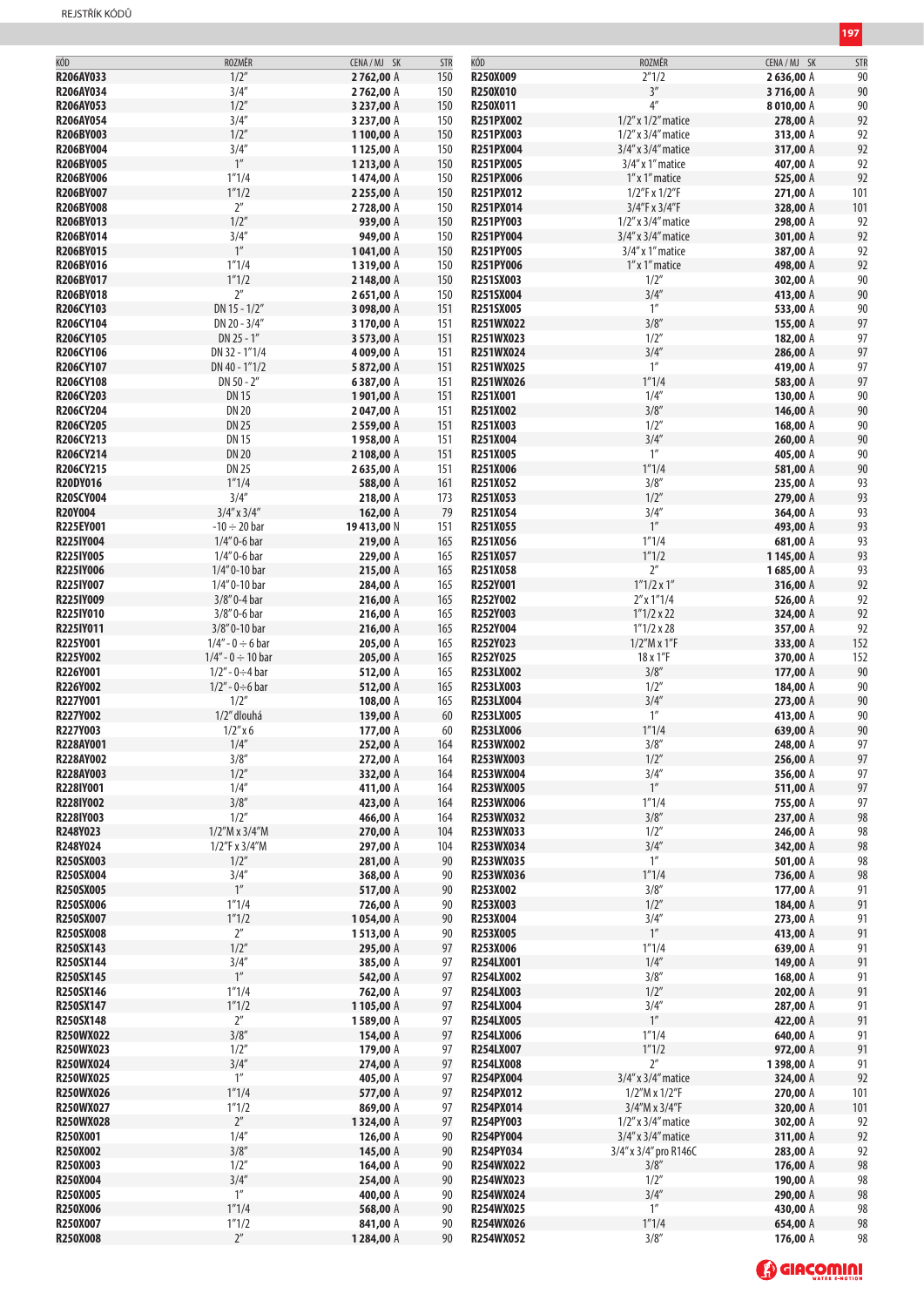| KÒD              | ROZMÉR               | CENA/MJ SK | <b>STR</b>     | KOD               | ROZMÉR                | CENA/MJ SK | <b>STR</b>     |
|------------------|----------------------|------------|----------------|-------------------|-----------------------|------------|----------------|
| R254WX053        | 1/2''                | 207,00 A   | 98             | R279Y004          | 3/4''                 | 997,00 A   | 156            |
| R254WX054        | 3/4''                | 290,00 A   | 98             | R279Y005          | $1^{\prime\prime}$    | 1312,00 A  | 156            |
|                  |                      |            |                |                   |                       |            |                |
| <b>R254WX055</b> | 1''                  | 430,00 A   | 98             | <b>R27X032</b>    | $3/8''$ x 16          | 243,00 A   | $\overline{2}$ |
| <b>R254WX056</b> | 1''1/4               | 654,00 A   | 98             | R27X033           | $1/2$ " x 16          | 251,00 A   | $\overline{2}$ |
| R254X001         | 1/4''                | 166,00 A   | 91             | R27X034           | $1/2$ " x 18          | 287,00 A   | $\overline{2}$ |
| R254X002         | 3/8''                | 168,00 A   | 91             | <b>R27X035</b>    | $3/4''$ x 18          | 406,00 A   | $\overline{2}$ |
|                  | 1/2''                |            |                |                   |                       |            |                |
| R254X003         |                      | 186,00 A   | 91             | R27X036           | $3/4''$ x 22          | 433,00 A   |                |
| R254X004         | 3/4''                | 287,00 A   | 91             | <b>R284MY001</b>  | $1''$ x $1''$ $1/2$   | 2731,00 A  | 164            |
| R254X005         | 1''                  | 422,00 A   | 91             | R284Y001          | i,                    | 969,00 A   | 164            |
| R254X006         | 1''1/4               | 640,00 A   | 91             | R284Y021          | pro R586R             | 221,00 B   | 161            |
| <b>R258CX002</b> |                      |            | 93             |                   | $1''$ x $1''$ $1/2$   |            |                |
|                  | 15 x 15              | 280,00 A   |                | R285LY001         |                       | 522,00 A   | 93             |
| R258CX005        | 22 x 22              | 431,00 A   | 93             | <b>R285LY003</b>  | $1''1/4x2''*$         | 673,00 A   | 93             |
| <b>R258CX006</b> | 28 x 28              | 551,00 A   | 93             | R285Y001          | $1''$ x $1''$ $1/2$   | 511,00 A   | 93             |
| R258Y002         | Ø15                  | 202,00 A   | 93             | R285Y002          | 1"1/4x1"1/2           | 852,00 A   | 93             |
| R258Y004         | ø18                  | 269,00 A   | 93             | R285Y003          | $1''1/4 \times 2''^*$ | 688,00 A   | 93             |
|                  |                      |            |                |                   |                       |            |                |
| R258Y005         | ø22                  | 248,00 A   | 93             | <b>R287MY005</b>  | $1''$ x $1''$ $1/2$   | 2184,00 A  | 164            |
| R258Y006         | ø28                  | 384,00 A   | 93             | R287Y005          | $1''$ x $1''$ 1/2     | 637,00 A   | 164            |
| R258Y007         | ø35                  | 564,00 A   | 93             | R288Y005          | $1^{\prime\prime}$    | 59,00 A    | 108            |
| R258Y012         | Ø15                  | 235,00 A   | 93             | R288Y006          | 1''1/4                | 75,00 A    | 108            |
|                  |                      |            |                |                   |                       |            |                |
| R258Y014         | ø18                  | 311,00 A   | 93             | R291Y004          | 3/4''                 | 705,00 A   | 157            |
| R258Y015         | ø22                  | 352,00 A   | 93             | R291Y005          | $1^{\prime\prime}$    | 948,00 A   | 157            |
| R258Y016         | ø28                  | 501,00 A   | 93             | R292EY004         | 3/4''                 | 1528,00 A  | 157            |
| R258Y017         | ø35                  | 655,00 A   | 93             | R292EY005         | $1^{\prime\prime}$    | 2 109,00 A | 157            |
|                  |                      |            |                |                   | 3/4''                 |            |                |
| R259SX003        | 1/2"F x 1/2"M        | 369,00 A   | 92             | R292Y004          |                       | 1516,00 A  | 157            |
| R259SX004        | 1/2"F x 3/4"M        | 480,00 A   | 92             | R292Y005          | $1^{\prime\prime}$    | 2001,00 A  | 157            |
| R259SX005        | 3/4"F x 3/4"M        | 527,00 A   | 92             | R295Y001          | 1''1/2                | 4479,00 A  | 152            |
| R259SX006        | 3/4"F x 1"M          | 697,00 A   | 92             | R296Y001          | 1''1/2                | 3693,00 A  | 152            |
|                  |                      |            |                | R297Y004          | $3/4'' -$ Kv 7        |            |                |
| R259SX007        | 1"F x 1"M            | 761,00 A   | 92             |                   |                       | 1132,00 A  | 152            |
| R259SX008        | 1"F x 1"1/4M         | 829,00 A   | 92             | R297Y005          | 1" - Kv 11            | 1310,00 A  | 152            |
| R259SX009        | 1"1/4F x 1"1/4M      | 1034,00 A  | 92             | R297Y006          | $1''1/4 -$ Kv 15      | 1561,00 A  | 152            |
| R259SY067        | $1''$ x $1''$        | 1399,00 A  | 60             | R297Y007          | $1''1/2$ - Kv 25      | 2844,00 A  | 152            |
| R259WX023        | 1/2"F x 1/2"M        | 278,00 A   | 98             | R297Y008          | 2" - Kv 40            | 3 358,00 A | 152            |
|                  |                      |            |                |                   |                       |            |                |
| R259WX024        | $1/2$ "F x $3/4$ "M  | 340,00 A   | 98             | R298Y024          | 3/4''                 | 1619,00 A  | 153            |
| R259WX025        | 3/4"F x 3/4"M        | 397,00 A   | 98             | R298Y027          | 1''1/2                | 3477,00 A  | 152            |
| <b>R259WX026</b> | 3/4"F x 1"M          | 441,00 A   | 98             | R29X032           | $3/8''$ x 16          | 212,00 A   | 9              |
| R259WX027        | 1"F x 1"M            | 579,00 A   | 98             | R29X033           | $1/2''$ x 16          | 212,00 A   | 9              |
| <b>R259WX028</b> | 1"F x 1"1/4M         | 655,00 A   | 98             | R29X034           | $1/2$ " x 18          | 223,00 A   |                |
|                  |                      |            |                |                   |                       |            | 9              |
| R259WX029        | 1"1/4F x 1"1/4M      | 807,00 A   | 98             | R29X035           | $3/4''$ x 18          | 370,00 A   | 9              |
| R259X003         | 1/2"F x 1/2"M        | 269,00 A   | 91             | R29X036           | $3/4''$ x 22          | 387,00 A   | 9              |
| R259X004         | $1/2$ "F x $3/4$ "M  | 332,00 A   | 91             | R31X032           | $3/8''$ x 16          | 220,00 A   | 9              |
| R259X005         | 3/4"F x 3/4"M        |            | 91             | R31X033           |                       |            |                |
|                  |                      | 385,00 A   |                |                   | $1/2$ " x 16          | 226,00 A   | 9              |
| R259X006         | 3/4"F x 1"M          | 433,00 A   | 91             | R31X034           | $1/2''$ x 18          | 234,00 A   | $\overline{9}$ |
| R259X007         | 1"F x 1"M            | 564,00 A   | 91             | R31X035           | $3/4''$ x 18          | 403,00 A   | 9              |
| R259X008         | 1"F x 1"1/4M         | 636,00 A   | 91             | R31X036           | $3/4''$ x 22          | 443,00 A   | 9              |
| R259X009         | 1"1/4F x 1"1/4M      | 786,00 A   | 91             | <b>R356BIX062</b> | $1/2''$ x 18          | 705,00 A   | 16             |
|                  |                      |            |                |                   |                       |            |                |
| R259Y003         | 1/2"F x 1/2"M        | 254,00 A   | 91             | <b>R356MIX061</b> | $1/2$ " x 16          | 742,00 A   | 18             |
| R259Y005         | 3/4"F x 3/4"M        | 367,00 A   | 91             | R356MIX062        | $1/2''$ x 18          | 705,00 A   | 18             |
| R259Y006         | 3/4"F x 1"M          | 408,00 A   | 91             | <b>R357BIX062</b> | 1/2″ x 18 pravý       | 900,00 A   | 17             |
| R259Y007         | 1"F x 1"M            | 536,00 A   | 91             | R357MIX062        | $1/2$ " x 18 pravý    | 900,00 A   | 18             |
| R259Y008         | 1"F x 1"1/4M         | 605,00 A   | 91             | <b>R358BIX062</b> | 1/2" x 18 levý        | 900,00 A   | 17             |
|                  |                      |            |                |                   |                       |            |                |
| R259Y009         | 1"1/4F x 1"1/4M      | 778,00 A   | 91             | R358MIX062        | $1/2$ " x 18 levý     | 900,00 A   | 18             |
| R259Y025         | $3/4"$ F x 3/4"M     | 371,00 A   | 91             | R37X003           | $1/2''$ x $3/4''$     | 90,00 A    | 79-106         |
| R259Y027         | 1"F x 1"M            | 566,00 A   | 91             | R37X004           | $3/4''$ x $1''$       | 140,00 A   | 79-106         |
| R259Y029         | 1"1/4F x 1"1/4M      | 781,00 A   | 91             | R37Y003           | $1/2$ " x $3/4$ "     | 86,00 A    | 79-106         |
|                  |                      |            |                |                   |                       |            |                |
| R25X032          | $3/8''$ x 16         | 216,00 A   | $\overline{2}$ | R37Y004           | $3/4''$ x $1''$       | 134,00 A   | 79-106         |
| R25X033          | $1/2''$ x 16         | 216,00 A   | 2              | R383X001          | $3/4''$ x 18          | 508,00 A   | 20             |
| R25X034          | $1/2''$ x 18         | 259,00 A   | $\overline{2}$ | R383X002          | $3/4''$ x $3/4''$ E   | 514,00 A   | 20             |
| R25X035          | $3/4''$ x 18         | 480,00 A   | 2              | R383X011          | $1/2$ " x 18          | 559,00 A   | 20             |
| R25X036          | $3/4''$ x 22         | 632,00 A   | $\overline{2}$ | R383X012          | $1/2$ " x $3/4$ "E    | 640,00 A   | 20             |
|                  |                      |            |                |                   |                       |            |                |
| R269TY035        | $1''$ x $1''$        | 2794,00 A  | 60             | R384X001          | $3/4''$ x 18          | 486,00 A   | 20             |
| R269TY036        | $1"1/4 \times 1"1/4$ | 3 449,00 A | 60             | R384X002          | $3/4''$ x $3/4''$ E   | 486,00 A   | 20             |
| R274WY001        | 1 <sup>n</sup>       | 320,00 A   | 151            | R384X011          | $1/2$ " x 18          | 528,00 A   | 20             |
| R274WY002        | 1/2''                | 320,00 A   | 151            | R384X012          | $1/2$ " x $3/4$ "E    | 596,00 A   | 20             |
| R274Y033         | 1/2''                | 3 242,00 A | 151            | R385TX013         | $1/2''$ x $3/4''E$    | 840,00 A   | 17             |
| R274Y045         | 1''                  |            |                | R386TX013         | $1/2$ " x $3/4$ "E    | 820,00 A   | 17             |
|                  |                      | 4445,00 A  | 151            |                   |                       |            |                |
| R274Y133         | 1/2" DZR mosaz       | 3332,00 A  | 151            | <b>R387SX001</b>  | $1/2''$ x 12          | 415,00 A   | 21             |
| R274Y145         | 1" DZR mosaz         | 4683,00 A  | 151            | R387SX002         | $1/2''$ x 15          | 415,00 A   | 21             |
| R276BX006        | $1"1/4 - 230V ~$     | 5721,00 A  | 156            | R387SX003         | $1/2''$ x 16          | 415,00 A   | 21             |
| R276BX007        | $1"1/2 - 230V ~$     | 6479,00 A  | 156            | R387SX004         | $1/2''$ x 18          | 415,00 A   | 21             |
|                  |                      |            |                |                   |                       |            |                |
| R276BX008        | $2'' - 230V$ ~       | 7747,00 A  | 156            | R387SX011         | $3/4''$ x 12          | 352,00 A   | 21             |
| R276BX026        | $1"1/4 - 24V \sim$   | 5873,00 A  | 156            | R387SX012         | $3/4''$ x 15          | 352,00 A   | 21             |
| R276BX027        | $1"1/2 - 24V$ ~      | 6633,00 A  | 156            | R387SX013         | $3/4''$ x 16          | 352,00 A   | 21             |
| R276BX028        | $2'' - 24V \sim$     | 7900,00 A  | 156            | R387SX014         | $3/4''$ x 18          | 352,00 A   | 21             |
|                  |                      |            |                |                   |                       |            |                |
| R276Y004         | 3/4''                | 480,00 A   | 156            | R387SX041         | $1/2''$ x (16 x 2)    | 415,00 A   | 21             |
| R276Y005         | $1^{\prime\prime}$   | 674,00 A   | 156            | R387SX042         | $1/2$ " x (18 x 2)    | 415,00 A   | 21             |
| R277Y004         | 3/4''                | 640,00 A   | 156            | R387SX043         | $1/2''$ x (20 x 2)    | 415,00 A   | 21             |
| R277Y025         | $1''$                | 885,00 A   | 156            | R387SX051         | $3/4''$ x (16 x 2)    | 352,00 A   | 21             |
| R278Y004         | 3/4''                | 1437,00 A  |                | R387SX052         | $3/4''$ x (18 x 2)    | 352,00 A   | 21             |
|                  |                      |            | 156            |                   |                       |            |                |
| R278Y005         | $1^{\prime\prime}$   | 1980,00 A  | 156            | R387SX053         | $3/4''$ x (20 x 2)    | 352,00 A   | 21             |
| R279DY024        | 3/4''                | 646,00 A   | 156            | R387SX101         | $1/2$ " x 12          | 632,00 A   | 22             |
| R279DY025        | $1^{\prime\prime}$   | 841,00 A   | 156            | R387SX102         | $1/2''$ x 15          | 632,00 A   | 22             |
|                  |                      |            |                |                   |                       |            |                |

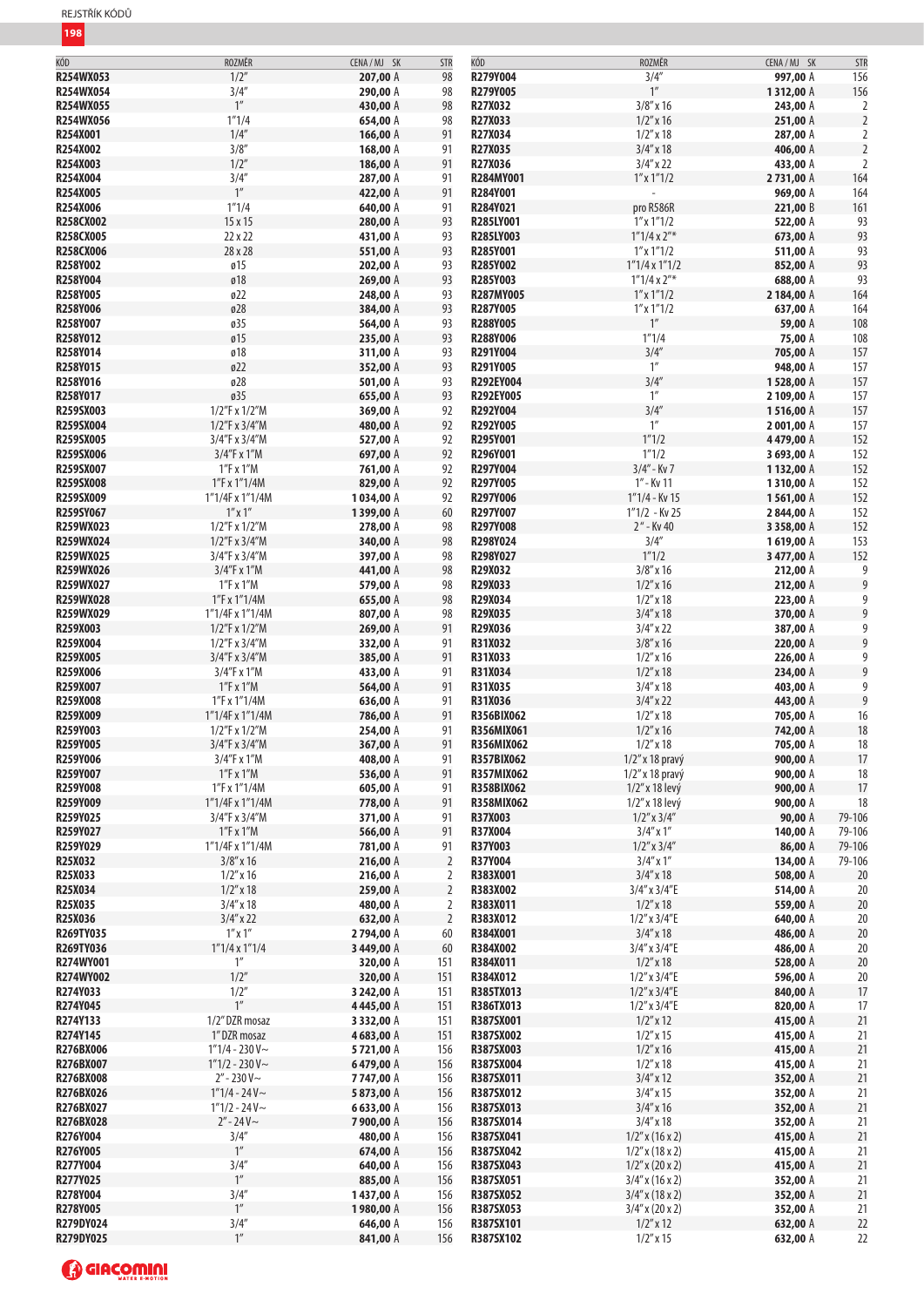| KÓD<br>ROZMĚR<br>KÓD<br>CENA / MJ SK<br><b>STR</b><br>R387SX103<br>$1/2''$ x 16<br>R401PX232<br>632,00 A<br>22<br>R387SX104<br>$1/2''$ x 18<br>R401PX233<br>632,00 A<br>22<br>$3/4''$ x 12<br>R387SX111<br>567,00 A<br>22<br>R401PX234<br>$3/4''$ x 15<br>R387SX112<br>567,00 A<br>22<br>R401X034<br>R387SX113<br>$3/4''$ x 16<br>567,00 A<br>22<br>R401X035<br>R387SX114<br>$3/4''$ x 18<br>22<br>R401X132<br>567,00 A<br>22<br>R387SX141<br>$1/2''$ x (16 x 2)<br>632,00 A<br>R401X133<br>R387SX142<br>22<br>$1/2$ " x (18 x 2)<br>632,00 A<br>R402DBX004<br>22<br>R387SX143<br>$1/2''$ x (20 x 2)<br>R402DBX032<br>632,00 A<br>R387SX151<br>$3/4''$ x (16 x 2)<br>567,00 A<br>22<br>R402DBX033<br>R387SX152<br>22<br>$3/4''$ x (18 x 2)<br>R402HX003<br>567,00 A<br>R387SX153<br>567,00 A<br>22<br>R402HX004<br>$3/4''$ x (20 x 2)<br>R387SX201<br>$1/2$ " x 12<br>573,00 A<br>22<br>R402PX232<br>R387SX202<br>$1/2''$ x 15<br>22<br>573,00 A<br>R402PX233<br>$1/2''$ x 16<br>22<br>R387SX203<br>573,00 A<br>R402PX234<br>R387SX204<br>$1/2$ " x 18<br>573,00 A<br>22<br>R402X034<br>R387SX211<br>$3/4''$ x 12<br>513,00 A<br>22<br>R402X035<br>R387SX212<br>$3/4''$ x 15<br>22<br>513,00 A<br>R402X132<br>R387SX213<br>$3/4''$ x 16<br>22<br>R402X133<br>513,00 A<br>$3/4''$ x 18<br>R387SX214<br>513,00 A<br>22<br>R403PX224<br>R387SX241<br>$1/2''$ x (16 x 2)<br>573,00 A<br>22<br>R403PX234<br>R387SX242<br>$1/2$ " x (18 x 2)<br>573,00 A<br>22<br>R403PX252<br>R387SX243<br>22<br>R403PX254<br>$1/2''$ x (20 x 2)<br>573,00 A<br>R387SX251<br>22<br>R403PX262<br>$3/4''$ x (16 x 2)<br>513,00 A | ROZMĚR<br>3/8''<br>1/2''<br>3/4''<br>3/4''<br>1''<br>3/8''<br>1/2''<br>3/4''<br>3/8''<br>1/2''<br>1/2''<br>3/4''<br>3/8''<br>1/2''<br>3/4''<br>3/4''<br>$1^{\prime\prime}$<br>3/8''<br>1/2''<br>1/2" x 18 - levý<br>$1/2$ " x 18 - pravý | CENA / MJ SK<br>320,00 A<br>331,00 A<br>473,00 A<br>328,00 A<br>540,00 A<br>213,00 A<br>220,00 A<br>765,00 A<br>557,00 A<br>555,00 A<br>281,00 A<br>473,00 A<br>346,00 A<br>371,00 A<br>490,00 A<br>339,00 A<br>561,00 A<br>220,00 A<br>230,00 A | <b>STR</b><br>7<br>$\overline{7}$<br>7<br>4<br>4<br>4<br>4<br>6<br>6<br>6<br>6<br>6<br>7<br>$\overline{7}$<br>7<br>4<br>4<br>$\overline{4}$ |
|-----------------------------------------------------------------------------------------------------------------------------------------------------------------------------------------------------------------------------------------------------------------------------------------------------------------------------------------------------------------------------------------------------------------------------------------------------------------------------------------------------------------------------------------------------------------------------------------------------------------------------------------------------------------------------------------------------------------------------------------------------------------------------------------------------------------------------------------------------------------------------------------------------------------------------------------------------------------------------------------------------------------------------------------------------------------------------------------------------------------------------------------------------------------------------------------------------------------------------------------------------------------------------------------------------------------------------------------------------------------------------------------------------------------------------------------------------------------------------------------------------------------------------------------------------------------------------------------------------------|------------------------------------------------------------------------------------------------------------------------------------------------------------------------------------------------------------------------------------------|--------------------------------------------------------------------------------------------------------------------------------------------------------------------------------------------------------------------------------------------------|---------------------------------------------------------------------------------------------------------------------------------------------|
|                                                                                                                                                                                                                                                                                                                                                                                                                                                                                                                                                                                                                                                                                                                                                                                                                                                                                                                                                                                                                                                                                                                                                                                                                                                                                                                                                                                                                                                                                                                                                                                                           |                                                                                                                                                                                                                                          |                                                                                                                                                                                                                                                  |                                                                                                                                             |
|                                                                                                                                                                                                                                                                                                                                                                                                                                                                                                                                                                                                                                                                                                                                                                                                                                                                                                                                                                                                                                                                                                                                                                                                                                                                                                                                                                                                                                                                                                                                                                                                           |                                                                                                                                                                                                                                          |                                                                                                                                                                                                                                                  |                                                                                                                                             |
|                                                                                                                                                                                                                                                                                                                                                                                                                                                                                                                                                                                                                                                                                                                                                                                                                                                                                                                                                                                                                                                                                                                                                                                                                                                                                                                                                                                                                                                                                                                                                                                                           |                                                                                                                                                                                                                                          |                                                                                                                                                                                                                                                  |                                                                                                                                             |
|                                                                                                                                                                                                                                                                                                                                                                                                                                                                                                                                                                                                                                                                                                                                                                                                                                                                                                                                                                                                                                                                                                                                                                                                                                                                                                                                                                                                                                                                                                                                                                                                           |                                                                                                                                                                                                                                          |                                                                                                                                                                                                                                                  |                                                                                                                                             |
|                                                                                                                                                                                                                                                                                                                                                                                                                                                                                                                                                                                                                                                                                                                                                                                                                                                                                                                                                                                                                                                                                                                                                                                                                                                                                                                                                                                                                                                                                                                                                                                                           |                                                                                                                                                                                                                                          |                                                                                                                                                                                                                                                  |                                                                                                                                             |
|                                                                                                                                                                                                                                                                                                                                                                                                                                                                                                                                                                                                                                                                                                                                                                                                                                                                                                                                                                                                                                                                                                                                                                                                                                                                                                                                                                                                                                                                                                                                                                                                           |                                                                                                                                                                                                                                          |                                                                                                                                                                                                                                                  |                                                                                                                                             |
|                                                                                                                                                                                                                                                                                                                                                                                                                                                                                                                                                                                                                                                                                                                                                                                                                                                                                                                                                                                                                                                                                                                                                                                                                                                                                                                                                                                                                                                                                                                                                                                                           |                                                                                                                                                                                                                                          |                                                                                                                                                                                                                                                  |                                                                                                                                             |
|                                                                                                                                                                                                                                                                                                                                                                                                                                                                                                                                                                                                                                                                                                                                                                                                                                                                                                                                                                                                                                                                                                                                                                                                                                                                                                                                                                                                                                                                                                                                                                                                           |                                                                                                                                                                                                                                          |                                                                                                                                                                                                                                                  |                                                                                                                                             |
|                                                                                                                                                                                                                                                                                                                                                                                                                                                                                                                                                                                                                                                                                                                                                                                                                                                                                                                                                                                                                                                                                                                                                                                                                                                                                                                                                                                                                                                                                                                                                                                                           |                                                                                                                                                                                                                                          |                                                                                                                                                                                                                                                  |                                                                                                                                             |
|                                                                                                                                                                                                                                                                                                                                                                                                                                                                                                                                                                                                                                                                                                                                                                                                                                                                                                                                                                                                                                                                                                                                                                                                                                                                                                                                                                                                                                                                                                                                                                                                           |                                                                                                                                                                                                                                          |                                                                                                                                                                                                                                                  |                                                                                                                                             |
|                                                                                                                                                                                                                                                                                                                                                                                                                                                                                                                                                                                                                                                                                                                                                                                                                                                                                                                                                                                                                                                                                                                                                                                                                                                                                                                                                                                                                                                                                                                                                                                                           |                                                                                                                                                                                                                                          |                                                                                                                                                                                                                                                  |                                                                                                                                             |
|                                                                                                                                                                                                                                                                                                                                                                                                                                                                                                                                                                                                                                                                                                                                                                                                                                                                                                                                                                                                                                                                                                                                                                                                                                                                                                                                                                                                                                                                                                                                                                                                           |                                                                                                                                                                                                                                          |                                                                                                                                                                                                                                                  |                                                                                                                                             |
|                                                                                                                                                                                                                                                                                                                                                                                                                                                                                                                                                                                                                                                                                                                                                                                                                                                                                                                                                                                                                                                                                                                                                                                                                                                                                                                                                                                                                                                                                                                                                                                                           |                                                                                                                                                                                                                                          |                                                                                                                                                                                                                                                  |                                                                                                                                             |
|                                                                                                                                                                                                                                                                                                                                                                                                                                                                                                                                                                                                                                                                                                                                                                                                                                                                                                                                                                                                                                                                                                                                                                                                                                                                                                                                                                                                                                                                                                                                                                                                           |                                                                                                                                                                                                                                          |                                                                                                                                                                                                                                                  |                                                                                                                                             |
|                                                                                                                                                                                                                                                                                                                                                                                                                                                                                                                                                                                                                                                                                                                                                                                                                                                                                                                                                                                                                                                                                                                                                                                                                                                                                                                                                                                                                                                                                                                                                                                                           |                                                                                                                                                                                                                                          |                                                                                                                                                                                                                                                  |                                                                                                                                             |
|                                                                                                                                                                                                                                                                                                                                                                                                                                                                                                                                                                                                                                                                                                                                                                                                                                                                                                                                                                                                                                                                                                                                                                                                                                                                                                                                                                                                                                                                                                                                                                                                           |                                                                                                                                                                                                                                          |                                                                                                                                                                                                                                                  |                                                                                                                                             |
|                                                                                                                                                                                                                                                                                                                                                                                                                                                                                                                                                                                                                                                                                                                                                                                                                                                                                                                                                                                                                                                                                                                                                                                                                                                                                                                                                                                                                                                                                                                                                                                                           |                                                                                                                                                                                                                                          |                                                                                                                                                                                                                                                  |                                                                                                                                             |
|                                                                                                                                                                                                                                                                                                                                                                                                                                                                                                                                                                                                                                                                                                                                                                                                                                                                                                                                                                                                                                                                                                                                                                                                                                                                                                                                                                                                                                                                                                                                                                                                           |                                                                                                                                                                                                                                          |                                                                                                                                                                                                                                                  |                                                                                                                                             |
|                                                                                                                                                                                                                                                                                                                                                                                                                                                                                                                                                                                                                                                                                                                                                                                                                                                                                                                                                                                                                                                                                                                                                                                                                                                                                                                                                                                                                                                                                                                                                                                                           |                                                                                                                                                                                                                                          |                                                                                                                                                                                                                                                  |                                                                                                                                             |
|                                                                                                                                                                                                                                                                                                                                                                                                                                                                                                                                                                                                                                                                                                                                                                                                                                                                                                                                                                                                                                                                                                                                                                                                                                                                                                                                                                                                                                                                                                                                                                                                           |                                                                                                                                                                                                                                          |                                                                                                                                                                                                                                                  |                                                                                                                                             |
|                                                                                                                                                                                                                                                                                                                                                                                                                                                                                                                                                                                                                                                                                                                                                                                                                                                                                                                                                                                                                                                                                                                                                                                                                                                                                                                                                                                                                                                                                                                                                                                                           |                                                                                                                                                                                                                                          |                                                                                                                                                                                                                                                  |                                                                                                                                             |
|                                                                                                                                                                                                                                                                                                                                                                                                                                                                                                                                                                                                                                                                                                                                                                                                                                                                                                                                                                                                                                                                                                                                                                                                                                                                                                                                                                                                                                                                                                                                                                                                           |                                                                                                                                                                                                                                          |                                                                                                                                                                                                                                                  |                                                                                                                                             |
|                                                                                                                                                                                                                                                                                                                                                                                                                                                                                                                                                                                                                                                                                                                                                                                                                                                                                                                                                                                                                                                                                                                                                                                                                                                                                                                                                                                                                                                                                                                                                                                                           |                                                                                                                                                                                                                                          |                                                                                                                                                                                                                                                  |                                                                                                                                             |
|                                                                                                                                                                                                                                                                                                                                                                                                                                                                                                                                                                                                                                                                                                                                                                                                                                                                                                                                                                                                                                                                                                                                                                                                                                                                                                                                                                                                                                                                                                                                                                                                           |                                                                                                                                                                                                                                          |                                                                                                                                                                                                                                                  |                                                                                                                                             |
|                                                                                                                                                                                                                                                                                                                                                                                                                                                                                                                                                                                                                                                                                                                                                                                                                                                                                                                                                                                                                                                                                                                                                                                                                                                                                                                                                                                                                                                                                                                                                                                                           |                                                                                                                                                                                                                                          |                                                                                                                                                                                                                                                  |                                                                                                                                             |
|                                                                                                                                                                                                                                                                                                                                                                                                                                                                                                                                                                                                                                                                                                                                                                                                                                                                                                                                                                                                                                                                                                                                                                                                                                                                                                                                                                                                                                                                                                                                                                                                           |                                                                                                                                                                                                                                          |                                                                                                                                                                                                                                                  | 4                                                                                                                                           |
|                                                                                                                                                                                                                                                                                                                                                                                                                                                                                                                                                                                                                                                                                                                                                                                                                                                                                                                                                                                                                                                                                                                                                                                                                                                                                                                                                                                                                                                                                                                                                                                                           |                                                                                                                                                                                                                                          |                                                                                                                                                                                                                                                  |                                                                                                                                             |
|                                                                                                                                                                                                                                                                                                                                                                                                                                                                                                                                                                                                                                                                                                                                                                                                                                                                                                                                                                                                                                                                                                                                                                                                                                                                                                                                                                                                                                                                                                                                                                                                           |                                                                                                                                                                                                                                          | 491,00 A                                                                                                                                                                                                                                         | 7                                                                                                                                           |
|                                                                                                                                                                                                                                                                                                                                                                                                                                                                                                                                                                                                                                                                                                                                                                                                                                                                                                                                                                                                                                                                                                                                                                                                                                                                                                                                                                                                                                                                                                                                                                                                           |                                                                                                                                                                                                                                          | 491,00 A                                                                                                                                                                                                                                         | 7                                                                                                                                           |
|                                                                                                                                                                                                                                                                                                                                                                                                                                                                                                                                                                                                                                                                                                                                                                                                                                                                                                                                                                                                                                                                                                                                                                                                                                                                                                                                                                                                                                                                                                                                                                                                           |                                                                                                                                                                                                                                          |                                                                                                                                                                                                                                                  | $\overline{7}$                                                                                                                              |
|                                                                                                                                                                                                                                                                                                                                                                                                                                                                                                                                                                                                                                                                                                                                                                                                                                                                                                                                                                                                                                                                                                                                                                                                                                                                                                                                                                                                                                                                                                                                                                                                           | 3/8" x 3/8" - levý                                                                                                                                                                                                                       | 504,00 A                                                                                                                                                                                                                                         |                                                                                                                                             |
|                                                                                                                                                                                                                                                                                                                                                                                                                                                                                                                                                                                                                                                                                                                                                                                                                                                                                                                                                                                                                                                                                                                                                                                                                                                                                                                                                                                                                                                                                                                                                                                                           | $1/2''$ x $1/2''$ - levý                                                                                                                                                                                                                 | 519,00 A                                                                                                                                                                                                                                         | 7                                                                                                                                           |
|                                                                                                                                                                                                                                                                                                                                                                                                                                                                                                                                                                                                                                                                                                                                                                                                                                                                                                                                                                                                                                                                                                                                                                                                                                                                                                                                                                                                                                                                                                                                                                                                           | 3/8" x 3/8" - pravý                                                                                                                                                                                                                      | 504,00 A                                                                                                                                                                                                                                         | $\overline{7}$                                                                                                                              |
|                                                                                                                                                                                                                                                                                                                                                                                                                                                                                                                                                                                                                                                                                                                                                                                                                                                                                                                                                                                                                                                                                                                                                                                                                                                                                                                                                                                                                                                                                                                                                                                                           |                                                                                                                                                                                                                                          |                                                                                                                                                                                                                                                  |                                                                                                                                             |
| 22<br>R387SX252<br>$3/4''$ x (18 x 2)<br>513,00 A<br>R403PX264                                                                                                                                                                                                                                                                                                                                                                                                                                                                                                                                                                                                                                                                                                                                                                                                                                                                                                                                                                                                                                                                                                                                                                                                                                                                                                                                                                                                                                                                                                                                            | $1/2''$ x $1/2''$ - pravý                                                                                                                                                                                                                | 519,00 A                                                                                                                                                                                                                                         | 7                                                                                                                                           |
| R387SX253<br>22<br>R403X024<br>$3/4''$ x (20 x 2)<br>513,00 A                                                                                                                                                                                                                                                                                                                                                                                                                                                                                                                                                                                                                                                                                                                                                                                                                                                                                                                                                                                                                                                                                                                                                                                                                                                                                                                                                                                                                                                                                                                                             | 1/2" x 18 levý                                                                                                                                                                                                                           | 399,00 A                                                                                                                                                                                                                                         | 5                                                                                                                                           |
| R387X001<br>20<br>$3/4''$ x 18<br>254,00 A<br>R403X034                                                                                                                                                                                                                                                                                                                                                                                                                                                                                                                                                                                                                                                                                                                                                                                                                                                                                                                                                                                                                                                                                                                                                                                                                                                                                                                                                                                                                                                                                                                                                    | $1/2$ " x 18 pravý                                                                                                                                                                                                                       | 399,00 A                                                                                                                                                                                                                                         | 5                                                                                                                                           |
|                                                                                                                                                                                                                                                                                                                                                                                                                                                                                                                                                                                                                                                                                                                                                                                                                                                                                                                                                                                                                                                                                                                                                                                                                                                                                                                                                                                                                                                                                                                                                                                                           |                                                                                                                                                                                                                                          |                                                                                                                                                                                                                                                  |                                                                                                                                             |
| R387X002<br>R403X054<br>3/4" x 3/4"E<br>340,00 A<br>20                                                                                                                                                                                                                                                                                                                                                                                                                                                                                                                                                                                                                                                                                                                                                                                                                                                                                                                                                                                                                                                                                                                                                                                                                                                                                                                                                                                                                                                                                                                                                    | $1/2$ " levý                                                                                                                                                                                                                             | 414,00 A                                                                                                                                                                                                                                         | 5                                                                                                                                           |
| $1/2''$ x 18<br>R387X003<br>20<br>R403X064<br>319,00 A                                                                                                                                                                                                                                                                                                                                                                                                                                                                                                                                                                                                                                                                                                                                                                                                                                                                                                                                                                                                                                                                                                                                                                                                                                                                                                                                                                                                                                                                                                                                                    | 1/2" pravý                                                                                                                                                                                                                               | 414,00 A                                                                                                                                                                                                                                         | 5                                                                                                                                           |
| R388SX001<br>$1/2''$ x 12<br>377,00 A<br>21<br>R411DBX033                                                                                                                                                                                                                                                                                                                                                                                                                                                                                                                                                                                                                                                                                                                                                                                                                                                                                                                                                                                                                                                                                                                                                                                                                                                                                                                                                                                                                                                                                                                                                 | $1/2''$ x16                                                                                                                                                                                                                              | 536,00 A                                                                                                                                                                                                                                         | 6                                                                                                                                           |
|                                                                                                                                                                                                                                                                                                                                                                                                                                                                                                                                                                                                                                                                                                                                                                                                                                                                                                                                                                                                                                                                                                                                                                                                                                                                                                                                                                                                                                                                                                                                                                                                           |                                                                                                                                                                                                                                          |                                                                                                                                                                                                                                                  |                                                                                                                                             |
| $1/2''$ x 15<br>R388SX002<br>377,00 A<br>21<br>R411PX232                                                                                                                                                                                                                                                                                                                                                                                                                                                                                                                                                                                                                                                                                                                                                                                                                                                                                                                                                                                                                                                                                                                                                                                                                                                                                                                                                                                                                                                                                                                                                  | $3/8''$ x 16                                                                                                                                                                                                                             | 317,00 A                                                                                                                                                                                                                                         | 8                                                                                                                                           |
| R388SX003<br>$1/2''$ x 16<br>377,00 A<br>21<br>R411PX233                                                                                                                                                                                                                                                                                                                                                                                                                                                                                                                                                                                                                                                                                                                                                                                                                                                                                                                                                                                                                                                                                                                                                                                                                                                                                                                                                                                                                                                                                                                                                  | $1/2''$ x 16                                                                                                                                                                                                                             | 334,00 A                                                                                                                                                                                                                                         | 8                                                                                                                                           |
| R388SX004<br>$1/2''$ x 18<br>377,00 A                                                                                                                                                                                                                                                                                                                                                                                                                                                                                                                                                                                                                                                                                                                                                                                                                                                                                                                                                                                                                                                                                                                                                                                                                                                                                                                                                                                                                                                                                                                                                                     |                                                                                                                                                                                                                                          |                                                                                                                                                                                                                                                  |                                                                                                                                             |
| 21<br>R411X032                                                                                                                                                                                                                                                                                                                                                                                                                                                                                                                                                                                                                                                                                                                                                                                                                                                                                                                                                                                                                                                                                                                                                                                                                                                                                                                                                                                                                                                                                                                                                                                            | $3/8''$ x 16                                                                                                                                                                                                                             | 243,00 A                                                                                                                                                                                                                                         | 4                                                                                                                                           |
| R388SX011<br>$3/4''$ x 12<br>314,00 A<br>21<br>R411X033                                                                                                                                                                                                                                                                                                                                                                                                                                                                                                                                                                                                                                                                                                                                                                                                                                                                                                                                                                                                                                                                                                                                                                                                                                                                                                                                                                                                                                                                                                                                                   | $1/2$ " x 16                                                                                                                                                                                                                             | 250,00 A                                                                                                                                                                                                                                         | $\overline{4}$                                                                                                                              |
| R388SX012<br>$3/4''$ x 15<br>314,00 A<br>21<br>R411X034                                                                                                                                                                                                                                                                                                                                                                                                                                                                                                                                                                                                                                                                                                                                                                                                                                                                                                                                                                                                                                                                                                                                                                                                                                                                                                                                                                                                                                                                                                                                                   | $1/2''$ x 18                                                                                                                                                                                                                             | 264,00 A                                                                                                                                                                                                                                         | 4                                                                                                                                           |
| R388SX013<br>$3/4''$ x 16<br>314,00 A<br>21<br>R412DBX033                                                                                                                                                                                                                                                                                                                                                                                                                                                                                                                                                                                                                                                                                                                                                                                                                                                                                                                                                                                                                                                                                                                                                                                                                                                                                                                                                                                                                                                                                                                                                 | $1/2''$ x16                                                                                                                                                                                                                              |                                                                                                                                                                                                                                                  | 6                                                                                                                                           |
|                                                                                                                                                                                                                                                                                                                                                                                                                                                                                                                                                                                                                                                                                                                                                                                                                                                                                                                                                                                                                                                                                                                                                                                                                                                                                                                                                                                                                                                                                                                                                                                                           |                                                                                                                                                                                                                                          | 638,00 A                                                                                                                                                                                                                                         |                                                                                                                                             |
| $3/4''$ x 18<br>R388SX014<br>314,00 A<br>21<br>R412PX232                                                                                                                                                                                                                                                                                                                                                                                                                                                                                                                                                                                                                                                                                                                                                                                                                                                                                                                                                                                                                                                                                                                                                                                                                                                                                                                                                                                                                                                                                                                                                  | $3/8''$ x 16                                                                                                                                                                                                                             | 354,00 A                                                                                                                                                                                                                                         | 8                                                                                                                                           |
| R388SX041<br>$1/2''$ x (16 x 2)<br>377,00 A<br>21<br>R412PX233                                                                                                                                                                                                                                                                                                                                                                                                                                                                                                                                                                                                                                                                                                                                                                                                                                                                                                                                                                                                                                                                                                                                                                                                                                                                                                                                                                                                                                                                                                                                            | $1/2$ " x 16                                                                                                                                                                                                                             | 370,00 A                                                                                                                                                                                                                                         | 8                                                                                                                                           |
|                                                                                                                                                                                                                                                                                                                                                                                                                                                                                                                                                                                                                                                                                                                                                                                                                                                                                                                                                                                                                                                                                                                                                                                                                                                                                                                                                                                                                                                                                                                                                                                                           |                                                                                                                                                                                                                                          |                                                                                                                                                                                                                                                  |                                                                                                                                             |
| R388SX042<br>$1/2''$ x (18 x 2)<br>377,00 A<br>21<br>R412X032                                                                                                                                                                                                                                                                                                                                                                                                                                                                                                                                                                                                                                                                                                                                                                                                                                                                                                                                                                                                                                                                                                                                                                                                                                                                                                                                                                                                                                                                                                                                             | $3/8''$ x 16                                                                                                                                                                                                                             | 250,00 A                                                                                                                                                                                                                                         | 4                                                                                                                                           |
| R388SX043<br>21<br>$1/2$ " x (20 x 2)<br>377,00 A<br>R412X033                                                                                                                                                                                                                                                                                                                                                                                                                                                                                                                                                                                                                                                                                                                                                                                                                                                                                                                                                                                                                                                                                                                                                                                                                                                                                                                                                                                                                                                                                                                                             | $1/2''$ x 16                                                                                                                                                                                                                             | 250,00 A                                                                                                                                                                                                                                         | 4                                                                                                                                           |
| R388SX051<br>314,00 A<br>21<br>$3/4''$ x (16 x 2)<br>R412X034                                                                                                                                                                                                                                                                                                                                                                                                                                                                                                                                                                                                                                                                                                                                                                                                                                                                                                                                                                                                                                                                                                                                                                                                                                                                                                                                                                                                                                                                                                                                             | $1/2''$ x 18                                                                                                                                                                                                                             | 274,00 A                                                                                                                                                                                                                                         | 4                                                                                                                                           |
|                                                                                                                                                                                                                                                                                                                                                                                                                                                                                                                                                                                                                                                                                                                                                                                                                                                                                                                                                                                                                                                                                                                                                                                                                                                                                                                                                                                                                                                                                                                                                                                                           |                                                                                                                                                                                                                                          |                                                                                                                                                                                                                                                  |                                                                                                                                             |
| R388SX052<br>21<br>R414DX003<br>$3/4''$ x (18 x 2)<br>314,00 A                                                                                                                                                                                                                                                                                                                                                                                                                                                                                                                                                                                                                                                                                                                                                                                                                                                                                                                                                                                                                                                                                                                                                                                                                                                                                                                                                                                                                                                                                                                                            | 18 x 18 x 3/8"                                                                                                                                                                                                                           | 631,00 A                                                                                                                                                                                                                                         | 138                                                                                                                                         |
| 21<br>R388SX053<br>$3/4''$ x (20 x 2)<br>314,00 A<br>R414MX003                                                                                                                                                                                                                                                                                                                                                                                                                                                                                                                                                                                                                                                                                                                                                                                                                                                                                                                                                                                                                                                                                                                                                                                                                                                                                                                                                                                                                                                                                                                                            | 18 x 18 x 3/8"                                                                                                                                                                                                                           | 546,00 A                                                                                                                                                                                                                                         | 138                                                                                                                                         |
| R388SX101<br>$1/2$ " x 12<br>R414SX001<br>587,00 A<br>22                                                                                                                                                                                                                                                                                                                                                                                                                                                                                                                                                                                                                                                                                                                                                                                                                                                                                                                                                                                                                                                                                                                                                                                                                                                                                                                                                                                                                                                                                                                                                  | 18 x 18                                                                                                                                                                                                                                  | 2320,00 A                                                                                                                                                                                                                                        | 138                                                                                                                                         |
|                                                                                                                                                                                                                                                                                                                                                                                                                                                                                                                                                                                                                                                                                                                                                                                                                                                                                                                                                                                                                                                                                                                                                                                                                                                                                                                                                                                                                                                                                                                                                                                                           |                                                                                                                                                                                                                                          |                                                                                                                                                                                                                                                  |                                                                                                                                             |
| $1/2''$ x 15<br>R388SX102<br>22<br>R415DBX033<br>587,00 A                                                                                                                                                                                                                                                                                                                                                                                                                                                                                                                                                                                                                                                                                                                                                                                                                                                                                                                                                                                                                                                                                                                                                                                                                                                                                                                                                                                                                                                                                                                                                 | 1/2''                                                                                                                                                                                                                                    | 584,00 A                                                                                                                                                                                                                                         | 7                                                                                                                                           |
| $1/2''$ x 16<br>R388SX103<br>587,00 A<br>22<br>R415DBX042                                                                                                                                                                                                                                                                                                                                                                                                                                                                                                                                                                                                                                                                                                                                                                                                                                                                                                                                                                                                                                                                                                                                                                                                                                                                                                                                                                                                                                                                                                                                                 | $1/2''$ x16                                                                                                                                                                                                                              | 656,00 A                                                                                                                                                                                                                                         | $\overline{7}$                                                                                                                              |
| R388SX104<br>$1/2''$ x 18<br>22<br>R415PX242<br>587,00 A                                                                                                                                                                                                                                                                                                                                                                                                                                                                                                                                                                                                                                                                                                                                                                                                                                                                                                                                                                                                                                                                                                                                                                                                                                                                                                                                                                                                                                                                                                                                                  | $1/2$ " x 16                                                                                                                                                                                                                             | 474,00 A                                                                                                                                                                                                                                         | 8                                                                                                                                           |
|                                                                                                                                                                                                                                                                                                                                                                                                                                                                                                                                                                                                                                                                                                                                                                                                                                                                                                                                                                                                                                                                                                                                                                                                                                                                                                                                                                                                                                                                                                                                                                                                           | 1/2''                                                                                                                                                                                                                                    |                                                                                                                                                                                                                                                  |                                                                                                                                             |
| $3/4''$ x 12<br>522,00 A<br>R415X033<br>R388SX111<br>22                                                                                                                                                                                                                                                                                                                                                                                                                                                                                                                                                                                                                                                                                                                                                                                                                                                                                                                                                                                                                                                                                                                                                                                                                                                                                                                                                                                                                                                                                                                                                   |                                                                                                                                                                                                                                          | 353,00 A                                                                                                                                                                                                                                         | 4                                                                                                                                           |
| $3/4''$ x 15<br>R388SX112<br>522,00 A<br>22<br>R415X042                                                                                                                                                                                                                                                                                                                                                                                                                                                                                                                                                                                                                                                                                                                                                                                                                                                                                                                                                                                                                                                                                                                                                                                                                                                                                                                                                                                                                                                                                                                                                   | $1/2''$ x 16                                                                                                                                                                                                                             | 325,00 A                                                                                                                                                                                                                                         |                                                                                                                                             |
| R388SX113<br>$3/4''$ x 16<br>522,00 A<br>22<br>R415X043                                                                                                                                                                                                                                                                                                                                                                                                                                                                                                                                                                                                                                                                                                                                                                                                                                                                                                                                                                                                                                                                                                                                                                                                                                                                                                                                                                                                                                                                                                                                                   | $1/2''$ x 18                                                                                                                                                                                                                             | 337,00 A                                                                                                                                                                                                                                         | 4                                                                                                                                           |
|                                                                                                                                                                                                                                                                                                                                                                                                                                                                                                                                                                                                                                                                                                                                                                                                                                                                                                                                                                                                                                                                                                                                                                                                                                                                                                                                                                                                                                                                                                                                                                                                           |                                                                                                                                                                                                                                          |                                                                                                                                                                                                                                                  |                                                                                                                                             |
| R388SX114<br>$3/4''$ x 18<br>522,00 A<br>22<br>R421X034                                                                                                                                                                                                                                                                                                                                                                                                                                                                                                                                                                                                                                                                                                                                                                                                                                                                                                                                                                                                                                                                                                                                                                                                                                                                                                                                                                                                                                                                                                                                                   | 3/4''                                                                                                                                                                                                                                    | 381,00 A                                                                                                                                                                                                                                         | 3                                                                                                                                           |
| R388SX141<br>$1/2$ " x (16 x 2)<br>587,00 A<br>22<br>R421X035                                                                                                                                                                                                                                                                                                                                                                                                                                                                                                                                                                                                                                                                                                                                                                                                                                                                                                                                                                                                                                                                                                                                                                                                                                                                                                                                                                                                                                                                                                                                             | $1^{\prime\prime}$                                                                                                                                                                                                                       | 617,00 A                                                                                                                                                                                                                                         | 3                                                                                                                                           |
| R388SX142<br>R421X132<br>$1/2''$ x (18 x 2)<br>587,00 A<br>22                                                                                                                                                                                                                                                                                                                                                                                                                                                                                                                                                                                                                                                                                                                                                                                                                                                                                                                                                                                                                                                                                                                                                                                                                                                                                                                                                                                                                                                                                                                                             | 3/8''                                                                                                                                                                                                                                    | 244,00 A                                                                                                                                                                                                                                         | 3                                                                                                                                           |
|                                                                                                                                                                                                                                                                                                                                                                                                                                                                                                                                                                                                                                                                                                                                                                                                                                                                                                                                                                                                                                                                                                                                                                                                                                                                                                                                                                                                                                                                                                                                                                                                           |                                                                                                                                                                                                                                          |                                                                                                                                                                                                                                                  |                                                                                                                                             |
| R388SX143<br>587,00 A<br>R421X133<br>$1/2$ " x (20 x 2)<br>22                                                                                                                                                                                                                                                                                                                                                                                                                                                                                                                                                                                                                                                                                                                                                                                                                                                                                                                                                                                                                                                                                                                                                                                                                                                                                                                                                                                                                                                                                                                                             | 1/2''                                                                                                                                                                                                                                    | 264,00 A                                                                                                                                                                                                                                         | 3                                                                                                                                           |
| R388SX151<br>$3/4''$ x (16 x 2)<br>522,00 A<br>22<br>R422X034                                                                                                                                                                                                                                                                                                                                                                                                                                                                                                                                                                                                                                                                                                                                                                                                                                                                                                                                                                                                                                                                                                                                                                                                                                                                                                                                                                                                                                                                                                                                             | 3/4''                                                                                                                                                                                                                                    | 383,00 A                                                                                                                                                                                                                                         | 3                                                                                                                                           |
| R388SX152<br>522,00 A<br>22<br>R422X035<br>$3/4''$ x (18 x 2)                                                                                                                                                                                                                                                                                                                                                                                                                                                                                                                                                                                                                                                                                                                                                                                                                                                                                                                                                                                                                                                                                                                                                                                                                                                                                                                                                                                                                                                                                                                                             | $1''$                                                                                                                                                                                                                                    | 645,00 A                                                                                                                                                                                                                                         | 3                                                                                                                                           |
|                                                                                                                                                                                                                                                                                                                                                                                                                                                                                                                                                                                                                                                                                                                                                                                                                                                                                                                                                                                                                                                                                                                                                                                                                                                                                                                                                                                                                                                                                                                                                                                                           |                                                                                                                                                                                                                                          |                                                                                                                                                                                                                                                  |                                                                                                                                             |
| R388SX153<br>522,00 A<br>22<br>R422X132<br>$3/4''$ x (20 x 2)                                                                                                                                                                                                                                                                                                                                                                                                                                                                                                                                                                                                                                                                                                                                                                                                                                                                                                                                                                                                                                                                                                                                                                                                                                                                                                                                                                                                                                                                                                                                             | 3/8''                                                                                                                                                                                                                                    | 258,00 A                                                                                                                                                                                                                                         | 3                                                                                                                                           |
| R388SX201<br>$1/2$ " x 12<br>535,00 A<br>22<br>R422X133                                                                                                                                                                                                                                                                                                                                                                                                                                                                                                                                                                                                                                                                                                                                                                                                                                                                                                                                                                                                                                                                                                                                                                                                                                                                                                                                                                                                                                                                                                                                                   | 1/2"                                                                                                                                                                                                                                     | 278,00 A                                                                                                                                                                                                                                         | 3                                                                                                                                           |
| R388SX202<br>$1/2$ " x 15<br>22<br>R431X032<br>535,00 A                                                                                                                                                                                                                                                                                                                                                                                                                                                                                                                                                                                                                                                                                                                                                                                                                                                                                                                                                                                                                                                                                                                                                                                                                                                                                                                                                                                                                                                                                                                                                   | $3/8''$ x 16                                                                                                                                                                                                                             | 254,00 A                                                                                                                                                                                                                                         | 3                                                                                                                                           |
|                                                                                                                                                                                                                                                                                                                                                                                                                                                                                                                                                                                                                                                                                                                                                                                                                                                                                                                                                                                                                                                                                                                                                                                                                                                                                                                                                                                                                                                                                                                                                                                                           |                                                                                                                                                                                                                                          |                                                                                                                                                                                                                                                  |                                                                                                                                             |
| R388SX203<br>$1/2''$ x 16<br>22<br>R431X033<br>535,00 A                                                                                                                                                                                                                                                                                                                                                                                                                                                                                                                                                                                                                                                                                                                                                                                                                                                                                                                                                                                                                                                                                                                                                                                                                                                                                                                                                                                                                                                                                                                                                   | $1/2$ " x 16                                                                                                                                                                                                                             | 254,00 A                                                                                                                                                                                                                                         | 3                                                                                                                                           |
| R388SX204<br>$1/2''$ x 18<br>R431X034<br>22<br>535,00 A                                                                                                                                                                                                                                                                                                                                                                                                                                                                                                                                                                                                                                                                                                                                                                                                                                                                                                                                                                                                                                                                                                                                                                                                                                                                                                                                                                                                                                                                                                                                                   | $1/2''$ x 18                                                                                                                                                                                                                             | 278,00 A                                                                                                                                                                                                                                         | 3                                                                                                                                           |
| R388SX211<br>$3/4''$ x 12<br>471,00 A<br>22<br>R432AX013                                                                                                                                                                                                                                                                                                                                                                                                                                                                                                                                                                                                                                                                                                                                                                                                                                                                                                                                                                                                                                                                                                                                                                                                                                                                                                                                                                                                                                                                                                                                                  | 18 x 18                                                                                                                                                                                                                                  | 333,00 A                                                                                                                                                                                                                                         | 5                                                                                                                                           |
|                                                                                                                                                                                                                                                                                                                                                                                                                                                                                                                                                                                                                                                                                                                                                                                                                                                                                                                                                                                                                                                                                                                                                                                                                                                                                                                                                                                                                                                                                                                                                                                                           |                                                                                                                                                                                                                                          |                                                                                                                                                                                                                                                  |                                                                                                                                             |
| R388SX212<br>$3/4''$ x 15<br>471,00 A<br>22<br>R432X032                                                                                                                                                                                                                                                                                                                                                                                                                                                                                                                                                                                                                                                                                                                                                                                                                                                                                                                                                                                                                                                                                                                                                                                                                                                                                                                                                                                                                                                                                                                                                   | $3/8''$ x 16                                                                                                                                                                                                                             | 257,00 A                                                                                                                                                                                                                                         | 3                                                                                                                                           |
| R388SX213<br>$3/4''$ x 16<br>471,00 A<br>22<br>R432X033                                                                                                                                                                                                                                                                                                                                                                                                                                                                                                                                                                                                                                                                                                                                                                                                                                                                                                                                                                                                                                                                                                                                                                                                                                                                                                                                                                                                                                                                                                                                                   | $1/2$ " x 16                                                                                                                                                                                                                             | 268,00 A                                                                                                                                                                                                                                         | 3                                                                                                                                           |
| R388SX214<br>$3/4''$ x 18<br>471,00 A<br>22<br>R432X034                                                                                                                                                                                                                                                                                                                                                                                                                                                                                                                                                                                                                                                                                                                                                                                                                                                                                                                                                                                                                                                                                                                                                                                                                                                                                                                                                                                                                                                                                                                                                   | $1/2$ " x 18                                                                                                                                                                                                                             | 290,00 A                                                                                                                                                                                                                                         | 3                                                                                                                                           |
|                                                                                                                                                                                                                                                                                                                                                                                                                                                                                                                                                                                                                                                                                                                                                                                                                                                                                                                                                                                                                                                                                                                                                                                                                                                                                                                                                                                                                                                                                                                                                                                                           |                                                                                                                                                                                                                                          |                                                                                                                                                                                                                                                  |                                                                                                                                             |
| R388SX241<br>535,00 A<br>22<br>R435X043<br>$1/2''$ x (16 x 2)                                                                                                                                                                                                                                                                                                                                                                                                                                                                                                                                                                                                                                                                                                                                                                                                                                                                                                                                                                                                                                                                                                                                                                                                                                                                                                                                                                                                                                                                                                                                             | $1/2$ " x 18                                                                                                                                                                                                                             | 374,00 A                                                                                                                                                                                                                                         | 3                                                                                                                                           |
| R388SX242<br>535,00 A<br>22<br>$1/2$ " x (18 x 2)<br>R435X053                                                                                                                                                                                                                                                                                                                                                                                                                                                                                                                                                                                                                                                                                                                                                                                                                                                                                                                                                                                                                                                                                                                                                                                                                                                                                                                                                                                                                                                                                                                                             | 1/2"                                                                                                                                                                                                                                     | 354,00 A                                                                                                                                                                                                                                         | 3                                                                                                                                           |
| R388SX243<br>22<br>R435X062<br>$1/2$ " x (20 x 2)<br>535,00 A                                                                                                                                                                                                                                                                                                                                                                                                                                                                                                                                                                                                                                                                                                                                                                                                                                                                                                                                                                                                                                                                                                                                                                                                                                                                                                                                                                                                                                                                                                                                             | $1/2''$ x 16                                                                                                                                                                                                                             | 333,00 A                                                                                                                                                                                                                                         | $\overline{3}$                                                                                                                              |
|                                                                                                                                                                                                                                                                                                                                                                                                                                                                                                                                                                                                                                                                                                                                                                                                                                                                                                                                                                                                                                                                                                                                                                                                                                                                                                                                                                                                                                                                                                                                                                                                           |                                                                                                                                                                                                                                          |                                                                                                                                                                                                                                                  |                                                                                                                                             |
| R388SX251<br>$3/4''$ x (16 x 2)<br>471,00 A<br>22<br>R436MX033                                                                                                                                                                                                                                                                                                                                                                                                                                                                                                                                                                                                                                                                                                                                                                                                                                                                                                                                                                                                                                                                                                                                                                                                                                                                                                                                                                                                                                                                                                                                            | $1/2''$ x 18                                                                                                                                                                                                                             | 1017,00 A                                                                                                                                                                                                                                        | 19                                                                                                                                          |
| R388SX252<br>22<br>R436X062<br>$3/4''$ x (18 x 2)<br>471,00 A                                                                                                                                                                                                                                                                                                                                                                                                                                                                                                                                                                                                                                                                                                                                                                                                                                                                                                                                                                                                                                                                                                                                                                                                                                                                                                                                                                                                                                                                                                                                             | $1/2''$ x 16                                                                                                                                                                                                                             | 839,00 A                                                                                                                                                                                                                                         | 19                                                                                                                                          |
| R388SX253<br>471,00 A<br>22<br>R436X063                                                                                                                                                                                                                                                                                                                                                                                                                                                                                                                                                                                                                                                                                                                                                                                                                                                                                                                                                                                                                                                                                                                                                                                                                                                                                                                                                                                                                                                                                                                                                                   | $1/2$ " x 18                                                                                                                                                                                                                             | 919,00 A                                                                                                                                                                                                                                         | 19                                                                                                                                          |
| $3/4''$ x (20 x 2)                                                                                                                                                                                                                                                                                                                                                                                                                                                                                                                                                                                                                                                                                                                                                                                                                                                                                                                                                                                                                                                                                                                                                                                                                                                                                                                                                                                                                                                                                                                                                                                        |                                                                                                                                                                                                                                          |                                                                                                                                                                                                                                                  |                                                                                                                                             |
| R388X001<br>$3/4''$ x 18<br>218,00 A<br>20<br>R437NX031                                                                                                                                                                                                                                                                                                                                                                                                                                                                                                                                                                                                                                                                                                                                                                                                                                                                                                                                                                                                                                                                                                                                                                                                                                                                                                                                                                                                                                                                                                                                                   | $1/2''$ x 16                                                                                                                                                                                                                             | 616,00 A                                                                                                                                                                                                                                         | 18                                                                                                                                          |
| R388X002<br>$3/4''$ x $3/4''$ E<br>294,00 A<br>20<br>R438MX033                                                                                                                                                                                                                                                                                                                                                                                                                                                                                                                                                                                                                                                                                                                                                                                                                                                                                                                                                                                                                                                                                                                                                                                                                                                                                                                                                                                                                                                                                                                                            | $1/2$ " x 18                                                                                                                                                                                                                             | 980,00 A                                                                                                                                                                                                                                         | 17                                                                                                                                          |
|                                                                                                                                                                                                                                                                                                                                                                                                                                                                                                                                                                                                                                                                                                                                                                                                                                                                                                                                                                                                                                                                                                                                                                                                                                                                                                                                                                                                                                                                                                                                                                                                           |                                                                                                                                                                                                                                          |                                                                                                                                                                                                                                                  |                                                                                                                                             |
| R388X003<br>$1/2''$ x 18<br>273,00 A<br>20<br>R438X062                                                                                                                                                                                                                                                                                                                                                                                                                                                                                                                                                                                                                                                                                                                                                                                                                                                                                                                                                                                                                                                                                                                                                                                                                                                                                                                                                                                                                                                                                                                                                    | $1/2''$ x 16                                                                                                                                                                                                                             | 889,00 A                                                                                                                                                                                                                                         | 17                                                                                                                                          |
| $1^{\prime\prime}$<br>R39Y001<br>R438X063<br>317,00 A<br>106                                                                                                                                                                                                                                                                                                                                                                                                                                                                                                                                                                                                                                                                                                                                                                                                                                                                                                                                                                                                                                                                                                                                                                                                                                                                                                                                                                                                                                                                                                                                              | $1/2$ " x 18                                                                                                                                                                                                                             | 889,00 A                                                                                                                                                                                                                                         | 17                                                                                                                                          |
| R400Y001<br><b>R440NX032</b><br>ä,<br>787,00 N<br>26                                                                                                                                                                                                                                                                                                                                                                                                                                                                                                                                                                                                                                                                                                                                                                                                                                                                                                                                                                                                                                                                                                                                                                                                                                                                                                                                                                                                                                                                                                                                                      | $1/2$ " x 16                                                                                                                                                                                                                             | 617,00 A                                                                                                                                                                                                                                         | 16                                                                                                                                          |
|                                                                                                                                                                                                                                                                                                                                                                                                                                                                                                                                                                                                                                                                                                                                                                                                                                                                                                                                                                                                                                                                                                                                                                                                                                                                                                                                                                                                                                                                                                                                                                                                           |                                                                                                                                                                                                                                          |                                                                                                                                                                                                                                                  |                                                                                                                                             |
| 3/4''<br>R401DBX004<br>627,00 A<br>6<br>R450X001                                                                                                                                                                                                                                                                                                                                                                                                                                                                                                                                                                                                                                                                                                                                                                                                                                                                                                                                                                                                                                                                                                                                                                                                                                                                                                                                                                                                                                                                                                                                                          |                                                                                                                                                                                                                                          | 34,00 A                                                                                                                                                                                                                                          | 63                                                                                                                                          |
| 3/8''<br>R401DBX032<br>R450X012<br>508,00 A<br>6                                                                                                                                                                                                                                                                                                                                                                                                                                                                                                                                                                                                                                                                                                                                                                                                                                                                                                                                                                                                                                                                                                                                                                                                                                                                                                                                                                                                                                                                                                                                                          | CLIP-CLAP                                                                                                                                                                                                                                | 50,00 A                                                                                                                                                                                                                                          | 27                                                                                                                                          |
| 1/2''<br>R401DBX033<br>6<br>R453HY011<br>538,00 A                                                                                                                                                                                                                                                                                                                                                                                                                                                                                                                                                                                                                                                                                                                                                                                                                                                                                                                                                                                                                                                                                                                                                                                                                                                                                                                                                                                                                                                                                                                                                         | pro termostatické hlavice                                                                                                                                                                                                                | 83,00 A                                                                                                                                                                                                                                          | 25                                                                                                                                          |
|                                                                                                                                                                                                                                                                                                                                                                                                                                                                                                                                                                                                                                                                                                                                                                                                                                                                                                                                                                                                                                                                                                                                                                                                                                                                                                                                                                                                                                                                                                                                                                                                           |                                                                                                                                                                                                                                          |                                                                                                                                                                                                                                                  |                                                                                                                                             |
| R401HX003<br>1/2"<br>269,00 A<br>R453HY012<br>6                                                                                                                                                                                                                                                                                                                                                                                                                                                                                                                                                                                                                                                                                                                                                                                                                                                                                                                                                                                                                                                                                                                                                                                                                                                                                                                                                                                                                                                                                                                                                           | pro K470H                                                                                                                                                                                                                                | 83,00 A                                                                                                                                                                                                                                          | 25                                                                                                                                          |
| 3/4''<br>R401HX004<br>6<br>R453Y001<br>453,00 A                                                                                                                                                                                                                                                                                                                                                                                                                                                                                                                                                                                                                                                                                                                                                                                                                                                                                                                                                                                                                                                                                                                                                                                                                                                                                                                                                                                                                                                                                                                                                           | Náhradní kroužek pro R400                                                                                                                                                                                                                | 47,00 N                                                                                                                                                                                                                                          | 26                                                                                                                                          |

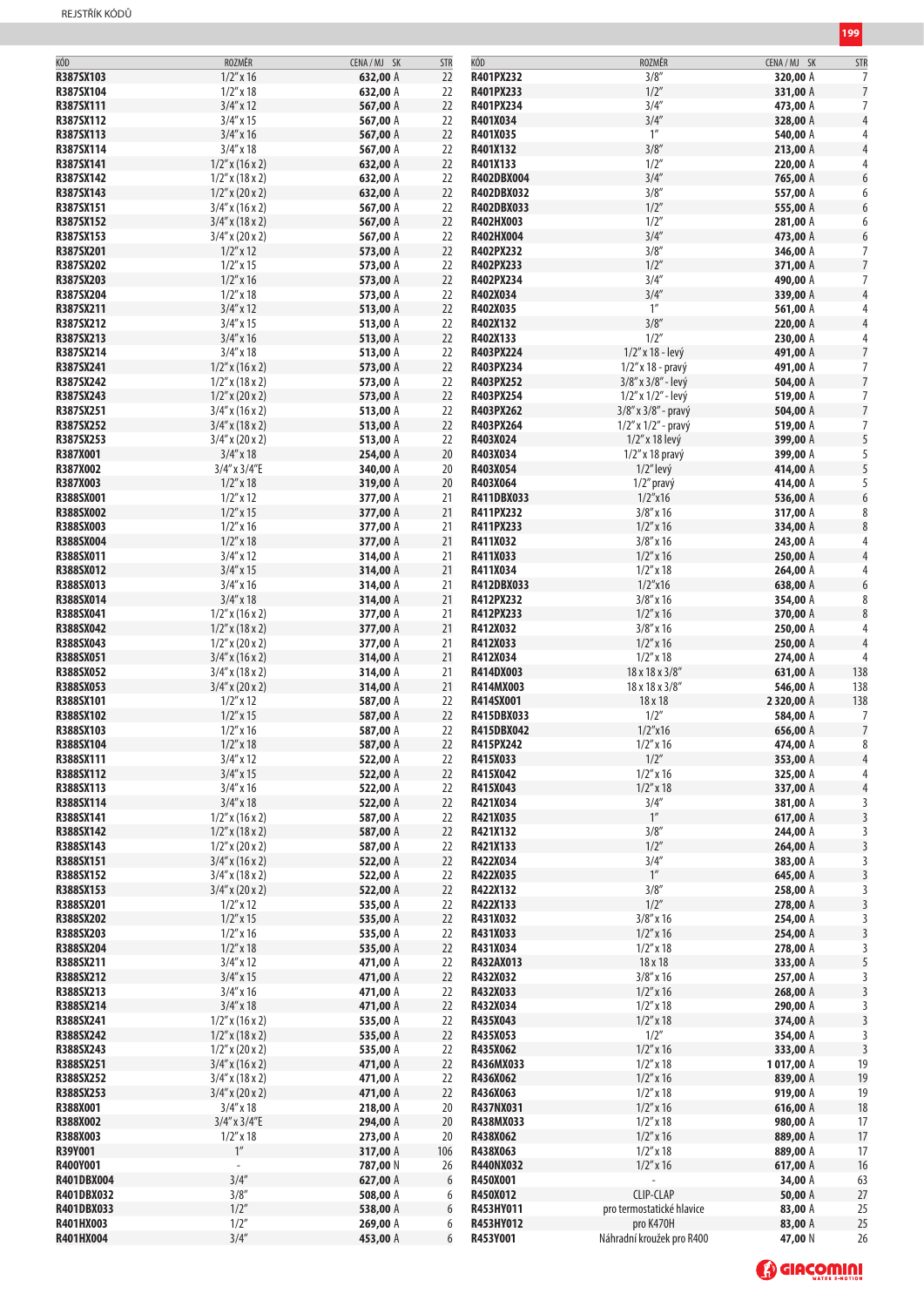| REJSTŘÍK KÓDŮ |  |
|---------------|--|
|---------------|--|

| KÓD                | ROZMĚR                     | CENA / MJ SK | <b>STR</b>          | KÓD              | ROZMĚR                  | CENA / MJ SK          | <b>STR</b> |
|--------------------|----------------------------|--------------|---------------------|------------------|-------------------------|-----------------------|------------|
| R453Y002           |                            | 19,00 A      | 59                  | <b>R53VMY106</b> | DN32 x 3/4"E            | 452,00 A              | 52         |
| R454DY001          |                            | 25,00 A      | 27                  | <b>R53VTY006</b> | 1" x 18 x DN32          | 841,00 A              | 52         |
| R454Y001           |                            | 25,00 A      | 25                  | <b>R53VTY007</b> | 1"1/4x18xDN32           | 999,00 A              | 52         |
| R455CY001          | pro R470                   | 73,00 A      | 25                  | <b>R53VTY106</b> | 1" x 3/4" E x DN32      | 886,00 A              | 52         |
| R455CY101          | pro R470H                  | 73,00 A      | 25                  | <b>R53VTY107</b> | 1"1/4 x 3/4"E x D N32   | 1039,00 A             | 52         |
| R455DY001          | pro R460                   | 73,00 A      | 25                  | <b>R540FY002</b> | 0 - 120 °C - červený    | 234,00 A              | 106        |
| R455DY101          | pro R460H                  | 73,00 A      | 25                  | <b>R540FY022</b> | 0 - 120 °C - modrý      | 234,00 A              | 106        |
|                    |                            |              |                     |                  |                         |                       |            |
| R460HX011          | M30 x 1,5                  | 235,00 A     | 11                  | R540IY001        | $1/2"0 - 120 °C$        | 260,00 A              | 166        |
| R460X001           | <b>CLIP-CLAP</b>           | 235,00 A     | 11                  | R540IY002        | $1/2"0 - 120 °C$        | 379,00 A              | 166        |
| R462LX001          | 2m                         | 1301,00 A    | 59-138              | R540IY003        | $1/2"0 - 120 °C$        | 1025,00 A             | 166        |
| R462LX011          | 2m                         | 1372,00 A    | 59                  | R540SY010        | $0 - 120$ °C            | 343,00 A              | 61         |
| R462LX021          | 2 <sub>m</sub>             | 1372,00 A    | 59                  | R540Y002         | 3/8" pro R531           | 329,00 A              | 60-165     |
| R462X002           | 2 <sub>m</sub>             | 896,00 A     | 12                  | R540Y003         | 1/2"                    | 329,00 A              | $60 - 165$ |
| R462X005           | 5m                         | 1190,00 A    | 12                  | <b>R551SY002</b> | $3/4''$ x 18 / 2        | 422,00 A              | 40         |
| R463X002           | 2 <sub>m</sub>             | 1880,00 A    | 12                  | R551SY003        | $3/4''$ x 18 / 3        | 632,00 A              | 40         |
| R463X005           | 5 <sub>m</sub>             | 2077,00 A    | 12                  | R551SY004        | $3/4''$ x 18 / 4        | 840,00 A              | 40         |
| R463X010           | 10 <sub>m</sub>            | 2614,00 A    | 12                  | R551SY005        | $3/4''$ x 18 / 5        | 1054,00 A             | 40         |
| R465Y001           |                            | 239,00 A     | 60                  | R551SY006        | $3/4''$ x 18 / 6        | 1262,00 A             | 40         |
| R468HX001          | M30 x 1,5                  | 246,00 A     | 11                  | R551SY007        | $3/4''$ x 18 / 7        | 1501,00 A             | $40\,$     |
| R468X001           | CLIP-CLAP                  | 253,00 A     | 11                  | <b>R551SY008</b> | $3/4''$ x 18 / 8        | 1718,00 A             | 40         |
| R470AX002          | 3/8" x 16 - rohový         | 562,00 A     | 5                   | R551SY009        | $3/4''$ x $18/9$        | 1932,00 A             | 40         |
| <b>R470AX003</b>   | $1/2$ " x 16 - rohový      | 562,00 A     | 5                   | <b>R551SY010</b> | $3/4$ " x 18 / 10       | 2 167,00 A            | 40         |
| R470AX012          | 3/8" x 16 - přímý          | 599,00 A     | 5                   | R551SY011        | $3/4$ " x 18 / 11       | 2384,00 A             | 40         |
| R470AX013          | $1/2''$ x 16 - přímý       | 599,00 A     | 5                   | R551SY022        | $1''$ x 18 / 2          | 511,00 A              | 40         |
| R470AX023          | 1/2" x 16 - axiální        | 769,00 A     | 5                   | R551SY023        | $1''$ x 18 / 3          | 767,00 A              | $40\,$     |
| R470FX002          | 3/8" - rohový              | 562,00 A     | 5                   | R551SY024        | $1''$ x 18 / 4          | 1022,00 A             | 40         |
| <b>R470FX003</b>   | $1/2$ " - rohový           | 562,00 A     | 5                   | R551SY025        | $1''$ x 18 / 5          | 1278,00 A             | 40         |
| <b>R470FX012</b>   | $3/8''$ - přímý            | 599,00 A     | 5                   | R551SY026        | $1''$ x 18 / 6          | 1532,00 A             | 40         |
| <b>R470FX013</b>   | $1/2$ " - přímý            | 599,00 A     | 5                   | R551SY027        | $1''$ x 18 / 7          | 1824,00 A             | 40         |
| R470FX023          | 1/2" - axiální             | 765,00 A     | 5                   | R551SY028        | $1''$ x $18/8$          | 2084,00 A             | 40         |
| <b>R470HX001</b>   | M30 x 1,5                  |              | 11                  |                  | $1''$ x $18/9$          |                       | 40         |
|                    |                            | 193,00 A     |                     | R551SY029        |                         | 2345,00 A             |            |
| R470X001           | CLIP-CLAP                  | 193,00 A     | 11                  | R551SY030        | $1''$ x $18/10$         | 2631,00 A             | 40         |
| R473MX221          | 230 V~                     |              | 819,00 A 58-124-158 | R551SY031        | $1''$ x 18 / 11         | 2894,00 A             | 40         |
| R473MX222          | $24V -$                    |              | 819,00 A 58-124-158 | R551SY032        | $1''$ x 18 / 12         | 3 155,00 A            | 40         |
| R473X221           | 230 V~                     |              | 658,00 A 58-124-158 | R551SY042        | $1''1/4 \times 18/2$    | 585,00 A              | 40         |
| R473X222           | $24V -$                    |              | 658,00 A 58-124-158 | R551SY043        | $1''1/4 \times 18/3$    | 880,00 A              | 40         |
| R478MX221          | 230V~                      | 819,00 A     | 59-124              | R551SY044        | $1''1/4 \times 18/4$    | 1174,00 A             | 40         |
| R478MX222          | $24V -$                    | 819,00 A     | 59-124              | R551SY045        | $1''1/4 \times 18/5$    | 1464,00 A             | 40         |
| R478VX121          | $230V -$                   | 715,00 A     | 59-124              | R551SY046        | $1''1/4 \times 18/6$    | 1757,00 A             | 40         |
| R478VX231          | $230V -$                   | 846,00 A     | 59-124              | R551SY047        | 1"1/4x18/7              | 2092,00 A             | 40         |
| R478X221           | $230V -$                   | 658,00 A     | 59-124              | R551SY048        | $1''1/4 \times 18 / 8$  | 2390,00 A             | 40         |
| R478X222           | $24V -$                    | 658,00 A     | 59-124              | R551SY049        | $1"1/4 \times 18/9$     | 2690,00 A             | 40         |
| R483Y001           | ø18 pro R383, R384         | 21,00 A      | 21                  | <b>R551SY050</b> | $1"1/4 \times 18/10$    | 3019,00 A             | 40         |
| R483Y002           | 1/2" x 3/4" pro R383, R384 | 39,00 A      | 21                  | R551SY051        | $1"1/4 \times 18/11$    | 3 320,00 A            | 40         |
| R483Y003           | 1/2" x 3/4" pro R387, R388 | 37,00 A      | 21                  | R551SY052        | $1''1/4 \times 18/12$   | 3 620,00 A            | 40         |
| R500Y101CZ         | Α                          | 1706,00 A    | 55                  | R551SY062        | $1''$ x $3/4''E/2$      | 548,00 A              | 40         |
| R500Y102CZ         | R                          | 1862,00 A    | 55                  | R551SY063        | $1''$ x $3/4''$ E / 3   | 806,00 A              | 40         |
| <b>R500Y103CZ</b>  | C                          | 2 204,00 A   | 55                  | <b>R551SY064</b> | $1''$ x $3/4''$ E / 4   | 1093,00 A             | 40         |
| R500Y104CZ         | D                          | 2 503,00 A   | 55                  | R551SY065        | $1''$ x $3/4''$ E / 5   | 1367,00 A             | 40         |
| R500Y105CZ         | E                          | 3 061,00 A   | 55                  | R551SY066        | $1''$ x $3/4''$ E / 6   | 1608,00 A             | 40         |
| R501HY002CZ        | B                          | 2215,00 A    | 55                  | R551SY067        | $1''$ x $3/4''$ E / 7   | 1950,00 A             | 40         |
| <b>R501HY003CZ</b> | С                          | 2377,00 A    | 55                  | <b>R551SY068</b> | $1''$ x $3/4''$ E / 8   | 2 229,00 A            | 40         |
| <b>R501HY004CZ</b> | D                          | 2834,00 A    | 55                  | R551SY069        | $1''$ x $3/4''$ E / 9   | 2508,00 A             | 40         |
| <b>R501HY005CZ</b> | E                          | 4196,00 A    | 55                  | R551SY070        | $1''$ x $3/4''$ E / 10  | 2813,00 A             | 40         |
| <b>R501Y001CZ</b>  | A                          | 1824,00 A    | 55                  | R551SY071        | $1''$ x $3/4''$ E / 11  | 3 105,00 A            | 40         |
| R501Y002CZ         | B                          | 1953,00 A    | 55                  | <b>R551SY082</b> | $3/4''$ x $3/4''$ E / 2 | 448,00 A              | 40         |
| R501Y003CZ         |                            | 2313,00 A    | 55                  | R551SY083        | $3/4''$ x $3/4''$ E / 3 | 670,00 A              | 40         |
| R501Y004CZ         | D                          | 2626,00 A    | 55                  | R551SY084        | $3/4''$ x $3/4''$ E / 4 | 884,00 A              | 40         |
| R501Y005CZ         |                            | 3 230,00 A   | 55                  | R551SY085        | $3/4$ " x $3/4$ "E / 5  | 1126,00 A             | 40         |
| R508MY001          | 120 x 150 x 75 mm          | 365,00 A     | 138                 | <b>R551SY086</b> | $3/4''$ x $3/4''$ E / 6 | 1324,00 A             | 40         |
| <b>R509Y101CZ</b>  | A-400 x 680                | 1235,00 A    | 55                  | R551SY087        | $3/4''$ x $3/4''$ E / 7 | 1607,00 A             | 40         |
| R509Y102CZ         | B-600 x 680                | 1349,00 A    | 55                  | R551SY088        | $3/4''$ x $3/4''$ E / 8 | 1837,00 A             | 40         |
| <b>R509Y103CZ</b>  | $C - 800 \times 680$       |              | 55                  | R551SY089        | $3/4''$ x $3/4''$ E / 9 |                       | 40         |
| R509Y104CZ         | $D - 1000 \times 680$      | 1597,00 A    | 55                  | <b>R551WY005</b> | 3/4" - rozteč 50 mm     | 2068,00 A<br>636,00 A | 41         |
|                    |                            | 1817,00 A    | 55                  |                  |                         |                       | 41         |
| <b>R509Y105CZ</b>  | E-1200 x 680               | 2236,00 A    |                     | <b>R551WY006</b> | 1"1/4 - rozteč 70 mm    | 682,00 A              |            |
| R531Y003           | 18 x 18                    | 96,00 A      | 60                  | R551WY007        | 1"1/2 - rozteč 100 mm   | 333,00 A              | 41         |
| R532Y001           | $3/8''$ x 18               | 495,00 A     | 60                  | R551WY008        | 2" - rozteč 100 mm      | 341,00 A              | 41         |
| R53CZY001          | $1''$ x 18 / 2             | 5603,00 A    | 53                  | R551WY009        | 1" - rozteč 50 mm       | 374,00 A              | 41         |
| <b>R53MMY006</b>   | DN32 x 18                  | 487,00 A     | 52                  | R551Y002         | $3/4''$ x $3/8''/2$     | 185,00 A              | 39         |
| <b>R53MMY106</b>   | DN32 x 3/4"E               | 517,00 A     | 52                  | R551Y003         | $3/4''$ x $3/8''/3$     | 274,00 A              | 39         |
| <b>R53MTY006</b>   | $1''$ x $18$ x DN32        | 920,00 A     | 52                  | R551Y004         | $3/4''$ x $3/8''/4$     | 366,00 A              | 39         |
| <b>R53MTY007</b>   | 1"1/4x18xDN32              | 1091,00 A    | 52                  | R551Y005         | $3/4''$ x $3/8''/5$     | 458,00 A              | 39         |
| <b>R53MTY106</b>   | 1" x 3/4"E x DN32          | 995,00 A     | 52                  | R551Y006         | $3/4''$ x $3/8''/6$     | 540,00 A              | 39         |
| <b>R53MTY107</b>   | 1"1/4 x 3/4"E x DN32       | 1188,00 A    | 52                  | R551Y007         | $3/4''$ x $3/8''/7$     | 651,00 A              | 39         |
| <b>R53SMY006</b>   | DN32 x 18                  | 382,00 A     | 52                  | R551Y008         | $3/4''$ x $3/8''/8$     | 743,00 A              | 39         |
| <b>R53SMY106</b>   | DN32 x 3/4"E               | 414,00 A     | 52                  | R551Y009         | $3/4''$ x $3/8''/9$     | 837,00 A              | 39         |
| <b>R53STY006</b>   | $1''$ x $18$ x DN32        | 723,00 A     | 52                  | R551Y010         | $3/4$ " x $3/8$ " / 10  | 941,00 A              | 39         |
| <b>R53STY007</b>   | 1"1/4x18xDN32              | 855,00 A     | 52                  | R551Y011         | $3/4$ " x $3/8$ " / 11  | 1035,00 A             | 39         |
| <b>R53STY106</b>   | 1" x 3/4" E x DN32         | 796,00 A     | 52                  | R551Y012         | $3/4$ " x $3/8$ " / 12  | 1127,00 A             | 39         |
| <b>R53STY107</b>   | 1"1/4 x 3/4"E x DN32       | 932,00 A     | 52                  | R551Y022         | $3/4''$ x $1/2''/2$     | 297,00 A              | 39         |
| <b>R53VMY006</b>   | DN32 x 18                  | 444,00 A     | 52                  | R551Y023         | $3/4''$ x $1/2''/3$     | 446,00 A              | 39         |
|                    |                            |              |                     |                  |                         |                       |            |

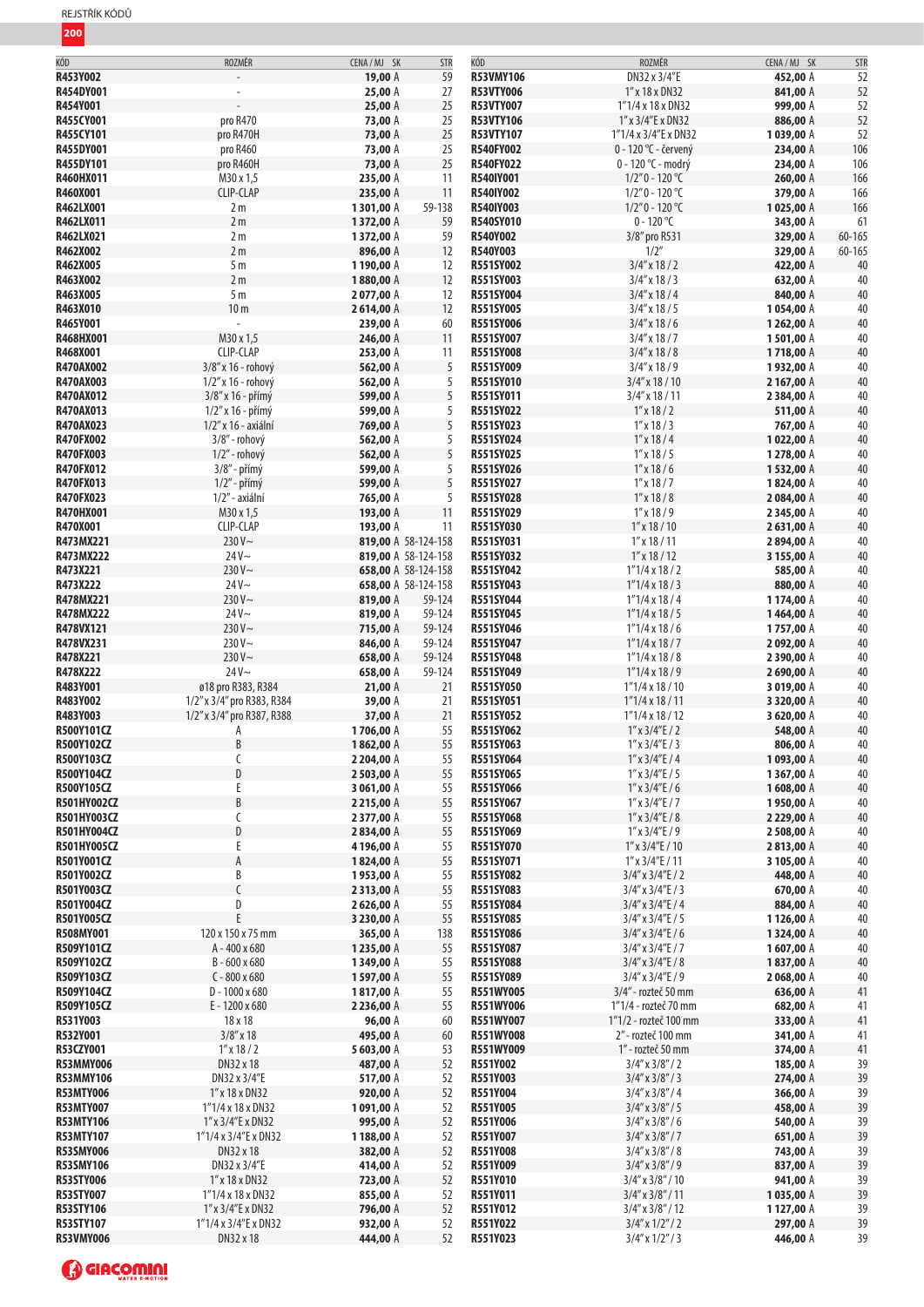| R551Y024<br>39<br>1" x 18 / 9 - skříň C<br>$3/4''$ x $1/2''/4$<br>594,00 A<br>R553DK029<br>8884,00 A<br>42<br>R551Y025<br>$3/4''$ x $1/2''/5$<br>758,00 A<br>39<br><b>R553DK030</b><br>1" x 18 / 10 - skříň C<br>9703,00 A<br>39<br>R551Y026<br>$3/4''$ x $1/2''/6$<br>905,00 A<br>R553DK031<br>1″ x 18 / 11 - skříň D<br>10456,00 A<br>R551Y027<br>$3/4''$ x $1/2''/7$<br>39<br><b>R553DK032</b><br>1076,00 A<br>1″ x 18 / 12 - skříň D<br>11 118,00 A<br>39<br>R551Y028<br>$3/4''$ x $1/2''/8$<br>1210,00 A<br><b>R553DKA02</b><br>1" x 18 / 2 - skříň A<br>5637,00 A<br>R551Y029<br>39<br>1" x 18 / 3 - skříň A<br>43<br>$3/4''$ x $1/2''/9$<br>1384,00 A<br><b>R553DKA03</b><br>6325,00 A<br>R551Y030<br>39<br>$3/4''$ x $1/2''/10$<br>1553,00 A<br><b>R553DKA04</b><br>1" x 18 / 4 - skříň B<br>7078,00 A<br>43<br>R551Y031<br>43<br>$3/4''$ x $1/2''/11$<br>1706,00 A<br>39<br><b>R553DKA05</b><br>1" x 18 / 5 - skříň B<br>7738,00 A<br>R551Y032<br>$3/4''$ x $1/2''/12$<br>1831,00 A<br>39<br><b>R553DKA06</b><br>1" x 18 / 6 - skříň B<br>8339,00 A<br>39<br>R551Y042<br>$1''$ x $3/8''/2$<br>242,00 A<br><b>R553DKA07</b><br>1" x 18 / 7 - skříň B<br>9104,00 A<br>R551Y043<br>39<br>$1''$ x $3/8''/3$<br>361,00 A<br><b>R553DKA08</b><br>1" x 18 / 8 - skříň C<br>10 204,00 A<br>R551Y044<br>$1''$ x $3/8''/4$<br>480,00 A<br>39<br><b>R553DKA09</b><br>1" x 18 / 9 - skříň C<br>10866,00 A<br>39<br>R551Y045<br>$1''$ x $3/8''/5$<br>590,00 A<br><b>R553DKA10</b><br>1" x 18 / 10 - skříň C<br>11 669,00 A<br>R551Y046<br>$1''$ x $3/8''/6$<br>725,00 A<br>39<br><b>R553DKA11</b><br>1" x 18 / 11 - skříň D<br>12 700,00 A<br>R551Y047<br>39<br>43<br>$1''$ x $3/8''/7$<br>857,00 A<br><b>R553DKA12</b><br>1" x 18 / 12 - skříň D<br>13 349,00 A<br>R551Y048<br>$1''$ x $3/8''/8$<br><b>R553DKB02</b><br>1" x 18 / 2 - skříň A<br>44<br>966,00 A<br>39<br>5753,00 A<br>44<br>R551Y049<br>$1''$ x $3/8''/9$<br>1104,00 A<br>39<br><b>R553DKB03</b><br>1" x 18 / 3 - skříň A<br>6441,00 A<br>R551Y050<br>$1''$ x $3/8''/10$<br>1238,00 A<br>39<br><b>R553DKB04</b><br>1" x 18 / 4 - skříň B<br>7167,00 A<br>39<br>R551Y051<br>$1''$ x $3/8''/11$<br>1362,00 A<br><b>R553DKB05</b><br>1" x 18 / 5 - skříň B<br>7827,00 A<br>R551Y052<br>39<br>$1''$ x $3/8''/12$<br>1486,00 A<br><b>R553DKB06</b><br>1" x 18 / 6 - skříň B<br>8428,00 A<br>R551Y062<br>$1''$ x $1/2''/2$<br>321,00 A<br>39<br><b>R553DKB07</b><br>1″ x 18 / 7 - skříň B<br>9193,00 A<br>R551Y063<br>$1''$ x $1/2''/3$<br>479,00 A<br>39<br><b>R553DKB08</b><br>1" x 18 / 8 - skříň C<br>10 311,00 A<br>R551Y064<br>$1''$ x $1/2''/4$<br>39<br>639,00 A<br><b>R553DKB09</b><br>1″ x 18 / 9 - skříň C<br>10 973,00 A<br>44<br>R551Y065<br>$1''$ x $1/2''/5$<br>39<br><b>R553DKB10</b><br>1" x 18 / 10 - skříň C<br>44<br>799,00 A<br>11776,00 A<br>R551Y066<br>$1''$ x $1/2''/6$<br>959,00 A<br>39<br><b>R553DKB11</b><br>1″ x 18 / 11 - skříň D<br>12 820,00 A<br>R551Y067<br>$1''$ x $1/2''/7$<br>1140,00 A<br>39<br><b>R553DKB12</b><br>1" x 18 / 12 - skříň D<br>13 469,00 A<br>$1''$ x $1/2''/8$<br>R551Y068<br>1302,00 A<br>39<br>R553EY002<br>$1''$ x $3/4''$ E / 2<br>2009,00 A<br>39<br>R551Y069<br>$1''$ x $1/2''/9$<br>1464,00 A<br>R553EY003<br>$1''$ x $3/4''$ E / 3<br>2782,00 A<br>R551Y070<br>$1''$ x $1/2''/10$<br>39<br>1643,00 A<br>R553EY004<br>$1''$ x $3/4''$ E / 4<br>3 628,00 A<br>R551Y071<br>$1''$ x $1/2''/11$<br>39<br><b>R553EY005</b><br>$1''$ x $3/4''$ E / 5<br>4496,00 A<br>1806,00 A<br>39<br>R551Y072<br>$1''$ x $1/2''/12$<br>1973,00 A<br><b>R553EY006</b><br>$1''$ x $3/4''$ E / 6<br>5 285,00 A<br>R551Y082<br>$1"1/4 \times 1/2" / 2$<br>390,00 A<br>39<br>R553EY007<br>$1''$ x $3/4''$ E / 7<br>6168,00 A<br>44<br>R551Y083<br>39<br>R553EY008<br>$1''$ x $3/4''$ E / 8<br>44<br>$1"1/4 \times 1/2" / 3$<br>585,00 A<br>6998,00 A<br>44<br>R551Y084<br>$1"1/4 \times 1/2" / 4$<br>769,00 A<br>39<br>R553EY009<br>$1''$ x $3/4''$ E / 9<br>7790,00 A<br>R551Y085<br>$1"1/4 \times 1/2" / 5$<br>975,00 A<br>39<br>R553EY010<br>$1''$ x $3/4''$ E / 10<br>44<br>8577,00 A<br>R551Y086<br>39<br>44<br>$1"1/4 \times 1/2" / 6$<br>1151,00 A<br>R553EY011<br>$1''$ x $3/4''$ E / 11<br>9386,00 A<br>39<br>R551Y087<br>1369,00 A<br>R553EY012<br>$1''$ x $3/4''$ E / 12<br>44<br>$1"1/4 \times 1/2" / 7$<br>10336,00 A<br>43<br>R551Y088<br>$1"1/4 \times 1/2" / 8$<br>39<br><b>R553FK022</b><br>1" x 18 / 2 - skříň A<br>1564,00 A<br>4761,00 A<br>R551Y089<br>$1"1/4 \times 1/2" / 9$<br>1763,00 A<br>39<br><b>R553FK023</b><br>1" x 18 / 3 - skříň A<br>5645,00 A<br>39<br>R551Y090<br>$1"1/4 \times 1/2" / 10$<br>1976,00 A<br><b>R553FK024</b><br>1" x 18 / 4 - skříň B<br>6465,00 A<br>R551Y091<br>39<br>$1"1/4 \times 1/2" / 11$<br>2173,00 A<br><b>R553FK025</b><br>1" x 18 / 5 - skříň B<br>7246,00 A<br>R551Y092<br>2640,00 A<br>39<br><b>R553FK026</b><br>1" x 18 / 6 - skříň B<br>$1"1/4 \times 1/2" / 12$<br>8071,00 A<br><b>R553FK027</b><br>R551Y102<br>$1"1/4 \times 3/4" / 2$<br>571,00 A<br>39<br>1" x 18 / 7 - skříň B<br>8923,00 A<br>R551Y103<br>$1"1/4 \times 3/4" / 3$<br>857,00 A<br>39<br><b>R553FK028</b><br>1" x 18 / 8 - skříň C<br>9769,00 A<br>39<br>R551Y104<br>1"1/4 x 3/4" / 4<br>1144,00 A<br><b>R553FK029</b><br>1" x 18 / 9 - skříň C<br>10 549,00 A<br>R551Y105<br>39<br><b>R553FK030</b><br>$1"1/4 \times 3/4" / 5$<br>1428,00 A<br>1" x 18 / 10 - skříň C<br>11434,00 A<br>39<br>R551Y106<br>1"1/4 x 3/4" / 6<br>R553FK031<br>1" x 18 / 11 - skříň D<br>12 290,00 A<br>1714,00 A<br>R551Y122<br>208,00 A<br><b>R553FK032</b><br>13 164,00 A<br>$3/4''$ x $3/8''/2$<br>1″ x 18 / 12 - skříň D<br>39<br>R551Y123<br>$3/4''$ x $3/8''/3$<br>374,00 A<br>39<br><b>R553FKA02</b><br>1" x 18 / 2 - skříň A<br>6338,00 A<br>43<br>R551Y124<br>$3/4''$ x $3/8''/4$<br>511,00 A<br><b>R553FKA03</b><br>1" x 18 / 3 - skříň A<br>7 204,00 A<br>43<br>39<br>R551Y125<br>39<br><b>R553FKA04</b><br>1" x 18 / 4 - skříň B<br>8160,00 A<br>43<br>$3/4''$ x $3/8''/5$<br>641,00 A<br>R551Y126<br>$3/4''$ x $3/8''/6$<br>755,00 A<br>39<br><b>R553FKA05</b><br>1" x 18 / 5 - skříň B<br>8926,00 A<br>R551Y127<br>914,00 A<br>39<br><b>R553FKA06</b><br>1" x 18 / 6 - skříň B<br>$3/4''$ x $3/8''/7$<br>9734,00 A<br>R551Y128<br>39<br><b>R553FKA07</b><br>$3/4''$ x $3/8''/8$<br>1025,00 A<br>1" x 18 / 7 - skříň B<br>10 569,00 A<br>R551Y129<br>1173,00 A<br>39<br>$3/4''$ x $3/8''/9$<br><b>R553FKA08</b><br>1″ x 18 / 8 - skříň C<br>11734,00 A<br>R551Y130<br>$3/4''$ x $3/8''/10$<br>1318,00 A<br>39<br><b>R553FKA09</b><br>1" x 18 / 9 - skříň C<br>12 498,00 A<br>R551Y162<br>$2''$ x $1''/2$<br>1750,00 A<br>39<br><b>R553FKA10</b><br>1" x 18 / 10 - skříň C<br>13 365,00 A<br>$2''$ x $1''/3$<br>R551Y163<br>2570,00 A<br>39<br><b>R553FKA11</b><br>1" x 18 / 11 - skříň D<br>14497,00 A<br>R551Y164<br>$2''$ x $1''/4$<br>3 449,00 A<br>39<br><b>R553FKA12</b><br>1″ x 18 / 12 - skříň D<br>15 354,00 A<br>43<br>R551Y165<br>$2''$ x $1''/5$<br>39<br><b>R553FKB02</b><br>1" x 18 / 2 - skříň A<br>4 293,00 A<br>6453,00 A<br>39<br>R551Y166<br>$2''$ x $1''/6$<br>5 177,00 A<br><b>R553FKB03</b><br>7320,00 A<br>43<br>1″ x 18 / 3 - skříň A<br>R551Y182<br>$1"1/2 \times 1" / 2$<br>39<br><b>R553FKB04</b><br>43<br>1523,00 A<br>1" x 18 / 4 - skříň B<br>8250,00 A<br>R551Y183<br>$1"1/2 \times 1" / 3$<br>2 282,00 A<br>39<br><b>R553FKB05</b><br>9015,00 A<br>43<br>1″ x 18 / 5 - skříň B<br>43<br>R551Y184<br>$1"1/2 \times 1" / 4$<br>3 038,00 A<br>39<br><b>R553FKB06</b><br>1" x 18 / 6 - skříň B<br>9824,00 A<br>R551Y185<br>$1"1/2 \times 1" / 5$<br>39<br><b>R553FKB07</b><br>3805,00 A<br>1″ x 18 / 7 - skříň B<br>10 658,00 A<br>R551Y186<br><b>R553FKB08</b><br>1" x 18 / 8 - skříň C<br>11840,00 A<br>$1"1/2 \times 1" / 6$<br>4568,00 A<br>39<br>R551Y187<br>$1"1/2 \times 1" / 7$<br>39<br><b>R553FKB09</b><br>1" x 18 / 9 - skříň C<br>5428,00 A<br>12 605,00 A<br>R551Y188<br>6 204,00 A<br><b>R553FKB10</b><br>13 472,00 A<br>$1"1/2 \times 1" / 8$<br>39<br>1" x 18 / 10 - skříň C<br>R551Y189<br>$1"1/2 \times 1" / 9$<br>7087,00 A<br>39<br><b>R553FKB11</b><br>1" x 18 / 11 - skříň D<br>14 618,00 A<br>R551Y190<br>$1''1/2 \times 1''/10$<br>7971,00 A<br>39<br><b>R553FKB12</b><br>1" x 18 / 12 - skříň D<br>15 474,00 A<br>R551Y191<br>39<br>$1"1/2 \times 1" / 11$<br>8615,00 A<br><b>R553FP202</b><br>DN32x3/4"E /2 - skříň A<br>4751,00 A<br>R551Y192<br>9553,00 A<br>$1"1/2 \times 1" / 12$<br>39<br>R553FP203<br>DN32x3/4"E /3 - skříň A<br>5760,00 A<br>R553AY002<br>$1''$ x 18 / 2<br>2780,00 B<br>51<br>R553FP204<br>DN32x3/4"E /4 - skříň B<br>6646,00 A<br>44<br>R553AY003<br>$1''$ x 18 / 3<br>51<br>R553FP205<br>DN32x3/4"E /5 - skříň B<br>3 203,00 B<br>7403,00 A<br><b>R553DK022</b><br>1" x 18 / 2 - skříň A<br>42<br>R553FP206<br>4046,00 A<br>DN32x3/4"E /6 - skříň B<br>8263,00 A<br>44<br>44<br>4748,00 A<br>R553FP207<br><b>R553DK023</b><br>1″ x 18 / 3 - skříň A<br>42<br>DN32x3/4"E /7 - skříň B<br>9087,00 A<br><b>R553DK024</b><br>1" x 18 / 4 - skříň B<br>5360,00 A<br>42<br>R553FP208<br>9955,00 A<br>44<br>DN32x3/4"E /8 - skříň C<br><b>R553DK025</b><br>R553FP209<br>1" x 18 / 5 - skříň B<br>6034,00 A<br>42<br>DN32x3/4"E /9 - skříň C<br>10822,00 A<br>42<br>R553FP210<br><b>R553DK026</b><br>1" x 18 / 6 - skříň B<br>6647,00 A<br>DN32x3/4"E /10 - skříň C<br>11822,00 A<br><b>R553DK027</b><br>1" x 18 / 7 - skříň B<br>7428,00 A<br>42<br>R553FP211<br>DN32x3/4"E /11 - skříň D<br>12 665,00 A<br><b>R553DK028</b><br>1" x 18 / 8 - skříň C<br>42<br>R553FP212<br>DN32x3/4"E /12 - skříň D<br>8 208,00 A<br>13 506,00 A | KÓD | ROZMĚR | CENA / MJ SK |            | KÓD | ROZMĚR | CENA / MJ SK |            |
|----------------------------------------------------------------------------------------------------------------------------------------------------------------------------------------------------------------------------------------------------------------------------------------------------------------------------------------------------------------------------------------------------------------------------------------------------------------------------------------------------------------------------------------------------------------------------------------------------------------------------------------------------------------------------------------------------------------------------------------------------------------------------------------------------------------------------------------------------------------------------------------------------------------------------------------------------------------------------------------------------------------------------------------------------------------------------------------------------------------------------------------------------------------------------------------------------------------------------------------------------------------------------------------------------------------------------------------------------------------------------------------------------------------------------------------------------------------------------------------------------------------------------------------------------------------------------------------------------------------------------------------------------------------------------------------------------------------------------------------------------------------------------------------------------------------------------------------------------------------------------------------------------------------------------------------------------------------------------------------------------------------------------------------------------------------------------------------------------------------------------------------------------------------------------------------------------------------------------------------------------------------------------------------------------------------------------------------------------------------------------------------------------------------------------------------------------------------------------------------------------------------------------------------------------------------------------------------------------------------------------------------------------------------------------------------------------------------------------------------------------------------------------------------------------------------------------------------------------------------------------------------------------------------------------------------------------------------------------------------------------------------------------------------------------------------------------------------------------------------------------------------------------------------------------------------------------------------------------------------------------------------------------------------------------------------------------------------------------------------------------------------------------------------------------------------------------------------------------------------------------------------------------------------------------------------------------------------------------------------------------------------------------------------------------------------------------------------------------------------------------------------------------------------------------------------------------------------------------------------------------------------------------------------------------------------------------------------------------------------------------------------------------------------------------------------------------------------------------------------------------------------------------------------------------------------------------------------------------------------------------------------------------------------------------------------------------------------------------------------------------------------------------------------------------------------------------------------------------------------------------------------------------------------------------------------------------------------------------------------------------------------------------------------------------------------------------------------------------------------------------------------------------------------------------------------------------------------------------------------------------------------------------------------------------------------------------------------------------------------------------------------------------------------------------------------------------------------------------------------------------------------------------------------------------------------------------------------------------------------------------------------------------------------------------------------------------------------------------------------------------------------------------------------------------------------------------------------------------------------------------------------------------------------------------------------------------------------------------------------------------------------------------------------------------------------------------------------------------------------------------------------------------------------------------------------------------------------------------------------------------------------------------------------------------------------------------------------------------------------------------------------------------------------------------------------------------------------------------------------------------------------------------------------------------------------------------------------------------------------------------------------------------------------------------------------------------------------------------------------------------------------------------------------------------------------------------------------------------------------------------------------------------------------------------------------------------------------------------------------------------------------------------------------------------------------------------------------------------------------------------------------------------------------------------------------------------------------------------------------------------------------------------------------------------------------------------------------------------------------------------------------------------------------------------------------------------------------------------------------------------------------------------------------------------------------------------------------------------------------------------------------------------------------------------------------------------------------------------------------------------------------------------------------------------------------------------------------------------------------------------------------------------------------------------------------------------------------------------------------------------------------------------------------------------------------------------------------------------------------------------------------------------------------------------------------------------------------------------------------------------------------------------------------------------------------------------------------------------------------------------------------------------------------------------------------------------------------------------------------------------------------------------------------------------------------------------------------------------------------------------------------------------------------------------------------------------------------------------------------------------------------------------------------------------------------------------------------------------------------------------------------------------------------------------------------------------------------------------------------------------------------------------------------------------------------------------------------------------------------------------------------------------------------------------------------------------------------------------------------------------------------------------------------------------------------------------------------------------------------------------------------------------------------------------------------------------------------------------------------------------------------------------------------------------------------------------------------------------------------------------------------------------------------------------------------------------------------------------------------------------------------------------------------------------------------------------------------------------------------------------------------------------------------------------------------------------------------------------------------------------------------|-----|--------|--------------|------------|-----|--------|--------------|------------|
|                                                                                                                                                                                                                                                                                                                                                                                                                                                                                                                                                                                                                                                                                                                                                                                                                                                                                                                                                                                                                                                                                                                                                                                                                                                                                                                                                                                                                                                                                                                                                                                                                                                                                                                                                                                                                                                                                                                                                                                                                                                                                                                                                                                                                                                                                                                                                                                                                                                                                                                                                                                                                                                                                                                                                                                                                                                                                                                                                                                                                                                                                                                                                                                                                                                                                                                                                                                                                                                                                                                                                                                                                                                                                                                                                                                                                                                                                                                                                                                                                                                                                                                                                                                                                                                                                                                                                                                                                                                                                                                                                                                                                                                                                                                                                                                                                                                                                                                                                                                                                                                                                                                                                                                                                                                                                                                                                                                                                                                                                                                                                                                                                                                                                                                                                                                                                                                                                                                                                                                                                                                                                                                                                                                                                                                                                                                                                                                                                                                                                                                                                                                                                                                                                                                                                                                                                                                                                                                                                                                                                                                                                                                                                                                                                                                                                                                                                                                                                                                                                                                                                                                                                                                                                                                                                                                                                                                                                                                                                                                                                                                                                                                                                                                                                                                                                                                                                                                                                                                                                                                                                                                                                                                                                                                                                                                                                                                                                                                                                                                                                                                                                                                                                                                                                                                                                                                                                                                                                                                                                                                                                                                                                                        |     |        |              | <b>STR</b> |     |        |              | <b>STR</b> |
|                                                                                                                                                                                                                                                                                                                                                                                                                                                                                                                                                                                                                                                                                                                                                                                                                                                                                                                                                                                                                                                                                                                                                                                                                                                                                                                                                                                                                                                                                                                                                                                                                                                                                                                                                                                                                                                                                                                                                                                                                                                                                                                                                                                                                                                                                                                                                                                                                                                                                                                                                                                                                                                                                                                                                                                                                                                                                                                                                                                                                                                                                                                                                                                                                                                                                                                                                                                                                                                                                                                                                                                                                                                                                                                                                                                                                                                                                                                                                                                                                                                                                                                                                                                                                                                                                                                                                                                                                                                                                                                                                                                                                                                                                                                                                                                                                                                                                                                                                                                                                                                                                                                                                                                                                                                                                                                                                                                                                                                                                                                                                                                                                                                                                                                                                                                                                                                                                                                                                                                                                                                                                                                                                                                                                                                                                                                                                                                                                                                                                                                                                                                                                                                                                                                                                                                                                                                                                                                                                                                                                                                                                                                                                                                                                                                                                                                                                                                                                                                                                                                                                                                                                                                                                                                                                                                                                                                                                                                                                                                                                                                                                                                                                                                                                                                                                                                                                                                                                                                                                                                                                                                                                                                                                                                                                                                                                                                                                                                                                                                                                                                                                                                                                                                                                                                                                                                                                                                                                                                                                                                                                                                                                                        |     |        |              |            |     |        |              |            |
|                                                                                                                                                                                                                                                                                                                                                                                                                                                                                                                                                                                                                                                                                                                                                                                                                                                                                                                                                                                                                                                                                                                                                                                                                                                                                                                                                                                                                                                                                                                                                                                                                                                                                                                                                                                                                                                                                                                                                                                                                                                                                                                                                                                                                                                                                                                                                                                                                                                                                                                                                                                                                                                                                                                                                                                                                                                                                                                                                                                                                                                                                                                                                                                                                                                                                                                                                                                                                                                                                                                                                                                                                                                                                                                                                                                                                                                                                                                                                                                                                                                                                                                                                                                                                                                                                                                                                                                                                                                                                                                                                                                                                                                                                                                                                                                                                                                                                                                                                                                                                                                                                                                                                                                                                                                                                                                                                                                                                                                                                                                                                                                                                                                                                                                                                                                                                                                                                                                                                                                                                                                                                                                                                                                                                                                                                                                                                                                                                                                                                                                                                                                                                                                                                                                                                                                                                                                                                                                                                                                                                                                                                                                                                                                                                                                                                                                                                                                                                                                                                                                                                                                                                                                                                                                                                                                                                                                                                                                                                                                                                                                                                                                                                                                                                                                                                                                                                                                                                                                                                                                                                                                                                                                                                                                                                                                                                                                                                                                                                                                                                                                                                                                                                                                                                                                                                                                                                                                                                                                                                                                                                                                                                                        |     |        |              |            |     |        |              | 42         |
|                                                                                                                                                                                                                                                                                                                                                                                                                                                                                                                                                                                                                                                                                                                                                                                                                                                                                                                                                                                                                                                                                                                                                                                                                                                                                                                                                                                                                                                                                                                                                                                                                                                                                                                                                                                                                                                                                                                                                                                                                                                                                                                                                                                                                                                                                                                                                                                                                                                                                                                                                                                                                                                                                                                                                                                                                                                                                                                                                                                                                                                                                                                                                                                                                                                                                                                                                                                                                                                                                                                                                                                                                                                                                                                                                                                                                                                                                                                                                                                                                                                                                                                                                                                                                                                                                                                                                                                                                                                                                                                                                                                                                                                                                                                                                                                                                                                                                                                                                                                                                                                                                                                                                                                                                                                                                                                                                                                                                                                                                                                                                                                                                                                                                                                                                                                                                                                                                                                                                                                                                                                                                                                                                                                                                                                                                                                                                                                                                                                                                                                                                                                                                                                                                                                                                                                                                                                                                                                                                                                                                                                                                                                                                                                                                                                                                                                                                                                                                                                                                                                                                                                                                                                                                                                                                                                                                                                                                                                                                                                                                                                                                                                                                                                                                                                                                                                                                                                                                                                                                                                                                                                                                                                                                                                                                                                                                                                                                                                                                                                                                                                                                                                                                                                                                                                                                                                                                                                                                                                                                                                                                                                                                                        |     |        |              |            |     |        |              | 42         |
|                                                                                                                                                                                                                                                                                                                                                                                                                                                                                                                                                                                                                                                                                                                                                                                                                                                                                                                                                                                                                                                                                                                                                                                                                                                                                                                                                                                                                                                                                                                                                                                                                                                                                                                                                                                                                                                                                                                                                                                                                                                                                                                                                                                                                                                                                                                                                                                                                                                                                                                                                                                                                                                                                                                                                                                                                                                                                                                                                                                                                                                                                                                                                                                                                                                                                                                                                                                                                                                                                                                                                                                                                                                                                                                                                                                                                                                                                                                                                                                                                                                                                                                                                                                                                                                                                                                                                                                                                                                                                                                                                                                                                                                                                                                                                                                                                                                                                                                                                                                                                                                                                                                                                                                                                                                                                                                                                                                                                                                                                                                                                                                                                                                                                                                                                                                                                                                                                                                                                                                                                                                                                                                                                                                                                                                                                                                                                                                                                                                                                                                                                                                                                                                                                                                                                                                                                                                                                                                                                                                                                                                                                                                                                                                                                                                                                                                                                                                                                                                                                                                                                                                                                                                                                                                                                                                                                                                                                                                                                                                                                                                                                                                                                                                                                                                                                                                                                                                                                                                                                                                                                                                                                                                                                                                                                                                                                                                                                                                                                                                                                                                                                                                                                                                                                                                                                                                                                                                                                                                                                                                                                                                                                                        |     |        |              |            |     |        |              | 42         |
|                                                                                                                                                                                                                                                                                                                                                                                                                                                                                                                                                                                                                                                                                                                                                                                                                                                                                                                                                                                                                                                                                                                                                                                                                                                                                                                                                                                                                                                                                                                                                                                                                                                                                                                                                                                                                                                                                                                                                                                                                                                                                                                                                                                                                                                                                                                                                                                                                                                                                                                                                                                                                                                                                                                                                                                                                                                                                                                                                                                                                                                                                                                                                                                                                                                                                                                                                                                                                                                                                                                                                                                                                                                                                                                                                                                                                                                                                                                                                                                                                                                                                                                                                                                                                                                                                                                                                                                                                                                                                                                                                                                                                                                                                                                                                                                                                                                                                                                                                                                                                                                                                                                                                                                                                                                                                                                                                                                                                                                                                                                                                                                                                                                                                                                                                                                                                                                                                                                                                                                                                                                                                                                                                                                                                                                                                                                                                                                                                                                                                                                                                                                                                                                                                                                                                                                                                                                                                                                                                                                                                                                                                                                                                                                                                                                                                                                                                                                                                                                                                                                                                                                                                                                                                                                                                                                                                                                                                                                                                                                                                                                                                                                                                                                                                                                                                                                                                                                                                                                                                                                                                                                                                                                                                                                                                                                                                                                                                                                                                                                                                                                                                                                                                                                                                                                                                                                                                                                                                                                                                                                                                                                                                                        |     |        |              |            |     |        |              | 43         |
|                                                                                                                                                                                                                                                                                                                                                                                                                                                                                                                                                                                                                                                                                                                                                                                                                                                                                                                                                                                                                                                                                                                                                                                                                                                                                                                                                                                                                                                                                                                                                                                                                                                                                                                                                                                                                                                                                                                                                                                                                                                                                                                                                                                                                                                                                                                                                                                                                                                                                                                                                                                                                                                                                                                                                                                                                                                                                                                                                                                                                                                                                                                                                                                                                                                                                                                                                                                                                                                                                                                                                                                                                                                                                                                                                                                                                                                                                                                                                                                                                                                                                                                                                                                                                                                                                                                                                                                                                                                                                                                                                                                                                                                                                                                                                                                                                                                                                                                                                                                                                                                                                                                                                                                                                                                                                                                                                                                                                                                                                                                                                                                                                                                                                                                                                                                                                                                                                                                                                                                                                                                                                                                                                                                                                                                                                                                                                                                                                                                                                                                                                                                                                                                                                                                                                                                                                                                                                                                                                                                                                                                                                                                                                                                                                                                                                                                                                                                                                                                                                                                                                                                                                                                                                                                                                                                                                                                                                                                                                                                                                                                                                                                                                                                                                                                                                                                                                                                                                                                                                                                                                                                                                                                                                                                                                                                                                                                                                                                                                                                                                                                                                                                                                                                                                                                                                                                                                                                                                                                                                                                                                                                                                                        |     |        |              |            |     |        |              |            |
|                                                                                                                                                                                                                                                                                                                                                                                                                                                                                                                                                                                                                                                                                                                                                                                                                                                                                                                                                                                                                                                                                                                                                                                                                                                                                                                                                                                                                                                                                                                                                                                                                                                                                                                                                                                                                                                                                                                                                                                                                                                                                                                                                                                                                                                                                                                                                                                                                                                                                                                                                                                                                                                                                                                                                                                                                                                                                                                                                                                                                                                                                                                                                                                                                                                                                                                                                                                                                                                                                                                                                                                                                                                                                                                                                                                                                                                                                                                                                                                                                                                                                                                                                                                                                                                                                                                                                                                                                                                                                                                                                                                                                                                                                                                                                                                                                                                                                                                                                                                                                                                                                                                                                                                                                                                                                                                                                                                                                                                                                                                                                                                                                                                                                                                                                                                                                                                                                                                                                                                                                                                                                                                                                                                                                                                                                                                                                                                                                                                                                                                                                                                                                                                                                                                                                                                                                                                                                                                                                                                                                                                                                                                                                                                                                                                                                                                                                                                                                                                                                                                                                                                                                                                                                                                                                                                                                                                                                                                                                                                                                                                                                                                                                                                                                                                                                                                                                                                                                                                                                                                                                                                                                                                                                                                                                                                                                                                                                                                                                                                                                                                                                                                                                                                                                                                                                                                                                                                                                                                                                                                                                                                                                                        |     |        |              |            |     |        |              |            |
|                                                                                                                                                                                                                                                                                                                                                                                                                                                                                                                                                                                                                                                                                                                                                                                                                                                                                                                                                                                                                                                                                                                                                                                                                                                                                                                                                                                                                                                                                                                                                                                                                                                                                                                                                                                                                                                                                                                                                                                                                                                                                                                                                                                                                                                                                                                                                                                                                                                                                                                                                                                                                                                                                                                                                                                                                                                                                                                                                                                                                                                                                                                                                                                                                                                                                                                                                                                                                                                                                                                                                                                                                                                                                                                                                                                                                                                                                                                                                                                                                                                                                                                                                                                                                                                                                                                                                                                                                                                                                                                                                                                                                                                                                                                                                                                                                                                                                                                                                                                                                                                                                                                                                                                                                                                                                                                                                                                                                                                                                                                                                                                                                                                                                                                                                                                                                                                                                                                                                                                                                                                                                                                                                                                                                                                                                                                                                                                                                                                                                                                                                                                                                                                                                                                                                                                                                                                                                                                                                                                                                                                                                                                                                                                                                                                                                                                                                                                                                                                                                                                                                                                                                                                                                                                                                                                                                                                                                                                                                                                                                                                                                                                                                                                                                                                                                                                                                                                                                                                                                                                                                                                                                                                                                                                                                                                                                                                                                                                                                                                                                                                                                                                                                                                                                                                                                                                                                                                                                                                                                                                                                                                                                                        |     |        |              |            |     |        |              |            |
|                                                                                                                                                                                                                                                                                                                                                                                                                                                                                                                                                                                                                                                                                                                                                                                                                                                                                                                                                                                                                                                                                                                                                                                                                                                                                                                                                                                                                                                                                                                                                                                                                                                                                                                                                                                                                                                                                                                                                                                                                                                                                                                                                                                                                                                                                                                                                                                                                                                                                                                                                                                                                                                                                                                                                                                                                                                                                                                                                                                                                                                                                                                                                                                                                                                                                                                                                                                                                                                                                                                                                                                                                                                                                                                                                                                                                                                                                                                                                                                                                                                                                                                                                                                                                                                                                                                                                                                                                                                                                                                                                                                                                                                                                                                                                                                                                                                                                                                                                                                                                                                                                                                                                                                                                                                                                                                                                                                                                                                                                                                                                                                                                                                                                                                                                                                                                                                                                                                                                                                                                                                                                                                                                                                                                                                                                                                                                                                                                                                                                                                                                                                                                                                                                                                                                                                                                                                                                                                                                                                                                                                                                                                                                                                                                                                                                                                                                                                                                                                                                                                                                                                                                                                                                                                                                                                                                                                                                                                                                                                                                                                                                                                                                                                                                                                                                                                                                                                                                                                                                                                                                                                                                                                                                                                                                                                                                                                                                                                                                                                                                                                                                                                                                                                                                                                                                                                                                                                                                                                                                                                                                                                                                                        |     |        |              |            |     |        |              |            |
|                                                                                                                                                                                                                                                                                                                                                                                                                                                                                                                                                                                                                                                                                                                                                                                                                                                                                                                                                                                                                                                                                                                                                                                                                                                                                                                                                                                                                                                                                                                                                                                                                                                                                                                                                                                                                                                                                                                                                                                                                                                                                                                                                                                                                                                                                                                                                                                                                                                                                                                                                                                                                                                                                                                                                                                                                                                                                                                                                                                                                                                                                                                                                                                                                                                                                                                                                                                                                                                                                                                                                                                                                                                                                                                                                                                                                                                                                                                                                                                                                                                                                                                                                                                                                                                                                                                                                                                                                                                                                                                                                                                                                                                                                                                                                                                                                                                                                                                                                                                                                                                                                                                                                                                                                                                                                                                                                                                                                                                                                                                                                                                                                                                                                                                                                                                                                                                                                                                                                                                                                                                                                                                                                                                                                                                                                                                                                                                                                                                                                                                                                                                                                                                                                                                                                                                                                                                                                                                                                                                                                                                                                                                                                                                                                                                                                                                                                                                                                                                                                                                                                                                                                                                                                                                                                                                                                                                                                                                                                                                                                                                                                                                                                                                                                                                                                                                                                                                                                                                                                                                                                                                                                                                                                                                                                                                                                                                                                                                                                                                                                                                                                                                                                                                                                                                                                                                                                                                                                                                                                                                                                                                                                                        |     |        |              |            |     |        |              | 43         |
|                                                                                                                                                                                                                                                                                                                                                                                                                                                                                                                                                                                                                                                                                                                                                                                                                                                                                                                                                                                                                                                                                                                                                                                                                                                                                                                                                                                                                                                                                                                                                                                                                                                                                                                                                                                                                                                                                                                                                                                                                                                                                                                                                                                                                                                                                                                                                                                                                                                                                                                                                                                                                                                                                                                                                                                                                                                                                                                                                                                                                                                                                                                                                                                                                                                                                                                                                                                                                                                                                                                                                                                                                                                                                                                                                                                                                                                                                                                                                                                                                                                                                                                                                                                                                                                                                                                                                                                                                                                                                                                                                                                                                                                                                                                                                                                                                                                                                                                                                                                                                                                                                                                                                                                                                                                                                                                                                                                                                                                                                                                                                                                                                                                                                                                                                                                                                                                                                                                                                                                                                                                                                                                                                                                                                                                                                                                                                                                                                                                                                                                                                                                                                                                                                                                                                                                                                                                                                                                                                                                                                                                                                                                                                                                                                                                                                                                                                                                                                                                                                                                                                                                                                                                                                                                                                                                                                                                                                                                                                                                                                                                                                                                                                                                                                                                                                                                                                                                                                                                                                                                                                                                                                                                                                                                                                                                                                                                                                                                                                                                                                                                                                                                                                                                                                                                                                                                                                                                                                                                                                                                                                                                                                                        |     |        |              |            |     |        |              | 43         |
|                                                                                                                                                                                                                                                                                                                                                                                                                                                                                                                                                                                                                                                                                                                                                                                                                                                                                                                                                                                                                                                                                                                                                                                                                                                                                                                                                                                                                                                                                                                                                                                                                                                                                                                                                                                                                                                                                                                                                                                                                                                                                                                                                                                                                                                                                                                                                                                                                                                                                                                                                                                                                                                                                                                                                                                                                                                                                                                                                                                                                                                                                                                                                                                                                                                                                                                                                                                                                                                                                                                                                                                                                                                                                                                                                                                                                                                                                                                                                                                                                                                                                                                                                                                                                                                                                                                                                                                                                                                                                                                                                                                                                                                                                                                                                                                                                                                                                                                                                                                                                                                                                                                                                                                                                                                                                                                                                                                                                                                                                                                                                                                                                                                                                                                                                                                                                                                                                                                                                                                                                                                                                                                                                                                                                                                                                                                                                                                                                                                                                                                                                                                                                                                                                                                                                                                                                                                                                                                                                                                                                                                                                                                                                                                                                                                                                                                                                                                                                                                                                                                                                                                                                                                                                                                                                                                                                                                                                                                                                                                                                                                                                                                                                                                                                                                                                                                                                                                                                                                                                                                                                                                                                                                                                                                                                                                                                                                                                                                                                                                                                                                                                                                                                                                                                                                                                                                                                                                                                                                                                                                                                                                                                                        |     |        |              |            |     |        |              | 43         |
|                                                                                                                                                                                                                                                                                                                                                                                                                                                                                                                                                                                                                                                                                                                                                                                                                                                                                                                                                                                                                                                                                                                                                                                                                                                                                                                                                                                                                                                                                                                                                                                                                                                                                                                                                                                                                                                                                                                                                                                                                                                                                                                                                                                                                                                                                                                                                                                                                                                                                                                                                                                                                                                                                                                                                                                                                                                                                                                                                                                                                                                                                                                                                                                                                                                                                                                                                                                                                                                                                                                                                                                                                                                                                                                                                                                                                                                                                                                                                                                                                                                                                                                                                                                                                                                                                                                                                                                                                                                                                                                                                                                                                                                                                                                                                                                                                                                                                                                                                                                                                                                                                                                                                                                                                                                                                                                                                                                                                                                                                                                                                                                                                                                                                                                                                                                                                                                                                                                                                                                                                                                                                                                                                                                                                                                                                                                                                                                                                                                                                                                                                                                                                                                                                                                                                                                                                                                                                                                                                                                                                                                                                                                                                                                                                                                                                                                                                                                                                                                                                                                                                                                                                                                                                                                                                                                                                                                                                                                                                                                                                                                                                                                                                                                                                                                                                                                                                                                                                                                                                                                                                                                                                                                                                                                                                                                                                                                                                                                                                                                                                                                                                                                                                                                                                                                                                                                                                                                                                                                                                                                                                                                                                                        |     |        |              |            |     |        |              | 43         |
|                                                                                                                                                                                                                                                                                                                                                                                                                                                                                                                                                                                                                                                                                                                                                                                                                                                                                                                                                                                                                                                                                                                                                                                                                                                                                                                                                                                                                                                                                                                                                                                                                                                                                                                                                                                                                                                                                                                                                                                                                                                                                                                                                                                                                                                                                                                                                                                                                                                                                                                                                                                                                                                                                                                                                                                                                                                                                                                                                                                                                                                                                                                                                                                                                                                                                                                                                                                                                                                                                                                                                                                                                                                                                                                                                                                                                                                                                                                                                                                                                                                                                                                                                                                                                                                                                                                                                                                                                                                                                                                                                                                                                                                                                                                                                                                                                                                                                                                                                                                                                                                                                                                                                                                                                                                                                                                                                                                                                                                                                                                                                                                                                                                                                                                                                                                                                                                                                                                                                                                                                                                                                                                                                                                                                                                                                                                                                                                                                                                                                                                                                                                                                                                                                                                                                                                                                                                                                                                                                                                                                                                                                                                                                                                                                                                                                                                                                                                                                                                                                                                                                                                                                                                                                                                                                                                                                                                                                                                                                                                                                                                                                                                                                                                                                                                                                                                                                                                                                                                                                                                                                                                                                                                                                                                                                                                                                                                                                                                                                                                                                                                                                                                                                                                                                                                                                                                                                                                                                                                                                                                                                                                                                                        |     |        |              |            |     |        |              | 43         |
|                                                                                                                                                                                                                                                                                                                                                                                                                                                                                                                                                                                                                                                                                                                                                                                                                                                                                                                                                                                                                                                                                                                                                                                                                                                                                                                                                                                                                                                                                                                                                                                                                                                                                                                                                                                                                                                                                                                                                                                                                                                                                                                                                                                                                                                                                                                                                                                                                                                                                                                                                                                                                                                                                                                                                                                                                                                                                                                                                                                                                                                                                                                                                                                                                                                                                                                                                                                                                                                                                                                                                                                                                                                                                                                                                                                                                                                                                                                                                                                                                                                                                                                                                                                                                                                                                                                                                                                                                                                                                                                                                                                                                                                                                                                                                                                                                                                                                                                                                                                                                                                                                                                                                                                                                                                                                                                                                                                                                                                                                                                                                                                                                                                                                                                                                                                                                                                                                                                                                                                                                                                                                                                                                                                                                                                                                                                                                                                                                                                                                                                                                                                                                                                                                                                                                                                                                                                                                                                                                                                                                                                                                                                                                                                                                                                                                                                                                                                                                                                                                                                                                                                                                                                                                                                                                                                                                                                                                                                                                                                                                                                                                                                                                                                                                                                                                                                                                                                                                                                                                                                                                                                                                                                                                                                                                                                                                                                                                                                                                                                                                                                                                                                                                                                                                                                                                                                                                                                                                                                                                                                                                                                                                                        |     |        |              |            |     |        |              | 43         |
|                                                                                                                                                                                                                                                                                                                                                                                                                                                                                                                                                                                                                                                                                                                                                                                                                                                                                                                                                                                                                                                                                                                                                                                                                                                                                                                                                                                                                                                                                                                                                                                                                                                                                                                                                                                                                                                                                                                                                                                                                                                                                                                                                                                                                                                                                                                                                                                                                                                                                                                                                                                                                                                                                                                                                                                                                                                                                                                                                                                                                                                                                                                                                                                                                                                                                                                                                                                                                                                                                                                                                                                                                                                                                                                                                                                                                                                                                                                                                                                                                                                                                                                                                                                                                                                                                                                                                                                                                                                                                                                                                                                                                                                                                                                                                                                                                                                                                                                                                                                                                                                                                                                                                                                                                                                                                                                                                                                                                                                                                                                                                                                                                                                                                                                                                                                                                                                                                                                                                                                                                                                                                                                                                                                                                                                                                                                                                                                                                                                                                                                                                                                                                                                                                                                                                                                                                                                                                                                                                                                                                                                                                                                                                                                                                                                                                                                                                                                                                                                                                                                                                                                                                                                                                                                                                                                                                                                                                                                                                                                                                                                                                                                                                                                                                                                                                                                                                                                                                                                                                                                                                                                                                                                                                                                                                                                                                                                                                                                                                                                                                                                                                                                                                                                                                                                                                                                                                                                                                                                                                                                                                                                                                                        |     |        |              |            |     |        |              |            |
|                                                                                                                                                                                                                                                                                                                                                                                                                                                                                                                                                                                                                                                                                                                                                                                                                                                                                                                                                                                                                                                                                                                                                                                                                                                                                                                                                                                                                                                                                                                                                                                                                                                                                                                                                                                                                                                                                                                                                                                                                                                                                                                                                                                                                                                                                                                                                                                                                                                                                                                                                                                                                                                                                                                                                                                                                                                                                                                                                                                                                                                                                                                                                                                                                                                                                                                                                                                                                                                                                                                                                                                                                                                                                                                                                                                                                                                                                                                                                                                                                                                                                                                                                                                                                                                                                                                                                                                                                                                                                                                                                                                                                                                                                                                                                                                                                                                                                                                                                                                                                                                                                                                                                                                                                                                                                                                                                                                                                                                                                                                                                                                                                                                                                                                                                                                                                                                                                                                                                                                                                                                                                                                                                                                                                                                                                                                                                                                                                                                                                                                                                                                                                                                                                                                                                                                                                                                                                                                                                                                                                                                                                                                                                                                                                                                                                                                                                                                                                                                                                                                                                                                                                                                                                                                                                                                                                                                                                                                                                                                                                                                                                                                                                                                                                                                                                                                                                                                                                                                                                                                                                                                                                                                                                                                                                                                                                                                                                                                                                                                                                                                                                                                                                                                                                                                                                                                                                                                                                                                                                                                                                                                                                                        |     |        |              |            |     |        |              |            |
|                                                                                                                                                                                                                                                                                                                                                                                                                                                                                                                                                                                                                                                                                                                                                                                                                                                                                                                                                                                                                                                                                                                                                                                                                                                                                                                                                                                                                                                                                                                                                                                                                                                                                                                                                                                                                                                                                                                                                                                                                                                                                                                                                                                                                                                                                                                                                                                                                                                                                                                                                                                                                                                                                                                                                                                                                                                                                                                                                                                                                                                                                                                                                                                                                                                                                                                                                                                                                                                                                                                                                                                                                                                                                                                                                                                                                                                                                                                                                                                                                                                                                                                                                                                                                                                                                                                                                                                                                                                                                                                                                                                                                                                                                                                                                                                                                                                                                                                                                                                                                                                                                                                                                                                                                                                                                                                                                                                                                                                                                                                                                                                                                                                                                                                                                                                                                                                                                                                                                                                                                                                                                                                                                                                                                                                                                                                                                                                                                                                                                                                                                                                                                                                                                                                                                                                                                                                                                                                                                                                                                                                                                                                                                                                                                                                                                                                                                                                                                                                                                                                                                                                                                                                                                                                                                                                                                                                                                                                                                                                                                                                                                                                                                                                                                                                                                                                                                                                                                                                                                                                                                                                                                                                                                                                                                                                                                                                                                                                                                                                                                                                                                                                                                                                                                                                                                                                                                                                                                                                                                                                                                                                                                                        |     |        |              |            |     |        |              |            |
|                                                                                                                                                                                                                                                                                                                                                                                                                                                                                                                                                                                                                                                                                                                                                                                                                                                                                                                                                                                                                                                                                                                                                                                                                                                                                                                                                                                                                                                                                                                                                                                                                                                                                                                                                                                                                                                                                                                                                                                                                                                                                                                                                                                                                                                                                                                                                                                                                                                                                                                                                                                                                                                                                                                                                                                                                                                                                                                                                                                                                                                                                                                                                                                                                                                                                                                                                                                                                                                                                                                                                                                                                                                                                                                                                                                                                                                                                                                                                                                                                                                                                                                                                                                                                                                                                                                                                                                                                                                                                                                                                                                                                                                                                                                                                                                                                                                                                                                                                                                                                                                                                                                                                                                                                                                                                                                                                                                                                                                                                                                                                                                                                                                                                                                                                                                                                                                                                                                                                                                                                                                                                                                                                                                                                                                                                                                                                                                                                                                                                                                                                                                                                                                                                                                                                                                                                                                                                                                                                                                                                                                                                                                                                                                                                                                                                                                                                                                                                                                                                                                                                                                                                                                                                                                                                                                                                                                                                                                                                                                                                                                                                                                                                                                                                                                                                                                                                                                                                                                                                                                                                                                                                                                                                                                                                                                                                                                                                                                                                                                                                                                                                                                                                                                                                                                                                                                                                                                                                                                                                                                                                                                                                                        |     |        |              |            |     |        |              |            |
|                                                                                                                                                                                                                                                                                                                                                                                                                                                                                                                                                                                                                                                                                                                                                                                                                                                                                                                                                                                                                                                                                                                                                                                                                                                                                                                                                                                                                                                                                                                                                                                                                                                                                                                                                                                                                                                                                                                                                                                                                                                                                                                                                                                                                                                                                                                                                                                                                                                                                                                                                                                                                                                                                                                                                                                                                                                                                                                                                                                                                                                                                                                                                                                                                                                                                                                                                                                                                                                                                                                                                                                                                                                                                                                                                                                                                                                                                                                                                                                                                                                                                                                                                                                                                                                                                                                                                                                                                                                                                                                                                                                                                                                                                                                                                                                                                                                                                                                                                                                                                                                                                                                                                                                                                                                                                                                                                                                                                                                                                                                                                                                                                                                                                                                                                                                                                                                                                                                                                                                                                                                                                                                                                                                                                                                                                                                                                                                                                                                                                                                                                                                                                                                                                                                                                                                                                                                                                                                                                                                                                                                                                                                                                                                                                                                                                                                                                                                                                                                                                                                                                                                                                                                                                                                                                                                                                                                                                                                                                                                                                                                                                                                                                                                                                                                                                                                                                                                                                                                                                                                                                                                                                                                                                                                                                                                                                                                                                                                                                                                                                                                                                                                                                                                                                                                                                                                                                                                                                                                                                                                                                                                                                                        |     |        |              |            |     |        |              | 44         |
|                                                                                                                                                                                                                                                                                                                                                                                                                                                                                                                                                                                                                                                                                                                                                                                                                                                                                                                                                                                                                                                                                                                                                                                                                                                                                                                                                                                                                                                                                                                                                                                                                                                                                                                                                                                                                                                                                                                                                                                                                                                                                                                                                                                                                                                                                                                                                                                                                                                                                                                                                                                                                                                                                                                                                                                                                                                                                                                                                                                                                                                                                                                                                                                                                                                                                                                                                                                                                                                                                                                                                                                                                                                                                                                                                                                                                                                                                                                                                                                                                                                                                                                                                                                                                                                                                                                                                                                                                                                                                                                                                                                                                                                                                                                                                                                                                                                                                                                                                                                                                                                                                                                                                                                                                                                                                                                                                                                                                                                                                                                                                                                                                                                                                                                                                                                                                                                                                                                                                                                                                                                                                                                                                                                                                                                                                                                                                                                                                                                                                                                                                                                                                                                                                                                                                                                                                                                                                                                                                                                                                                                                                                                                                                                                                                                                                                                                                                                                                                                                                                                                                                                                                                                                                                                                                                                                                                                                                                                                                                                                                                                                                                                                                                                                                                                                                                                                                                                                                                                                                                                                                                                                                                                                                                                                                                                                                                                                                                                                                                                                                                                                                                                                                                                                                                                                                                                                                                                                                                                                                                                                                                                                                                        |     |        |              |            |     |        |              | 44         |
|                                                                                                                                                                                                                                                                                                                                                                                                                                                                                                                                                                                                                                                                                                                                                                                                                                                                                                                                                                                                                                                                                                                                                                                                                                                                                                                                                                                                                                                                                                                                                                                                                                                                                                                                                                                                                                                                                                                                                                                                                                                                                                                                                                                                                                                                                                                                                                                                                                                                                                                                                                                                                                                                                                                                                                                                                                                                                                                                                                                                                                                                                                                                                                                                                                                                                                                                                                                                                                                                                                                                                                                                                                                                                                                                                                                                                                                                                                                                                                                                                                                                                                                                                                                                                                                                                                                                                                                                                                                                                                                                                                                                                                                                                                                                                                                                                                                                                                                                                                                                                                                                                                                                                                                                                                                                                                                                                                                                                                                                                                                                                                                                                                                                                                                                                                                                                                                                                                                                                                                                                                                                                                                                                                                                                                                                                                                                                                                                                                                                                                                                                                                                                                                                                                                                                                                                                                                                                                                                                                                                                                                                                                                                                                                                                                                                                                                                                                                                                                                                                                                                                                                                                                                                                                                                                                                                                                                                                                                                                                                                                                                                                                                                                                                                                                                                                                                                                                                                                                                                                                                                                                                                                                                                                                                                                                                                                                                                                                                                                                                                                                                                                                                                                                                                                                                                                                                                                                                                                                                                                                                                                                                                                                        |     |        |              |            |     |        |              | 44         |
|                                                                                                                                                                                                                                                                                                                                                                                                                                                                                                                                                                                                                                                                                                                                                                                                                                                                                                                                                                                                                                                                                                                                                                                                                                                                                                                                                                                                                                                                                                                                                                                                                                                                                                                                                                                                                                                                                                                                                                                                                                                                                                                                                                                                                                                                                                                                                                                                                                                                                                                                                                                                                                                                                                                                                                                                                                                                                                                                                                                                                                                                                                                                                                                                                                                                                                                                                                                                                                                                                                                                                                                                                                                                                                                                                                                                                                                                                                                                                                                                                                                                                                                                                                                                                                                                                                                                                                                                                                                                                                                                                                                                                                                                                                                                                                                                                                                                                                                                                                                                                                                                                                                                                                                                                                                                                                                                                                                                                                                                                                                                                                                                                                                                                                                                                                                                                                                                                                                                                                                                                                                                                                                                                                                                                                                                                                                                                                                                                                                                                                                                                                                                                                                                                                                                                                                                                                                                                                                                                                                                                                                                                                                                                                                                                                                                                                                                                                                                                                                                                                                                                                                                                                                                                                                                                                                                                                                                                                                                                                                                                                                                                                                                                                                                                                                                                                                                                                                                                                                                                                                                                                                                                                                                                                                                                                                                                                                                                                                                                                                                                                                                                                                                                                                                                                                                                                                                                                                                                                                                                                                                                                                                                                        |     |        |              |            |     |        |              | 44         |
|                                                                                                                                                                                                                                                                                                                                                                                                                                                                                                                                                                                                                                                                                                                                                                                                                                                                                                                                                                                                                                                                                                                                                                                                                                                                                                                                                                                                                                                                                                                                                                                                                                                                                                                                                                                                                                                                                                                                                                                                                                                                                                                                                                                                                                                                                                                                                                                                                                                                                                                                                                                                                                                                                                                                                                                                                                                                                                                                                                                                                                                                                                                                                                                                                                                                                                                                                                                                                                                                                                                                                                                                                                                                                                                                                                                                                                                                                                                                                                                                                                                                                                                                                                                                                                                                                                                                                                                                                                                                                                                                                                                                                                                                                                                                                                                                                                                                                                                                                                                                                                                                                                                                                                                                                                                                                                                                                                                                                                                                                                                                                                                                                                                                                                                                                                                                                                                                                                                                                                                                                                                                                                                                                                                                                                                                                                                                                                                                                                                                                                                                                                                                                                                                                                                                                                                                                                                                                                                                                                                                                                                                                                                                                                                                                                                                                                                                                                                                                                                                                                                                                                                                                                                                                                                                                                                                                                                                                                                                                                                                                                                                                                                                                                                                                                                                                                                                                                                                                                                                                                                                                                                                                                                                                                                                                                                                                                                                                                                                                                                                                                                                                                                                                                                                                                                                                                                                                                                                                                                                                                                                                                                                                                        |     |        |              |            |     |        |              | 44         |
|                                                                                                                                                                                                                                                                                                                                                                                                                                                                                                                                                                                                                                                                                                                                                                                                                                                                                                                                                                                                                                                                                                                                                                                                                                                                                                                                                                                                                                                                                                                                                                                                                                                                                                                                                                                                                                                                                                                                                                                                                                                                                                                                                                                                                                                                                                                                                                                                                                                                                                                                                                                                                                                                                                                                                                                                                                                                                                                                                                                                                                                                                                                                                                                                                                                                                                                                                                                                                                                                                                                                                                                                                                                                                                                                                                                                                                                                                                                                                                                                                                                                                                                                                                                                                                                                                                                                                                                                                                                                                                                                                                                                                                                                                                                                                                                                                                                                                                                                                                                                                                                                                                                                                                                                                                                                                                                                                                                                                                                                                                                                                                                                                                                                                                                                                                                                                                                                                                                                                                                                                                                                                                                                                                                                                                                                                                                                                                                                                                                                                                                                                                                                                                                                                                                                                                                                                                                                                                                                                                                                                                                                                                                                                                                                                                                                                                                                                                                                                                                                                                                                                                                                                                                                                                                                                                                                                                                                                                                                                                                                                                                                                                                                                                                                                                                                                                                                                                                                                                                                                                                                                                                                                                                                                                                                                                                                                                                                                                                                                                                                                                                                                                                                                                                                                                                                                                                                                                                                                                                                                                                                                                                                                                        |     |        |              |            |     |        |              |            |
|                                                                                                                                                                                                                                                                                                                                                                                                                                                                                                                                                                                                                                                                                                                                                                                                                                                                                                                                                                                                                                                                                                                                                                                                                                                                                                                                                                                                                                                                                                                                                                                                                                                                                                                                                                                                                                                                                                                                                                                                                                                                                                                                                                                                                                                                                                                                                                                                                                                                                                                                                                                                                                                                                                                                                                                                                                                                                                                                                                                                                                                                                                                                                                                                                                                                                                                                                                                                                                                                                                                                                                                                                                                                                                                                                                                                                                                                                                                                                                                                                                                                                                                                                                                                                                                                                                                                                                                                                                                                                                                                                                                                                                                                                                                                                                                                                                                                                                                                                                                                                                                                                                                                                                                                                                                                                                                                                                                                                                                                                                                                                                                                                                                                                                                                                                                                                                                                                                                                                                                                                                                                                                                                                                                                                                                                                                                                                                                                                                                                                                                                                                                                                                                                                                                                                                                                                                                                                                                                                                                                                                                                                                                                                                                                                                                                                                                                                                                                                                                                                                                                                                                                                                                                                                                                                                                                                                                                                                                                                                                                                                                                                                                                                                                                                                                                                                                                                                                                                                                                                                                                                                                                                                                                                                                                                                                                                                                                                                                                                                                                                                                                                                                                                                                                                                                                                                                                                                                                                                                                                                                                                                                                                                        |     |        |              |            |     |        |              |            |
|                                                                                                                                                                                                                                                                                                                                                                                                                                                                                                                                                                                                                                                                                                                                                                                                                                                                                                                                                                                                                                                                                                                                                                                                                                                                                                                                                                                                                                                                                                                                                                                                                                                                                                                                                                                                                                                                                                                                                                                                                                                                                                                                                                                                                                                                                                                                                                                                                                                                                                                                                                                                                                                                                                                                                                                                                                                                                                                                                                                                                                                                                                                                                                                                                                                                                                                                                                                                                                                                                                                                                                                                                                                                                                                                                                                                                                                                                                                                                                                                                                                                                                                                                                                                                                                                                                                                                                                                                                                                                                                                                                                                                                                                                                                                                                                                                                                                                                                                                                                                                                                                                                                                                                                                                                                                                                                                                                                                                                                                                                                                                                                                                                                                                                                                                                                                                                                                                                                                                                                                                                                                                                                                                                                                                                                                                                                                                                                                                                                                                                                                                                                                                                                                                                                                                                                                                                                                                                                                                                                                                                                                                                                                                                                                                                                                                                                                                                                                                                                                                                                                                                                                                                                                                                                                                                                                                                                                                                                                                                                                                                                                                                                                                                                                                                                                                                                                                                                                                                                                                                                                                                                                                                                                                                                                                                                                                                                                                                                                                                                                                                                                                                                                                                                                                                                                                                                                                                                                                                                                                                                                                                                                                                        |     |        |              |            |     |        |              |            |
|                                                                                                                                                                                                                                                                                                                                                                                                                                                                                                                                                                                                                                                                                                                                                                                                                                                                                                                                                                                                                                                                                                                                                                                                                                                                                                                                                                                                                                                                                                                                                                                                                                                                                                                                                                                                                                                                                                                                                                                                                                                                                                                                                                                                                                                                                                                                                                                                                                                                                                                                                                                                                                                                                                                                                                                                                                                                                                                                                                                                                                                                                                                                                                                                                                                                                                                                                                                                                                                                                                                                                                                                                                                                                                                                                                                                                                                                                                                                                                                                                                                                                                                                                                                                                                                                                                                                                                                                                                                                                                                                                                                                                                                                                                                                                                                                                                                                                                                                                                                                                                                                                                                                                                                                                                                                                                                                                                                                                                                                                                                                                                                                                                                                                                                                                                                                                                                                                                                                                                                                                                                                                                                                                                                                                                                                                                                                                                                                                                                                                                                                                                                                                                                                                                                                                                                                                                                                                                                                                                                                                                                                                                                                                                                                                                                                                                                                                                                                                                                                                                                                                                                                                                                                                                                                                                                                                                                                                                                                                                                                                                                                                                                                                                                                                                                                                                                                                                                                                                                                                                                                                                                                                                                                                                                                                                                                                                                                                                                                                                                                                                                                                                                                                                                                                                                                                                                                                                                                                                                                                                                                                                                                                                        |     |        |              |            |     |        |              | 44         |
|                                                                                                                                                                                                                                                                                                                                                                                                                                                                                                                                                                                                                                                                                                                                                                                                                                                                                                                                                                                                                                                                                                                                                                                                                                                                                                                                                                                                                                                                                                                                                                                                                                                                                                                                                                                                                                                                                                                                                                                                                                                                                                                                                                                                                                                                                                                                                                                                                                                                                                                                                                                                                                                                                                                                                                                                                                                                                                                                                                                                                                                                                                                                                                                                                                                                                                                                                                                                                                                                                                                                                                                                                                                                                                                                                                                                                                                                                                                                                                                                                                                                                                                                                                                                                                                                                                                                                                                                                                                                                                                                                                                                                                                                                                                                                                                                                                                                                                                                                                                                                                                                                                                                                                                                                                                                                                                                                                                                                                                                                                                                                                                                                                                                                                                                                                                                                                                                                                                                                                                                                                                                                                                                                                                                                                                                                                                                                                                                                                                                                                                                                                                                                                                                                                                                                                                                                                                                                                                                                                                                                                                                                                                                                                                                                                                                                                                                                                                                                                                                                                                                                                                                                                                                                                                                                                                                                                                                                                                                                                                                                                                                                                                                                                                                                                                                                                                                                                                                                                                                                                                                                                                                                                                                                                                                                                                                                                                                                                                                                                                                                                                                                                                                                                                                                                                                                                                                                                                                                                                                                                                                                                                                                                        |     |        |              |            |     |        |              | 44         |
|                                                                                                                                                                                                                                                                                                                                                                                                                                                                                                                                                                                                                                                                                                                                                                                                                                                                                                                                                                                                                                                                                                                                                                                                                                                                                                                                                                                                                                                                                                                                                                                                                                                                                                                                                                                                                                                                                                                                                                                                                                                                                                                                                                                                                                                                                                                                                                                                                                                                                                                                                                                                                                                                                                                                                                                                                                                                                                                                                                                                                                                                                                                                                                                                                                                                                                                                                                                                                                                                                                                                                                                                                                                                                                                                                                                                                                                                                                                                                                                                                                                                                                                                                                                                                                                                                                                                                                                                                                                                                                                                                                                                                                                                                                                                                                                                                                                                                                                                                                                                                                                                                                                                                                                                                                                                                                                                                                                                                                                                                                                                                                                                                                                                                                                                                                                                                                                                                                                                                                                                                                                                                                                                                                                                                                                                                                                                                                                                                                                                                                                                                                                                                                                                                                                                                                                                                                                                                                                                                                                                                                                                                                                                                                                                                                                                                                                                                                                                                                                                                                                                                                                                                                                                                                                                                                                                                                                                                                                                                                                                                                                                                                                                                                                                                                                                                                                                                                                                                                                                                                                                                                                                                                                                                                                                                                                                                                                                                                                                                                                                                                                                                                                                                                                                                                                                                                                                                                                                                                                                                                                                                                                                                                        |     |        |              |            |     |        |              | 44         |
|                                                                                                                                                                                                                                                                                                                                                                                                                                                                                                                                                                                                                                                                                                                                                                                                                                                                                                                                                                                                                                                                                                                                                                                                                                                                                                                                                                                                                                                                                                                                                                                                                                                                                                                                                                                                                                                                                                                                                                                                                                                                                                                                                                                                                                                                                                                                                                                                                                                                                                                                                                                                                                                                                                                                                                                                                                                                                                                                                                                                                                                                                                                                                                                                                                                                                                                                                                                                                                                                                                                                                                                                                                                                                                                                                                                                                                                                                                                                                                                                                                                                                                                                                                                                                                                                                                                                                                                                                                                                                                                                                                                                                                                                                                                                                                                                                                                                                                                                                                                                                                                                                                                                                                                                                                                                                                                                                                                                                                                                                                                                                                                                                                                                                                                                                                                                                                                                                                                                                                                                                                                                                                                                                                                                                                                                                                                                                                                                                                                                                                                                                                                                                                                                                                                                                                                                                                                                                                                                                                                                                                                                                                                                                                                                                                                                                                                                                                                                                                                                                                                                                                                                                                                                                                                                                                                                                                                                                                                                                                                                                                                                                                                                                                                                                                                                                                                                                                                                                                                                                                                                                                                                                                                                                                                                                                                                                                                                                                                                                                                                                                                                                                                                                                                                                                                                                                                                                                                                                                                                                                                                                                                                                                        |     |        |              |            |     |        |              | 44         |
|                                                                                                                                                                                                                                                                                                                                                                                                                                                                                                                                                                                                                                                                                                                                                                                                                                                                                                                                                                                                                                                                                                                                                                                                                                                                                                                                                                                                                                                                                                                                                                                                                                                                                                                                                                                                                                                                                                                                                                                                                                                                                                                                                                                                                                                                                                                                                                                                                                                                                                                                                                                                                                                                                                                                                                                                                                                                                                                                                                                                                                                                                                                                                                                                                                                                                                                                                                                                                                                                                                                                                                                                                                                                                                                                                                                                                                                                                                                                                                                                                                                                                                                                                                                                                                                                                                                                                                                                                                                                                                                                                                                                                                                                                                                                                                                                                                                                                                                                                                                                                                                                                                                                                                                                                                                                                                                                                                                                                                                                                                                                                                                                                                                                                                                                                                                                                                                                                                                                                                                                                                                                                                                                                                                                                                                                                                                                                                                                                                                                                                                                                                                                                                                                                                                                                                                                                                                                                                                                                                                                                                                                                                                                                                                                                                                                                                                                                                                                                                                                                                                                                                                                                                                                                                                                                                                                                                                                                                                                                                                                                                                                                                                                                                                                                                                                                                                                                                                                                                                                                                                                                                                                                                                                                                                                                                                                                                                                                                                                                                                                                                                                                                                                                                                                                                                                                                                                                                                                                                                                                                                                                                                                                                        |     |        |              |            |     |        |              | 44         |
|                                                                                                                                                                                                                                                                                                                                                                                                                                                                                                                                                                                                                                                                                                                                                                                                                                                                                                                                                                                                                                                                                                                                                                                                                                                                                                                                                                                                                                                                                                                                                                                                                                                                                                                                                                                                                                                                                                                                                                                                                                                                                                                                                                                                                                                                                                                                                                                                                                                                                                                                                                                                                                                                                                                                                                                                                                                                                                                                                                                                                                                                                                                                                                                                                                                                                                                                                                                                                                                                                                                                                                                                                                                                                                                                                                                                                                                                                                                                                                                                                                                                                                                                                                                                                                                                                                                                                                                                                                                                                                                                                                                                                                                                                                                                                                                                                                                                                                                                                                                                                                                                                                                                                                                                                                                                                                                                                                                                                                                                                                                                                                                                                                                                                                                                                                                                                                                                                                                                                                                                                                                                                                                                                                                                                                                                                                                                                                                                                                                                                                                                                                                                                                                                                                                                                                                                                                                                                                                                                                                                                                                                                                                                                                                                                                                                                                                                                                                                                                                                                                                                                                                                                                                                                                                                                                                                                                                                                                                                                                                                                                                                                                                                                                                                                                                                                                                                                                                                                                                                                                                                                                                                                                                                                                                                                                                                                                                                                                                                                                                                                                                                                                                                                                                                                                                                                                                                                                                                                                                                                                                                                                                                                                        |     |        |              |            |     |        |              | 44         |
|                                                                                                                                                                                                                                                                                                                                                                                                                                                                                                                                                                                                                                                                                                                                                                                                                                                                                                                                                                                                                                                                                                                                                                                                                                                                                                                                                                                                                                                                                                                                                                                                                                                                                                                                                                                                                                                                                                                                                                                                                                                                                                                                                                                                                                                                                                                                                                                                                                                                                                                                                                                                                                                                                                                                                                                                                                                                                                                                                                                                                                                                                                                                                                                                                                                                                                                                                                                                                                                                                                                                                                                                                                                                                                                                                                                                                                                                                                                                                                                                                                                                                                                                                                                                                                                                                                                                                                                                                                                                                                                                                                                                                                                                                                                                                                                                                                                                                                                                                                                                                                                                                                                                                                                                                                                                                                                                                                                                                                                                                                                                                                                                                                                                                                                                                                                                                                                                                                                                                                                                                                                                                                                                                                                                                                                                                                                                                                                                                                                                                                                                                                                                                                                                                                                                                                                                                                                                                                                                                                                                                                                                                                                                                                                                                                                                                                                                                                                                                                                                                                                                                                                                                                                                                                                                                                                                                                                                                                                                                                                                                                                                                                                                                                                                                                                                                                                                                                                                                                                                                                                                                                                                                                                                                                                                                                                                                                                                                                                                                                                                                                                                                                                                                                                                                                                                                                                                                                                                                                                                                                                                                                                                                                        |     |        |              |            |     |        |              | 44         |
|                                                                                                                                                                                                                                                                                                                                                                                                                                                                                                                                                                                                                                                                                                                                                                                                                                                                                                                                                                                                                                                                                                                                                                                                                                                                                                                                                                                                                                                                                                                                                                                                                                                                                                                                                                                                                                                                                                                                                                                                                                                                                                                                                                                                                                                                                                                                                                                                                                                                                                                                                                                                                                                                                                                                                                                                                                                                                                                                                                                                                                                                                                                                                                                                                                                                                                                                                                                                                                                                                                                                                                                                                                                                                                                                                                                                                                                                                                                                                                                                                                                                                                                                                                                                                                                                                                                                                                                                                                                                                                                                                                                                                                                                                                                                                                                                                                                                                                                                                                                                                                                                                                                                                                                                                                                                                                                                                                                                                                                                                                                                                                                                                                                                                                                                                                                                                                                                                                                                                                                                                                                                                                                                                                                                                                                                                                                                                                                                                                                                                                                                                                                                                                                                                                                                                                                                                                                                                                                                                                                                                                                                                                                                                                                                                                                                                                                                                                                                                                                                                                                                                                                                                                                                                                                                                                                                                                                                                                                                                                                                                                                                                                                                                                                                                                                                                                                                                                                                                                                                                                                                                                                                                                                                                                                                                                                                                                                                                                                                                                                                                                                                                                                                                                                                                                                                                                                                                                                                                                                                                                                                                                                                                                        |     |        |              |            |     |        |              |            |
|                                                                                                                                                                                                                                                                                                                                                                                                                                                                                                                                                                                                                                                                                                                                                                                                                                                                                                                                                                                                                                                                                                                                                                                                                                                                                                                                                                                                                                                                                                                                                                                                                                                                                                                                                                                                                                                                                                                                                                                                                                                                                                                                                                                                                                                                                                                                                                                                                                                                                                                                                                                                                                                                                                                                                                                                                                                                                                                                                                                                                                                                                                                                                                                                                                                                                                                                                                                                                                                                                                                                                                                                                                                                                                                                                                                                                                                                                                                                                                                                                                                                                                                                                                                                                                                                                                                                                                                                                                                                                                                                                                                                                                                                                                                                                                                                                                                                                                                                                                                                                                                                                                                                                                                                                                                                                                                                                                                                                                                                                                                                                                                                                                                                                                                                                                                                                                                                                                                                                                                                                                                                                                                                                                                                                                                                                                                                                                                                                                                                                                                                                                                                                                                                                                                                                                                                                                                                                                                                                                                                                                                                                                                                                                                                                                                                                                                                                                                                                                                                                                                                                                                                                                                                                                                                                                                                                                                                                                                                                                                                                                                                                                                                                                                                                                                                                                                                                                                                                                                                                                                                                                                                                                                                                                                                                                                                                                                                                                                                                                                                                                                                                                                                                                                                                                                                                                                                                                                                                                                                                                                                                                                                                                        |     |        |              |            |     |        |              |            |
|                                                                                                                                                                                                                                                                                                                                                                                                                                                                                                                                                                                                                                                                                                                                                                                                                                                                                                                                                                                                                                                                                                                                                                                                                                                                                                                                                                                                                                                                                                                                                                                                                                                                                                                                                                                                                                                                                                                                                                                                                                                                                                                                                                                                                                                                                                                                                                                                                                                                                                                                                                                                                                                                                                                                                                                                                                                                                                                                                                                                                                                                                                                                                                                                                                                                                                                                                                                                                                                                                                                                                                                                                                                                                                                                                                                                                                                                                                                                                                                                                                                                                                                                                                                                                                                                                                                                                                                                                                                                                                                                                                                                                                                                                                                                                                                                                                                                                                                                                                                                                                                                                                                                                                                                                                                                                                                                                                                                                                                                                                                                                                                                                                                                                                                                                                                                                                                                                                                                                                                                                                                                                                                                                                                                                                                                                                                                                                                                                                                                                                                                                                                                                                                                                                                                                                                                                                                                                                                                                                                                                                                                                                                                                                                                                                                                                                                                                                                                                                                                                                                                                                                                                                                                                                                                                                                                                                                                                                                                                                                                                                                                                                                                                                                                                                                                                                                                                                                                                                                                                                                                                                                                                                                                                                                                                                                                                                                                                                                                                                                                                                                                                                                                                                                                                                                                                                                                                                                                                                                                                                                                                                                                                                        |     |        |              |            |     |        |              |            |
|                                                                                                                                                                                                                                                                                                                                                                                                                                                                                                                                                                                                                                                                                                                                                                                                                                                                                                                                                                                                                                                                                                                                                                                                                                                                                                                                                                                                                                                                                                                                                                                                                                                                                                                                                                                                                                                                                                                                                                                                                                                                                                                                                                                                                                                                                                                                                                                                                                                                                                                                                                                                                                                                                                                                                                                                                                                                                                                                                                                                                                                                                                                                                                                                                                                                                                                                                                                                                                                                                                                                                                                                                                                                                                                                                                                                                                                                                                                                                                                                                                                                                                                                                                                                                                                                                                                                                                                                                                                                                                                                                                                                                                                                                                                                                                                                                                                                                                                                                                                                                                                                                                                                                                                                                                                                                                                                                                                                                                                                                                                                                                                                                                                                                                                                                                                                                                                                                                                                                                                                                                                                                                                                                                                                                                                                                                                                                                                                                                                                                                                                                                                                                                                                                                                                                                                                                                                                                                                                                                                                                                                                                                                                                                                                                                                                                                                                                                                                                                                                                                                                                                                                                                                                                                                                                                                                                                                                                                                                                                                                                                                                                                                                                                                                                                                                                                                                                                                                                                                                                                                                                                                                                                                                                                                                                                                                                                                                                                                                                                                                                                                                                                                                                                                                                                                                                                                                                                                                                                                                                                                                                                                                                                        |     |        |              |            |     |        |              |            |
|                                                                                                                                                                                                                                                                                                                                                                                                                                                                                                                                                                                                                                                                                                                                                                                                                                                                                                                                                                                                                                                                                                                                                                                                                                                                                                                                                                                                                                                                                                                                                                                                                                                                                                                                                                                                                                                                                                                                                                                                                                                                                                                                                                                                                                                                                                                                                                                                                                                                                                                                                                                                                                                                                                                                                                                                                                                                                                                                                                                                                                                                                                                                                                                                                                                                                                                                                                                                                                                                                                                                                                                                                                                                                                                                                                                                                                                                                                                                                                                                                                                                                                                                                                                                                                                                                                                                                                                                                                                                                                                                                                                                                                                                                                                                                                                                                                                                                                                                                                                                                                                                                                                                                                                                                                                                                                                                                                                                                                                                                                                                                                                                                                                                                                                                                                                                                                                                                                                                                                                                                                                                                                                                                                                                                                                                                                                                                                                                                                                                                                                                                                                                                                                                                                                                                                                                                                                                                                                                                                                                                                                                                                                                                                                                                                                                                                                                                                                                                                                                                                                                                                                                                                                                                                                                                                                                                                                                                                                                                                                                                                                                                                                                                                                                                                                                                                                                                                                                                                                                                                                                                                                                                                                                                                                                                                                                                                                                                                                                                                                                                                                                                                                                                                                                                                                                                                                                                                                                                                                                                                                                                                                                                                        |     |        |              |            |     |        |              |            |
|                                                                                                                                                                                                                                                                                                                                                                                                                                                                                                                                                                                                                                                                                                                                                                                                                                                                                                                                                                                                                                                                                                                                                                                                                                                                                                                                                                                                                                                                                                                                                                                                                                                                                                                                                                                                                                                                                                                                                                                                                                                                                                                                                                                                                                                                                                                                                                                                                                                                                                                                                                                                                                                                                                                                                                                                                                                                                                                                                                                                                                                                                                                                                                                                                                                                                                                                                                                                                                                                                                                                                                                                                                                                                                                                                                                                                                                                                                                                                                                                                                                                                                                                                                                                                                                                                                                                                                                                                                                                                                                                                                                                                                                                                                                                                                                                                                                                                                                                                                                                                                                                                                                                                                                                                                                                                                                                                                                                                                                                                                                                                                                                                                                                                                                                                                                                                                                                                                                                                                                                                                                                                                                                                                                                                                                                                                                                                                                                                                                                                                                                                                                                                                                                                                                                                                                                                                                                                                                                                                                                                                                                                                                                                                                                                                                                                                                                                                                                                                                                                                                                                                                                                                                                                                                                                                                                                                                                                                                                                                                                                                                                                                                                                                                                                                                                                                                                                                                                                                                                                                                                                                                                                                                                                                                                                                                                                                                                                                                                                                                                                                                                                                                                                                                                                                                                                                                                                                                                                                                                                                                                                                                                                                        |     |        |              |            |     |        |              |            |
|                                                                                                                                                                                                                                                                                                                                                                                                                                                                                                                                                                                                                                                                                                                                                                                                                                                                                                                                                                                                                                                                                                                                                                                                                                                                                                                                                                                                                                                                                                                                                                                                                                                                                                                                                                                                                                                                                                                                                                                                                                                                                                                                                                                                                                                                                                                                                                                                                                                                                                                                                                                                                                                                                                                                                                                                                                                                                                                                                                                                                                                                                                                                                                                                                                                                                                                                                                                                                                                                                                                                                                                                                                                                                                                                                                                                                                                                                                                                                                                                                                                                                                                                                                                                                                                                                                                                                                                                                                                                                                                                                                                                                                                                                                                                                                                                                                                                                                                                                                                                                                                                                                                                                                                                                                                                                                                                                                                                                                                                                                                                                                                                                                                                                                                                                                                                                                                                                                                                                                                                                                                                                                                                                                                                                                                                                                                                                                                                                                                                                                                                                                                                                                                                                                                                                                                                                                                                                                                                                                                                                                                                                                                                                                                                                                                                                                                                                                                                                                                                                                                                                                                                                                                                                                                                                                                                                                                                                                                                                                                                                                                                                                                                                                                                                                                                                                                                                                                                                                                                                                                                                                                                                                                                                                                                                                                                                                                                                                                                                                                                                                                                                                                                                                                                                                                                                                                                                                                                                                                                                                                                                                                                                                        |     |        |              |            |     |        |              |            |
|                                                                                                                                                                                                                                                                                                                                                                                                                                                                                                                                                                                                                                                                                                                                                                                                                                                                                                                                                                                                                                                                                                                                                                                                                                                                                                                                                                                                                                                                                                                                                                                                                                                                                                                                                                                                                                                                                                                                                                                                                                                                                                                                                                                                                                                                                                                                                                                                                                                                                                                                                                                                                                                                                                                                                                                                                                                                                                                                                                                                                                                                                                                                                                                                                                                                                                                                                                                                                                                                                                                                                                                                                                                                                                                                                                                                                                                                                                                                                                                                                                                                                                                                                                                                                                                                                                                                                                                                                                                                                                                                                                                                                                                                                                                                                                                                                                                                                                                                                                                                                                                                                                                                                                                                                                                                                                                                                                                                                                                                                                                                                                                                                                                                                                                                                                                                                                                                                                                                                                                                                                                                                                                                                                                                                                                                                                                                                                                                                                                                                                                                                                                                                                                                                                                                                                                                                                                                                                                                                                                                                                                                                                                                                                                                                                                                                                                                                                                                                                                                                                                                                                                                                                                                                                                                                                                                                                                                                                                                                                                                                                                                                                                                                                                                                                                                                                                                                                                                                                                                                                                                                                                                                                                                                                                                                                                                                                                                                                                                                                                                                                                                                                                                                                                                                                                                                                                                                                                                                                                                                                                                                                                                                                        |     |        |              |            |     |        |              |            |
|                                                                                                                                                                                                                                                                                                                                                                                                                                                                                                                                                                                                                                                                                                                                                                                                                                                                                                                                                                                                                                                                                                                                                                                                                                                                                                                                                                                                                                                                                                                                                                                                                                                                                                                                                                                                                                                                                                                                                                                                                                                                                                                                                                                                                                                                                                                                                                                                                                                                                                                                                                                                                                                                                                                                                                                                                                                                                                                                                                                                                                                                                                                                                                                                                                                                                                                                                                                                                                                                                                                                                                                                                                                                                                                                                                                                                                                                                                                                                                                                                                                                                                                                                                                                                                                                                                                                                                                                                                                                                                                                                                                                                                                                                                                                                                                                                                                                                                                                                                                                                                                                                                                                                                                                                                                                                                                                                                                                                                                                                                                                                                                                                                                                                                                                                                                                                                                                                                                                                                                                                                                                                                                                                                                                                                                                                                                                                                                                                                                                                                                                                                                                                                                                                                                                                                                                                                                                                                                                                                                                                                                                                                                                                                                                                                                                                                                                                                                                                                                                                                                                                                                                                                                                                                                                                                                                                                                                                                                                                                                                                                                                                                                                                                                                                                                                                                                                                                                                                                                                                                                                                                                                                                                                                                                                                                                                                                                                                                                                                                                                                                                                                                                                                                                                                                                                                                                                                                                                                                                                                                                                                                                                                                        |     |        |              |            |     |        |              | 43         |
|                                                                                                                                                                                                                                                                                                                                                                                                                                                                                                                                                                                                                                                                                                                                                                                                                                                                                                                                                                                                                                                                                                                                                                                                                                                                                                                                                                                                                                                                                                                                                                                                                                                                                                                                                                                                                                                                                                                                                                                                                                                                                                                                                                                                                                                                                                                                                                                                                                                                                                                                                                                                                                                                                                                                                                                                                                                                                                                                                                                                                                                                                                                                                                                                                                                                                                                                                                                                                                                                                                                                                                                                                                                                                                                                                                                                                                                                                                                                                                                                                                                                                                                                                                                                                                                                                                                                                                                                                                                                                                                                                                                                                                                                                                                                                                                                                                                                                                                                                                                                                                                                                                                                                                                                                                                                                                                                                                                                                                                                                                                                                                                                                                                                                                                                                                                                                                                                                                                                                                                                                                                                                                                                                                                                                                                                                                                                                                                                                                                                                                                                                                                                                                                                                                                                                                                                                                                                                                                                                                                                                                                                                                                                                                                                                                                                                                                                                                                                                                                                                                                                                                                                                                                                                                                                                                                                                                                                                                                                                                                                                                                                                                                                                                                                                                                                                                                                                                                                                                                                                                                                                                                                                                                                                                                                                                                                                                                                                                                                                                                                                                                                                                                                                                                                                                                                                                                                                                                                                                                                                                                                                                                                                                        |     |        |              |            |     |        |              | 43         |
|                                                                                                                                                                                                                                                                                                                                                                                                                                                                                                                                                                                                                                                                                                                                                                                                                                                                                                                                                                                                                                                                                                                                                                                                                                                                                                                                                                                                                                                                                                                                                                                                                                                                                                                                                                                                                                                                                                                                                                                                                                                                                                                                                                                                                                                                                                                                                                                                                                                                                                                                                                                                                                                                                                                                                                                                                                                                                                                                                                                                                                                                                                                                                                                                                                                                                                                                                                                                                                                                                                                                                                                                                                                                                                                                                                                                                                                                                                                                                                                                                                                                                                                                                                                                                                                                                                                                                                                                                                                                                                                                                                                                                                                                                                                                                                                                                                                                                                                                                                                                                                                                                                                                                                                                                                                                                                                                                                                                                                                                                                                                                                                                                                                                                                                                                                                                                                                                                                                                                                                                                                                                                                                                                                                                                                                                                                                                                                                                                                                                                                                                                                                                                                                                                                                                                                                                                                                                                                                                                                                                                                                                                                                                                                                                                                                                                                                                                                                                                                                                                                                                                                                                                                                                                                                                                                                                                                                                                                                                                                                                                                                                                                                                                                                                                                                                                                                                                                                                                                                                                                                                                                                                                                                                                                                                                                                                                                                                                                                                                                                                                                                                                                                                                                                                                                                                                                                                                                                                                                                                                                                                                                                                                                        |     |        |              |            |     |        |              | 43         |
|                                                                                                                                                                                                                                                                                                                                                                                                                                                                                                                                                                                                                                                                                                                                                                                                                                                                                                                                                                                                                                                                                                                                                                                                                                                                                                                                                                                                                                                                                                                                                                                                                                                                                                                                                                                                                                                                                                                                                                                                                                                                                                                                                                                                                                                                                                                                                                                                                                                                                                                                                                                                                                                                                                                                                                                                                                                                                                                                                                                                                                                                                                                                                                                                                                                                                                                                                                                                                                                                                                                                                                                                                                                                                                                                                                                                                                                                                                                                                                                                                                                                                                                                                                                                                                                                                                                                                                                                                                                                                                                                                                                                                                                                                                                                                                                                                                                                                                                                                                                                                                                                                                                                                                                                                                                                                                                                                                                                                                                                                                                                                                                                                                                                                                                                                                                                                                                                                                                                                                                                                                                                                                                                                                                                                                                                                                                                                                                                                                                                                                                                                                                                                                                                                                                                                                                                                                                                                                                                                                                                                                                                                                                                                                                                                                                                                                                                                                                                                                                                                                                                                                                                                                                                                                                                                                                                                                                                                                                                                                                                                                                                                                                                                                                                                                                                                                                                                                                                                                                                                                                                                                                                                                                                                                                                                                                                                                                                                                                                                                                                                                                                                                                                                                                                                                                                                                                                                                                                                                                                                                                                                                                                                                        |     |        |              |            |     |        |              | 43         |
|                                                                                                                                                                                                                                                                                                                                                                                                                                                                                                                                                                                                                                                                                                                                                                                                                                                                                                                                                                                                                                                                                                                                                                                                                                                                                                                                                                                                                                                                                                                                                                                                                                                                                                                                                                                                                                                                                                                                                                                                                                                                                                                                                                                                                                                                                                                                                                                                                                                                                                                                                                                                                                                                                                                                                                                                                                                                                                                                                                                                                                                                                                                                                                                                                                                                                                                                                                                                                                                                                                                                                                                                                                                                                                                                                                                                                                                                                                                                                                                                                                                                                                                                                                                                                                                                                                                                                                                                                                                                                                                                                                                                                                                                                                                                                                                                                                                                                                                                                                                                                                                                                                                                                                                                                                                                                                                                                                                                                                                                                                                                                                                                                                                                                                                                                                                                                                                                                                                                                                                                                                                                                                                                                                                                                                                                                                                                                                                                                                                                                                                                                                                                                                                                                                                                                                                                                                                                                                                                                                                                                                                                                                                                                                                                                                                                                                                                                                                                                                                                                                                                                                                                                                                                                                                                                                                                                                                                                                                                                                                                                                                                                                                                                                                                                                                                                                                                                                                                                                                                                                                                                                                                                                                                                                                                                                                                                                                                                                                                                                                                                                                                                                                                                                                                                                                                                                                                                                                                                                                                                                                                                                                                                                        |     |        |              |            |     |        |              | 43         |
|                                                                                                                                                                                                                                                                                                                                                                                                                                                                                                                                                                                                                                                                                                                                                                                                                                                                                                                                                                                                                                                                                                                                                                                                                                                                                                                                                                                                                                                                                                                                                                                                                                                                                                                                                                                                                                                                                                                                                                                                                                                                                                                                                                                                                                                                                                                                                                                                                                                                                                                                                                                                                                                                                                                                                                                                                                                                                                                                                                                                                                                                                                                                                                                                                                                                                                                                                                                                                                                                                                                                                                                                                                                                                                                                                                                                                                                                                                                                                                                                                                                                                                                                                                                                                                                                                                                                                                                                                                                                                                                                                                                                                                                                                                                                                                                                                                                                                                                                                                                                                                                                                                                                                                                                                                                                                                                                                                                                                                                                                                                                                                                                                                                                                                                                                                                                                                                                                                                                                                                                                                                                                                                                                                                                                                                                                                                                                                                                                                                                                                                                                                                                                                                                                                                                                                                                                                                                                                                                                                                                                                                                                                                                                                                                                                                                                                                                                                                                                                                                                                                                                                                                                                                                                                                                                                                                                                                                                                                                                                                                                                                                                                                                                                                                                                                                                                                                                                                                                                                                                                                                                                                                                                                                                                                                                                                                                                                                                                                                                                                                                                                                                                                                                                                                                                                                                                                                                                                                                                                                                                                                                                                                                                        |     |        |              |            |     |        |              | 43         |
|                                                                                                                                                                                                                                                                                                                                                                                                                                                                                                                                                                                                                                                                                                                                                                                                                                                                                                                                                                                                                                                                                                                                                                                                                                                                                                                                                                                                                                                                                                                                                                                                                                                                                                                                                                                                                                                                                                                                                                                                                                                                                                                                                                                                                                                                                                                                                                                                                                                                                                                                                                                                                                                                                                                                                                                                                                                                                                                                                                                                                                                                                                                                                                                                                                                                                                                                                                                                                                                                                                                                                                                                                                                                                                                                                                                                                                                                                                                                                                                                                                                                                                                                                                                                                                                                                                                                                                                                                                                                                                                                                                                                                                                                                                                                                                                                                                                                                                                                                                                                                                                                                                                                                                                                                                                                                                                                                                                                                                                                                                                                                                                                                                                                                                                                                                                                                                                                                                                                                                                                                                                                                                                                                                                                                                                                                                                                                                                                                                                                                                                                                                                                                                                                                                                                                                                                                                                                                                                                                                                                                                                                                                                                                                                                                                                                                                                                                                                                                                                                                                                                                                                                                                                                                                                                                                                                                                                                                                                                                                                                                                                                                                                                                                                                                                                                                                                                                                                                                                                                                                                                                                                                                                                                                                                                                                                                                                                                                                                                                                                                                                                                                                                                                                                                                                                                                                                                                                                                                                                                                                                                                                                                                                        |     |        |              |            |     |        |              | 43         |
|                                                                                                                                                                                                                                                                                                                                                                                                                                                                                                                                                                                                                                                                                                                                                                                                                                                                                                                                                                                                                                                                                                                                                                                                                                                                                                                                                                                                                                                                                                                                                                                                                                                                                                                                                                                                                                                                                                                                                                                                                                                                                                                                                                                                                                                                                                                                                                                                                                                                                                                                                                                                                                                                                                                                                                                                                                                                                                                                                                                                                                                                                                                                                                                                                                                                                                                                                                                                                                                                                                                                                                                                                                                                                                                                                                                                                                                                                                                                                                                                                                                                                                                                                                                                                                                                                                                                                                                                                                                                                                                                                                                                                                                                                                                                                                                                                                                                                                                                                                                                                                                                                                                                                                                                                                                                                                                                                                                                                                                                                                                                                                                                                                                                                                                                                                                                                                                                                                                                                                                                                                                                                                                                                                                                                                                                                                                                                                                                                                                                                                                                                                                                                                                                                                                                                                                                                                                                                                                                                                                                                                                                                                                                                                                                                                                                                                                                                                                                                                                                                                                                                                                                                                                                                                                                                                                                                                                                                                                                                                                                                                                                                                                                                                                                                                                                                                                                                                                                                                                                                                                                                                                                                                                                                                                                                                                                                                                                                                                                                                                                                                                                                                                                                                                                                                                                                                                                                                                                                                                                                                                                                                                                                                        |     |        |              |            |     |        |              | 43         |
|                                                                                                                                                                                                                                                                                                                                                                                                                                                                                                                                                                                                                                                                                                                                                                                                                                                                                                                                                                                                                                                                                                                                                                                                                                                                                                                                                                                                                                                                                                                                                                                                                                                                                                                                                                                                                                                                                                                                                                                                                                                                                                                                                                                                                                                                                                                                                                                                                                                                                                                                                                                                                                                                                                                                                                                                                                                                                                                                                                                                                                                                                                                                                                                                                                                                                                                                                                                                                                                                                                                                                                                                                                                                                                                                                                                                                                                                                                                                                                                                                                                                                                                                                                                                                                                                                                                                                                                                                                                                                                                                                                                                                                                                                                                                                                                                                                                                                                                                                                                                                                                                                                                                                                                                                                                                                                                                                                                                                                                                                                                                                                                                                                                                                                                                                                                                                                                                                                                                                                                                                                                                                                                                                                                                                                                                                                                                                                                                                                                                                                                                                                                                                                                                                                                                                                                                                                                                                                                                                                                                                                                                                                                                                                                                                                                                                                                                                                                                                                                                                                                                                                                                                                                                                                                                                                                                                                                                                                                                                                                                                                                                                                                                                                                                                                                                                                                                                                                                                                                                                                                                                                                                                                                                                                                                                                                                                                                                                                                                                                                                                                                                                                                                                                                                                                                                                                                                                                                                                                                                                                                                                                                                                                        |     |        |              |            |     |        |              | 43         |
|                                                                                                                                                                                                                                                                                                                                                                                                                                                                                                                                                                                                                                                                                                                                                                                                                                                                                                                                                                                                                                                                                                                                                                                                                                                                                                                                                                                                                                                                                                                                                                                                                                                                                                                                                                                                                                                                                                                                                                                                                                                                                                                                                                                                                                                                                                                                                                                                                                                                                                                                                                                                                                                                                                                                                                                                                                                                                                                                                                                                                                                                                                                                                                                                                                                                                                                                                                                                                                                                                                                                                                                                                                                                                                                                                                                                                                                                                                                                                                                                                                                                                                                                                                                                                                                                                                                                                                                                                                                                                                                                                                                                                                                                                                                                                                                                                                                                                                                                                                                                                                                                                                                                                                                                                                                                                                                                                                                                                                                                                                                                                                                                                                                                                                                                                                                                                                                                                                                                                                                                                                                                                                                                                                                                                                                                                                                                                                                                                                                                                                                                                                                                                                                                                                                                                                                                                                                                                                                                                                                                                                                                                                                                                                                                                                                                                                                                                                                                                                                                                                                                                                                                                                                                                                                                                                                                                                                                                                                                                                                                                                                                                                                                                                                                                                                                                                                                                                                                                                                                                                                                                                                                                                                                                                                                                                                                                                                                                                                                                                                                                                                                                                                                                                                                                                                                                                                                                                                                                                                                                                                                                                                                                                        |     |        |              |            |     |        |              | 43         |
|                                                                                                                                                                                                                                                                                                                                                                                                                                                                                                                                                                                                                                                                                                                                                                                                                                                                                                                                                                                                                                                                                                                                                                                                                                                                                                                                                                                                                                                                                                                                                                                                                                                                                                                                                                                                                                                                                                                                                                                                                                                                                                                                                                                                                                                                                                                                                                                                                                                                                                                                                                                                                                                                                                                                                                                                                                                                                                                                                                                                                                                                                                                                                                                                                                                                                                                                                                                                                                                                                                                                                                                                                                                                                                                                                                                                                                                                                                                                                                                                                                                                                                                                                                                                                                                                                                                                                                                                                                                                                                                                                                                                                                                                                                                                                                                                                                                                                                                                                                                                                                                                                                                                                                                                                                                                                                                                                                                                                                                                                                                                                                                                                                                                                                                                                                                                                                                                                                                                                                                                                                                                                                                                                                                                                                                                                                                                                                                                                                                                                                                                                                                                                                                                                                                                                                                                                                                                                                                                                                                                                                                                                                                                                                                                                                                                                                                                                                                                                                                                                                                                                                                                                                                                                                                                                                                                                                                                                                                                                                                                                                                                                                                                                                                                                                                                                                                                                                                                                                                                                                                                                                                                                                                                                                                                                                                                                                                                                                                                                                                                                                                                                                                                                                                                                                                                                                                                                                                                                                                                                                                                                                                                                                        |     |        |              |            |     |        |              |            |
|                                                                                                                                                                                                                                                                                                                                                                                                                                                                                                                                                                                                                                                                                                                                                                                                                                                                                                                                                                                                                                                                                                                                                                                                                                                                                                                                                                                                                                                                                                                                                                                                                                                                                                                                                                                                                                                                                                                                                                                                                                                                                                                                                                                                                                                                                                                                                                                                                                                                                                                                                                                                                                                                                                                                                                                                                                                                                                                                                                                                                                                                                                                                                                                                                                                                                                                                                                                                                                                                                                                                                                                                                                                                                                                                                                                                                                                                                                                                                                                                                                                                                                                                                                                                                                                                                                                                                                                                                                                                                                                                                                                                                                                                                                                                                                                                                                                                                                                                                                                                                                                                                                                                                                                                                                                                                                                                                                                                                                                                                                                                                                                                                                                                                                                                                                                                                                                                                                                                                                                                                                                                                                                                                                                                                                                                                                                                                                                                                                                                                                                                                                                                                                                                                                                                                                                                                                                                                                                                                                                                                                                                                                                                                                                                                                                                                                                                                                                                                                                                                                                                                                                                                                                                                                                                                                                                                                                                                                                                                                                                                                                                                                                                                                                                                                                                                                                                                                                                                                                                                                                                                                                                                                                                                                                                                                                                                                                                                                                                                                                                                                                                                                                                                                                                                                                                                                                                                                                                                                                                                                                                                                                                                                        |     |        |              |            |     |        |              |            |
|                                                                                                                                                                                                                                                                                                                                                                                                                                                                                                                                                                                                                                                                                                                                                                                                                                                                                                                                                                                                                                                                                                                                                                                                                                                                                                                                                                                                                                                                                                                                                                                                                                                                                                                                                                                                                                                                                                                                                                                                                                                                                                                                                                                                                                                                                                                                                                                                                                                                                                                                                                                                                                                                                                                                                                                                                                                                                                                                                                                                                                                                                                                                                                                                                                                                                                                                                                                                                                                                                                                                                                                                                                                                                                                                                                                                                                                                                                                                                                                                                                                                                                                                                                                                                                                                                                                                                                                                                                                                                                                                                                                                                                                                                                                                                                                                                                                                                                                                                                                                                                                                                                                                                                                                                                                                                                                                                                                                                                                                                                                                                                                                                                                                                                                                                                                                                                                                                                                                                                                                                                                                                                                                                                                                                                                                                                                                                                                                                                                                                                                                                                                                                                                                                                                                                                                                                                                                                                                                                                                                                                                                                                                                                                                                                                                                                                                                                                                                                                                                                                                                                                                                                                                                                                                                                                                                                                                                                                                                                                                                                                                                                                                                                                                                                                                                                                                                                                                                                                                                                                                                                                                                                                                                                                                                                                                                                                                                                                                                                                                                                                                                                                                                                                                                                                                                                                                                                                                                                                                                                                                                                                                                                                        |     |        |              |            |     |        |              |            |
|                                                                                                                                                                                                                                                                                                                                                                                                                                                                                                                                                                                                                                                                                                                                                                                                                                                                                                                                                                                                                                                                                                                                                                                                                                                                                                                                                                                                                                                                                                                                                                                                                                                                                                                                                                                                                                                                                                                                                                                                                                                                                                                                                                                                                                                                                                                                                                                                                                                                                                                                                                                                                                                                                                                                                                                                                                                                                                                                                                                                                                                                                                                                                                                                                                                                                                                                                                                                                                                                                                                                                                                                                                                                                                                                                                                                                                                                                                                                                                                                                                                                                                                                                                                                                                                                                                                                                                                                                                                                                                                                                                                                                                                                                                                                                                                                                                                                                                                                                                                                                                                                                                                                                                                                                                                                                                                                                                                                                                                                                                                                                                                                                                                                                                                                                                                                                                                                                                                                                                                                                                                                                                                                                                                                                                                                                                                                                                                                                                                                                                                                                                                                                                                                                                                                                                                                                                                                                                                                                                                                                                                                                                                                                                                                                                                                                                                                                                                                                                                                                                                                                                                                                                                                                                                                                                                                                                                                                                                                                                                                                                                                                                                                                                                                                                                                                                                                                                                                                                                                                                                                                                                                                                                                                                                                                                                                                                                                                                                                                                                                                                                                                                                                                                                                                                                                                                                                                                                                                                                                                                                                                                                                                                        |     |        |              |            |     |        |              |            |
|                                                                                                                                                                                                                                                                                                                                                                                                                                                                                                                                                                                                                                                                                                                                                                                                                                                                                                                                                                                                                                                                                                                                                                                                                                                                                                                                                                                                                                                                                                                                                                                                                                                                                                                                                                                                                                                                                                                                                                                                                                                                                                                                                                                                                                                                                                                                                                                                                                                                                                                                                                                                                                                                                                                                                                                                                                                                                                                                                                                                                                                                                                                                                                                                                                                                                                                                                                                                                                                                                                                                                                                                                                                                                                                                                                                                                                                                                                                                                                                                                                                                                                                                                                                                                                                                                                                                                                                                                                                                                                                                                                                                                                                                                                                                                                                                                                                                                                                                                                                                                                                                                                                                                                                                                                                                                                                                                                                                                                                                                                                                                                                                                                                                                                                                                                                                                                                                                                                                                                                                                                                                                                                                                                                                                                                                                                                                                                                                                                                                                                                                                                                                                                                                                                                                                                                                                                                                                                                                                                                                                                                                                                                                                                                                                                                                                                                                                                                                                                                                                                                                                                                                                                                                                                                                                                                                                                                                                                                                                                                                                                                                                                                                                                                                                                                                                                                                                                                                                                                                                                                                                                                                                                                                                                                                                                                                                                                                                                                                                                                                                                                                                                                                                                                                                                                                                                                                                                                                                                                                                                                                                                                                                                        |     |        |              |            |     |        |              | 43         |
|                                                                                                                                                                                                                                                                                                                                                                                                                                                                                                                                                                                                                                                                                                                                                                                                                                                                                                                                                                                                                                                                                                                                                                                                                                                                                                                                                                                                                                                                                                                                                                                                                                                                                                                                                                                                                                                                                                                                                                                                                                                                                                                                                                                                                                                                                                                                                                                                                                                                                                                                                                                                                                                                                                                                                                                                                                                                                                                                                                                                                                                                                                                                                                                                                                                                                                                                                                                                                                                                                                                                                                                                                                                                                                                                                                                                                                                                                                                                                                                                                                                                                                                                                                                                                                                                                                                                                                                                                                                                                                                                                                                                                                                                                                                                                                                                                                                                                                                                                                                                                                                                                                                                                                                                                                                                                                                                                                                                                                                                                                                                                                                                                                                                                                                                                                                                                                                                                                                                                                                                                                                                                                                                                                                                                                                                                                                                                                                                                                                                                                                                                                                                                                                                                                                                                                                                                                                                                                                                                                                                                                                                                                                                                                                                                                                                                                                                                                                                                                                                                                                                                                                                                                                                                                                                                                                                                                                                                                                                                                                                                                                                                                                                                                                                                                                                                                                                                                                                                                                                                                                                                                                                                                                                                                                                                                                                                                                                                                                                                                                                                                                                                                                                                                                                                                                                                                                                                                                                                                                                                                                                                                                                                                        |     |        |              |            |     |        |              | 43         |
|                                                                                                                                                                                                                                                                                                                                                                                                                                                                                                                                                                                                                                                                                                                                                                                                                                                                                                                                                                                                                                                                                                                                                                                                                                                                                                                                                                                                                                                                                                                                                                                                                                                                                                                                                                                                                                                                                                                                                                                                                                                                                                                                                                                                                                                                                                                                                                                                                                                                                                                                                                                                                                                                                                                                                                                                                                                                                                                                                                                                                                                                                                                                                                                                                                                                                                                                                                                                                                                                                                                                                                                                                                                                                                                                                                                                                                                                                                                                                                                                                                                                                                                                                                                                                                                                                                                                                                                                                                                                                                                                                                                                                                                                                                                                                                                                                                                                                                                                                                                                                                                                                                                                                                                                                                                                                                                                                                                                                                                                                                                                                                                                                                                                                                                                                                                                                                                                                                                                                                                                                                                                                                                                                                                                                                                                                                                                                                                                                                                                                                                                                                                                                                                                                                                                                                                                                                                                                                                                                                                                                                                                                                                                                                                                                                                                                                                                                                                                                                                                                                                                                                                                                                                                                                                                                                                                                                                                                                                                                                                                                                                                                                                                                                                                                                                                                                                                                                                                                                                                                                                                                                                                                                                                                                                                                                                                                                                                                                                                                                                                                                                                                                                                                                                                                                                                                                                                                                                                                                                                                                                                                                                                                                        |     |        |              |            |     |        |              | 43         |
|                                                                                                                                                                                                                                                                                                                                                                                                                                                                                                                                                                                                                                                                                                                                                                                                                                                                                                                                                                                                                                                                                                                                                                                                                                                                                                                                                                                                                                                                                                                                                                                                                                                                                                                                                                                                                                                                                                                                                                                                                                                                                                                                                                                                                                                                                                                                                                                                                                                                                                                                                                                                                                                                                                                                                                                                                                                                                                                                                                                                                                                                                                                                                                                                                                                                                                                                                                                                                                                                                                                                                                                                                                                                                                                                                                                                                                                                                                                                                                                                                                                                                                                                                                                                                                                                                                                                                                                                                                                                                                                                                                                                                                                                                                                                                                                                                                                                                                                                                                                                                                                                                                                                                                                                                                                                                                                                                                                                                                                                                                                                                                                                                                                                                                                                                                                                                                                                                                                                                                                                                                                                                                                                                                                                                                                                                                                                                                                                                                                                                                                                                                                                                                                                                                                                                                                                                                                                                                                                                                                                                                                                                                                                                                                                                                                                                                                                                                                                                                                                                                                                                                                                                                                                                                                                                                                                                                                                                                                                                                                                                                                                                                                                                                                                                                                                                                                                                                                                                                                                                                                                                                                                                                                                                                                                                                                                                                                                                                                                                                                                                                                                                                                                                                                                                                                                                                                                                                                                                                                                                                                                                                                                                                        |     |        |              |            |     |        |              | 43         |
|                                                                                                                                                                                                                                                                                                                                                                                                                                                                                                                                                                                                                                                                                                                                                                                                                                                                                                                                                                                                                                                                                                                                                                                                                                                                                                                                                                                                                                                                                                                                                                                                                                                                                                                                                                                                                                                                                                                                                                                                                                                                                                                                                                                                                                                                                                                                                                                                                                                                                                                                                                                                                                                                                                                                                                                                                                                                                                                                                                                                                                                                                                                                                                                                                                                                                                                                                                                                                                                                                                                                                                                                                                                                                                                                                                                                                                                                                                                                                                                                                                                                                                                                                                                                                                                                                                                                                                                                                                                                                                                                                                                                                                                                                                                                                                                                                                                                                                                                                                                                                                                                                                                                                                                                                                                                                                                                                                                                                                                                                                                                                                                                                                                                                                                                                                                                                                                                                                                                                                                                                                                                                                                                                                                                                                                                                                                                                                                                                                                                                                                                                                                                                                                                                                                                                                                                                                                                                                                                                                                                                                                                                                                                                                                                                                                                                                                                                                                                                                                                                                                                                                                                                                                                                                                                                                                                                                                                                                                                                                                                                                                                                                                                                                                                                                                                                                                                                                                                                                                                                                                                                                                                                                                                                                                                                                                                                                                                                                                                                                                                                                                                                                                                                                                                                                                                                                                                                                                                                                                                                                                                                                                                                                        |     |        |              |            |     |        |              | 43         |
|                                                                                                                                                                                                                                                                                                                                                                                                                                                                                                                                                                                                                                                                                                                                                                                                                                                                                                                                                                                                                                                                                                                                                                                                                                                                                                                                                                                                                                                                                                                                                                                                                                                                                                                                                                                                                                                                                                                                                                                                                                                                                                                                                                                                                                                                                                                                                                                                                                                                                                                                                                                                                                                                                                                                                                                                                                                                                                                                                                                                                                                                                                                                                                                                                                                                                                                                                                                                                                                                                                                                                                                                                                                                                                                                                                                                                                                                                                                                                                                                                                                                                                                                                                                                                                                                                                                                                                                                                                                                                                                                                                                                                                                                                                                                                                                                                                                                                                                                                                                                                                                                                                                                                                                                                                                                                                                                                                                                                                                                                                                                                                                                                                                                                                                                                                                                                                                                                                                                                                                                                                                                                                                                                                                                                                                                                                                                                                                                                                                                                                                                                                                                                                                                                                                                                                                                                                                                                                                                                                                                                                                                                                                                                                                                                                                                                                                                                                                                                                                                                                                                                                                                                                                                                                                                                                                                                                                                                                                                                                                                                                                                                                                                                                                                                                                                                                                                                                                                                                                                                                                                                                                                                                                                                                                                                                                                                                                                                                                                                                                                                                                                                                                                                                                                                                                                                                                                                                                                                                                                                                                                                                                                                                        |     |        |              |            |     |        |              | 43         |
|                                                                                                                                                                                                                                                                                                                                                                                                                                                                                                                                                                                                                                                                                                                                                                                                                                                                                                                                                                                                                                                                                                                                                                                                                                                                                                                                                                                                                                                                                                                                                                                                                                                                                                                                                                                                                                                                                                                                                                                                                                                                                                                                                                                                                                                                                                                                                                                                                                                                                                                                                                                                                                                                                                                                                                                                                                                                                                                                                                                                                                                                                                                                                                                                                                                                                                                                                                                                                                                                                                                                                                                                                                                                                                                                                                                                                                                                                                                                                                                                                                                                                                                                                                                                                                                                                                                                                                                                                                                                                                                                                                                                                                                                                                                                                                                                                                                                                                                                                                                                                                                                                                                                                                                                                                                                                                                                                                                                                                                                                                                                                                                                                                                                                                                                                                                                                                                                                                                                                                                                                                                                                                                                                                                                                                                                                                                                                                                                                                                                                                                                                                                                                                                                                                                                                                                                                                                                                                                                                                                                                                                                                                                                                                                                                                                                                                                                                                                                                                                                                                                                                                                                                                                                                                                                                                                                                                                                                                                                                                                                                                                                                                                                                                                                                                                                                                                                                                                                                                                                                                                                                                                                                                                                                                                                                                                                                                                                                                                                                                                                                                                                                                                                                                                                                                                                                                                                                                                                                                                                                                                                                                                                                                        |     |        |              |            |     |        |              | 43         |
|                                                                                                                                                                                                                                                                                                                                                                                                                                                                                                                                                                                                                                                                                                                                                                                                                                                                                                                                                                                                                                                                                                                                                                                                                                                                                                                                                                                                                                                                                                                                                                                                                                                                                                                                                                                                                                                                                                                                                                                                                                                                                                                                                                                                                                                                                                                                                                                                                                                                                                                                                                                                                                                                                                                                                                                                                                                                                                                                                                                                                                                                                                                                                                                                                                                                                                                                                                                                                                                                                                                                                                                                                                                                                                                                                                                                                                                                                                                                                                                                                                                                                                                                                                                                                                                                                                                                                                                                                                                                                                                                                                                                                                                                                                                                                                                                                                                                                                                                                                                                                                                                                                                                                                                                                                                                                                                                                                                                                                                                                                                                                                                                                                                                                                                                                                                                                                                                                                                                                                                                                                                                                                                                                                                                                                                                                                                                                                                                                                                                                                                                                                                                                                                                                                                                                                                                                                                                                                                                                                                                                                                                                                                                                                                                                                                                                                                                                                                                                                                                                                                                                                                                                                                                                                                                                                                                                                                                                                                                                                                                                                                                                                                                                                                                                                                                                                                                                                                                                                                                                                                                                                                                                                                                                                                                                                                                                                                                                                                                                                                                                                                                                                                                                                                                                                                                                                                                                                                                                                                                                                                                                                                                                                        |     |        |              |            |     |        |              | 43         |
|                                                                                                                                                                                                                                                                                                                                                                                                                                                                                                                                                                                                                                                                                                                                                                                                                                                                                                                                                                                                                                                                                                                                                                                                                                                                                                                                                                                                                                                                                                                                                                                                                                                                                                                                                                                                                                                                                                                                                                                                                                                                                                                                                                                                                                                                                                                                                                                                                                                                                                                                                                                                                                                                                                                                                                                                                                                                                                                                                                                                                                                                                                                                                                                                                                                                                                                                                                                                                                                                                                                                                                                                                                                                                                                                                                                                                                                                                                                                                                                                                                                                                                                                                                                                                                                                                                                                                                                                                                                                                                                                                                                                                                                                                                                                                                                                                                                                                                                                                                                                                                                                                                                                                                                                                                                                                                                                                                                                                                                                                                                                                                                                                                                                                                                                                                                                                                                                                                                                                                                                                                                                                                                                                                                                                                                                                                                                                                                                                                                                                                                                                                                                                                                                                                                                                                                                                                                                                                                                                                                                                                                                                                                                                                                                                                                                                                                                                                                                                                                                                                                                                                                                                                                                                                                                                                                                                                                                                                                                                                                                                                                                                                                                                                                                                                                                                                                                                                                                                                                                                                                                                                                                                                                                                                                                                                                                                                                                                                                                                                                                                                                                                                                                                                                                                                                                                                                                                                                                                                                                                                                                                                                                                                        |     |        |              |            |     |        |              |            |
|                                                                                                                                                                                                                                                                                                                                                                                                                                                                                                                                                                                                                                                                                                                                                                                                                                                                                                                                                                                                                                                                                                                                                                                                                                                                                                                                                                                                                                                                                                                                                                                                                                                                                                                                                                                                                                                                                                                                                                                                                                                                                                                                                                                                                                                                                                                                                                                                                                                                                                                                                                                                                                                                                                                                                                                                                                                                                                                                                                                                                                                                                                                                                                                                                                                                                                                                                                                                                                                                                                                                                                                                                                                                                                                                                                                                                                                                                                                                                                                                                                                                                                                                                                                                                                                                                                                                                                                                                                                                                                                                                                                                                                                                                                                                                                                                                                                                                                                                                                                                                                                                                                                                                                                                                                                                                                                                                                                                                                                                                                                                                                                                                                                                                                                                                                                                                                                                                                                                                                                                                                                                                                                                                                                                                                                                                                                                                                                                                                                                                                                                                                                                                                                                                                                                                                                                                                                                                                                                                                                                                                                                                                                                                                                                                                                                                                                                                                                                                                                                                                                                                                                                                                                                                                                                                                                                                                                                                                                                                                                                                                                                                                                                                                                                                                                                                                                                                                                                                                                                                                                                                                                                                                                                                                                                                                                                                                                                                                                                                                                                                                                                                                                                                                                                                                                                                                                                                                                                                                                                                                                                                                                                                                        |     |        |              |            |     |        |              |            |
|                                                                                                                                                                                                                                                                                                                                                                                                                                                                                                                                                                                                                                                                                                                                                                                                                                                                                                                                                                                                                                                                                                                                                                                                                                                                                                                                                                                                                                                                                                                                                                                                                                                                                                                                                                                                                                                                                                                                                                                                                                                                                                                                                                                                                                                                                                                                                                                                                                                                                                                                                                                                                                                                                                                                                                                                                                                                                                                                                                                                                                                                                                                                                                                                                                                                                                                                                                                                                                                                                                                                                                                                                                                                                                                                                                                                                                                                                                                                                                                                                                                                                                                                                                                                                                                                                                                                                                                                                                                                                                                                                                                                                                                                                                                                                                                                                                                                                                                                                                                                                                                                                                                                                                                                                                                                                                                                                                                                                                                                                                                                                                                                                                                                                                                                                                                                                                                                                                                                                                                                                                                                                                                                                                                                                                                                                                                                                                                                                                                                                                                                                                                                                                                                                                                                                                                                                                                                                                                                                                                                                                                                                                                                                                                                                                                                                                                                                                                                                                                                                                                                                                                                                                                                                                                                                                                                                                                                                                                                                                                                                                                                                                                                                                                                                                                                                                                                                                                                                                                                                                                                                                                                                                                                                                                                                                                                                                                                                                                                                                                                                                                                                                                                                                                                                                                                                                                                                                                                                                                                                                                                                                                                                                        |     |        |              |            |     |        |              |            |
|                                                                                                                                                                                                                                                                                                                                                                                                                                                                                                                                                                                                                                                                                                                                                                                                                                                                                                                                                                                                                                                                                                                                                                                                                                                                                                                                                                                                                                                                                                                                                                                                                                                                                                                                                                                                                                                                                                                                                                                                                                                                                                                                                                                                                                                                                                                                                                                                                                                                                                                                                                                                                                                                                                                                                                                                                                                                                                                                                                                                                                                                                                                                                                                                                                                                                                                                                                                                                                                                                                                                                                                                                                                                                                                                                                                                                                                                                                                                                                                                                                                                                                                                                                                                                                                                                                                                                                                                                                                                                                                                                                                                                                                                                                                                                                                                                                                                                                                                                                                                                                                                                                                                                                                                                                                                                                                                                                                                                                                                                                                                                                                                                                                                                                                                                                                                                                                                                                                                                                                                                                                                                                                                                                                                                                                                                                                                                                                                                                                                                                                                                                                                                                                                                                                                                                                                                                                                                                                                                                                                                                                                                                                                                                                                                                                                                                                                                                                                                                                                                                                                                                                                                                                                                                                                                                                                                                                                                                                                                                                                                                                                                                                                                                                                                                                                                                                                                                                                                                                                                                                                                                                                                                                                                                                                                                                                                                                                                                                                                                                                                                                                                                                                                                                                                                                                                                                                                                                                                                                                                                                                                                                                                                        |     |        |              |            |     |        |              |            |
|                                                                                                                                                                                                                                                                                                                                                                                                                                                                                                                                                                                                                                                                                                                                                                                                                                                                                                                                                                                                                                                                                                                                                                                                                                                                                                                                                                                                                                                                                                                                                                                                                                                                                                                                                                                                                                                                                                                                                                                                                                                                                                                                                                                                                                                                                                                                                                                                                                                                                                                                                                                                                                                                                                                                                                                                                                                                                                                                                                                                                                                                                                                                                                                                                                                                                                                                                                                                                                                                                                                                                                                                                                                                                                                                                                                                                                                                                                                                                                                                                                                                                                                                                                                                                                                                                                                                                                                                                                                                                                                                                                                                                                                                                                                                                                                                                                                                                                                                                                                                                                                                                                                                                                                                                                                                                                                                                                                                                                                                                                                                                                                                                                                                                                                                                                                                                                                                                                                                                                                                                                                                                                                                                                                                                                                                                                                                                                                                                                                                                                                                                                                                                                                                                                                                                                                                                                                                                                                                                                                                                                                                                                                                                                                                                                                                                                                                                                                                                                                                                                                                                                                                                                                                                                                                                                                                                                                                                                                                                                                                                                                                                                                                                                                                                                                                                                                                                                                                                                                                                                                                                                                                                                                                                                                                                                                                                                                                                                                                                                                                                                                                                                                                                                                                                                                                                                                                                                                                                                                                                                                                                                                                                                        |     |        |              |            |     |        |              |            |
|                                                                                                                                                                                                                                                                                                                                                                                                                                                                                                                                                                                                                                                                                                                                                                                                                                                                                                                                                                                                                                                                                                                                                                                                                                                                                                                                                                                                                                                                                                                                                                                                                                                                                                                                                                                                                                                                                                                                                                                                                                                                                                                                                                                                                                                                                                                                                                                                                                                                                                                                                                                                                                                                                                                                                                                                                                                                                                                                                                                                                                                                                                                                                                                                                                                                                                                                                                                                                                                                                                                                                                                                                                                                                                                                                                                                                                                                                                                                                                                                                                                                                                                                                                                                                                                                                                                                                                                                                                                                                                                                                                                                                                                                                                                                                                                                                                                                                                                                                                                                                                                                                                                                                                                                                                                                                                                                                                                                                                                                                                                                                                                                                                                                                                                                                                                                                                                                                                                                                                                                                                                                                                                                                                                                                                                                                                                                                                                                                                                                                                                                                                                                                                                                                                                                                                                                                                                                                                                                                                                                                                                                                                                                                                                                                                                                                                                                                                                                                                                                                                                                                                                                                                                                                                                                                                                                                                                                                                                                                                                                                                                                                                                                                                                                                                                                                                                                                                                                                                                                                                                                                                                                                                                                                                                                                                                                                                                                                                                                                                                                                                                                                                                                                                                                                                                                                                                                                                                                                                                                                                                                                                                                                                        |     |        |              |            |     |        |              |            |
|                                                                                                                                                                                                                                                                                                                                                                                                                                                                                                                                                                                                                                                                                                                                                                                                                                                                                                                                                                                                                                                                                                                                                                                                                                                                                                                                                                                                                                                                                                                                                                                                                                                                                                                                                                                                                                                                                                                                                                                                                                                                                                                                                                                                                                                                                                                                                                                                                                                                                                                                                                                                                                                                                                                                                                                                                                                                                                                                                                                                                                                                                                                                                                                                                                                                                                                                                                                                                                                                                                                                                                                                                                                                                                                                                                                                                                                                                                                                                                                                                                                                                                                                                                                                                                                                                                                                                                                                                                                                                                                                                                                                                                                                                                                                                                                                                                                                                                                                                                                                                                                                                                                                                                                                                                                                                                                                                                                                                                                                                                                                                                                                                                                                                                                                                                                                                                                                                                                                                                                                                                                                                                                                                                                                                                                                                                                                                                                                                                                                                                                                                                                                                                                                                                                                                                                                                                                                                                                                                                                                                                                                                                                                                                                                                                                                                                                                                                                                                                                                                                                                                                                                                                                                                                                                                                                                                                                                                                                                                                                                                                                                                                                                                                                                                                                                                                                                                                                                                                                                                                                                                                                                                                                                                                                                                                                                                                                                                                                                                                                                                                                                                                                                                                                                                                                                                                                                                                                                                                                                                                                                                                                                                                        |     |        |              |            |     |        |              | 43         |
|                                                                                                                                                                                                                                                                                                                                                                                                                                                                                                                                                                                                                                                                                                                                                                                                                                                                                                                                                                                                                                                                                                                                                                                                                                                                                                                                                                                                                                                                                                                                                                                                                                                                                                                                                                                                                                                                                                                                                                                                                                                                                                                                                                                                                                                                                                                                                                                                                                                                                                                                                                                                                                                                                                                                                                                                                                                                                                                                                                                                                                                                                                                                                                                                                                                                                                                                                                                                                                                                                                                                                                                                                                                                                                                                                                                                                                                                                                                                                                                                                                                                                                                                                                                                                                                                                                                                                                                                                                                                                                                                                                                                                                                                                                                                                                                                                                                                                                                                                                                                                                                                                                                                                                                                                                                                                                                                                                                                                                                                                                                                                                                                                                                                                                                                                                                                                                                                                                                                                                                                                                                                                                                                                                                                                                                                                                                                                                                                                                                                                                                                                                                                                                                                                                                                                                                                                                                                                                                                                                                                                                                                                                                                                                                                                                                                                                                                                                                                                                                                                                                                                                                                                                                                                                                                                                                                                                                                                                                                                                                                                                                                                                                                                                                                                                                                                                                                                                                                                                                                                                                                                                                                                                                                                                                                                                                                                                                                                                                                                                                                                                                                                                                                                                                                                                                                                                                                                                                                                                                                                                                                                                                                                                        |     |        |              |            |     |        |              | 43         |
|                                                                                                                                                                                                                                                                                                                                                                                                                                                                                                                                                                                                                                                                                                                                                                                                                                                                                                                                                                                                                                                                                                                                                                                                                                                                                                                                                                                                                                                                                                                                                                                                                                                                                                                                                                                                                                                                                                                                                                                                                                                                                                                                                                                                                                                                                                                                                                                                                                                                                                                                                                                                                                                                                                                                                                                                                                                                                                                                                                                                                                                                                                                                                                                                                                                                                                                                                                                                                                                                                                                                                                                                                                                                                                                                                                                                                                                                                                                                                                                                                                                                                                                                                                                                                                                                                                                                                                                                                                                                                                                                                                                                                                                                                                                                                                                                                                                                                                                                                                                                                                                                                                                                                                                                                                                                                                                                                                                                                                                                                                                                                                                                                                                                                                                                                                                                                                                                                                                                                                                                                                                                                                                                                                                                                                                                                                                                                                                                                                                                                                                                                                                                                                                                                                                                                                                                                                                                                                                                                                                                                                                                                                                                                                                                                                                                                                                                                                                                                                                                                                                                                                                                                                                                                                                                                                                                                                                                                                                                                                                                                                                                                                                                                                                                                                                                                                                                                                                                                                                                                                                                                                                                                                                                                                                                                                                                                                                                                                                                                                                                                                                                                                                                                                                                                                                                                                                                                                                                                                                                                                                                                                                                                                        |     |        |              |            |     |        |              | 43         |
|                                                                                                                                                                                                                                                                                                                                                                                                                                                                                                                                                                                                                                                                                                                                                                                                                                                                                                                                                                                                                                                                                                                                                                                                                                                                                                                                                                                                                                                                                                                                                                                                                                                                                                                                                                                                                                                                                                                                                                                                                                                                                                                                                                                                                                                                                                                                                                                                                                                                                                                                                                                                                                                                                                                                                                                                                                                                                                                                                                                                                                                                                                                                                                                                                                                                                                                                                                                                                                                                                                                                                                                                                                                                                                                                                                                                                                                                                                                                                                                                                                                                                                                                                                                                                                                                                                                                                                                                                                                                                                                                                                                                                                                                                                                                                                                                                                                                                                                                                                                                                                                                                                                                                                                                                                                                                                                                                                                                                                                                                                                                                                                                                                                                                                                                                                                                                                                                                                                                                                                                                                                                                                                                                                                                                                                                                                                                                                                                                                                                                                                                                                                                                                                                                                                                                                                                                                                                                                                                                                                                                                                                                                                                                                                                                                                                                                                                                                                                                                                                                                                                                                                                                                                                                                                                                                                                                                                                                                                                                                                                                                                                                                                                                                                                                                                                                                                                                                                                                                                                                                                                                                                                                                                                                                                                                                                                                                                                                                                                                                                                                                                                                                                                                                                                                                                                                                                                                                                                                                                                                                                                                                                                                                        |     |        |              |            |     |        |              | 43         |
|                                                                                                                                                                                                                                                                                                                                                                                                                                                                                                                                                                                                                                                                                                                                                                                                                                                                                                                                                                                                                                                                                                                                                                                                                                                                                                                                                                                                                                                                                                                                                                                                                                                                                                                                                                                                                                                                                                                                                                                                                                                                                                                                                                                                                                                                                                                                                                                                                                                                                                                                                                                                                                                                                                                                                                                                                                                                                                                                                                                                                                                                                                                                                                                                                                                                                                                                                                                                                                                                                                                                                                                                                                                                                                                                                                                                                                                                                                                                                                                                                                                                                                                                                                                                                                                                                                                                                                                                                                                                                                                                                                                                                                                                                                                                                                                                                                                                                                                                                                                                                                                                                                                                                                                                                                                                                                                                                                                                                                                                                                                                                                                                                                                                                                                                                                                                                                                                                                                                                                                                                                                                                                                                                                                                                                                                                                                                                                                                                                                                                                                                                                                                                                                                                                                                                                                                                                                                                                                                                                                                                                                                                                                                                                                                                                                                                                                                                                                                                                                                                                                                                                                                                                                                                                                                                                                                                                                                                                                                                                                                                                                                                                                                                                                                                                                                                                                                                                                                                                                                                                                                                                                                                                                                                                                                                                                                                                                                                                                                                                                                                                                                                                                                                                                                                                                                                                                                                                                                                                                                                                                                                                                                                                        |     |        |              |            |     |        |              | 43         |
|                                                                                                                                                                                                                                                                                                                                                                                                                                                                                                                                                                                                                                                                                                                                                                                                                                                                                                                                                                                                                                                                                                                                                                                                                                                                                                                                                                                                                                                                                                                                                                                                                                                                                                                                                                                                                                                                                                                                                                                                                                                                                                                                                                                                                                                                                                                                                                                                                                                                                                                                                                                                                                                                                                                                                                                                                                                                                                                                                                                                                                                                                                                                                                                                                                                                                                                                                                                                                                                                                                                                                                                                                                                                                                                                                                                                                                                                                                                                                                                                                                                                                                                                                                                                                                                                                                                                                                                                                                                                                                                                                                                                                                                                                                                                                                                                                                                                                                                                                                                                                                                                                                                                                                                                                                                                                                                                                                                                                                                                                                                                                                                                                                                                                                                                                                                                                                                                                                                                                                                                                                                                                                                                                                                                                                                                                                                                                                                                                                                                                                                                                                                                                                                                                                                                                                                                                                                                                                                                                                                                                                                                                                                                                                                                                                                                                                                                                                                                                                                                                                                                                                                                                                                                                                                                                                                                                                                                                                                                                                                                                                                                                                                                                                                                                                                                                                                                                                                                                                                                                                                                                                                                                                                                                                                                                                                                                                                                                                                                                                                                                                                                                                                                                                                                                                                                                                                                                                                                                                                                                                                                                                                                                                        |     |        |              |            |     |        |              | 43         |
|                                                                                                                                                                                                                                                                                                                                                                                                                                                                                                                                                                                                                                                                                                                                                                                                                                                                                                                                                                                                                                                                                                                                                                                                                                                                                                                                                                                                                                                                                                                                                                                                                                                                                                                                                                                                                                                                                                                                                                                                                                                                                                                                                                                                                                                                                                                                                                                                                                                                                                                                                                                                                                                                                                                                                                                                                                                                                                                                                                                                                                                                                                                                                                                                                                                                                                                                                                                                                                                                                                                                                                                                                                                                                                                                                                                                                                                                                                                                                                                                                                                                                                                                                                                                                                                                                                                                                                                                                                                                                                                                                                                                                                                                                                                                                                                                                                                                                                                                                                                                                                                                                                                                                                                                                                                                                                                                                                                                                                                                                                                                                                                                                                                                                                                                                                                                                                                                                                                                                                                                                                                                                                                                                                                                                                                                                                                                                                                                                                                                                                                                                                                                                                                                                                                                                                                                                                                                                                                                                                                                                                                                                                                                                                                                                                                                                                                                                                                                                                                                                                                                                                                                                                                                                                                                                                                                                                                                                                                                                                                                                                                                                                                                                                                                                                                                                                                                                                                                                                                                                                                                                                                                                                                                                                                                                                                                                                                                                                                                                                                                                                                                                                                                                                                                                                                                                                                                                                                                                                                                                                                                                                                                                                        |     |        |              |            |     |        |              | 44         |
|                                                                                                                                                                                                                                                                                                                                                                                                                                                                                                                                                                                                                                                                                                                                                                                                                                                                                                                                                                                                                                                                                                                                                                                                                                                                                                                                                                                                                                                                                                                                                                                                                                                                                                                                                                                                                                                                                                                                                                                                                                                                                                                                                                                                                                                                                                                                                                                                                                                                                                                                                                                                                                                                                                                                                                                                                                                                                                                                                                                                                                                                                                                                                                                                                                                                                                                                                                                                                                                                                                                                                                                                                                                                                                                                                                                                                                                                                                                                                                                                                                                                                                                                                                                                                                                                                                                                                                                                                                                                                                                                                                                                                                                                                                                                                                                                                                                                                                                                                                                                                                                                                                                                                                                                                                                                                                                                                                                                                                                                                                                                                                                                                                                                                                                                                                                                                                                                                                                                                                                                                                                                                                                                                                                                                                                                                                                                                                                                                                                                                                                                                                                                                                                                                                                                                                                                                                                                                                                                                                                                                                                                                                                                                                                                                                                                                                                                                                                                                                                                                                                                                                                                                                                                                                                                                                                                                                                                                                                                                                                                                                                                                                                                                                                                                                                                                                                                                                                                                                                                                                                                                                                                                                                                                                                                                                                                                                                                                                                                                                                                                                                                                                                                                                                                                                                                                                                                                                                                                                                                                                                                                                                                                                        |     |        |              |            |     |        |              | 44         |
|                                                                                                                                                                                                                                                                                                                                                                                                                                                                                                                                                                                                                                                                                                                                                                                                                                                                                                                                                                                                                                                                                                                                                                                                                                                                                                                                                                                                                                                                                                                                                                                                                                                                                                                                                                                                                                                                                                                                                                                                                                                                                                                                                                                                                                                                                                                                                                                                                                                                                                                                                                                                                                                                                                                                                                                                                                                                                                                                                                                                                                                                                                                                                                                                                                                                                                                                                                                                                                                                                                                                                                                                                                                                                                                                                                                                                                                                                                                                                                                                                                                                                                                                                                                                                                                                                                                                                                                                                                                                                                                                                                                                                                                                                                                                                                                                                                                                                                                                                                                                                                                                                                                                                                                                                                                                                                                                                                                                                                                                                                                                                                                                                                                                                                                                                                                                                                                                                                                                                                                                                                                                                                                                                                                                                                                                                                                                                                                                                                                                                                                                                                                                                                                                                                                                                                                                                                                                                                                                                                                                                                                                                                                                                                                                                                                                                                                                                                                                                                                                                                                                                                                                                                                                                                                                                                                                                                                                                                                                                                                                                                                                                                                                                                                                                                                                                                                                                                                                                                                                                                                                                                                                                                                                                                                                                                                                                                                                                                                                                                                                                                                                                                                                                                                                                                                                                                                                                                                                                                                                                                                                                                                                                                        |     |        |              |            |     |        |              | 44         |
|                                                                                                                                                                                                                                                                                                                                                                                                                                                                                                                                                                                                                                                                                                                                                                                                                                                                                                                                                                                                                                                                                                                                                                                                                                                                                                                                                                                                                                                                                                                                                                                                                                                                                                                                                                                                                                                                                                                                                                                                                                                                                                                                                                                                                                                                                                                                                                                                                                                                                                                                                                                                                                                                                                                                                                                                                                                                                                                                                                                                                                                                                                                                                                                                                                                                                                                                                                                                                                                                                                                                                                                                                                                                                                                                                                                                                                                                                                                                                                                                                                                                                                                                                                                                                                                                                                                                                                                                                                                                                                                                                                                                                                                                                                                                                                                                                                                                                                                                                                                                                                                                                                                                                                                                                                                                                                                                                                                                                                                                                                                                                                                                                                                                                                                                                                                                                                                                                                                                                                                                                                                                                                                                                                                                                                                                                                                                                                                                                                                                                                                                                                                                                                                                                                                                                                                                                                                                                                                                                                                                                                                                                                                                                                                                                                                                                                                                                                                                                                                                                                                                                                                                                                                                                                                                                                                                                                                                                                                                                                                                                                                                                                                                                                                                                                                                                                                                                                                                                                                                                                                                                                                                                                                                                                                                                                                                                                                                                                                                                                                                                                                                                                                                                                                                                                                                                                                                                                                                                                                                                                                                                                                                                                        |     |        |              |            |     |        |              |            |
|                                                                                                                                                                                                                                                                                                                                                                                                                                                                                                                                                                                                                                                                                                                                                                                                                                                                                                                                                                                                                                                                                                                                                                                                                                                                                                                                                                                                                                                                                                                                                                                                                                                                                                                                                                                                                                                                                                                                                                                                                                                                                                                                                                                                                                                                                                                                                                                                                                                                                                                                                                                                                                                                                                                                                                                                                                                                                                                                                                                                                                                                                                                                                                                                                                                                                                                                                                                                                                                                                                                                                                                                                                                                                                                                                                                                                                                                                                                                                                                                                                                                                                                                                                                                                                                                                                                                                                                                                                                                                                                                                                                                                                                                                                                                                                                                                                                                                                                                                                                                                                                                                                                                                                                                                                                                                                                                                                                                                                                                                                                                                                                                                                                                                                                                                                                                                                                                                                                                                                                                                                                                                                                                                                                                                                                                                                                                                                                                                                                                                                                                                                                                                                                                                                                                                                                                                                                                                                                                                                                                                                                                                                                                                                                                                                                                                                                                                                                                                                                                                                                                                                                                                                                                                                                                                                                                                                                                                                                                                                                                                                                                                                                                                                                                                                                                                                                                                                                                                                                                                                                                                                                                                                                                                                                                                                                                                                                                                                                                                                                                                                                                                                                                                                                                                                                                                                                                                                                                                                                                                                                                                                                                                                        |     |        |              |            |     |        |              |            |
|                                                                                                                                                                                                                                                                                                                                                                                                                                                                                                                                                                                                                                                                                                                                                                                                                                                                                                                                                                                                                                                                                                                                                                                                                                                                                                                                                                                                                                                                                                                                                                                                                                                                                                                                                                                                                                                                                                                                                                                                                                                                                                                                                                                                                                                                                                                                                                                                                                                                                                                                                                                                                                                                                                                                                                                                                                                                                                                                                                                                                                                                                                                                                                                                                                                                                                                                                                                                                                                                                                                                                                                                                                                                                                                                                                                                                                                                                                                                                                                                                                                                                                                                                                                                                                                                                                                                                                                                                                                                                                                                                                                                                                                                                                                                                                                                                                                                                                                                                                                                                                                                                                                                                                                                                                                                                                                                                                                                                                                                                                                                                                                                                                                                                                                                                                                                                                                                                                                                                                                                                                                                                                                                                                                                                                                                                                                                                                                                                                                                                                                                                                                                                                                                                                                                                                                                                                                                                                                                                                                                                                                                                                                                                                                                                                                                                                                                                                                                                                                                                                                                                                                                                                                                                                                                                                                                                                                                                                                                                                                                                                                                                                                                                                                                                                                                                                                                                                                                                                                                                                                                                                                                                                                                                                                                                                                                                                                                                                                                                                                                                                                                                                                                                                                                                                                                                                                                                                                                                                                                                                                                                                                                                                        |     |        |              |            |     |        |              |            |
|                                                                                                                                                                                                                                                                                                                                                                                                                                                                                                                                                                                                                                                                                                                                                                                                                                                                                                                                                                                                                                                                                                                                                                                                                                                                                                                                                                                                                                                                                                                                                                                                                                                                                                                                                                                                                                                                                                                                                                                                                                                                                                                                                                                                                                                                                                                                                                                                                                                                                                                                                                                                                                                                                                                                                                                                                                                                                                                                                                                                                                                                                                                                                                                                                                                                                                                                                                                                                                                                                                                                                                                                                                                                                                                                                                                                                                                                                                                                                                                                                                                                                                                                                                                                                                                                                                                                                                                                                                                                                                                                                                                                                                                                                                                                                                                                                                                                                                                                                                                                                                                                                                                                                                                                                                                                                                                                                                                                                                                                                                                                                                                                                                                                                                                                                                                                                                                                                                                                                                                                                                                                                                                                                                                                                                                                                                                                                                                                                                                                                                                                                                                                                                                                                                                                                                                                                                                                                                                                                                                                                                                                                                                                                                                                                                                                                                                                                                                                                                                                                                                                                                                                                                                                                                                                                                                                                                                                                                                                                                                                                                                                                                                                                                                                                                                                                                                                                                                                                                                                                                                                                                                                                                                                                                                                                                                                                                                                                                                                                                                                                                                                                                                                                                                                                                                                                                                                                                                                                                                                                                                                                                                                                                        |     |        |              |            |     |        |              |            |
|                                                                                                                                                                                                                                                                                                                                                                                                                                                                                                                                                                                                                                                                                                                                                                                                                                                                                                                                                                                                                                                                                                                                                                                                                                                                                                                                                                                                                                                                                                                                                                                                                                                                                                                                                                                                                                                                                                                                                                                                                                                                                                                                                                                                                                                                                                                                                                                                                                                                                                                                                                                                                                                                                                                                                                                                                                                                                                                                                                                                                                                                                                                                                                                                                                                                                                                                                                                                                                                                                                                                                                                                                                                                                                                                                                                                                                                                                                                                                                                                                                                                                                                                                                                                                                                                                                                                                                                                                                                                                                                                                                                                                                                                                                                                                                                                                                                                                                                                                                                                                                                                                                                                                                                                                                                                                                                                                                                                                                                                                                                                                                                                                                                                                                                                                                                                                                                                                                                                                                                                                                                                                                                                                                                                                                                                                                                                                                                                                                                                                                                                                                                                                                                                                                                                                                                                                                                                                                                                                                                                                                                                                                                                                                                                                                                                                                                                                                                                                                                                                                                                                                                                                                                                                                                                                                                                                                                                                                                                                                                                                                                                                                                                                                                                                                                                                                                                                                                                                                                                                                                                                                                                                                                                                                                                                                                                                                                                                                                                                                                                                                                                                                                                                                                                                                                                                                                                                                                                                                                                                                                                                                                                                                        |     |        |              |            |     |        |              |            |
|                                                                                                                                                                                                                                                                                                                                                                                                                                                                                                                                                                                                                                                                                                                                                                                                                                                                                                                                                                                                                                                                                                                                                                                                                                                                                                                                                                                                                                                                                                                                                                                                                                                                                                                                                                                                                                                                                                                                                                                                                                                                                                                                                                                                                                                                                                                                                                                                                                                                                                                                                                                                                                                                                                                                                                                                                                                                                                                                                                                                                                                                                                                                                                                                                                                                                                                                                                                                                                                                                                                                                                                                                                                                                                                                                                                                                                                                                                                                                                                                                                                                                                                                                                                                                                                                                                                                                                                                                                                                                                                                                                                                                                                                                                                                                                                                                                                                                                                                                                                                                                                                                                                                                                                                                                                                                                                                                                                                                                                                                                                                                                                                                                                                                                                                                                                                                                                                                                                                                                                                                                                                                                                                                                                                                                                                                                                                                                                                                                                                                                                                                                                                                                                                                                                                                                                                                                                                                                                                                                                                                                                                                                                                                                                                                                                                                                                                                                                                                                                                                                                                                                                                                                                                                                                                                                                                                                                                                                                                                                                                                                                                                                                                                                                                                                                                                                                                                                                                                                                                                                                                                                                                                                                                                                                                                                                                                                                                                                                                                                                                                                                                                                                                                                                                                                                                                                                                                                                                                                                                                                                                                                                                                                        |     |        |              |            |     |        |              | 44         |
|                                                                                                                                                                                                                                                                                                                                                                                                                                                                                                                                                                                                                                                                                                                                                                                                                                                                                                                                                                                                                                                                                                                                                                                                                                                                                                                                                                                                                                                                                                                                                                                                                                                                                                                                                                                                                                                                                                                                                                                                                                                                                                                                                                                                                                                                                                                                                                                                                                                                                                                                                                                                                                                                                                                                                                                                                                                                                                                                                                                                                                                                                                                                                                                                                                                                                                                                                                                                                                                                                                                                                                                                                                                                                                                                                                                                                                                                                                                                                                                                                                                                                                                                                                                                                                                                                                                                                                                                                                                                                                                                                                                                                                                                                                                                                                                                                                                                                                                                                                                                                                                                                                                                                                                                                                                                                                                                                                                                                                                                                                                                                                                                                                                                                                                                                                                                                                                                                                                                                                                                                                                                                                                                                                                                                                                                                                                                                                                                                                                                                                                                                                                                                                                                                                                                                                                                                                                                                                                                                                                                                                                                                                                                                                                                                                                                                                                                                                                                                                                                                                                                                                                                                                                                                                                                                                                                                                                                                                                                                                                                                                                                                                                                                                                                                                                                                                                                                                                                                                                                                                                                                                                                                                                                                                                                                                                                                                                                                                                                                                                                                                                                                                                                                                                                                                                                                                                                                                                                                                                                                                                                                                                                                                        |     |        |              |            |     |        |              | 44         |
|                                                                                                                                                                                                                                                                                                                                                                                                                                                                                                                                                                                                                                                                                                                                                                                                                                                                                                                                                                                                                                                                                                                                                                                                                                                                                                                                                                                                                                                                                                                                                                                                                                                                                                                                                                                                                                                                                                                                                                                                                                                                                                                                                                                                                                                                                                                                                                                                                                                                                                                                                                                                                                                                                                                                                                                                                                                                                                                                                                                                                                                                                                                                                                                                                                                                                                                                                                                                                                                                                                                                                                                                                                                                                                                                                                                                                                                                                                                                                                                                                                                                                                                                                                                                                                                                                                                                                                                                                                                                                                                                                                                                                                                                                                                                                                                                                                                                                                                                                                                                                                                                                                                                                                                                                                                                                                                                                                                                                                                                                                                                                                                                                                                                                                                                                                                                                                                                                                                                                                                                                                                                                                                                                                                                                                                                                                                                                                                                                                                                                                                                                                                                                                                                                                                                                                                                                                                                                                                                                                                                                                                                                                                                                                                                                                                                                                                                                                                                                                                                                                                                                                                                                                                                                                                                                                                                                                                                                                                                                                                                                                                                                                                                                                                                                                                                                                                                                                                                                                                                                                                                                                                                                                                                                                                                                                                                                                                                                                                                                                                                                                                                                                                                                                                                                                                                                                                                                                                                                                                                                                                                                                                                                                        |     |        |              |            |     |        |              | 44         |
|                                                                                                                                                                                                                                                                                                                                                                                                                                                                                                                                                                                                                                                                                                                                                                                                                                                                                                                                                                                                                                                                                                                                                                                                                                                                                                                                                                                                                                                                                                                                                                                                                                                                                                                                                                                                                                                                                                                                                                                                                                                                                                                                                                                                                                                                                                                                                                                                                                                                                                                                                                                                                                                                                                                                                                                                                                                                                                                                                                                                                                                                                                                                                                                                                                                                                                                                                                                                                                                                                                                                                                                                                                                                                                                                                                                                                                                                                                                                                                                                                                                                                                                                                                                                                                                                                                                                                                                                                                                                                                                                                                                                                                                                                                                                                                                                                                                                                                                                                                                                                                                                                                                                                                                                                                                                                                                                                                                                                                                                                                                                                                                                                                                                                                                                                                                                                                                                                                                                                                                                                                                                                                                                                                                                                                                                                                                                                                                                                                                                                                                                                                                                                                                                                                                                                                                                                                                                                                                                                                                                                                                                                                                                                                                                                                                                                                                                                                                                                                                                                                                                                                                                                                                                                                                                                                                                                                                                                                                                                                                                                                                                                                                                                                                                                                                                                                                                                                                                                                                                                                                                                                                                                                                                                                                                                                                                                                                                                                                                                                                                                                                                                                                                                                                                                                                                                                                                                                                                                                                                                                                                                                                                                                        |     |        |              |            |     |        |              | 44         |



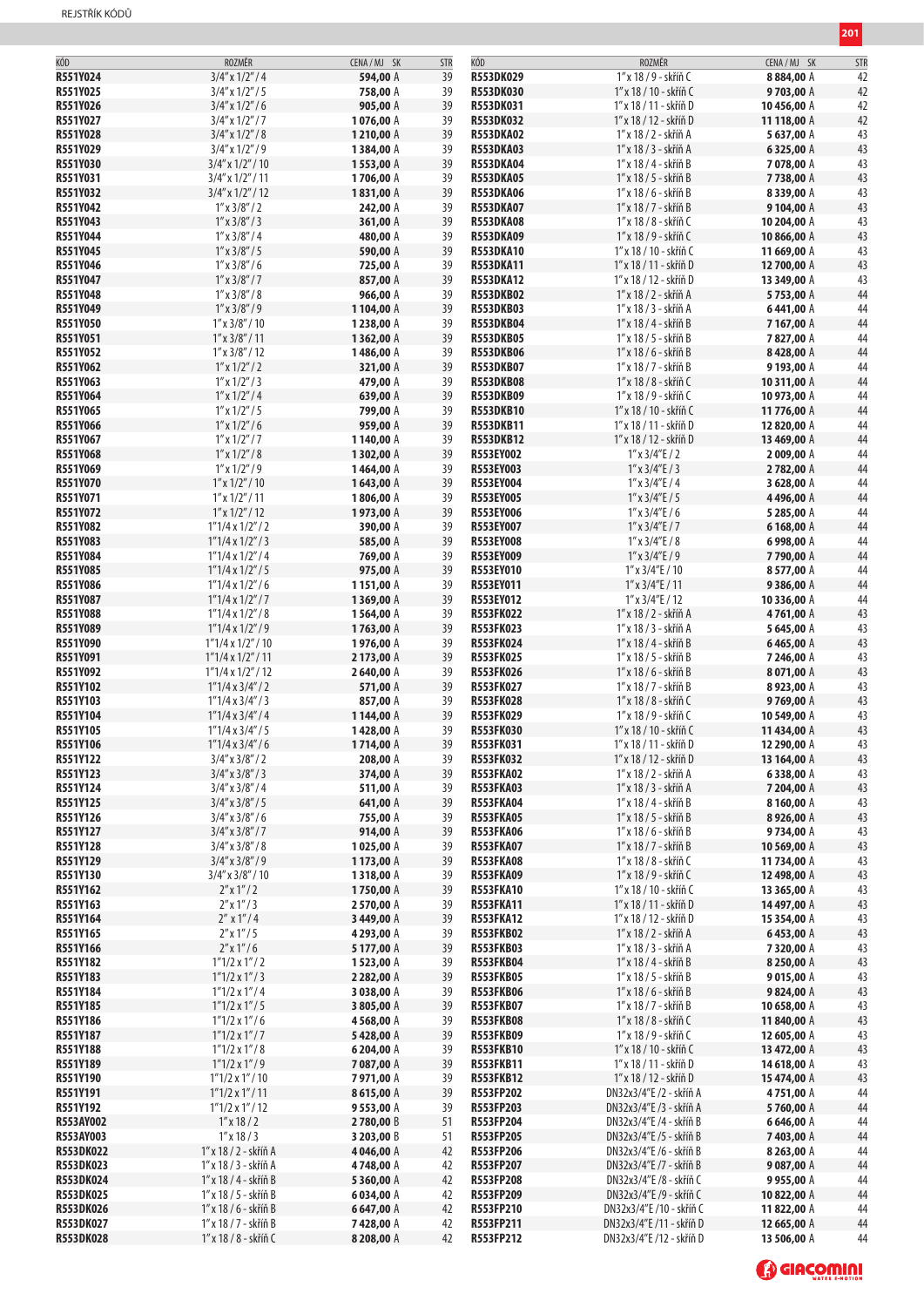| KÓD              | ROZMĚR                  | CENA/MJ SK  | <b>STR</b> | KÓD              | ROZMĚR                       | CENA / MJ SK | <b>STR</b> |
|------------------|-------------------------|-------------|------------|------------------|------------------------------|--------------|------------|
| <b>R553FY002</b> | $1''$ x 18 / 2          | 2174,00 A   | 42         | R553VY008        | $1''$ x $18/8$               | 3950,00 A    | 40         |
| R553FY003        | $1''$ x 18 / 3          | 3 261,00 A  | 42         | R553VY009        | $1''$ x $18/9$               | 4445,00 A    | 40         |
| R553FY004        | $1''$ x 18 / 4          | 4159,00 A   | 42         | R553VY010        | $1''$ x $18/10$              | 4936,00 A    | 40         |
| <b>R553FY005</b> | $1''$ x 18 / 5          | 5199,00 A   | 42         | R553VY011        | $1''$ x 18 / 11              | 5433,00 A    | 40         |
| <b>R553FY006</b> | $1''$ x 18 / 6          | 6098,00 A   | 42         | R553VY012        | $1''$ x $18/12$              | 5925,00 A    | 40         |
| <b>R553FY007</b> | $1''$ x $18/7$          | 7115,00 A   | 42         | R553VY022        | $1''1/4 \times 18/2$         | 1050,00 A    | 40         |
| <b>R553FY008</b> | $1''$ x $18/8$          | 8035,00 A   | 42         | R553VY023        | $1''1/4 \times 18/3$         | 1571,00 A    | 40         |
|                  |                         |             |            |                  |                              |              |            |
| R553FY009        | $1''$ x $18/9$          | 9060,00 A   | 42         | R553VY024        | $1''1/4 \times 18/4$         | 2092,00 A    | 40         |
| <b>R553FY010</b> | $1''$ x $18/10$         | 10 043,00 A | 42         | R553VY025        | $1''1/4 \times 18/5$         | 2618,00 A    | 40         |
| R553FY011        | $1''$ x $18/11$         | 11 049,00 A | 42         | R553VY026        | $1''1/4 \times 18/6$         | 3 139,00 A   | 40         |
| <b>R553FY012</b> | $1''$ x $18/12$         | 12 053,00 A | 42         | R553VY027        | $1"1/4 \times 18/7$          | 3735,00 A    | 40         |
| R553FY042        | $1''$ x $3/4''$ E / 2   | 2318,00 A   | 44         | R553VY028        | $1''1/4 \times 18/8$         | 4 269,00 A   | 40         |
| R553FY043        | $1''$ x $3/4''$ E / 3   | 3474,00 A   | 44         | R553VY029        | $1''1/4 \times 18/9$         | 4803,00 A    | 40         |
| R553FY044        | $1''$ x $3/4''$ E / 4   | 4632,00 A   | 44         | R553VY030        | $1"1/4 \times 18/10$         | 5387,00 A    | 40         |
| <b>R553FY045</b> | $1''$ x $3/4''$ E / 5   | 5789,00 A   | 44         | R553VY031        |                              |              | 40         |
|                  |                         |             |            |                  | $1"1/4 \times 18/11$         | 5927,00 A    |            |
| R553FY046        | $1''$ x $3/4''$ E / 6   | 6947,00 A   | 44         | R553VY032        | $1"1/4 \times 18/12$         | 6465,00 A    | 40         |
| R553FY047        | $1''$ x $3/4''$ E / 7   | 8106,00 A   | 44         | R553VY042        | $1''$ x $3/4''$ E / 2        | 999,00 A     | 40         |
| R553FY048        | $1''$ x $3/4''$ E / 8   | 9264,00 A   | 44         | R553VY043        | $1''$ x $3/4''$ E / 3        | 1481,00 A    | 40         |
| R553FY049        | $1''$ x $3/4''$ E / 9   | 10421,00 A  | 44         | R553VY044        | $1''$ x $3/4''$ E / 4        | 1976,00 A    | 40         |
| R553FY050        | $1''$ x $3/4''$ E / 10  | 11846,00 A  | 44         | R553VY045        | $1''$ x $3/4''$ E / 5        | 2469,00 A    | 40         |
| <b>R553FY051</b> | $1''$ x $3/4''$ E / 11  | 13 030,00 A | 44         | R553VY046        | $1''$ x $3/4''$ E / 6        | 2965,00 A    | 40         |
| <b>R553FY052</b> | $1''$ x $3/4''$ E / 12  | 13 896,00 A | 44         | R553VY047        | $1''$ x $3/4''$ E / 7        | 3458,00 A    | 40         |
|                  |                         |             |            |                  |                              |              |            |
| R553MY002        | $1''$ x 18 / 2          | 1818,00 A   | 38         | R553VY048        | $1''$ x $3/4''$ E / 8        | 3 950,00 A   | 40         |
| R553MY003        | $1''$ x 18 / 3          | 2728,00 A   | 38         | R553VY049        | $1''$ x $3/4''$ E / 9        | 4445,00 A    | 40         |
| R553MY004        | $1''$ x $18/4$          | 3637,00 A   | 38         | R553VY050        | $1''$ x $3/4''$ E / 10       | 4936,00 A    | 40         |
| R553MY005        | $1''$ x 18 / 5          | 4547,00 A   | 38         | R553WY001        | 1"R553F                      | 1302,00 A    | 41         |
| <b>R553MY006</b> | $1''$ x 18 / 6          | 5454,00 A   | 38         | R553WY002        | 1" pro R553F, R53MT+R53VT    | 1087,00 A    | 41         |
| R553MY007        | $1''$ x $18/7$          | 6367,00 A   | 38         | R553WY003        | 1" R553D                     | 1302,00 A    | 41         |
| <b>R553MY008</b> | $1''$ x 18 / 8          | 7274,00 A   | 38         | R553WY004        | 1" R553D, R53ST+R53VT        | 1087,00 A    | 41         |
| R553MY009        | $1''$ x $18/9$          |             | 38         | <b>R553WY005</b> | 1"1/4 R553F                  | 1303,00 A    | 41         |
|                  |                         | 8183,00 A   |            |                  |                              |              |            |
| R553MY010        | $1''$ x $18/10$         | 9093,00 A   | 38         | R553WY006        | 1"1/4 pro R553F, R53MT+R53VT | 1166,00 A    | 41         |
| R553MY011        | $1''$ x 18 / 11         | 10 001,00 A | 38         | R553WY007        | 1"1/4 R553D                  | 1303,00 A    | 41         |
| R553MY012        | $1''$ x $18/12$         | 10 910,00 A | 38         | <b>R553WY008</b> | 1"1/4 pro R553D, R53MT+R53VT | 1166,00 A    | 41         |
| R553MY042        | $1''$ x $3/4''E/2$      | 1818,00 A   | 38         | <b>R553WY012</b> | 1" pro R553F, R53MT+R53VT    | 1054,00 A    | 41         |
| R553MY043        | $1''$ x $3/4''$ E / 3   | 2728,00 A   | 38         | R553WY014        | 1" pro R553D, R53ST+R53VT    | 1104,00 A    | 41         |
| R553MY044        | $1''$ x $3/4''$ E / 4   | 3637,00 A   | 38         | <b>R553WY016</b> | 1"1/4 pro R553F, R53MT+R53VT | 1104,00 A    | 41         |
| R553MY045        | $1''$ x $3/4''$ E / 5   | 4547,00 A   | 38         | R553WY018        | 1"1/4 pro R553D, R53MT+R53VT | 1104,00 A    | 41         |
| R553MY046        | $1''$ x 3/4"E / 6       | 5454,00 A   | 38         | R553Y002         | $1''$ x $18/2$               | 1575,00 A    | 42         |
| R553MY047        | $1''$ x $3/4''E/7$      | 6367,00 A   | 38         | R553Y003         | $1''$ x $18/3$               | 2 360,00 A   | 42         |
|                  |                         |             |            |                  |                              |              |            |
| R553MY048        | $1''$ x $3/4''$ E / 8   | 7274,00 A   | 38         | R553Y004         | $1''$ x 18 / 4               | 3 149,00 A   | 42         |
| R553MY049        | $1''$ x $3/4''$ E / 9   | 8183,00 A   | 38         | R553Y005         | $1''$ x 18 / 5               | 3935,00 A    | 42         |
| <b>R553MY050</b> | $1''$ x $3/4''$ E / 10  | 9093,00 A   | 38         | R553Y006         | $1''$ x 18 / 6               | 4721,00 A    | 42         |
| R553MY051        | $1''$ x $3/4''$ E / 11  | 10 001,00 A | 38         | R553Y007         | $1''$ x $18/7$               | 5 509,00 A   | 42         |
| R553MY052        | $1''$ x $3/4''$ E / 12  | 10910,00 A  | 38         | R553Y008         | $1''$ x 18 / 8               | 6297,00 A    | 42         |
| R553SY002        | $1''$ x $18/2$          | 769,00 A    | 38         | R553Y009         | $1''$ x $18/9$               | 7085,00 A    | 42         |
| R553SY003        | $1''$ x 18 / 3          | 1143,00 A   | 38         | R553Y010         | $1''$ x $18/10$              | 7871,00 A    | 42         |
| R553SY004        | $1''$ x $18/4$          |             | 38         | R553Y011         |                              |              | 42         |
|                  |                         | 1575,00 A   |            |                  | $1''$ x $18/11$              | 8656,00 A    |            |
| R553SY005        | $1''$ x 18 / 5          | 1932,00 A   | 38         | R553Y012         | $1''$ x $18/12$              | 9444,00 A    | 42         |
| R553SY006        | $1''$ x 18 / 6          | 2 342,00 A  | 38         | R553Y022         | $1''1/4 \times 18/2$         | 2 240,00 A   | 42         |
| R553SY007        | $1''$ x $18/7$          | 2776,00 A   | 38         | R553Y023         | $1''1/4 \times 18/3$         | 3 100,00 A   | 42         |
| R553SY008        | $1''$ x $18/8$          | 3 183,00 A  | 38         | R553Y024         | $1"1/4 \times 18/4$          | 4081,00 A    | 42         |
| R553SY009        | $1''$ x $18/9$          | 3 573,00 A  | 38         | R553Y025         | $1''1/4 \times 18/5$         | 4994,00 A    | 42         |
| R553SY010        | $1''$ x 18 / 10         | 3859,00 A   | 38         | R553Y026         | $1''1/4 \times 18/6$         | 5880,00 A    | 42         |
| R553SY011        | $1''$ x 18 / 11         | 4518,00 A   | 38         | R553Y027         | $1"1/4 \times 18/7$          | 6892,00 A    | 42         |
|                  |                         |             |            |                  |                              |              |            |
| R553SY012        | $1''$ x 18 / 12         | 4955,00 A   | 38         | R553Y028         | $1"1/4 \times 18/8$          | 7789,00 A    | 42         |
| R553SY022        | $1''1/4 \times 18/2$    | 809,00 A    | 38         | R553Y029         | $1''1/4 \times 18/9$         | 8693,00 A    | 42         |
| R553SY023        | $1''1/4 \times 18/3$    | 1237,00 A   | 38         | R553Y030         | $1''1/4 \times 18 / 10$      | 9694,00 A    | 42         |
| R553SY024        | $1''1/4 \times 18/4$    | 1684,00 A   | 38         | R553Y031         | $1"1/4 \times 18/11$         | 10 618,00 A  | 42         |
| R553SY025        | $1''1/4 \times 18/5$    | 2117,00 A   | 38         | R553Y032         | $1''1/4 \times 18/12$        | 11726,00 A   | 42         |
| R553SY026        | $1''1/4 \times 18/6$    | 2538,00 A   | 38         | R554AY001        | $1''$ x $3/4''$              | 606,00 A     | 61         |
| R553SY027        | $1''1/4 \times 18/7$    | 3 023,00 A  | 38         | R554BY004        | 3/4''                        | 564,00 A     | 61         |
| R553SY028        | $1''1/4 \times 18/8$    | 3450,00 A   | 38         | R554BY005        | $1^{\prime\prime}$           | 563,00 A     | 61         |
| R553SY029        |                         |             | 38         | R554BY006        | 1''1/4                       | 588,00 A     | 61         |
|                  | $1"1/4 \times 18/9$     | 3877,00 A   |            |                  |                              |              |            |
| R553SY030        | $1''1/4 \times 18/10$   | 4354,00 A   | 38         | R554CY004        | 3/4''                        | 392,00 A     | 61         |
| R553SY031        | $1"1/4 \times 18/11$    | 5 002,00 A  | 38         | R554CY005        | $1^{\prime\prime}$           | 399,00 A     | 61         |
| R553SY032        | $1''1/4 \times 18 / 12$ | 5626,00 A   | 38         | <b>R554CY006</b> | 1''1/4                       | 424,00 A     | 61         |
| R553SY042        | $1''$ x $3/4''E/2$      | 788,00 A    | 38         | R554DY005        | $1^{\prime\prime}$           | 1199,00 A    | 61         |
| R553SY043        | $1''$ x $3/4''$ E / 3   | 1154,00 A   | 38         | <b>R554DY006</b> | 1''1/4                       | 1331,00 A    | 61         |
| R553SY044        | $1''$ x $3/4''$ E / 4   | 1575,00 A   | 38         | R554EY001        | $1^{\prime\prime}$           | 1827,00 A    | 168        |
| R553SY045        | $1''$ x $3/4''$ E / 5   | 1932,00 A   | 38         | R554FY001        | 1''                          | 1534,00 A    | 168        |
| R553SY046        | $1''$ x $3/4''$ E / 6   | 2 342,00 A  | 38         | R554FY002        | 1" bez R140                  | 1293,00 A    | 168        |
|                  |                         |             |            |                  |                              |              |            |
| R553SY047        | $1''$ x $3/4''E/7$      | 2776,00 A   | 38         | R554IY004        | 3/4''                        | 433,00 A     | 61         |
| R553SY048        | $1''$ x $3/4''$ E / 8   | 3 183,00 A  | 38         | <b>R554IY005</b> | 1''                          | 435,00 A     | 61         |
| R553SY049        | $1''$ x $3/4''$ E / 9   | 3 573,00 A  | 38         | R557BY005        | $1/2$ " x $1$ " x $1$ "      | 622,00 A     | 62         |
| R553SY050        | $1''$ x $3/4''$ E / 10  | 3859,00 A   | 38         | R557DY005        | $1''$ x $1''$ x $1''$        | 480,00 A     | 62         |
| R553VY002        | $1''$ x $18/2$          | 988,00 A    | 40         | R557FMKTY04CZ    | 1" x 18 / 4 - skříň C        | 21 014,00 A  | 48         |
| R553VY003        | $1''$ x 18 / 3          | 1481,00 A   | 40         | R557FMKTY05CZ    | 1" x 18 / 5 - skříň C        | 21 789,00 A  | 48         |
| R553VY004        | $1''$ x 18 / 4          | 1976,00 A   | 40         | R557FMKTY06CZ    | 1" x 18 / 6 - skříň C        | 22 595,00 A  | 48         |
|                  |                         |             |            |                  |                              |              |            |
| R553VY005        | $1''$ x 18 / 5          | 2469,00 A   | 40         | R557FMKTY07CZ    | 1" x 18 / 7 - skříň D        | 23 792,00 A  | 48         |
| R553VY006        | $1''$ x 18 / 6          | 2965,00 A   | 40         | R557FMKTY08CZ    | 1" x 18 / 8 - skříň D        | 24 643,00 A  | 48         |
| R553VY007        | $1''$ x 18 / 7          | 3458,00 A   | 40         | R557FMKTY09CZ    | 1" x 18 / 9 - skříň D        | 25 404,00 A  | 48         |

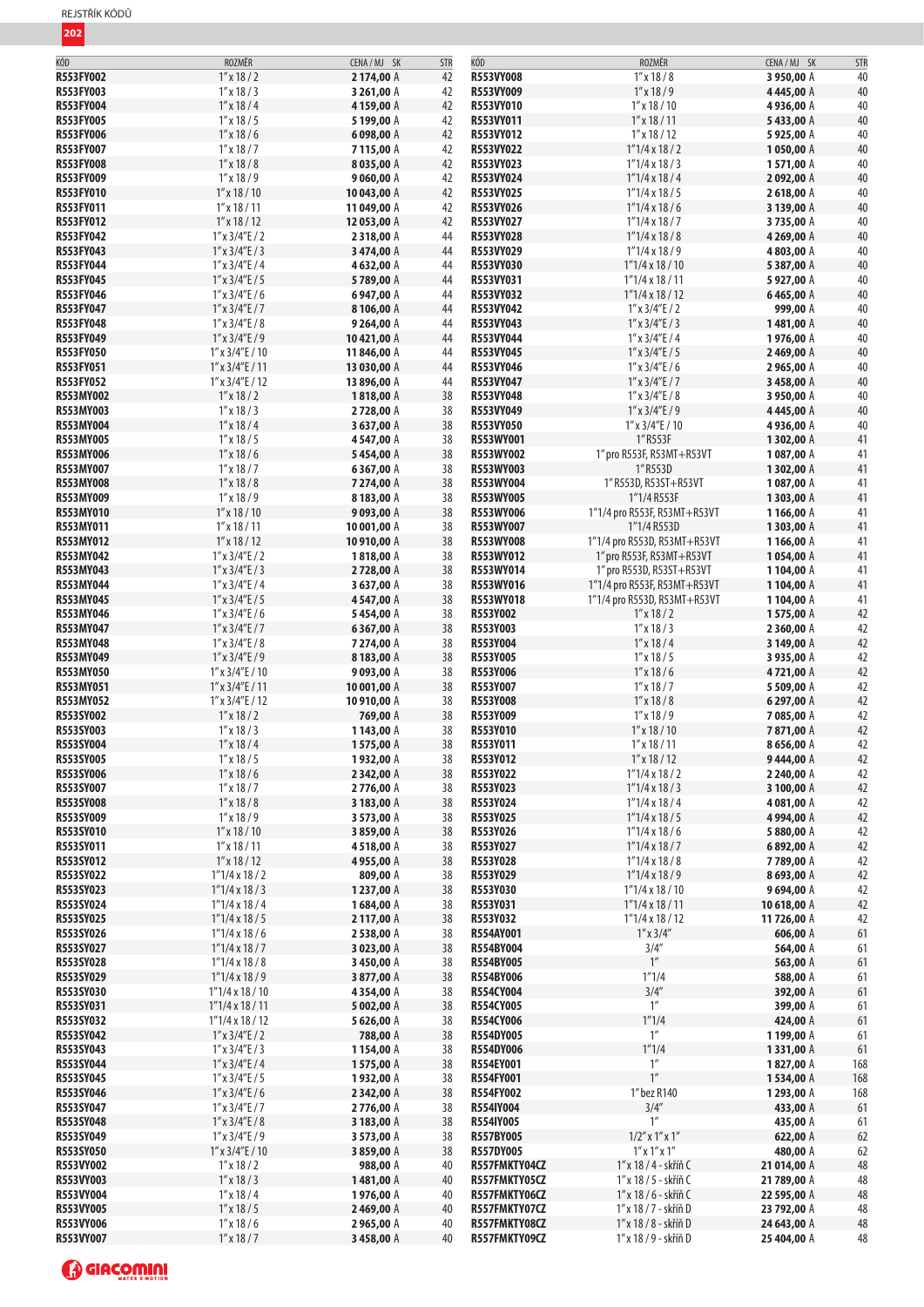| KÓD                 | ROZMĚR                 | CENA/MJ SK  | <b>STR</b> | KÓD              | ROZMĚR                 | CENA/MJ SK  | <b>STR</b> |
|---------------------|------------------------|-------------|------------|------------------|------------------------|-------------|------------|
| R557FMKTY10CZ       | 1" x 18 / 10 - skříň E | 26 339,00 A | 48         | <b>R557MSY59</b> | 1" x 18 / 9 - skříň D  | 25 164,00 A | 50         |
| R557FMKTY11CZ       | 1" x 18 / 11 - skříň E | 27 951,00 A | 48         | <b>R557MSY60</b> | 1″ x 18 / 10 - skříň D | 25 989,00 A | 50         |
| R557FMKTY12CZ       | 1" x 18 / 12 - skříň E | 28 941,00 A | 48         | <b>R557MSY61</b> | 1" x 18 / 11 - skříň D | 26813,00 A  | 50         |
| R557FMKY04CZ        | 1" x 18 / 4 - skříň C  | 22 538,00 A | 47         | <b>R557MSY62</b> | 1" x 18 / 12 - skříň E | 27 635,00 A | 50         |
|                     |                        |             |            | <b>R557MSY72</b> |                        |             |            |
| R557FMKY05CZ        | 1" x 18 / 5 - skříň C  | 23 734,00 A | 47         |                  | 1"x18 / 2 - skříň B    | 20 530,00 A | 49         |
| R557FMKY06CZ        | 1" x 18 / 6 - skříň C  | 24 771,00 A | 47         | <b>R557MSY73</b> | 1"x18 / 3 - skříň B    | 21 353,00 A | 49         |
| R557FMKY07CZ        | 1″ x 18 / 7 - skříň D  | 25 941,00 A | 47         | <b>R557MSY74</b> | 1″ x 18 / 4 - skříň C  | 22 179,00 A | 49         |
| R557FMKY08CZ        | 1″ x 18 / 8 - skříň D  | 27 002,00 A | 47         | <b>R557MSY75</b> | 1" x 18 / 5 - skříň C  | 23 002,00 A | 49         |
| R557FMKY09CZ        | 1" x 18 / 9 - skříň D  | 28 184,00 A | 47         | <b>R557MSY76</b> | 1" x 18 / 6 - skříň C  | 23 829,00 A | 49         |
| R557FMKY10CZ        | 1″ x 18 / 10 - skříň E | 29 317,00 A | 47         | <b>R557MSY77</b> | 1″ x 18 / 7 - skříň C  | 24 650,00 A | 49         |
| R557FMKY11CZ        | 1" x 18 / 11 - skříň E | 30476,00 A  | 47         | <b>R557MSY78</b> | 1″ x 18 / 8 - skříň D  | 25 477,00 A | 49         |
| R557FMKY12CZ        | 1" x 18 / 12 - skříň E | 31 633,00 A | 47         | <b>R557MSY79</b> | 1" x 18 / 9 - skříň D  | 26 301,00 A | 49         |
| <b>R557FMSY52</b>   | 1"x18 / 2 - skříň B    | 20 249,00 A | 50         | <b>R557MSY80</b> | 1" x 18 / 10 - skříň D | 27 127,00 A | 49         |
| <b>R557FMSY53</b>   | 1"x18 / 3 - skříň B    | 21 503,00 A | 50         | <b>R557MSY81</b> | 1" x 18 / 11 - skříň D | 27 950,00 A | 49         |
| <b>R557FMSY54</b>   | 1" x 18 / 4 - skříň C  | 22 538,00 A | 50         | <b>R557MSY82</b> | 1" x 18 / 12 - skříň E | 28 774,00 A | 49         |
| <b>R557FMSY55</b>   | 1" x 18 / 5 - skříň C  | 23 734,00 A | 50         | <b>R557PY005</b> | $1''$ x $1''$          | 198,00 A    | 62         |
| <b>R557FMSY56</b>   | 1" x 18 / 6 - skříň C  | 24 771,00 A | 50         | <b>R557RY024</b> | $1''$ x 18 / 4         | 24 181,00 B | 51         |
| <b>R557FMSY57</b>   | 1″ x 18 / 7 - skříň C  | 25 941,00 A | 50         | <b>R557RY025</b> | $1''$ x 18 / 5         | 24 800,00 B | 51         |
|                     |                        |             |            |                  |                        |             |            |
| <b>R557FMSY58</b>   | 1″ x 18 / 8 - skříň D  | 27 002,00 A | 50         | <b>R557RY026</b> | $1''$ x $18/6$         | 25 350,00 B | 51         |
| <b>R557FMSY59</b>   | 1″ x 18 / 9 - skříň D  | 28 184,00 A | 50         | <b>R557RY027</b> | $1''$ x $18/7$         | 26 113,00 B | 51         |
| <b>R557FMSY60</b>   | 1" x 18 / 10 - skříň D | 29 317,00 A | 50         | <b>R557RY028</b> | $1''$ x $18/8$         | 27 389,00 B | 51         |
| <b>R557FMSY61</b>   | 1" x 18 / 11 - skříň D | 30476,00 A  | 50         | <b>R557RY029</b> | $1''$ x 18 / 9         | 28 568,00 B | 51         |
| <b>R557FMSY62</b>   | 1" x 18 / 12 - skříň E | 31 633,00 A | 50         | <b>R557RY030</b> | $1''$ x $18/10$        | 29 736,00 B | 51         |
| <b>R557FMSY72</b>   | 1"x18 / 2 - skříň B    | 21 386,00 A | 49         | <b>R557RY031</b> | $1''$ x $18/11$        | 29 632,00 B | 51         |
| <b>R557FMSY73</b>   | 1"x18 / 3 - skříň B    | 22 639,00 A | 49         | <b>R557RY032</b> | $1''$ x 18 / 12        | 30 258,00 B | 51         |
| <b>R557FMSY74</b>   | 1″ x 18 / 4 - skříň C  | 23 674,00 A | 49         | <b>R557RY042</b> | 1 <sup>''</sup>        | 11 341,00 B | 51         |
| <b>R557FMSY75</b>   | 1″ x 18 / 5 - skříň C  | 24 872,00 A | 49         | <b>R557SYG02</b> | 1" x 18 / 2 - skříň B  | 14 021,00 A | 45         |
| <b>R557FMSY76</b>   | 1″ x 18 / 6 - skříň C  | 25 905,00 A | 49         | <b>R557SYG03</b> | 1" x 18 / 3 - skříň C  | 14 637,00 A | 45         |
| <b>R557FMSY77</b>   | 1" x 18 / 7 - skříň C  | 27 078,00 A | 49         | <b>R557SYG04</b> | 1" x 18 / 4 - skříň C  | 15 361,00 A | 45         |
| <b>R557FMSY78</b>   | 1" x 18 / 8 - skříň D  | 28 140,00 A | 49         | <b>R557SYG05</b> | 1" x 18 / 5 - skříň C  | 15 817,00 A | 45         |
| <b>R557FMSY79</b>   | 1" x 18 / 9 - skříň D  | 29 324,00 A | 49         | <b>R557SYG06</b> | 1" x 18 / 6 - skříň C  | 16 653,00 A | 45         |
| <b>R557FMSY80</b>   | 1" x 18 / 10 - skříň D | 30455,00 A  | 49         | <b>R557SYG07</b> | 1" x 18 / 7 - skříň D  | 17 588,00 A | 45         |
| <b>R557FMSY81</b>   | 1" x 18 / 11 - skříň D | 31 612,00 A | 49         | <b>R557SYG08</b> | 1" x 18 / 8 - skříň D  | 18 436,00 A | 45         |
|                     |                        |             |            |                  |                        |             |            |
| <b>R557FMSY82</b>   | 1" x 18 / 12 - skříň E | 32 769,00 A | 49         | <b>R557SYG09</b> | 1" x 18 / 9 - skříň D  | 19 286,00 A | 45         |
| <b>R557FSYG02</b>   | 1" x 18 / 2 - skříň B  | 14496,00 A  | 45         | <b>R557SYG10</b> | 1″ x 18 / 10 - skříň D | 20 208,00 A | 45         |
| <b>R557FSYG03</b>   | 1″ x 18 / 3 - skříň C  | 15 249,00 A | 45         | <b>R557SYG11</b> | 1" x 18 / 11 - skříň E | 21 065,00 A | 45         |
| R557FSYG04          | 1" x 18 / 4 - skříň C  | 16 136,00 A | 45         | <b>R557SYG12</b> | 1" x 18 / 12 - skříň E | 22 141,00 A | 45         |
| <b>R557FSYG05</b>   | 1" x 18 / 5 - skříň C  | 16812,00 A  | 45         | <b>R557SYW02</b> | 1" x 18 / 2 - skříň B  | 12712,00 A  | 46         |
| <b>R557FSYG06</b>   | 1" x 18 / 6 - skříň C  | 17 761,00 A | 45         | <b>R557SYW03</b> | 1" x 18 / 3 - skříň B  | 13 229,00 A | 46         |
| <b>R557FSYG07</b>   | 1″ x 18 / 7 - skříň D  | 18945,00 A  | 45         | <b>R557SYW04</b> | 1" x 18 / 4 - skříň C  | 14 075,00 A | 46         |
| <b>R557FSYG08</b>   | 1" x 18 / 8 - skříň D  | 19 986,00 A | 45         | <b>R557SYW05</b> | 1" x 18 / 5 - skříň C  | 14 919,00 A | 46         |
| <b>R557FSYG09</b>   | 1" x 18 / 9 - skříň D  | 20 948,00 A | 45         | <b>R557SYW06</b> | 1" x 18 / 6 - skříň C  | 15 762,00 A | 46         |
| <b>R557FSYG10</b>   | 1″ x 18 / 10 - skříň D | 22 065,00 A | 45         | <b>R557SYW07</b> | 1″ x 18 / 7 - skříň C  | 16 535,00 A | 46         |
| <b>R557FSYG11</b>   | 1" x 18 / 11 - skříň E | 23 119,00 A | 45         | <b>R557SYW08</b> | 1″ x 18 / 8 - skříň D  | 17 385,00 A | 46         |
| <b>R557FSYG12</b>   | 1" x 18 / 12 - skříň E | 24 147,00 A | 45         | <b>R557SYW09</b> | 1" x 18 / 9 - skříň D  | 18 236,00 A | 46         |
| <b>R557FSYW02</b>   | 1" x 18 / 2 - skříň B  | 13 186,00 A | 46         | <b>R557SYW10</b> | 1″ x 18 / 10 - skříň D | 19 156,00 A | 46         |
| <b>R557FSYW03</b>   | 1" x 18 / 3 - skříň B  | 13 938,00 A | 46         | R557SYW11        | 1″ x 18 / 11 - skříň D | 20 013,00 A | 46         |
| R557FSYW04          | 1" x 18 / 4 - skříň C  | 14825,00 A  | 46         | R557SYW12        | 1" x 18 / 12 - skříň E | 21 089,00 A | 46         |
| <b>R557FSYW05</b>   | 1" x 18 / 5 - skříň C  | 15 631,00 A | 46         | R558NY001        |                        | 383,00 N    | 64         |
| <b>R557FSYW06</b>   | 1" x 18 / 6 - skříň C  | 16 709,00 A | 46         | R558Y001         |                        | 59,00 N     | 64         |
| <b>R557FSYW07</b>   | 1" x 18 / 7 - skříň C  | 17894,00 A  | 46         | <b>R560RX007</b> | 16 x 16                | 50,00 A     | 77         |
| <b>R557FSYW08</b>   |                        | 18936,00 A  |            | <b>R560RX008</b> |                        | 58,00 A     | 77         |
|                     | 1″ x 18 / 8 - skříň D  |             | 46         |                  | 18 x 18                |             |            |
| <b>R557FSYW09</b>   | 1" x 18 / 9 - skříň D  | 19897,00 A  | 46         | <b>R560RY007</b> | 16 x 16                | 46,00 A     | 77         |
| <b>R557FSYW10</b>   | 1" x 18 / 10 - skříň D | 21 015,00 A | 46         | <b>R560RY008</b> | 18 x 18                | 57,00 A     | 77         |
| <b>R557FSYW11</b>   | 1" x 18 / 11 - skříň D | 22 066,00 A | 46         | <b>R560RY009</b> | 22 x 22                | 95,00 A     | 77         |
| <b>R557FSYW12</b>   | 1" x 18 / 12 - skříň E | 23 093,00 A | 46         | <b>R560RY010</b> | 28 x 28                | 147,00 A    | 77         |
| R557MKTY04CZ        | 1" x 18 / 4 - skříň C  | 20 039,00 A | 48         | R560Y002         | 8x8                    | 124,00 A    | 75         |
| R557MKTY05CZ        | 1" x 18 / 5 - skříň C  | 20 589,00 A | 48         | R560Y003         | $10 \times 10$         | 87,00 A     | 75         |
| R557MKTY06CZ        | 1" x 18 / 6 - skříň C  | 21 196,00 A | 48         | R560Y004         | $12 \times 12$         | 102,00 A    | 75         |
| R557MKTY07CZ        | 1″ x 18 / 7 - skříň D  | 22 122,00 A | 48         | <b>R560Y005</b>  | 14 x 14                | 111,00 A    | 75         |
| R557MKTY08CZ        | 1" x 18 / 8 - skříň D  | 22 750,00 A | 48         | R560Y006         | 15 x 15                | 112,00 A    | 75         |
| R557MKTY09CZ        | 1" x 18 / 9 - skříň D  | 23 370,00 A | 48         | R560Y007         | 16 x 16                | 120,00 A    | 75         |
| R557MKTY10CZ        | 1" x 18 / 10 - skříň E | 24 015,00 A | 48         | <b>R560Y008</b>  | 18 x 18                | 132,00 A    | 75         |
| R557MKTY11CZ        | 1" x 18 / 11 - skříň E | 25 324,00 A | 48         | R560Y009         | 22 x 22                | 173,00 A    | 75         |
| <b>R557MKTY12CZ</b> | 1" x 18 / 12 - skříň E | 26 036,00 A | 48         | R560Y010         | 28 x 28                | 333,00 A    | 75         |
| R557MKY04CZ         | 1" x 18 / 4 - skříň C  | 21 042,00 A | 47         | R560Y011         | 35 x 35                | 461,00 A    | 75         |
| R557MKY05CZ         | 1" x 18 / 5 - skříň C  | 21865,00 A  | 47         | R561RX007        | 16x16                  | 60,00 A     | 77         |
| <b>R557MKY06CZ</b>  | 1" x 18 / 6 - skříň C  | 22 690,00 A | 47         | <b>R561RX008</b> | 18 x 18                | 67,00 A     | 77         |
| R557MKY07CZ         | 1″ x 18 / 7 - skříň D  | 23 515,00 A | 47         | R561RY007        | 16 x 16                | 59,00 A     | 77         |
| R557MKY08CZ         | 1″ x 18 / 8 - skříň D  | 24 340,00 A | 47         | <b>R561RY008</b> | 18 x 18                | 61,00 A     | 77         |
| R557MKY09CZ         | 1" x 18 / 9 - skříň D  | 25 164,00 A | 47         | R561RY009        | 22 x 22                | 95,00 A     | 77         |
| <b>R557MKY10CZ</b>  | 1" x 18 / 10 - skříň E | 25 989,00 A | 47         | <b>R561RY010</b> | 28 x 28                | 165,00 A    | 77         |
| <b>R557MKY11CZ</b>  | 1" x 18 / 11 - skříň E |             | 47         | R561Y003         | $10 \times 10$         | 90,00 A     | 75         |
|                     |                        | 26813,00 A  |            |                  |                        |             |            |
| <b>R557MKY12CZ</b>  | 1" x 18 / 12 - skříň E | 27 635,00 A | 47         | R561Y004         | $12 \times 12$         | 112,00 A    | 75         |
| <b>R557MSY52</b>    | 1"x18 / 2 - skříň B    | 19 393,00 A | 50         | R561Y005         | 14 x 14                | 131,00 A    | 75         |
| <b>R557MSY53</b>    | 1″x18 / 3 - skříň B    | 20 217,00 A | 50         | R561Y006         | 15 x 15                | 129,00 A    | 75         |
| <b>R557MSY54</b>    | 1″ x 18 / 4 - skříň C  | 21 042,00 A | 50         | R561Y007         | 16 x 16                | 132,00 A    | 75         |
| <b>R557MSY55</b>    | 1″ x 18 / 5 - skříň C  | 21865,00 A  | 50         | R561Y008         | 18 x 18                | 152,00 A    | 75         |
| <b>R557MSY56</b>    | 1" x 18 / 6 - skříň C  | 22 690,00 A | 50         | R561Y009         | 22 x 22                | 221,00 A    | 75         |
| <b>R557MSY57</b>    | 1" x 18 / 7 - skříň C  | 23 515,00 A | 50         | R561Y010         | 28 x 28                | 349,00 A    | 75         |
| <b>R557MSY58</b>    | 1" x 18 / 8 - skříň D  | 24 340,00 A | 50         | R561Y011         | 35 x 35                | 491,00 A    | 75         |
|                     |                        |             |            |                  |                        |             |            |

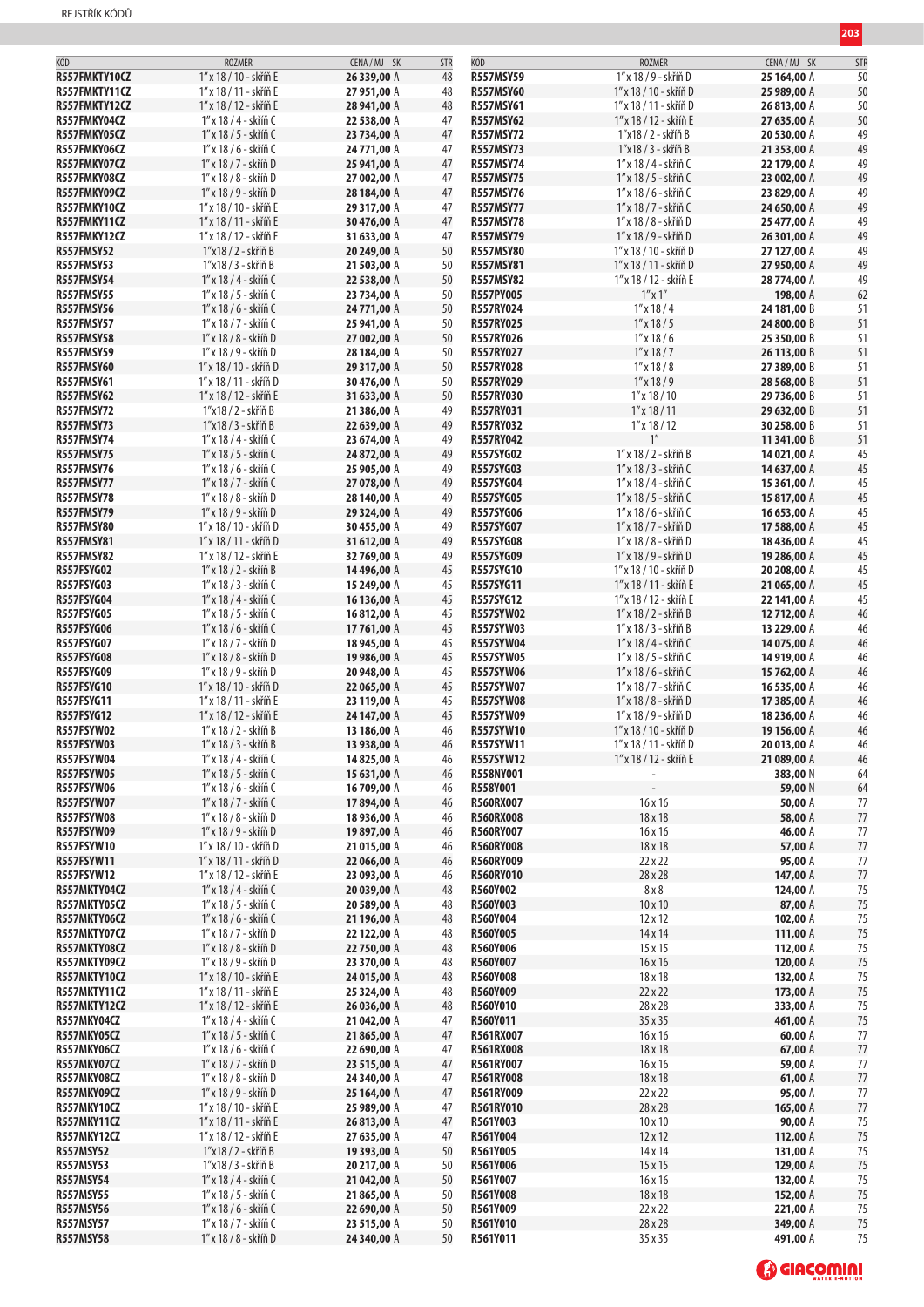| KÓD              | ROZMĚR                         | CENA / MJ SK | <b>STR</b> | KÓD              | ROZMĚR                         | CENA / MJ SK | <b>STR</b> |
|------------------|--------------------------------|--------------|------------|------------------|--------------------------------|--------------|------------|
| R562RX015        | $1/2''$ x 16                   | 62,00 A      | 77         | R569Y113         | $1/2''$ x 14                   |              | 76         |
|                  |                                |              |            |                  |                                | 157,00 A     |            |
| R562RX016        | $1/2''$ x 18                   | 68,00 A      | 77         | R569Y114         | $1/2''$ x 15                   | 156,00 A     | 76         |
| R562RY015        | $1/2$ " x 16                   | 59,00 A      | 77         | R569Y115         | $1/2$ " x 16                   | 157,00 A     | 76         |
| R562RY016        | $1/2$ " x 18                   | 65,00 A      | 77         | R569Y116         | $1/2$ " x 18                   | 176,00 A     | 76         |
| R562RY021        | $3/4''$ x 18                   | 79,00 A      | 77         | R569Y121         | $3/4''$ x 18                   |              | 76         |
|                  |                                |              |            |                  |                                | 238,00 A     |            |
| R562RY023        | $3/4''$ x 22                   | 92,00 A      | 77         | R569Y123         | $3/4''$ x 22                   | 277,00 A     | 76         |
| R562RY027        | $1''$ x 22                     | 118,00 A     | 77         | R569Y128         | $1''$ x 28                     | 454,00 A     | 76         |
| R562RY028        | $1''$ x 28                     | 165,00 A     | 77         | <b>R570RY015</b> | $1/2$ " x 16                   | 74,00 A      | 78         |
| R562RY034        | 1''1/4x28                      | 208,00 A     | 77         | <b>R570RY016</b> | $1/2''$ x 18                   | 84,00 A      | 78         |
|                  |                                |              |            |                  |                                |              |            |
| R562Y102         | $3/8''$ x $8$                  | 68,00 A      | 75         | <b>R570RY021</b> | $3/4''$ x 18                   | 100,00 A     | 78         |
| R562Y103         | $3/8''$ x 10                   | 68,00 A      | 75         | <b>R570RY023</b> | $3/4''$ x 22                   | 132,00 A     | 78         |
| R562Y104         | $3/8''$ x 12                   | 80,00 A      | 75         | R571RY015        | $1/2''$ x 16                   | 166,00 A     | 78         |
| R562Y105         | $3/8''$ x 14                   | 91,00 A      | 75         | R571RY016        | $1/2''$ x 18                   | 88,00 A      | 78         |
|                  |                                |              |            |                  |                                |              |            |
| R562Y111         | $1/2''$ x 10                   | 87,00 A      | $75\,$     | R571RY021        | $3/4''$ x 18                   | 110,00 A     | 78         |
| R562Y112         | $1/2''$ x 12                   | 87,00 A      | 75         | R572RX002        | $1/2''$ x 16                   | 102,00 A     | 78         |
| R562Y113         | $1/2''$ x 14                   | 98,00 A      | 75         | <b>R572RY002</b> | $1/2''$ x 16                   | 99,00 A      | 78         |
| R562Y114         | $1/2''$ x 15                   | 97,00 A      | 75         | R572RY003        | $1/2$ " x 18                   | 131,00 A     | 78         |
|                  |                                |              |            |                  |                                |              |            |
| R562Y115         | $1/2$ " x 16                   | 99,00 A      | 75         | R572Y112         | $1/2''$ x 12                   | 122,00 A     | 76         |
| R562Y116         | $1/2''$ x 18                   | 111,00 A     | 75         | R572Y113         | $1/2''$ x 14                   | 143,00 A     | 76         |
| R562Y121         | $3/4''$ x 18                   | 142,00 A     | 75         | R572Y114         | $1/2''$ x 15                   | 144,00 A     | 76         |
| R562Y123         | $3/4''$ x 22                   | 174,00 A     | 75         | R572Y115         | $1/2''$ x 16                   | 136,00 A     | 76         |
|                  |                                |              |            |                  |                                |              |            |
| R562Y128         | $1''$ x 28                     | 272,00 A     | 75         | R572Y116         | $1/2''$ x 18                   | 160,00 A     | 76         |
| R562Y135         | $1''$ 1/4 x 35                 | 376,00 A     | 75         | <b>R580CY052</b> | $1''$ x $3/4''$ E / 2          | 272,00 A     | 53         |
| R563RX015        | $1/2''$ x 16                   | 70,00 A      | 77         | R580CY053        | $1''$ x $3/4''$ E / 3          | 397,00 A     | 53         |
| R563RX016        | $1/2''$ x 18                   | 73,00 A      | 77         | <b>R580CY054</b> | $1''$ x $3/4''$ E / 4          | 528,00 A     | 53         |
| R563RY012        | $1/2''$ x 12                   |              | 77         | R580CY062        |                                |              | 53         |
|                  |                                | 57,00 A      |            |                  | $3/4''$ x $1/2''/2$            | 178,00 A     |            |
| R563RY015        | $1/2''$ x 16                   | 67,00 A      | 77         | <b>R580CY063</b> | $3/4''$ x $1/2''/3$            | 260,00 A     | 53         |
| R563RY016        | $1/2''$ x 18                   | 68,00 A      | 77         | R580CY064        | $3/4''$ x $1/2''/4$            | 343,00 A     | 53         |
| R563RY021        | $3/4''$ x 18                   | 88,00 A      | 77         | <b>R580MY006</b> | DN32 x 18                      | 245,00 A     | 53         |
| R563RY023        |                                | 104,00 A     | 77         | <b>R580MY106</b> | DN32 x 3/4"E                   | 253,00 A     | 53         |
|                  | $3/4''$ x 22                   |              |            |                  |                                |              |            |
| R563RY028        | $1''$ x 28                     | 164,00 A     | 77         | R580TY004        | 3/4" x 16 x DN25               | 303,00 A     | 53         |
| R563Y103         | $3/8''$ x 10                   | 80,00 A      | 75         | <b>R580TY005</b> | 1" x 16 x DN25                 | 369,00 A     | 53         |
| R563Y104         | $3/8''$ x 12                   | 88,00 A      | 75         | R580TY006        | 1" x 18 x DN32                 | 500,00 A     | 53         |
| R563Y105         | $3/8''$ x 14                   | 91,00 A      | 75         | <b>R580TY007</b> | 1"1/4 x 18 x DN32              | 514,00 A     | 53         |
|                  |                                |              |            |                  |                                |              |            |
| R563Y111         | $1/2''$ x 10                   | 91,00 A      | 75         | <b>R580TY106</b> | 1" x 3/4" E x DN32             | 520,00 A     | 53         |
| R563Y112         | $1/2''$ x 12                   | 91,00 A      | 75         | <b>R582AX002</b> | $1"1/4 \times 3/4" / 2$        | 1008,00 A    | 41         |
| R563Y113         | $1/2''$ x 14                   | 101,00 A     | 75         | R582AX003        | $1"1/4 \times 3/4" / 3$        | 1483,00 A    | 41         |
| R563Y114         | $1/2''$ x 15                   | 102,00 A     | 75         | R582AX004        | $1"1/4 \times 3/4" / 4$        | 1987,00 A    | 41         |
| R563Y115         | $1/2''$ x 16                   | 105,00 A     | 75         | R582AX005        | $1"1/4 \times 3/4" / 5$        |              | 41         |
|                  |                                |              |            |                  |                                | 2 503,00 A   |            |
| R563Y116         | $1/2''$ x 18                   | 112,00 A     | 75         | R582AX006        | $1"1/4 \times 3/4" / 6$        | 3 003,00 A   | 41         |
| R563Y121         | $3/4''$ x 18                   | 136,00 A     | 75         | R582AY002        | $1"1/4 \times 3/4" / 2$        | 959,00 A     | 41         |
| R563Y123         | $3/4''$ x 22                   | 173,00 A     | 75         | R582AY003        | $1"1/4 \times 3/4" / 3$        | 1404,00 A    | 41         |
| R563Y128         | $1''$ x 28                     | 289,00 A     | 75         | R582AY004        | $1"1/4 \times 3/4" / 4$        | 1875,00 A    | 41         |
|                  |                                |              |            |                  |                                |              |            |
| R564PY004        | $3/4''$<br>$1''$               | 114,00 A     | 174        | <b>R582AY005</b> | 1"1/4 x 3/4" / 5               | 2345,00 A    | 41         |
| R564PY005        |                                | 210,00 A     | 174        | R582AY006        | $1"1/4 \times 3/4" / 6$        | 2774,00 A    | 41         |
| R564RX007        | ø16                            | 75,00 A      | 77         | <b>R585CY042</b> | $1''$ x 16 / 2                 | 988,00 A     | 53         |
| <b>R564RX008</b> | ø18                            | 84,00 A      | 77         | R585CY043        | $1''$ x 16 / 3                 | 1346,00 A    | 53         |
|                  |                                |              | 77         | R585CY044        |                                |              | 53         |
| R564RY007        | ø16                            | 71,00 A      |            |                  | $1''$ x 16 / 4                 | 1740,00 A    |            |
| R564RY008        | $\boldsymbol{\mathfrak{g}}$ 18 | 80,00 A      | 77         | R585CY062        | $3/4''$ x $1/2''/2$            | 397,00 A     | 53         |
| <b>R564RY009</b> | ø22                            | 137,00 A     | 77         | R585CY063        | $3/4''$ x $1/2''/3$            | 573,00 A     | 53         |
| R564RY010        | ø28                            | 239,00 A     | 77         | R585CY064        | $3/4''$ x $1/2''/4$            | 748,00 A     | 53         |
| R564Y002         | 8 x 8 x 8                      | 123,00 A     | 75         | R586IY011        | $1''1/4 \times 1''$            | 5 048,00 B   | 166        |
|                  |                                |              |            |                  |                                |              |            |
| R564Y003         | 10 x 10 x 10                   | 123,00 A     | 75         | R586RY101        | $1^{\prime\prime}$             | 7 228,00 B   | 161        |
| R564Y004         | 12 x 12 x 12                   | 150,00 A     | 75         | <b>R586RY102</b> | $1^{\prime\prime}$             | 7807,00 B    | 161        |
| R564Y005         | 14 x 14 x 14                   | 163,00 A     | 75         | R586RY103        | 1''                            | 8673,00 B    | 161        |
| R564Y006         | 15 x 15 x 15                   | 168,00 A     | 75         | <b>R586RY104</b> | $1^{\prime\prime}$             | 10119,00 B   | 161        |
|                  | 16 x 16 x 16                   |              |            |                  | 1''                            |              |            |
| R564Y007         |                                | 174,00 A     | 75         | R586RY111        |                                | 3 180,00 B   | 161        |
| R564Y008         | 18 x 18 x 18                   | 187,00 A     | 75         | <b>R586RY112</b> | $1^{\prime\prime}$             | 3759,00 B    | 161        |
| R564Y009         | 22 x 22 x 22                   | 266,00 A     | 75         | R586RY113        | $1^{\prime\prime}$             | 4626,00 B    | 161        |
| R564Y010         | 28 x 28 x 28                   | 509,00 A     | 75         | R586RY114        | 1''                            | 6187,00 B    | 161        |
| R564Y011         | 35 x 35 x 35                   | 716,00 A     | 75         | <b>R586SEY02</b> | 1"1/4F x 1"M (2 vývody)        | 6013,00B     | 161        |
|                  |                                |              |            |                  |                                |              |            |
| R567Y016         | $18 \times 1/2"$               | 49,00 A      | 81         | <b>R586SEY03</b> | 1"1/4F x 1"M (3 vývody)        | 7344,00 B    | 161        |
| R568RY015        | $16 \times 1/2$ " x 16         | 74,00 A      | 77         | R586SY001        | 3/4''                          | 11 925,00 B  | 174        |
| R568RY016        | 18 x 1/2" x 18                 | 80,00 A      | 77         | <b>R586SY002</b> | 3/4''                          | 9724,00 B    | 174        |
| R568RY021        | 18 x 3/4" x 18                 | 100,00 A     | 77         | R586SY011        | 3/4''                          | 26 733,00 B  | 174        |
| R568RY023        | 22 x 3/4" x 22                 | 132,00 A     | 77         | R586SY107        | $1''(3 \div 121 / \text{hod})$ | 11 068,00 B  | 174        |
|                  |                                |              |            |                  |                                |              |            |
| <b>R568RY028</b> | 28 x 1" x 28                   | 226,00 A     | 77         | R586SY108        | $1''(9 \div 281 / \text{hod})$ | 10732,00 B   | 174        |
| R568Y115         | $1/2$ " x 16                   | 155,00 A     | 75         | R586Y001         | $1''1/4 \times 1''$            | 3 501,00 A   | 166        |
| R568Y116         | $1/2$ " x 18                   | 166,00 A     | 75         | R588DY001        | L,                             | 272,00 A     | 57         |
| R568Y121         | $3/4''$ x 18                   | 243,00 A     | 75         | <b>R588EY001</b> |                                | 220,00 A     | 56         |
| R568Y123         | $3/4''$ x 22                   | 278,00 A     | 75         | <b>R588FY001</b> | $\overline{\phantom{a}}$       | 234,00 A     | 57         |
|                  |                                |              |            |                  |                                |              |            |
| R568Y128         | $1^{\prime\prime}$ x 28        | 489,00 A     | 75         | R588GY001        |                                | 517,00 A     | 166        |
| R569RY015        | 16 x 1/2" x 16                 | 78,00 A      | 78         | R588LY001        | $\overline{\phantom{a}}$       | 218,00 A     | 56         |
| R569RY016        | 18 x 1/2" x 18                 | 84,00 A      | 78         | R588MY001        |                                | 82,00 A      | 57         |
| R569RY021        | 18 x 3/4" x 18                 | 116,00 A     | 78         | <b>R588PXA03</b> | 1''1/4                         | 162,00 A     | 57         |
|                  |                                |              |            |                  |                                |              |            |
| R569RY023        | 22 x 3/4" x 22                 | 147,00 A     | 78         | <b>R588PXA04</b> | $2^{\prime\prime}$             | 174,00 A     | 57         |
| <b>R569RY028</b> | 28 x 1" x 28                   | 208,00 A     | 78         | <b>R588RY010</b> | 35 mm                          | 354,00 B     | 57         |
| R569Y103         | $3/8''$ x 10                   | 119,00 A     | 76         | <b>R588RY011</b> | 77 mm                          | 498,00 B     | 57         |
| R569Y104         | $3/8''$ x 12                   | 139,00 A     | 76         | R588SEY01CZ      | sada 2 ks                      | 210,00 B     | 161        |
|                  |                                |              |            |                  |                                |              |            |
| R569Y105         | $3/8''$ x 14                   | 143,00 A     | 76         | R588SY001        |                                | 50,00 A      | 57<br>56   |
| R569Y112         | $1/2''$ x 12                   | 147,00 A     | 76         | R588Y001         |                                | 193,00 A     |            |

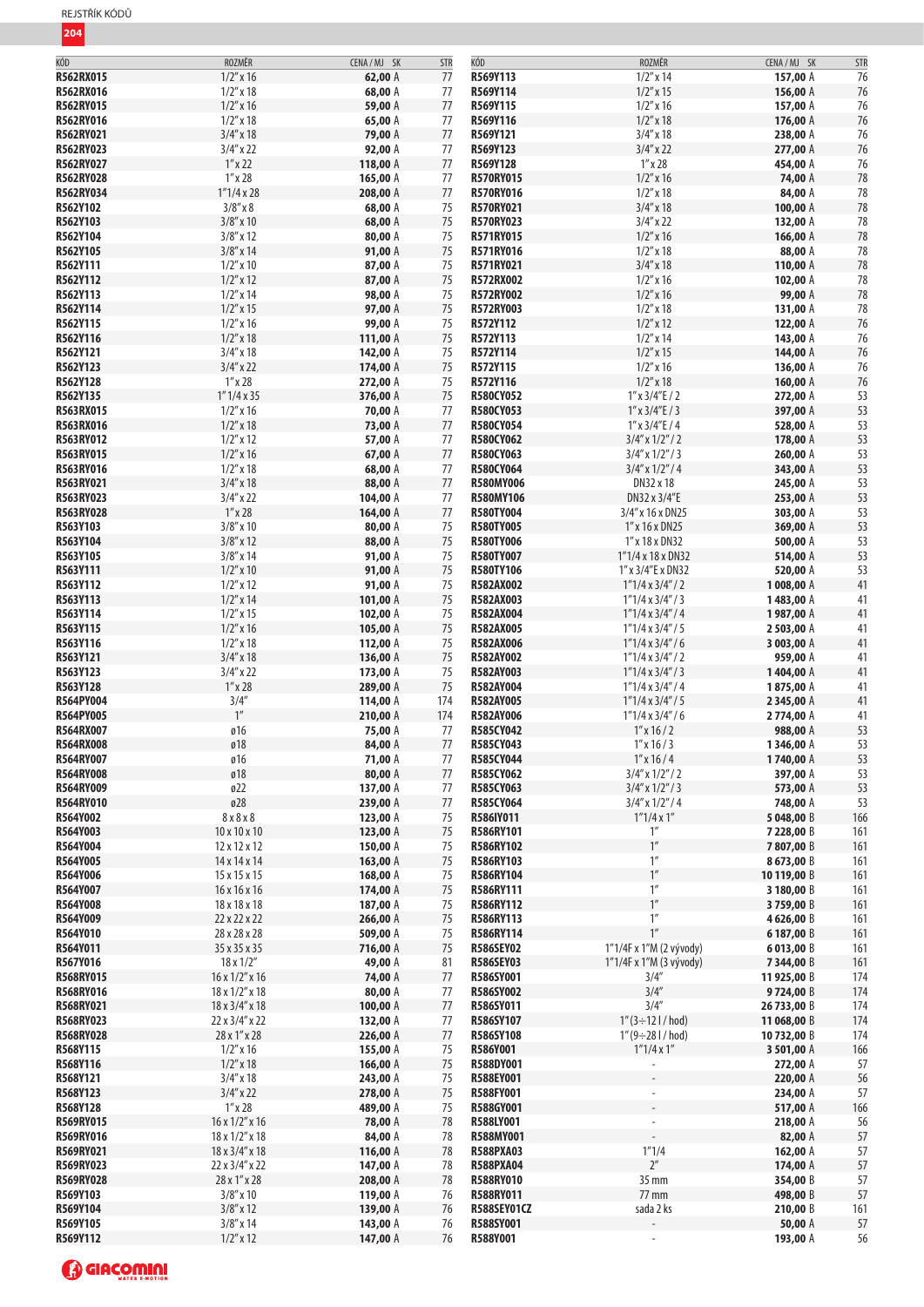| $\mathcal{L}^{\text{max}}_{\text{max}}$ and $\mathcal{L}^{\text{max}}_{\text{max}}$ and $\mathcal{L}^{\text{max}}_{\text{max}}$<br><b>Contract Contract Contract Contract Contract Contract Contract Contract Contract Contract Contract Contract Co</b><br><b>Service Service Service Service Service</b> |  |
|------------------------------------------------------------------------------------------------------------------------------------------------------------------------------------------------------------------------------------------------------------------------------------------------------------|--|
|                                                                                                                                                                                                                                                                                                            |  |
|                                                                                                                                                                                                                                                                                                            |  |

| KÓD              | ROZMĚR                                      | CENA / MJ SK | <b>STR</b>     | KÓD               | ROZMĚR                    | CENA / MJ SK | STR              |
|------------------|---------------------------------------------|--------------|----------------|-------------------|---------------------------|--------------|------------------|
| R588ZPY001       | DN 32                                       | 209,00 A     | 57             | <b>R60Y007</b>    | 1''1/2                    | 585,00 A     | 171              |
| R588ZY001        | $3/4" - 1" - 1"1/4$                         | 132,00 A     | 56             | <b>R60Y008</b>    | $2^{\prime\prime}$        | 872,00 A     | 171              |
| <b>R590DY005</b> | $1''$ x $1/2''$ x $1/2''$ x $3/8''$         | 140,00 A     | 62             | <b>R60Y009</b>    | 2''1/2                    | 1703,00 A    | 171              |
| <b>R590DY006</b> | $1"1/4 \times 1/2" \times 1/2" \times 3/8"$ | 192,00 A     | 62             | <b>R60Y010</b>    | 3''                       | 2 270,00 A   | 171              |
|                  |                                             |              |                |                   | $4^{\prime\prime}$        |              |                  |
| R591DY004        | $3/4''$ x $1/2''$ x $3/8''$                 | 127,00 A     | 62             | R60Y011           |                           | 3 544,00 A   | 171              |
| R591DY005        | $1''$ x $1/2''$ x $3/8''$                   | 135,00 A     | 62             | <b>R60Y032</b>    | 3/8''                     | 221,00 A     | 171              |
| R591DY006        | $1"1/4 \times 1/2" \times 3/8"$             | 163,00 A     | 62             | R60Y033           | 1/2"                      | 189,00 A     | 171              |
| R592DX005        | $1^{\prime\prime}$                          | 80,00 A      | $62 - 80$      | <b>R60Y034</b>    | 3/4''                     | 246,00 A     | 171              |
| R592DX006        | 1''1/4                                      | 136,00 A     | $62 - 80$      | <b>R60Y035</b>    | 1''                       | 312,00 A     | 171              |
| R592DY004        | 3/4''                                       | 60,00 A      | $62 - 80$      | R60Y036           | 1''1/4                    | 501,00 A     | 171              |
| R592DY005        | $1^{\prime\prime}$                          | 76,00 A      | $62 - 80$      | <b>R60Y037</b>    | 1''1/2                    | 691,00 A     | 171              |
| R592DY006        | 1''1/4                                      | 134,00 A     | $62 - 80$      | <b>R60Y038</b>    | $2^{\prime\prime}$        | 1072,00 A    | 171              |
|                  |                                             |              |                |                   |                           |              |                  |
| R592X004         | 3/4''                                       | 45,00 A      | 62             | <b>R60Y039</b>    | 2''1/2                    | 2677,00 A    | 171              |
| R592X005         | 1 <sup>''</sup>                             | 60,00 A      | 62             | R60Y040           | 3''                       | 3836,00 A    | 171              |
| R592X006         | 1''1/4                                      | 102,00 A     | 62             | R60Y041           | 4 <sup>''</sup>           | 6004,00 A    | 171              |
| R592Y004         | 3/4''                                       | 44,00 A      | 62             | R619IX103         | 1/2" EN 10226             | 358,00 A     | 104              |
| R592Y005         | $1^{\prime\prime}$                          | 58,00 A      | 62             | R620X003          | 1/2" EN 10226             | 226,00 A     | 104              |
| R592Y006         | 1''1/4                                      | 97,00 A      | 62             | R620X014          | 3/4" ISO 228              | 302,00 A     | 104              |
| R592Y007         | 1''1/2                                      | 187,00 A     | 62             | R620X015          | 1" ISO 228                | 595,00 A     | 104              |
|                  | 2 <sup>''</sup>                             |              |                |                   |                           |              |                  |
| R592Y008         |                                             | 350,00 A     | 62             | R621X003          | 1/2" EN 10226             | 226,00 A     | 104              |
| R593DY001        | $3/4''$ x $3/8''$                           | 60,00 A      | $63 - 80$      | R621X014          | 3/4" ISO 228              | 302,00 A     | 104              |
| R593DY002        | $3/4''$ x $1/2''$                           | 62,00 A      | $63 - 80$      | R621X015          | 1" ISO 228                | 595,00 A     | 104              |
| R593DY003        | $1''$ x $3/8''$                             | 78,00 A      | $63 - 80$      | R623Y004          | 3/4''                     | 1270,00 A    | 171              |
| R593DY004        | $1''$ x $1/2''$                             | 78,00 A      | $63 - 80$      | R623Y005          | $1^{\prime\prime}$        | 1310,00 A    | 171              |
| R593DY005        | $1''$ x $3/4''$                             | 105,00 A     | $63 - 80$      | R624Y003          | 1/2"                      | 1894,00 A    | 171              |
| R593DY006        | $1"1/4 \times 1/2"$                         | 122,00 A     | $63 - 80$      | R624Y004          | 3/4''                     | 1954,00 A    | 171              |
| R593DY007        | 1"1/4 x 3/4"                                | 135,00 A     | $63 - 80$      | R625X002          | 3/8''                     | 50,00 A      | 108              |
|                  |                                             |              |                |                   |                           |              |                  |
| R593DY008        | $1''1/4 \times 1''$                         | 154,00 A     | $63 - 80$      | R625X003          | 1/2''                     | 58,00 A      | 108              |
| R593X002         | $3/4''$ x $1/2''$                           | 50,00 A      | $62 - 80$      | R625X004          | 3/4''                     | 59,00 A      | 108              |
| R593X004         | $1''$ x $1/2''$                             | 54,00 A      | $62 - 80$      | R625X014          | 1" pro R620, R621 (3/4")  | 89,10 A      | 108              |
| R593X005         | $1''$ x $3/4''$                             | 59,00 A      | $62 - 80$      | R625X015          | 1"1/4 pro R620, R621 (1") | 134,00 A     | 108              |
| R593X007         | $1"1/4 \times 3/4"$                         | 99,00 A      | $62 - 80$      | R625Y002          | 3/8''                     | 47,00 A      | 108              |
| R593X008         | $1''1/4 \times 1''$                         | 92,00 A      | $62 - 80$      | R625Y003          | 1/2"                      | 53,00 A      | 108              |
| R593Y001         | $3/4''$ x $3/8''$                           | 48,00 A      | $62 - 80$      | R625Y004          | 3/4''                     | 53,00 A      | 108              |
| R593Y002         | $3/4''$ x $1/2''$                           | 48,00 A      | $62 - 80$      | <b>R62VY003</b>   | 1/2"                      | 510,00 A     | 100              |
| R593Y003         | $1''$ x $3/8''$                             |              | $62 - 80$      | <b>R62VY004</b>   | 3/4''                     | 505,00 A     | 100              |
|                  |                                             | 62,00 A      |                |                   |                           |              |                  |
| R593Y004         | $1''$ x $1/2''$                             | 62,00 A      | $62 - 80$      | <b>R62VY005</b>   | $1''$                     | 568,00 A     | 100              |
| R593Y005         | $1''$ x $3/4''$                             | 67,00 A      | $62 - 80$      | <b>R62VY006</b>   | 1''1/4                    | 585,00 A     | 100              |
| R593Y006         | $1"1/4 \times 1/2"$                         | 95,00 A      | $62 - 80$      | <b>R65DX001</b>   | 1/4''                     | 136,00 A     | 106              |
| R593Y007         | $1"1/4 \times 3/4"$                         | 81,00 A      | $62 - 80$      | <b>R65DX011</b>   | 1/4''                     | 141,00 A     | 106              |
| R593Y008         | $1''1/4 \times 1''$                         | 112,00 A     | $62 - 80$      | <b>R65DX012</b>   | 3/8''                     | 173,00 A     | 106              |
| R594Y001         | 1/2"                                        | 34,00 A      | $63 - 80$      | R65DX021          | 1/4''                     | 164,00 A     | 106              |
| R594Y002         | 3/4''                                       | 33,00 A      | $63 - 80$      | <b>R65DX022</b>   | 3/8''                     | 197,00 A     | 106              |
| R594Y003         | 1 <sup>''</sup>                             | 34,00 A      | $63 - 80$      | <b>R65DX031</b>   | 1/4''                     | 119,00 A     | 106              |
|                  |                                             |              |                |                   | 3/8''                     |              |                  |
| R594Y004         | 24 / 19 - adaptér 16                        | 73,00 A      | $63 - 80$      | R65DX032          |                           | 139,00 A     | 106              |
| R594Y005         | 26 / 19 - adaptér 18                        | 60,00 A      | $63 - 80$      | <b>R66AX000</b>   | 1/8''                     | 36,00 A      | 23               |
| R595AY001        | A-370 x 300 x 90                            | 654,00 A     | 54             | <b>R66AX001</b>   | 1/4''                     | 42,00 A      | 23               |
| R595BY001        | B-520 x 300 x 90                            | 848,00 A     | 54             | <b>R66AX002</b>   | 3/8''                     | 49,00 A      | 23-138           |
| R595CY001        | $C - 670 \times 300 \times 90$              | 1066,00 A    | 54             | R690X002          | 3/8''                     | 108,00 A     | 105              |
| R595PY001        | 370 x 300                                   | 281,00 A     | 54             | R690X003          | 1/2''                     | 117,00 A     | 105              |
| R595PY002        | 520 x 300                                   | 405,00 A     | 54             | R694X002          | 3/8''                     | 108,00 A     | 105              |
| R595PY003        | 670 x 300                                   | 492,00 A     | 54             | R694X003          | 1/2''                     | 117,00 A     | 105              |
|                  |                                             |              |                |                   |                           |              |                  |
| R595TY001        |                                             | 980,00 A     | 54             | <b>R6X032</b>     | 3/8''                     | 230,00 A     | 2                |
| R598KY001        | 3/4''                                       | 68,00 A      | 54             | <b>R6X033</b>     | 1/2''                     | 264,00 A     | $\overline{2}$   |
| <b>R598KY002</b> | 1 <sup>''</sup>                             | 68,00 A      | 54             | <b>R6X034</b>     | 3/4''                     | 458,00 A     | 2                |
| R598Y003         | $3/4''$ x 12 - 16 - 3/8"F                   | 143,00 A     | 54             | <b>R6X035</b>     | $1''$                     | 736,00 A     | $\overline{2}$   |
| R598Y004         | $1''$ x 12 - 16 - 3/8"F                     | 149,00 A     | 54             | R700Y001          | $\overline{\phantom{a}}$  | 161,00 N     | 24               |
| R598Y007         | 3/4''                                       | 40,00 A      | 54             | R701FY004         | 3/4''                     | 533,00 A     | 94-170           |
| R599Y001         | 400 x 300 x 90 mm                           | 788,00 A     | 54             | R701X013          | 1/2''                     | 178,00 A     | 160              |
| R5X032           | 3/8''                                       | 198,00 A     | 2              | R714X022          | $1/2''$ x 16              | 231,00 A     | 9                |
| R5X033           | 1/2''                                       | 236,00 A     | $\overline{2}$ | R714X023          | $1/2''$ x 18              | 278,00 A     | 9                |
| R5X034           | 3/4''                                       | 400,00 A     |                | R714X032          | 3/8''                     | 212,00 A     | $\boldsymbol{9}$ |
|                  |                                             |              | 2              |                   |                           |              |                  |
| <b>R5X035</b>    | $1''$                                       | 640,00 A     | $\overline{2}$ | R714X033          | 1/2"                      | 233,00 A     | 9                |
| <b>R5X036</b>    | 1''1/4                                      | 1008,00 A    | 2              | R714X034          | 3/4''                     | 341,00 A     | $9\,$            |
| R608DY113        | 1/2"                                        | 240,00 A     | 104            | R715X022          | $1/2''$ x 16              | 242,00 A     | $10$             |
| R608DY123        | 1/2''                                       | 219,00 A     | 104            | R715X023          | $1/2''$ x 18              | 285,00 A     | 10               |
| R608DY133        | 1/2''                                       | 214,00 A     | 104            | R715X032          | 3/8''                     | 220,00 A     | 10               |
| R608Y012         | 3/8''                                       | 180,00 A     | 104            | R715X033          | 1/2''                     | 242,00 A     | 10               |
| R608Y013         | 1/2"                                        | 194,00 A     | 104            | R715X034          | 3/4''                     | 355,00 A     | 10               |
| R608Y014         | 3/4''                                       | 262,00 A     | 104            | R730GAX001        | 1/4''                     | 135,00 A     | 103              |
|                  |                                             |              |                |                   |                           |              |                  |
| R608Y022         | 3/8''                                       | 161,00 A     | 104            | <b>R730GAX002</b> | 3/8''                     | 153,00 A     | 103              |
| R608Y023         | 1/2"                                        | 164,00 A     | 104            | R730GAX003        | 1/2"                      | 172,00 A     | 103              |
| R608Y024         | 3/4''                                       | 242,00 A     | 104            | <b>R730GAX004</b> | 3/4''                     | 265,00 A     | 103              |
| R608Y032         | 3/8''                                       | 132,00 A     | 104            | <b>R730GAX005</b> | $1^{\prime\prime}$        | 418,00 A     | 103              |
| R608Y033         | 1/2''                                       | 159,00 A     | 104            | R730GAX006        | 1''1/4                    | 598,00 A     | 103              |
| R608Y034         | 3/4''                                       | 229,00 A     | 104            | R730GAX007        | 1''1/2                    | 883,00 A     | 103              |
| <b>R60Y002</b>   | 3/8''                                       | 171,00 A     | 171            | <b>R730GAX008</b> | $2^{\prime\prime}$        | 1360,00 A    | 103              |
| R60Y003          | 1/2"                                        | 162,00 A     | 171            | <b>R730GBX003</b> | 1/2''                     | 225,00 A     | 102              |
|                  |                                             |              |                |                   |                           |              |                  |
| <b>R60Y004</b>   | 3/4''                                       | 227,00 A     | 171            | <b>R730GBX004</b> | 3/4''                     | 325,00 A     | 102              |
| R60Y005          | 1''                                         | 285,00 A     | 171            | <b>R730GBX005</b> | $1''$                     | 483,00 A     | 102              |
| R60Y006          | 1''1/4                                      | 448,00 A     | 171            | <b>R730GBX006</b> | 1''1/4                    | 693,00 A     | 102              |

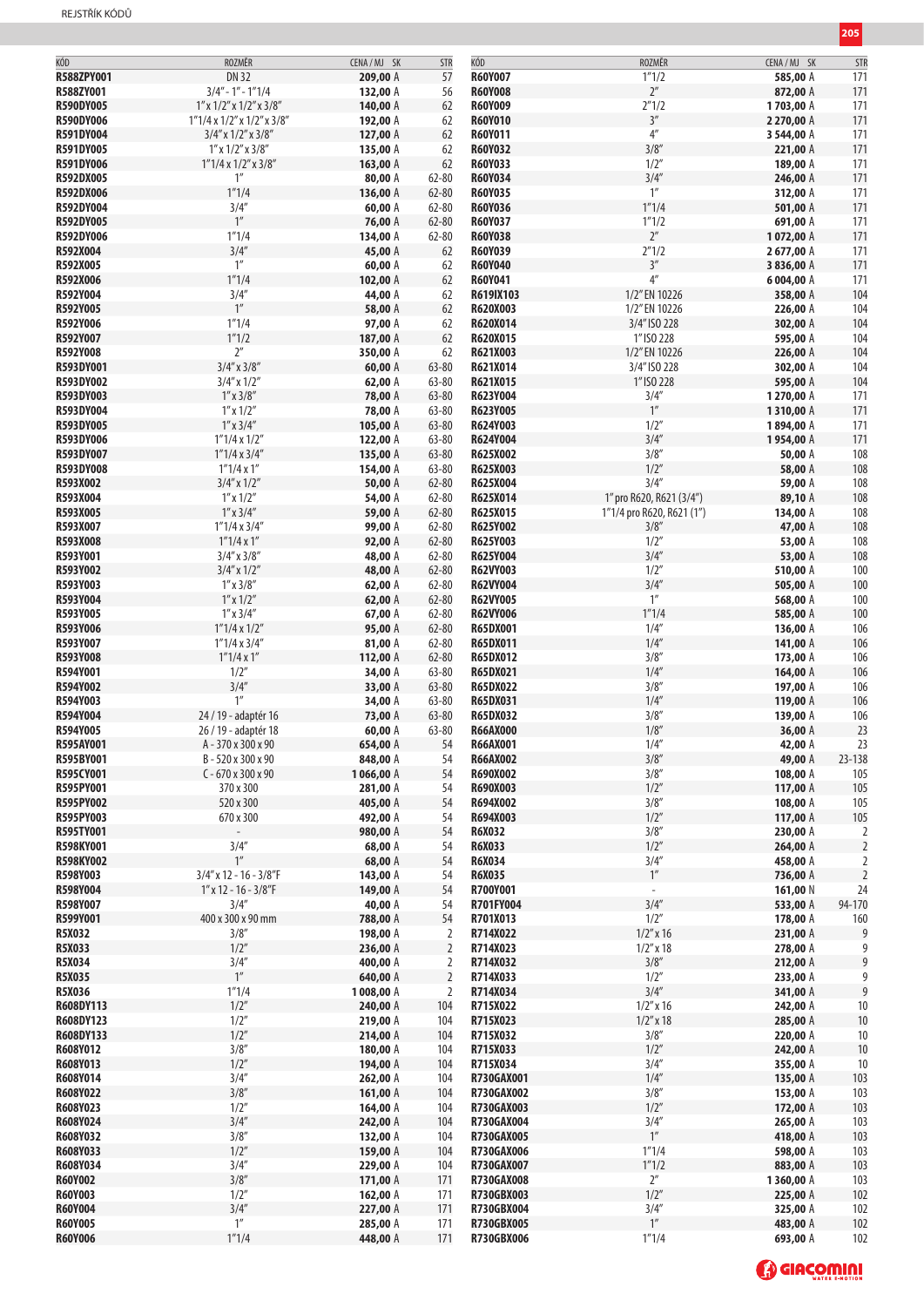| KÓD                | ROZMĚR                   | CENA / MJ SK | <b>STR</b> | KÓD              | ROZMĚR              | CENA/MJ SK | <b>STR</b> |
|--------------------|--------------------------|--------------|------------|------------------|---------------------|------------|------------|
| <b>R730GBX007</b>  | 1''1/2                   | 1095,00 A    | 102        | R851TY105        | 1''                 | 551,00 A   | 96         |
|                    |                          |              |            |                  |                     |            |            |
| R730GBX008         | 2 <sup>''</sup>          | 1675,00 A    | 102        | R851VY102        | Ø18                 | 430,00 A   | 98         |
| <b>R731GAX002</b>  | 3/8''                    | 160,00 A     | 103        | R851VY103        | Ø15                 | 360,00 A   | 98         |
| R731GAX003         | 1/2''                    | 180,00 A     | 103        | R851VY104        | Ø22                 | 498,00 A   | 98         |
| <b>R731GAX004</b>  | 3/4''                    | 279,00 A     | 103        | R851VY105        | ø28                 | 667,00 A   | 98         |
|                    |                          |              |            |                  |                     |            |            |
| <b>R731GAX005</b>  | $1''$                    | 439,00 A     | 103        | R851VY106        | ø35                 | 954,00 A   | 98         |
| <b>R731GAX006</b>  | 1''1/4                   | 627,00 A     | 103        | R851VY152        | $1/2''$ x ø $18$    | 477,00 A   | 99         |
| R734GAX002         | 3/8''                    | 169,00 A     | 103        | R851VY153        | $1/2$ " x ø $15$    | 423,00 A   | 99         |
| R734GAX003         | 1/2''                    | 187,00 A     | 103        | R851VY154        | 3/4" x ø22          | 585,00 A   | 99         |
|                    |                          |              |            |                  |                     |            |            |
| R734GAX004         | 3/4''                    | 285,00 A     | 103        | R851VY155        | $1''$ x ø28         | 778,00 A   | 99         |
| <b>R734GAX005</b>  | 1''                      | 420,00 A     | 103        | R853VY102        | $1/2''$ x ø $18$    | 425,00 A   | 99         |
| R734GAX006         | 1''1/4                   | 640,00 A     | 103        | R853VY103        | $1/2''$ x ø $15$    | 379,00 A   | 99         |
| R734LGAX001        | 1/4''                    | 160,00 A     | 103        | R853VY104        | 3/4" x ø22          | 525,00 A   | 99         |
|                    |                          |              |            |                  |                     |            |            |
| <b>R734LGAX002</b> | 3/8''                    | 179,00 A     | 103        | R853VY105        | $1''$ x ø28         | 696,00 A   | 99         |
| <b>R734LGAX003</b> | 1/2''                    | 202,00 A     | 103        | R853VY106        | $1''1/4 \times 035$ | 999,00 A   | 99         |
| R734LGAX004        | 3/4''                    | 288,00 A     | 103        | R853VY137        | ø42 x 1"1/2         | 1513,00 A  | 99         |
| <b>R734LGAX005</b> | 1''                      | 428,00 A     | 103        | R853VY138        | ø54 x 2"            | 2333,00 A  | 99         |
|                    |                          |              |            |                  |                     |            |            |
| <b>R734LGAX006</b> | 1''1/4                   | 640,00 A     | 103        | R854VY102        | $1/2''$ x ø $18$    | 418,00 A   | 99         |
| R734LGAX007        | 1''1/2                   | 970,00 A     | 103        | R854VY103        | $1/2''$ x ø $15$    | 371,00 A   | 99         |
| <b>R734LGAX008</b> | $2^{\prime\prime}$       | 1393,00 A    | 103        | R854VY104        | $3/4''$ x ø22       | 512,00 A   | 99         |
| R73CY004           | 4 <sub>mm</sub>          | 45,00 N      | 25         | R854VY105        | $1''$ x ø28         | 681,00 A   | 99         |
|                    |                          |              |            |                  |                     |            | 99         |
| R73PY001           | pro starý typ vložky     | 16,00 N      | 26         | R854VY106        | $1''1/4 \times 035$ | 981,00 A   |            |
| R73PY010           | pro nový typ vložky + DB | 7,00 N       | 26         | R854VY137        | ø42 x 1"1/2         | 1483,00 A  | 99         |
| R747Y001           | $3/8" - 1/2"$            | 21,00 A      | 106        | R854VY138        | ø54 x 2"            | 2 288,00 A | 99         |
| R747Y002           | $3/4" - 1" - 1"1/4$      | 27,00 A      | 106        | R859KY007        | $1''$ x $1''$       | 1060,00 A  | 61         |
| R747Y003           | $1''1/2 - 2''$           |              |            |                  |                     |            |            |
|                    |                          | 37,00 A      | 106        | <b>R859TY005</b> | 3/4"F x 3/4"M       | 596,00 A   | 96         |
| R749FY001          | $3/8'' - 1/2''$          | 60,00 A      | 105        | <b>R859TY006</b> | 3/4"F x 1"M         | 519,00 A   | 96         |
| R749FY002          | $3/4" - 1" - 1"1/4$      | 60,00 A      | 105        | <b>R859TY007</b> | $1''$ F x $1''M$    | 643,00 A   | 96         |
| R749FY003          | $1''1/2 - 2''$           | 83,00 A      | 105        | R859VY102        | $1/2''$ x ø18       | 495,00 A   | 100        |
|                    |                          |              |            |                  |                     |            |            |
| R749TX004          | $2''1/2 - 3''$           | 440,00 A     | 105        | R859VY103        | $1/2''$ x ø $15$    | 443,00 A   | 100        |
| <b>R749TX005</b>   | $4^{\prime\prime}$       | 617,00 A     | 105        | R859VY104        | 3/4" x ø22          | 613,00 A   | 100        |
| R749TX101          | $3/8" - 1/2"$            | 162,00 A     | 105        | R859VY105        | $1''$ x ø28         | 814,00 A   | 100        |
| R749TX102          | $3/4" - 1"1/4$           | 164,00 A     | 105        | R859VY106        | $1''1/4 \times 035$ | 1170,00 A  | 100        |
| R749TX103          |                          |              |            |                  |                     |            |            |
|                    | $1''1/2 - 2''$           | 285,00 A     | 105        | R865Y001         |                     | 4183,00 N  | 121        |
| R749TY004          | $2''1/2 - 3''$           | 471,00 A     | 105        | R882AY030CZ      | $H30 - 10 m2$       | 199,00 A   | 135        |
| R749TY005          | $4^{\prime\prime}$       | 656,00 A     | 105        | R882GY130CZ      | $H30 - 10 m2$       | 165,00 A   | 135        |
| R749TY101          | $3/8" - 1/2"$            | 176,00 A     | 105        | R882PY001CZ      | 5 cm x 66 m         | 97,00 A    | 139        |
| R749TY102          | $3/4" - 1"1/4$           | 178,00 A     | 105        | R883Y101         | 1200 x 600 x 28     | 779,00 A   | 137        |
|                    |                          |              |            |                  |                     |            |            |
| R749TY103          | $1''1/2 - 2''$           | 270,00 A     | 105        | R884Y101         | 600 x 300 x 28      | 779,00 A   | 137        |
| <b>R74AY002</b>    | 3/8''                    | 270,00 A     | 170        | <b>R88IY002</b>  | 3/8''               | 186,00 A   | 169        |
| R74AY009           | 2''1/2                   | 2443,00 A    | 170        | <b>R88IY003</b>  | 1/2"                | 207,00 A   | 169        |
| R74AY010           | 3''                      | 4770,00 A    | 170        | R88Y001          | 1/4''               | 147,00 A   | 169        |
|                    |                          |              |            |                  |                     |            |            |
| R74AY011           | $4^{\prime\prime}$       | 8921,00 A    | 170        | <b>R88Y002</b>   | 3/8''               | 144,00 A   | 169        |
| <b>R74AY103</b>    | 1/2"                     | 131,00 A     | 170        | R90X003          | 1/2"                | 48,00 A    | 23         |
| <b>R74AY104</b>    | 3/4''                    | 185,00 A     | 170        | R910SX003        | 1/2''               | 299,00 A   | 95         |
| R74AY105           | 1''                      | 280,00 A     | 170        | R910SX004        | 3/4''               | 368,00 A   | 95         |
|                    | 1''1/4                   |              |            |                  | 1 <sup>''</sup>     |            |            |
| <b>R74AY106</b>    |                          | 464,00 A     | 170        | <b>R910SX005</b> |                     | 508,00 A   | 95         |
| R74AY107           | 1"1/2                    | 726,00 A     | 170        | <b>R910SX006</b> | 1"1/4               | 731,00 A   | 95         |
| <b>R74AY108</b>    | $2^{\prime\prime}$       | 1132,00 A    | 170        | R910SX007        | 1''1/2              | 1130,00 A  | 95         |
| R74MY003           | 1/2''                    | 272,00 A     | 170        | R910SX008        | $2^{\prime\prime}$  | 1653,00 A  | 95         |
| R74MY004           | 3/4''                    | 322,00 A     | 170        | R910X022         | 3/8''               | 166,00 A   | 94         |
|                    |                          |              |            |                  |                     |            |            |
| <b>R74MY005</b>    | $1^{\prime\prime}$       | 405,00 A     | 170        | R910X023         | 1/2''               | 193,00 A   | 94         |
| <b>R74MY006</b>    | 1''1/4                   | 625,00 A     | 170        | R910X024         | 3/4''               | 285,00 A   | 94         |
| R74MY007           | 1''1/2                   | 1165,00 A    | 170        | R910X025         | 1''                 | 448,00 A   | 94         |
| <b>R74MY008</b>    | $2^{\prime\prime}$       |              | 170        | R910X026         | 1''1/4              | 642,00 A   | 94         |
|                    |                          | 1377,00 A    |            |                  |                     |            |            |
| R74Y001            |                          | 10,00 A      | 24         | R910X027         | 1''1/2              | 1015,00 A  | 94         |
| R752X003           | 1/2"F x 3/4"F            | 435,00 A     | 92         | R910X028         | $2^{\prime\prime}$  | 1476,00 A  | 94         |
| R780GBX003         | 1/2"                     | 288,00 A     | 102        | R910X029         | 2''1/2              | 4328,00 A  | 94         |
| <b>R780GBX004</b>  | 3/4''                    | 422,00 A     | 102        | R910X030         | $3^{\prime\prime}$  | 5 283,00 A | 94         |
|                    |                          |              |            |                  | $4^{\prime\prime}$  |            |            |
| R780GBX005         | $1^{\prime\prime}$       | 591,00 A     | 102        | R910X031         |                     | 9878,00 A  | 94         |
| <b>R780PGBX034</b> | $3/4''M \times 3/4''F$   | 444,00 A     | 101-102    | R911X022         | 3/8''               | 166,00 A   | 95         |
| R780PX013          | $1/2''M \times 1/2''F$   | 305,00 A     | 101        | R911X023         | 1/2"                | 193,00 A   | 95         |
| R780PX014          | 3/4''M x 3/4''F          | 390,00 A     | 101        | R911X024         | 3/4''               | 285,00 A   | 95         |
| <b>R781GBX003</b>  | 1/2"                     | 288,00 A     | 102        | R911X025         | $1^{\prime\prime}$  | 437,00 A   | 95         |
|                    |                          |              |            |                  |                     |            |            |
| R781GBX004         | 3/4''                    | 422,00 A     | 102        | R911X026         | 1''1/4              | 656,00 A   | 95         |
| <b>R781GBX005</b>  | 1''                      | 591,00 A     | 102        | R913LX022        | 3/8''               | 190,00 A   | 95         |
| R781PX013          | 1/2"F x 1/2"F            | 284,00 A     | 101        | R913LX023        | 1/2"                | 207,00 A   | 95         |
| R781PX014          | 3/4"F x 3/4"F            | 380,00 A     | 101        | R913LX024        | 3/4''               | 311,00 A   | 95         |
|                    | 1/2''                    |              |            |                  | $1^{\prime\prime}$  |            | 95         |
| R782GBX003         |                          | 297,00 A     | 102        | R913LX025        |                     | 471,00 A   |            |
| R783GBX003         | 1/2"                     | 288,00 A     | 102        | R913LX026        | 1''1/4              | 723,00 A   | 95         |
| R783GBX004         | 3/4''                    | 422,00 A     | 102        | R913X022         | 3/8''               | 190,00 A   | 95         |
| <b>R783GBX005</b>  | 1''                      | 591,00 A     | 102        | R913X023         | 1/2''               | 207,00 A   | 95         |
|                    |                          |              |            |                  | 3/4''               |            |            |
| R789X003           | 1/2"F x 1/2"M            | 383,00 A     | 96         | R913X024         |                     | 311,00 A   | 95         |
| R789X005           | 3/4"F x 3/4"M            | 572,00 A     | 96         | R913X025         | $1^{\prime\prime}$  | 471,00 A   | 95         |
| R789X007           | $1''F$ x $1''M$          | 823,00 A     | 96         | R913X026         | 1''1/4              | 723,00 A   | 95         |
| R79BY001           | $3/8" - 1"1/4$           | 1189,00 N    | $26 - 64$  | R914LX021        | 1/4''               | 149,00 A   | 96         |
| R850VY137          | ø42                      | 1446,00 A    | 98         | R914LX022        | 3/8''               | 197,00 A   | 96         |
|                    |                          |              |            |                  |                     |            |            |
| R850VY138          | ø54                      | 2 230,00 A   | 98         | R914LX023        | 1/2"                | 213,00 A   | 96         |
| R851TX103          | 1/2"                     | 348,00 A     | 96         | R914LX024        | 3/4''               | 322,00 A   | 96         |
| R851TY103          | 1/2''                    | 330,00 A     | 96         | R914LX025        | $1^{\prime\prime}$  | 486,00 A   | 96         |
| R851TY104          | 3/4''                    | 461,00 A     | 96         | R914LX026        | 1''1/4              | 745,00 A   | 96         |
|                    |                          |              |            |                  |                     |            |            |

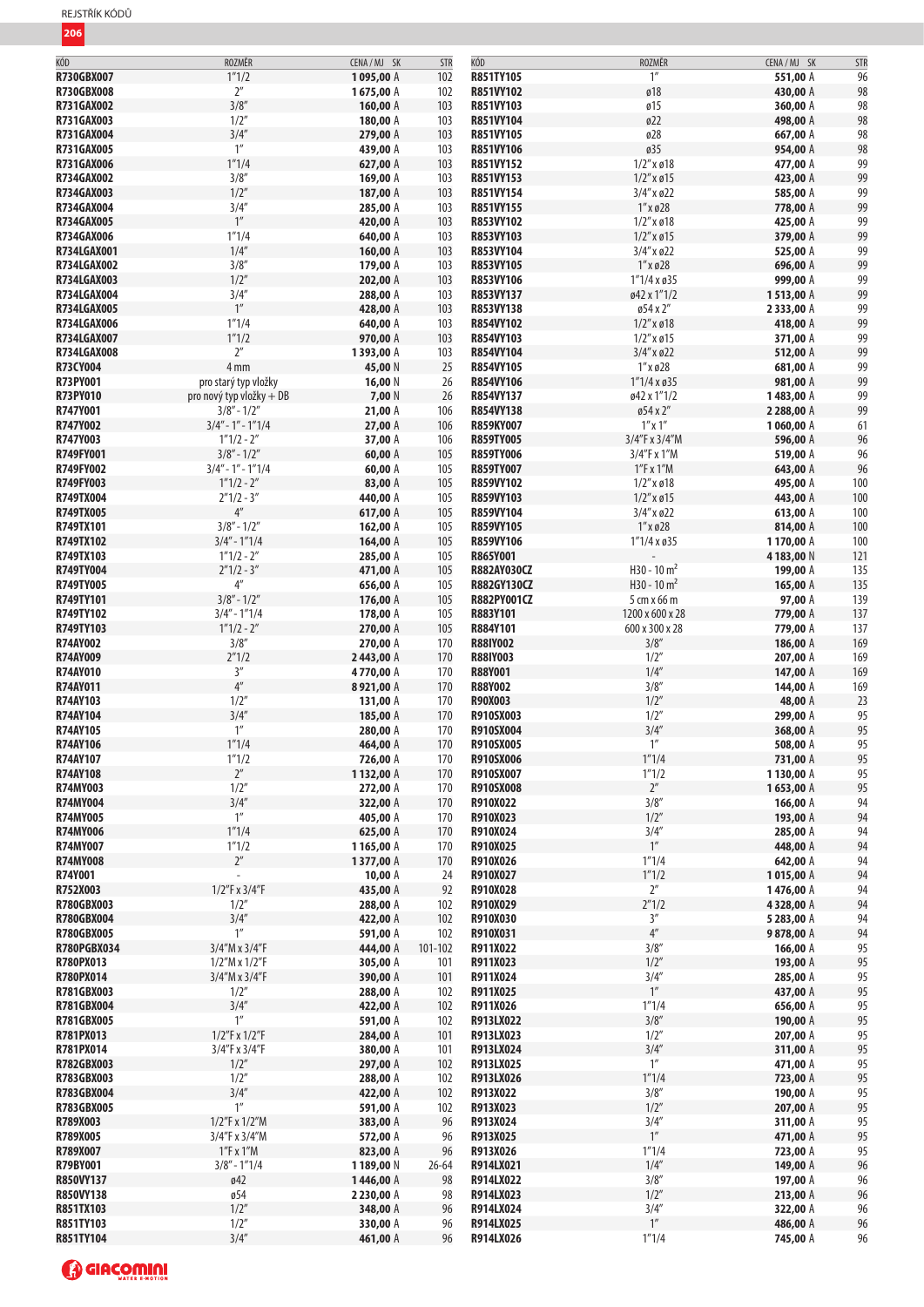| KÓD              | ROZMĚR                | CENA/MJ SK | <b>STR</b> | KÓD                 | ROZMĚR                                | CENA / MJ SK | STR     |
|------------------|-----------------------|------------|------------|---------------------|---------------------------------------|--------------|---------|
| R914LX027        | 1''1/2                |            |            |                     | 1/4''                                 |              |         |
|                  |                       | 1105,00 A  | 96         | R951X021            |                                       | 153,00 A     | 94      |
| R914LX028        | $2^{\prime\prime}$    | 1692,00 A  | 96         | R951X022            | 3/8''                                 | 193,00 A     | 94      |
| R914X021         | 1/4''                 | 149,00 A   | 95         | R951X023            | 1/2''                                 | 214,00 A     | 94      |
| R914X022         | 3/8''                 | 197,00 A   | 95         | R951X024            | 3/4''                                 | 317,00 A     | 94      |
|                  |                       |            |            |                     |                                       |              |         |
| R914X023         | 1/2''                 | 213,00 A   | 95         | R951X025            | $1^{\prime\prime}$                    | 504,00 A     | 94      |
| R914X024         | 3/4''                 | 322,00 A   | 95         | R951X026            | 1''1/4                                | 787,00 A     | 94      |
| R914X025         | 1 <sup>''</sup>       | 466,00 A   | 95         | R979NY022CZ         | T50 - h22                             | 215,00 A     | 134     |
| R914X026         | 1''1/4                |            |            |                     | Keratech Eco R30                      |              |         |
|                  |                       | 745,00 A   | 95         | <b>R979SKY001CZ</b> |                                       | 372,00 N     | 136     |
| R919SX003        | 1/2"F x 1/2"M         | 400,00 A   | 96         | R979SKY002CZ        | Primer A Eco                          | 573,00 N     | 136     |
| R919SX004        | 1/2"F x 3/4"M         | 492,00 A   | 96         | R979SKY003CZ        | Keragrip Eco                          | 1159,00 N    | 136     |
| R919SX005        | 3/4"F x 3/4"M         | 572,00 A   |            | R979SY001           | T50 - h22                             |              |         |
|                  |                       |            | 96         |                     |                                       | 366,00 A     | 136     |
| R919SX006        | 3/4"F x 1"M           | 675,00 A   | 96         | R979Y230CZ          | T50 - h30                             | 347,00 A     | 134     |
| R919SX007        | 1"F x 1"M             | 861,00 A   | 96         | R979Y250CZ          | T50 h50 CP2                           | 378,00 A     | 134     |
| R919SX008        | 1"F x 1"1/4M          | 843,00 A   | 96         | R982QY013           | T50 - h37                             | 312,00 A     | 134     |
|                  |                       |            |            |                     |                                       |              |         |
| R919SX009        | 1"1/4F x 1"1/4M       | 1224,00 A  | 96         | R984Y015            | 1,25 x 100 m                          | 37,00 A      | 135-137 |
| R919X003         | 1/2"F x 1/2"M         | 293,00 A   | 96         | R985BY001           | 25 x 20                               | 19,00 A      | 121     |
| R919X004         | 1/2"F x 3/4"M         | 388,00 A   | 96         | R985BY002           | 30 x 25                               | 21,00 A      | 121     |
|                  |                       |            |            |                     |                                       |              |         |
| R919X005         | 3/4"F x 3/4"M         | 425,00 A   | 96         | R985NY001           | 25 x 20                               | 17,00 A      | 121     |
| R919X006         | 3/4"F x 1"M           | 563,00 A   | 96         | <b>R985NY002</b>    | 30 x 25                               | 20,00 A      | 121     |
| R919X007         | 1"F x 1"M             | 661,00 A   | 96         | <b>R985RY001</b>    | 25 x 20                               | 19,00 A      | 121     |
|                  |                       |            |            |                     |                                       |              |         |
| R919X008         | 1"F x 1"1/4M          | 780,00 A   | 96         | <b>R985RY002</b>    | 30 x 25                               | 21,00 A      | 121     |
| R919X009         | 1"1/4F x 1"1/4M       | 966,00 A   | 96         | R985SY000CZ         | 21 x 17 bílá                          | 15,00 A      | 121-136 |
| R92X001          | 1/4''                 | 16,00A     | 23         | R986Y116            | $16 \times 2 / 100$ m                 | 37,00 A      | 120     |
| R92X002          | 3/8''                 | 22,00 A    | 23         | R986Y117            | $16 \times 2 / 240$ m                 | 37,00 A      |         |
|                  |                       |            |            |                     |                                       |              | 120     |
| R92X003          | 1/2"                  | 30,00 A    | 23         | R986Y118            | 18 x 2 / 100 m                        | 42,00 A      | 120     |
| R92Y001          | 1/4''                 | 17,00 A    | 23         | R986Y119            | 18 x 2 / 240 m                        | 42,00 A      | 120     |
| R92Y002          | 3/8''                 | 22,00A     | 23         | R986Y122            | 22x2/100m                             | 0,00A        | 120     |
|                  |                       |            |            |                     |                                       |              |         |
| R92Y003          | 1/2''                 | 30,00 A    | 23         | R986Y130            | $16 \times 2 / 500$ m                 | 0,00A        | 120     |
| R93X003          | $3/4''$ x $1/2''$     | 45,00 A    | 24-63-80   | R990EY001           | P35 - 291200                          | 1329,00 N    | 121     |
| R93X006          | $1/2$ " x $3/8$ "     | 81,00 A    | 24-63-80   | R990EY002           | P35A - 291220                         | 1690,00 N    | 121     |
|                  |                       |            |            | R996TY033           |                                       |              |         |
| R93X007          | $3/4''$ x $3/8''$     | 116,00 A   | 24-63-80   |                     | 17 x 2 / 240 m                        | 27,00 A      | 120     |
| R93X011          | $1''$ x $3/4''$       | 76,00 A    | 24-63-80   | R996TY052           | $17 \times 2 / 600$ m                 | 27,00 A      | 120     |
| R93X013          | 1"1/4 x 3/4"          | 85,00 A    | 24-63-80   | R996TY054           | $17 \times 2 / 100$ m                 | 27,00 A      | 120     |
| R93X014          | $1''1/4 \times 1''$   | 106,00 A   | 24-63-80   | <b>R996TY068</b>    | 25 x 2,3 / 320 m                      |              | 120     |
|                  |                       |            |            |                     |                                       | 62,00 A      |         |
| R93Y003          | $3/4''$ x $1/2''$     | 44,00 A    | 24-63-80   | R996TY219           | $16 \times 2 / 240$ m                 | 29,00 A      | 120     |
| R93Y005          | $1/2''$ x $1/4''$     | 106,00 A   | 24-63-80   | R996TY220           | 18 x 2 / 240 m                        | 34,00 A      | 120     |
| R93Y006          | $1/2$ " x $3/8$ "     | 79,00 A    | 24-63-80   | R996TY221           | 20 x 2 / 100 m                        | 42,00 A      | 120     |
|                  |                       |            |            |                     |                                       |              |         |
| R93Y007          | $3/4''$ x $3/8''$     | 143,00 A   | 24-63-80   | R996TY222           | 20 x 2 / 240 m                        | 42,00 A      | 120     |
| R93Y010          | $1''$ x $1/2''$       | 80,00 A    | 24-63-80   | R996TY227           | $16 \times 2 / 100$ m                 | 29,00 A      | 120     |
| R93Y011          | $1''$ x $3/4''$       | 120,00 A   | 24-63-80   | R996TY249           | 18 x 2 / 100 m                        | 34,00 A      | 120     |
| R93Y012          | $1''1/4 \times 1/2''$ |            | 24-63-80   | R996TY250           | 18 x 2 / 500 m                        |              |         |
|                  |                       | 120,00 A   |            |                     |                                       | 34,00 A      | 120     |
| R93Y013          | 1"1/4 x 3/4"          | 93,00 A    | 24-63-80   | R996TY253           | 20 x 2 / 400 m                        | 42,00 A      | 120     |
| R93Y014          | $1''1/4 \times 1''$   | 100,00 A   | 24-63-80   | R996TY264           | $16 \times 2 / 600$ m                 | 29,00 A      | 120     |
| R93Y017          | $1''1/2 \times 1''$   | 164,00 A   | 24-63-80   | R999GY140           |                                       |              |         |
|                  |                       |            |            |                     | 40 x 3,5 / tyč 5 m                    | 245,00 A     | 120     |
| R93Y018          | $1"1/2 \times 1"1/4$  | 164,00 A   | 24-63-80   | R999GY150           | $50x4/$ tyč 5 m                       | 370,00 A     | 120     |
| R93Y019          | $2''$ x $1''$ 1/2     | 271,00 A   | 24-63-80   | R999GY163           | 63 x 4,5 / tyč 5 m                    | 675,00 A     | 120     |
| R93Y020          | $2''$ x 1"1/4         | 326,00 A   | 24-63-80   | R999IY120           | 16 x 2 / 50 m - šedá izolace 10 mm    | 51,00 A      | 120     |
|                  |                       |            |            |                     |                                       |              |         |
| R950WX002        | 3/8''                 | 184,00 A   | 97         | R999IY130           | 18 x 2 / 50 m - šedá izolace 10 mm    | 58,00 A      | 120     |
| R950WX003        | 1/2"                  | 205,00 A   | 97         | R999IY140           | 20 x 2 / 50 m - šedá izolace 13 mm    | 68,00 A      | 120     |
| R950WX004        | 3/4''                 | 299,00 A   | 97         | R999IY170           | 26 x 3 / 25 m - šedá izolace 13 mm    | 160,00 A     | 120     |
| <b>R950WX005</b> | $1^{\prime\prime}$    | 493,00 A   | 97         | R999IY272           | 26 x 3 / 50 m - červená izolace 10 mm | 160,00 A     | 120     |
|                  |                       |            |            |                     |                                       |              |         |
| R950WX006        | 1''1/4                | 774,00 A   | 97         | R999IY280           | 32 x 3/25 m - červená izolace 10 mm   | 208,00 A     | 120     |
| <b>R950WX007</b> | 1''1/2                | 1106,00 A  | 97         | R999Y122            | $16 \times 2 / 100$ m                 | 29,00 A      | 120     |
| <b>R950WX008</b> | $2^{\prime\prime}$    | 1748,00 A  | 97         | R999Y123            | 16 x 2 / 200 m                        | 29,00 A      | 120     |
|                  | 1/4''                 |            |            |                     |                                       |              |         |
| R950X001         |                       | 107,00 A   | 94         | R999Y124            | $16 \times 2 / 500$ m                 | 29,00 A      | 120     |
| R950X002         | 3/8''                 | 149,00 A   | 94         | R999Y132            | 18 x 2 / 100 m                        | 40,00 A      | 120     |
| R950X003         | 1/2''                 | 208,00 A   | 94         | R999Y133            | 18 x 2 / 200 m                        | 40,00 A      | 120     |
| R950X004         | 3/4''                 | 301,00 A   | 94         | R999Y142            | 20 x 2 / 100 m                        | 45,00 A      | 120     |
|                  | $1^{\prime\prime}$    |            |            | R999Y143            |                                       |              |         |
| R950X005         |                       | 461,00 A   | 94         |                     | 20 x 2 / 200 m                        | 45,00 A      | 120     |
| R950X006         | 1''1/4                | 688,00 A   | 94         | R999Y173            | $26 \times 3 / 50$ m                  | 101,00 A     | 120     |
| R950X007         | 1''1/2                | 1044,00 A  | 94         | R999Y174            | $26 \times 3 /$ tyč 5 m               | 116,00 A     | 120     |
| R950X008         | $2^{\prime\prime}$    | 1593,00 A  | 94         | R999Y183            | $32 \times 3 / 50$ m                  | 132,00 A     | 120     |
|                  | 1/4''                 |            |            |                     |                                       |              |         |
| R950X021         |                       | 136,00 A   | 94         | R999Y184            | 32 x 3 / tyč 5 m                      | 149,00 A     | 120     |
| R950X022         | 3/8''                 | 193,00 A   | 94         | <b>R99IY002</b>     | 3/8''                                 | 237,00 A     | 169     |
| R950X023         | 1/2''                 | 209,00 A   | 94         | <b>R99IY003</b>     | 1/2"                                  | 254,00 A     | 169     |
| R950X024         | 3/4''                 | 304,00 A   | 94         | <b>R99SY003</b>     | 1/2"                                  | 713,00 B     | 169-174 |
|                  | $1^{\prime\prime}$    |            |            |                     |                                       |              |         |
| R950X025         |                       | 504,00 A   | 94         | R99SY013            | 1/2''                                 | 534,00 B     | 169-174 |
| R950X026         | 1''1/4                | 709,00 A   | 94         | R99Y001             | 1/4''                                 | 212,00 A     | 169     |
| R950X027         | 1''1/2                | 1076,00 A  | 94         | R99Y002             | 3/8''                                 | 200,00 A     | 169     |
| R950X028         | $2^{\prime\prime}$    |            |            | R99Y003             | 1/2''                                 |              |         |
|                  |                       | 1778,00 A  | 94         |                     |                                       | 204,00 A     | 169     |
| R951WX002        | 3/8''                 | 190,00 A   | 97         | RC102P002           | 8x1                                   | 109,00 B     | 148     |
| R951WX003        | 1/2"                  | 210,00 A   | 97         | <b>RC102P009</b>    | 20x2                                  | 182,00 B     | 148     |
| R951WX004        | 3/4''                 | 310,00 A   | 97         | RC103P009           | (20 x 2) x (8 x 1)                    | 115,00 B     | 148     |
|                  |                       |            |            |                     |                                       |              |         |
| R951WX005        | 1''                   | 509,00 A   | 97         | <b>RC122P009</b>    | 20x2                                  | 182,00 B     | 148     |
| R951WX006        | 1''1/4                | 800,00 A   | 97         | RC151P053           | $20x2 + 1x8x1$                        | 209,00 B     | 148     |
| R951X001         | 1/4''                 | 132,00 A   | 94         | RC151P063           | $20x2 + 2x8x1$                        | 253,00 B     | 148     |
|                  |                       |            |            |                     |                                       |              |         |
| R951X002         | 3/8''                 | 187,00 A   | 94         | <b>RC165P001</b>    | 8x1                                   | 23,00 B      | 148     |
| R951X003         | 1/2"                  | 207,00 A   | 94         | <b>RC165P004</b>    | 20x2                                  | 30,00 B      | 148     |
| R951X004         | 3/4''                 | 307,00 A   | 94         | <b>RC205EY01</b>    | REG 8-35                              | 1334,00 N    | 86-122  |
| R951X005         | $1^{\prime\prime}$    | 489,00 A   | 94         | <b>RC205EY02</b>    | REG uni                               | 339,00 N     | 86      |
|                  |                       |            |            |                     |                                       |              |         |
| R951X006         | 1''1/4                | 764,00 A   | 94         | RC211P002           | $20 - 16 - 12 - 8$                    | 519,00 B     | 148     |

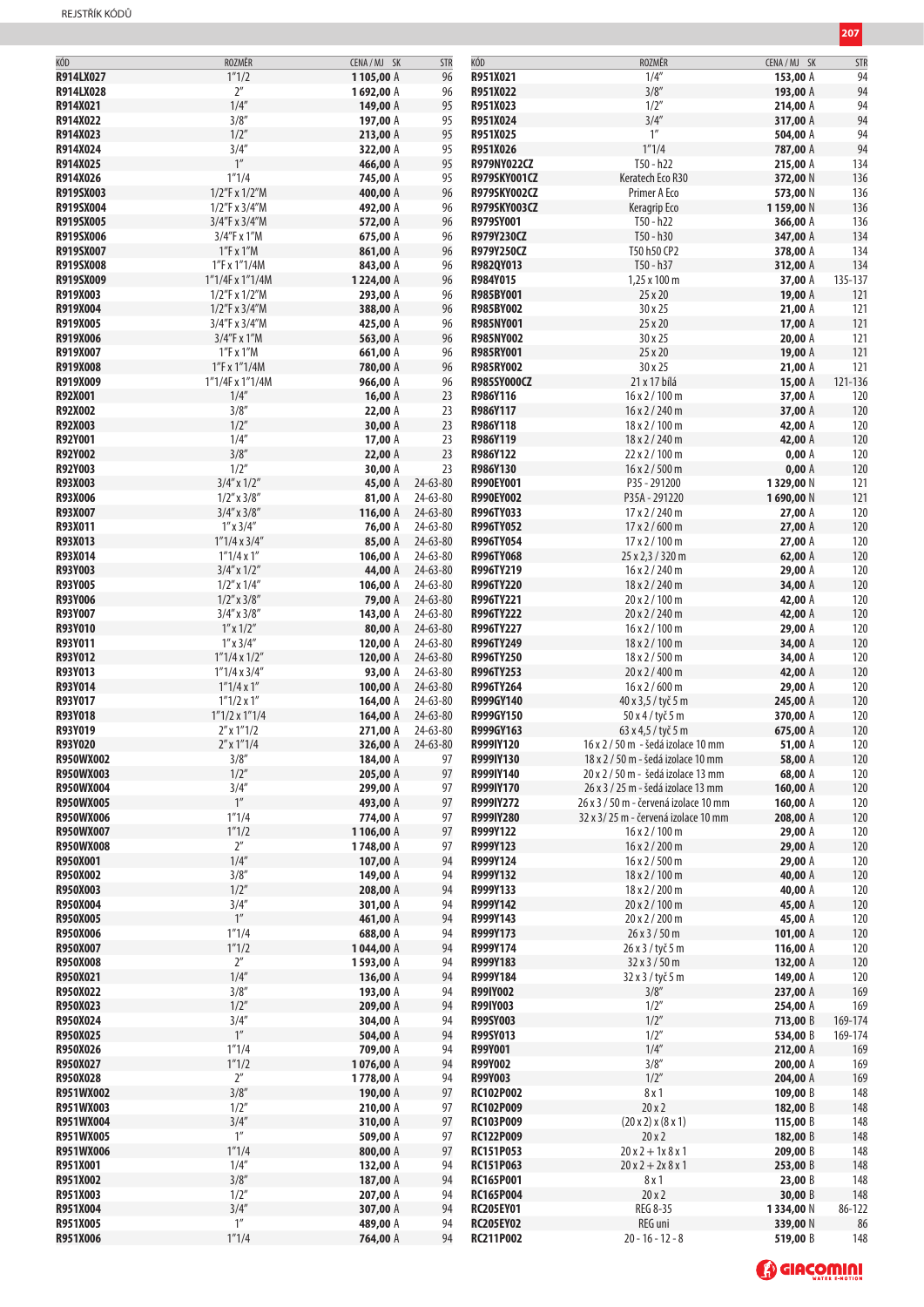| REJSTŘÍK KÓDŮ |  |
|---------------|--|
|---------------|--|

| KÓD                           | ROZMĚR                                                              | CENA / MJ SK           | <b>STR</b> | KÓD                           | ROZMĚR                                                                                                                             | CENA / MJ SK           | <b>STR</b> |
|-------------------------------|---------------------------------------------------------------------|------------------------|------------|-------------------------------|------------------------------------------------------------------------------------------------------------------------------------|------------------------|------------|
| <b>RC30P001</b>               | 20x2                                                                | 110,00 B               | 148        | RM129Y059                     | $1''$ x (32 x 3)                                                                                                                   | 385,00 A               | 83         |
| <b>RC51P001</b>               | 8x1                                                                 | 31,00 B                | 148        | RM129Y066                     | 1"1/4x(40x3,5)                                                                                                                     | 955,00 A               | 83         |
| <b>RM102Y003</b>              | 16x2                                                                | 129,00 A               | 81         | RM129Y076                     | $1"1/2 \times (40 \times 3,5)$                                                                                                     | 1232,00 A              | 83         |
| <b>RM102Y007</b>              | 20x2                                                                | 148,00 A               | 81         | RM129Y077                     | $1"1/2 \times (50 \times 4)$                                                                                                       | 1213,00 A              | 83         |
| <b>RM102Y009</b>              | 26x3                                                                | 228,00 A               | 81         | RM129Y087                     | $2''$ x (50 x 4)                                                                                                                   | 1943,00 A              | 83         |
| RM102Y011                     | 32x3                                                                | 385,00 A               | 81         | <b>RM129Y088</b>              | $2''$ x (63 x 4,5)                                                                                                                 | 2 360,00 A             | 83         |
| <b>RM102Y014</b>              | 40 x 3,5                                                            | 703,00 A               | 81         | RM129Y098                     | $2''1/2$ x (63 x 4,5)                                                                                                              | 2 220,00 A             | 83         |
| <b>RM102Y015</b>              | 50x4                                                                | 942,00 A               | 81         | <b>RM130PY033</b>             | $1/2$ " x (16x2)                                                                                                                   | 124,00 A               | 83         |
| RM102Y016                     | 63 x 4,5                                                            | 2160,00 A              | 81         | RM130PY037                    | $1/2''$ x (20x2)                                                                                                                   | 161,00 A               | 83         |
| <b>RM103Y010</b>              | (20x2)x(16x2)                                                       | 148,00 A               | 82         | RM130PY043                    | $3/4''$ x (16x2)                                                                                                                   | 144,00 A               | 83         |
| RM103Y016                     | (26x3)x(16x2)                                                       | 188,00 A               | 82         | <b>RM130PY047</b>             | $3/4''$ x (20x2)                                                                                                                   | 144,00 A               | 83         |
| <b>RM103Y018</b>              | (26x3)x(20x2)                                                       | 213,00 A               | 82         | <b>RM130PY058</b>             | $1''$ x (26x3)                                                                                                                     | 234,00 A               | 83         |
| <b>RM103Y020</b>              | (32x3)x(16x2)                                                       | 239,00 A               | 82         | RM139Y033                     | $1/2''$ x (16 x 2)                                                                                                                 | 151,00 A               | 83         |
| RM103Y021                     | $(32 \times 3) \times (20 \times 2)$                                | 242,00 A               | 82         | RM139Y037                     | $1/2''$ x (20 x 2)                                                                                                                 | 171,00 A               | 83         |
| <b>RM103Y022</b>              | (32x3)x(26x3)                                                       | 335,00 A               | 82         | RM139Y049                     | $3/4''$ x (26 x 3)                                                                                                                 | 245,00 A               | 83         |
| RM103Y064                     | $(40 \times 3, 5) \times (26 \times 3)$                             | 746,00 A               | 82         | RM144Y009                     | 26x3                                                                                                                               | 301,00 A               | 83         |
| <b>RM103Y065</b>              | $(40 \times 3, 5) \times (32 \times 3)$                             | 754,00 A               | 82         | RM144Y011                     | 32x3                                                                                                                               | 674,00 A               | 83         |
| RM103Y075                     | (50x4)x(32x3)                                                       | 1674,00 A              | 82         | RM144Y012                     | 40 x 3,5<br>50x4                                                                                                                   | 1294,00 A              | 83         |
| <b>RM103Y076</b>              | $(50 \times 4) \times (40 \times 3,5)$<br>(63 x 4, 5) x (40 x 3, 5) | 1674,00 A              | 82         | RM144Y013                     |                                                                                                                                    | 1602,00 A              | 83         |
| RM103Y086<br><b>RM103Y087</b> |                                                                     | 2072,00 A              | 82<br>82   | RM144Y014<br><b>RM150Y003</b> | 63 x 4,5<br>16x2                                                                                                                   | 2546,00 A<br>218,00 A  | 83<br>83   |
| RM103Y123                     | (63 x 4, 5) x (50 x 4)<br>$(16 \times 2) \times 14$                 | 2072,00 A<br>172,00 A  | 82         | <b>RM150Y007</b>              | 20x2                                                                                                                               | 259,00 A               | 83         |
| <b>RM103Y127</b>              | (20 x 2) x 14                                                       | 179,00 A               | 82         | <b>RM150Y009</b>              | 26x3                                                                                                                               | 370,00 A               | 83         |
| RM103Y133                     | $(16 \times 2) \times 15$                                           | 172,00 A               | 82         | <b>RM150Y011</b>              | 32x3                                                                                                                               | 682,00 A               | 83         |
| <b>RM103Y143</b>              | $(16 \times 2) \times 16$                                           | 172,00 A               | 82         | <b>RM150Y012</b>              | 40 x 3,5                                                                                                                           | 1358,00 A              | 83         |
| RM103Y147                     | (20x2)x16                                                           | 179,00 A               | 82         | RM150Y013                     | 50x4                                                                                                                               | 1632,00 A              | 83         |
| <b>RM103Y157</b>              | (20 x 2) x 18                                                       | 184,00 A               | 82         | RM150Y014                     | 63 x 4,5                                                                                                                           | 2847,00 A              | 83         |
| RM103Y167                     | (20 x 2) x 22                                                       | 218,00 A               | 82         | RM151Y045                     | $(16 \times 20 \times 16) \times 2$                                                                                                | 242,00 A               | 84         |
| <b>RM107Y023</b>              | $3/8''$ x (16 x 2)                                                  | 85,00 A                | 82         | RM151Y063                     | $(20 \times 16 \times 16) \times 2$                                                                                                | 245,00 A               | 84         |
| RM107Y033                     | $1/2''$ x (16 x 2)                                                  | 111,00 A               | 82         | RM151Y064                     | $(20 \times 16 \times 20) \times 2$                                                                                                | 250,00 A               | 84         |
| <b>RM107Y037</b>              | $1/2''$ x (20 x 2)                                                  | 115,00 A               | 82         | RM151Y065                     | $(20 \times 20 \times 16) \times 2$                                                                                                | 268,00 A               | 84         |
| RM107Y043                     | $3/4''$ x (16 x 2)                                                  | 126,00 A               | 82         | RM151Y067                     | (20x2)x(26x3)x(20x2)                                                                                                               | 318,00 A               | 84         |
| <b>RM107Y047</b>              | $3/4''$ x (20 x 2)                                                  | 131,00 A               | 82         | RM151Y083                     | (26x3)x(16x2)x(16x2)                                                                                                               | 353,00 A               | 84         |
| <b>RM107Y049</b>              | $3/4''$ x (26 x 3)                                                  | 163,00 A               | 82         | RM151Y084                     | (26x3)x(20x2)x(20x2)                                                                                                               | 318,00 A               | 84         |
| <b>RM107Y058</b>              | $1''$ x (26 x 3)                                                    | 209,00 A               | 82         | RM151Y085                     | $(26 \times 3) \times (16 \times 2) \times (2 \times 3)$                                                                           | 324,00 A               | 84         |
| <b>RM107Y059</b>              | $1''$ x (32 x 3)                                                    | 266,00 A               | 82         | <b>RM151Y086</b>              | (26x3)x(20x2)x(26x3)                                                                                                               | 324,00 A               | 84         |
| <b>RM107Y066</b>              | 1"1/4x(40x3,5)                                                      | 644,00 A               | 82         | RM151Y089                     | (26x3)x(26x3)x(20x2)                                                                                                               | 330,00 A               | 84         |
| <b>RM107Y077</b>              | $1"1/2 \times (50 \times 4)$                                        | 746,00 A               | 82         | RM151Y091                     | $(32 \times 3) \times (20 \times 2) \times (32 \times 3)$                                                                          | 527,00 A               | 84         |
| <b>RM107Y078</b>              | $2''$ x (50 x 4)                                                    | 1213,00 A              | 82         | RM151Y092                     | $(32 \times 26 \times 26) \times 3$                                                                                                | 540,00 A               | 84         |
| <b>RM107Y088</b>              | $2''$ x (63 x 4,5)                                                  | 1298,00 A              | 82         | RM151Y093                     | $(32 \times 26 \times 32) \times 3$                                                                                                | 674,00 A               | 84         |
| <b>RM107Y098</b>              | $2''1/2 \times (63 \times 4, 5)$                                    | 2 596,00 A             | 82         | RM151Y094                     | $(32 \times 3) \times (20 \times 2) \times (20 \times 2)$                                                                          | 458,00 A               | 84         |
| RM109Y033                     | $1/2''$ x (16 x 2)                                                  | 125,00 A               | 82         | RM151Y095                     | (32x3)x(20x2)x(26x3)                                                                                                               | 486,00 A               | 84         |
| RM109Y037                     | $1/2''$ x (20 x 2)                                                  | 135,00 A               | 82         | RM151Y145                     | $(40 \times 3, 5) \times (20 \times 2) \times (40 \times 3, 5)$                                                                    | 1213,00 A              | 84         |
| RM109Y043<br>RM109Y047        | $3/4''$ x (16 x 2)<br>$3/4''$ x (20 x 2)                            | 143,00 A<br>134,00 A   | 82<br>82   | RM151Y146<br>RM151Y147        | $(40 \times 3, 5) \times (26 \times 3) \times (40 \times 3, 5)$<br>$(40 \times 3, 5) \times (32 \times 3) \times (40 \times 3, 5)$ | 1451,00 A<br>1213,00 A | 84<br>84   |
| RM109Y049                     | $3/4''$ x (26 x 3)                                                  | 171,00 A               | 82         | <b>RM151Y148</b>              | $(40 \times 3, 5) \times (32 \times 3) \times (32 \times 3)$                                                                       | 1886,00 A              | 84         |
| <b>RM109Y058</b>              | $1''$ x (26 x 3)                                                    | 209,00 A               | 82         | RM151Y157                     | (50x4)x(26x3)x(50x4)                                                                                                               | 1674,00 A              | 84         |
| RM109Y059                     | $1''$ x (32 x 3)                                                    | 294,00 A               | 82         | RM151Y158                     | (50x4)x(32x3)x(50x4)                                                                                                               | 1674,00 A              | 84         |
| RM109Y060                     | $1''$ x (40 x 3,5)                                                  | 795,00 A               | 82         | RM151Y159                     | $(50 \times 4) \times (40 \times 3,5) \times (50 \times 4)$                                                                        | 2 248,00 A             | 84         |
| RM109Y066                     | $1"1/4 \times (40 \times 3, 5)$                                     | 880,00 A               | 82         | RM151Y167                     | $(63 \times 4, 5) \times (32 \times 3) \times (63 \times 4, 5)$                                                                    | 2983,00 A              | 84         |
| <b>RM109Y076</b>              | $1"1/2 \times (40 \times 3, 5)$                                     | 1320,00 A              | 82         | RM151Y168                     | $(63 \times 4, 5) \times (40 \times 3, 5) \times (63 \times 4, 5)$                                                                 | 3 169,00 A             | 84         |
| RM109Y077                     | $1"1/2 \times (50 \times 4)$                                        | 1320,00 A              | 82         | RM153Y033                     | $1/2''$ x (16 x 2)                                                                                                                 | 216,00 A               | 84         |
| <b>RM109Y088</b>              | $2''$ x (63 x 4,5)                                                  | 1672,00 A              | 82         | RM153Y037                     | $1/2$ " x (20 x 2)                                                                                                                 | 261,00 A               | 84         |
| <b>RM109Y098</b>              | $2''1/2$ x (63 x 4,5)                                               | 3 242,00 A             | 82         | RM153Y049                     | (26x3)x3/4"x(26x3)                                                                                                                 | 319,00 A               | 84         |
| <b>RM122Y003</b>              | 16x2                                                                | 161,00 A               | 82         | RM153Y059                     | $(32 \times 3) \times 1'' \times (32 \times 3)$                                                                                    | 488,00 A               | 84         |
| <b>RM122Y007</b>              | 20x2                                                                | 179,00 A               | 82         | RM154Y033                     | $1/2''$ x (16 x 2)                                                                                                                 | 216,00 A               | 84         |
| <b>RM122Y009</b>              | 26x3                                                                | 275,00 A               | 82         | RM154Y037                     | $1/2$ " x (20 x 2)                                                                                                                 | 252,00 A               | 84         |
| RM122Y011                     | 32x3                                                                | 472,00 A               | 82         | RM154Y049                     | (26x3)x3/4"x(26x3)                                                                                                                 | 321,00 A               | 84         |
| <b>RM122Y013</b>              | 40 x 3,5<br>50x4                                                    | 963,00 A               | 82         | RM154Y050                     | $(32 \times 3) \times 3/4'' \times (32 \times 3)$                                                                                  | 500,00 A<br>2096,00 A  | 84<br>84   |
| RM122Y014<br>RM122Y015        | 63 x 4,5                                                            | 1213,00 A<br>1918,00 A | 82         | RM154Y056<br>RM154Y057        | $(40 \times 3, 5) \times 3/4'' \times (40 \times 3, 5)$                                                                            |                        | 84         |
| RM127Y033                     | $1/2''$ x (16 x 2)                                                  | 153,00 A               | 82<br>82   | RM154Y059                     | (50x4)x3/4''x(50x4)<br>$(32 \times 3) \times 1'' \times (32 \times 3)$                                                             | 2088,00 A<br>588,00 A  | 84         |
| RM127Y037                     | $1/2''$ x (20 x 2)                                                  | 193,00 A               | 82         | <b>RM154Y062</b>              | $(63 \times 4, 5) \times 1'' \times (63 \times 4, 5)$                                                                              | 2345,00 A              | 84         |
| RM127Y043                     | $3/4''$ x (20 x 2)                                                  | 173,00 A               | 82         | RM154Y066                     | $(40 \times 3, 5) \times 1''$ 1/4 x $(40 \times 3, 5)$                                                                             | 1507,00 A              | 84         |
| <b>RM127Y047</b>              | $3/4''$ x (20 x 2)                                                  | 181,00 A               | 82         | RM154Y068                     | $(50 \times 4) \times 1''$ 1/4 x $(50 \times 4)$                                                                                   | 1631,00 A              | 84         |
| RM127Y049                     | $3/4''$ x (26 x 3)                                                  | 210,00 A               | 82         | RM154Y076                     | $(40 \times 3, 5) \times 1''$ 1/2 x $(40 \times 3, 5)$                                                                             | 1507,00 A              | 84         |
| <b>RM127Y058</b>              | $1''$ x (26 x 3)                                                    | 302,00 A               | 82         | RM154Y077                     | $(50 \times 4) \times 1''$ 1/2 x $(50 \times 4)$                                                                                   | 1629,00 A              | 84         |
| RM127Y059                     | $1''$ x (32 x 3)                                                    | 329,00 A               | 82         | <b>RM154Y088</b>              | $(63 \times 4, 5) \times 2'' \times (63 \times 4, 5)$                                                                              | 2 512,00 A             | 84         |
| <b>RM127Y066</b>              | $1"1/4 \times (40 \times 3,5)$                                      | 1067,00 A              | 82         | RM154Y098                     | $(63 \times 4, 5) \times 2''$ 1/2 x $(63 \times 4, 5)$                                                                             | 2512,00 A              | 84         |
| RM127Y076                     | $1"1/2 \times (40 \times 3, 5)$                                     | 833,00 A               | 82         | RM158X034                     | $(16 \times 2) \times 16 \times (16 \times 2)$                                                                                     | 353,00 A               | 84         |
| RM127Y077                     | $1"1/2 \times (50 \times 4)$                                        | 1692,00 A              | 82         | RM173Y033                     | 16x2                                                                                                                               | 350,00 A               | 85         |
| RM127Y087                     | $2''$ x (50 x 4)                                                    | 1461,00 A              | 82         | RM173Y037                     | 20x2                                                                                                                               | 375,00 A               | 85         |
| <b>RM127Y088</b>              | $2''$ x (63 x 4,5)                                                  | 2328,00 A              | 82         | RM179X023                     | 16x(16x2)                                                                                                                          | 108,00 A               | 85         |
| <b>RM127Y098</b>              | $2''1/2$ x (63 x 4,5)                                               | 1757,00 A              | 82         | RM179X033                     | 18x(16x2)                                                                                                                          | 130,00 A               | 85         |
| RM128X034                     | (16 x 2) x 16 L300 mm                                               | 268,00 A               | 83         | RM179X103                     | $3/4$ "E x (16 x 2)                                                                                                                | 142,00 A               | 84         |
| RM128X074                     | (16 x 2) x 16 L750 mm                                               | 616,00 A               | 83         | <b>RM179X106</b>              | 3/4"E x (20 x 2)                                                                                                                   | 155,00 A               | 84         |
| RM129Y033                     | $1/2''$ x (16 x 2)                                                  | 148,00 A               | 83         | RM179Y043                     | $3/8''$ x (16 x 2)                                                                                                                 | 101,00 A               | 85         |
| RM129Y037                     | $1/2$ " x (20 x 2)                                                  | 167,00 A               | 83         | RM179Y053                     | $1/2$ " x (16 x 2)                                                                                                                 | 105,00 A               | 85         |
| RM129Y043<br>RM129Y047        | $3/4''$ x (16 x 2)                                                  | 167,00 A<br>169,00 A   | 83         | RM179Y056<br>RM179Y063        | $1/2''$ x (20 x 2)<br>$3/4''$ x (16 x 2)                                                                                           | 140,00 A<br>108,00 A   | 85<br>85   |
| RM129Y049                     | $3/4''$ x (20 x 2)<br>$3/4''$ x (26 x 3)                            | 217,00 A               | 83<br>83   | RM179Y066                     | $3/4''$ x (20 x 2)                                                                                                                 | 136,00 A               | 85         |
|                               |                                                                     |                        |            |                               |                                                                                                                                    |                        |            |

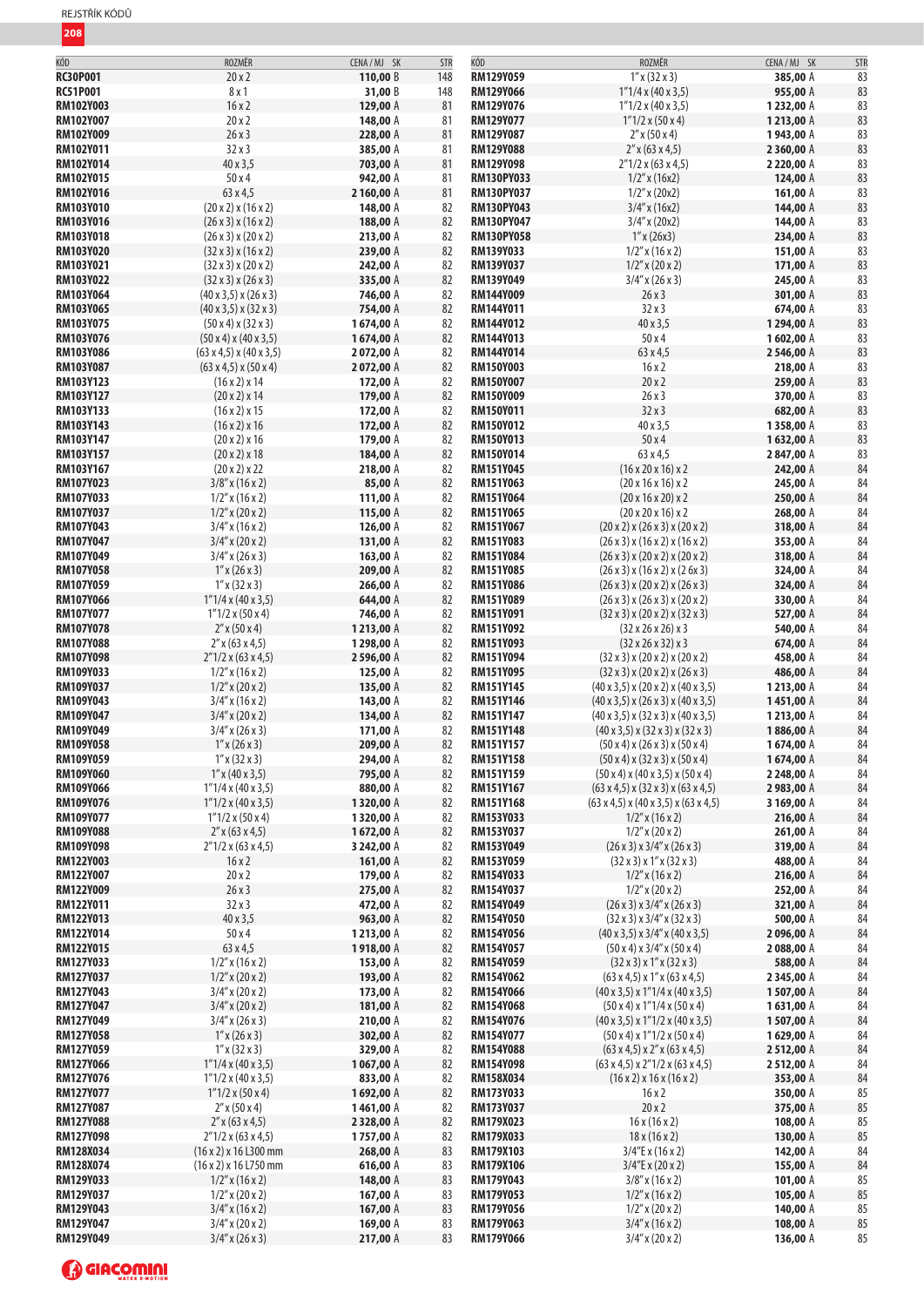| RM179Y069<br>$3/4''$ x (26 x 3)<br>85<br>T386TX013<br>$1/2''$ x $3/4''$ E<br>164,00 A<br>1461,00 A<br>RM179Y073<br>$1''$ x (26 x 3)<br>213,00 A<br>85<br>T431CX003<br>$1/2$ " x 16<br>692,00 A<br>RM179Y074<br>$1''$ x (32 x 3)<br>298,00 A<br>85<br>T432CX003<br>$1/2''$ x 16<br>727,00 A<br>85<br>T439LX023<br><b>RM179Y082</b><br>1"1/4x(40x3,5)<br>837,00 A<br>1/2" x 16 ventil vlevo<br>3 020,00 A<br>T439LX033<br><b>RM179Y093</b><br>$1"1/2 \times (50 \times 4)$<br>1339,00 A<br>85<br>1/2" x 16 ventil vpravo<br>3 020,00 A<br>$3/8" - 1/2"$<br>RM179Y097<br>$2''$ x (63 x 4,5)<br>1590,00 A<br>85<br>T450CX012<br>131,00 A<br><b>RM179Y113</b><br>$1/2''$ x (16 x 2)<br>101,00 A<br>84<br>T450LX001<br>277,00 A<br>RM179Y116<br>$1/2''$ x (20 x 2)<br>84<br>T450LX002<br>277,00 A<br>125,00 A<br>CLIP-CLAP<br>85<br><b>RM18Y033</b><br>$1/2''$ x (16 x 2)<br>135,00 A<br>T470CX001<br>465,00 A<br>RM18Y037<br>85<br>W389Y001CZ<br>rozteč 5 a 10 cm<br>$1/2''$ x (20 x 2)<br>159,00 A<br>60,00 A<br>85<br><b>RM18Y049</b><br>$3/4''$ x (26 x 3)<br>W389Y016CZ<br>ø16 - rozteč 5 cm<br>51,00 A<br>233,00 A<br><b>RM19Y033</b><br>$1/2''$ x (16 x 2)<br>171,00 A<br>85<br>W389Y018CZ<br>ø18 - rozteč 5 cm<br>51,00 A<br>85<br><b>RM19Y037</b><br>$1/2''$ x (20 x 2)<br>184,00 A<br>W389Y020CZ<br>ø20 - rozteč 5 cm<br>56,00 A<br><b>RM19Y049</b><br>278,00 A<br>85<br>W389Y025CZ<br>ø25 - rozteč 10 cm<br>94,00 A<br>$3/4''$ x (26 x 3)<br><b>RM252Y003</b><br>16 x 2 x 1"F<br>465,00 A<br>85<br>W549Y003CZ<br>$ø16 - 18$<br>25,00 A<br>ø20<br><b>RM252Y004</b><br>20 x 2 x 1"F<br>476,00 A<br>85<br>W549Y004CZ<br>33,00 A<br>RP102X005<br>18x2<br>81<br>W549Y005CZ<br>ø25<br>143,00 A<br>67,00 A<br>17x2<br>RP102X013<br>256,00 A<br>81<br>W863Y600CZ<br>3 3 1 0,00 N<br>577011<br><b>RP200EY12</b><br>30 430,00 N<br>87<br>W863Y601CZ<br>589,00 N<br>577010<br><b>RP200EY13</b><br>87<br>W863Y700CZ<br>pro klipy typu W983-5<br>1560,00 N<br>33 330,00 N<br>572110<br>87<br>134-139<br><b>RP200EY14</b><br>22 890,00 N<br>W872Y001CZ<br>10 x 130 x 2000 mm<br>92,00 A<br>571013<br>134-140<br><b>RP200EY15</b><br>87<br>W983Y040CZ<br>modrá - 40 mm<br>34 490,00 N<br>1,90A<br>578012<br>87<br><b>RP200EY16</b><br>34 490,00 N<br>W983Y050CZ<br>červená - 50 mm<br>2,00A<br><b>RP200EY20</b><br>574000<br>87<br>W983Y060CZ<br>zelená - 60 mm<br>2,10A<br>5 200,00 N<br><b>TH12</b><br>87<br>75 x 26 mm<br><b>RP202EY01</b><br>W983Y075CZ<br>4,00 A<br>4350,00 N<br><b>TH14</b><br>RP202EY02<br>87<br>4350,00 N<br>W983Y101CZ<br>délka 25 mm<br>3,50A<br><b>TH16</b><br>87<br><b>RP202EY03</b><br>W983Y102CZ<br>100 ks jehel + 1 ks nářadí<br>4350,00 N<br>450,00 A<br><b>TH17</b><br><b>RP202EY04</b><br>87<br>W983Y106CZ<br>délka 60 mm<br>7,00 A<br>4350,00 N<br><b>TH18</b><br>87<br><b>RP202EY05</b><br>W983Y109CZ<br>délka 90 mm<br>7,50 A<br>4350,00 N<br><b>TH20</b><br><b>RP202EY06</b><br>4350,00 N<br>87<br>W983Y112CZ<br>délka 120 mm<br>8,00 A<br><b>TH26</b><br>87<br><b>RP202EY07</b><br>W983Y116CZ<br>délka 60 mm<br>7,00 A<br>4350,00 N<br><b>TH32</b><br><b>RP202EY08</b><br>4350,00 N<br>87<br>W983Y155CZ<br>černá - 55 mm<br>4,00 A<br><b>TH12</b><br><b>RP202EY11</b><br>87<br>W983Y206CZ<br>délka 60 mm<br>4140,00N<br>6,00A<br><b>TH14</b><br><b>RP202EY12</b><br>87<br>W983Y209CZ<br>délka 90 mm<br>4 140,00 N<br>6,50A<br><b>TH16</b><br><b>RP202EY13</b><br>87<br>4140,00N<br>W983Y212CZ<br>délka 120 mm<br>7,00 A<br><b>TH17</b><br><b>RP202EY14</b><br>87<br>W983Y240CZ<br>černá - 39 mm<br>134-140<br>4 140,00 N<br>6,00A<br><b>TH18</b><br>87<br><b>RP202EY15</b><br>W983Y306CZ<br>délka 60 mm<br>4140,00N<br>7,00 A<br><b>TH20</b><br><b>RP202EY16</b><br>87<br>W983Y309CZ<br>délka 90 mm<br>4 140,00 N<br>8,00A<br><b>TH26</b><br><b>RP202EY17</b><br>87<br>W983Y312CZ<br>délka 120 mm<br>4140,00N<br>9,00A<br><b>TH32</b><br><b>RP202EY18</b><br>87<br>W983Y406CZ<br>délka 60 mm<br>4 140,00 N<br><b>7,00 A</b><br>$0 \div 20$<br><b>RP205Y001</b><br>86-122<br>W983Y409CZ<br>délka 90 mm<br>8,00 A<br>136-141<br>1101,00N<br><b>RP208TY16</b><br>12(16x2)<br>618,00 N<br>122<br>W983Y412CZ<br>délka 120 mm<br>9,00A<br>136-141<br><b>RP208TY20</b><br>červená - 40 mm<br>16(20x2)<br>675,00 N<br>122<br>W983Y642CZ<br>1,50A<br>135-140<br><b>RP208TY26</b><br>20(26x3)<br>W983Y652CZ<br>zelená - 50 mm<br>1,90A<br>135-140<br>735,00 N<br>122<br><b>RP208TY32</b><br>122<br>5,00A<br>$26(32 \times 3)$<br>591,00 N<br>W983Y704CZ<br>pro drát 4 mm - modrá<br>RP209Y001<br>$14x2 \div 20x2$<br>86-122<br>W983Y705CZ<br>pro drát 5 mm - červená<br>5,00A<br>645,00 N<br><b>RP209Y002</b><br>86-122<br>W983Y706CZ<br>$26x3 \div 32x3$<br>675,00 N<br>pro drát 6 mm - zelená<br>5,00 A<br>9623,00 N<br>5,00 A<br>86-122<br>RP209Y007<br>$16x2 \div 20x2 \div 26x3$<br>W983Y708CZ<br>pro drát 8 mm - černá<br><b>RP209Y008</b><br>730,00 N<br>86-122<br>W983Y815CZ<br>6,00A<br>Rograt<br>ø15<br><b>TH14</b><br>ø16<br>RP209Y014<br>1591,00 N<br>86-122<br>W983Y816CZ<br>7,00 A<br><b>TH16</b><br>RP209Y016<br>86-122<br>ø20<br>8,00 A<br>2 272,00 N<br>W983Y820CZ<br><b>TH18</b><br>ø25<br><b>RP209Y018</b><br>2 3 2 2 , 0 0 N<br>86-122<br>W983Y825CZ<br>10,00A<br><b>TH20</b><br>RP209Y020<br>2925,00 N<br>86-122<br>W983Y832CZ<br>ø32<br>13,00 $A$<br>TH <sub>26</sub><br>RP209Y026<br>2 645,00 N<br>86-122<br>68 x 4 mm<br>W985Y001CZ<br>18,00 A<br><b>TH32</b><br>RP209Y032<br>122<br>3 273,00 N<br>40 x 3,5 - 50 x 4 - 63 x 4,5<br>RP209Y102<br>1517,00 N<br>86-122<br>1/2"<br><b>T15TGX004</b><br>131,00 A<br>15<br>T175DX001<br>12-18 mm<br>81,00 A<br>15<br>15<br>T175DX011<br>$1/2$ " x 16<br>224,00 A<br>15<br>T175GX001CZ<br>rozteč 35 mm<br>31,00 A<br>T177X010<br>$1/2$ " x 16<br>166,00 A<br>$15 - 81$<br>T178CX012<br>16x10<br>134,00 A<br>$14 - 73$<br>T178CX013<br>16x12<br>134,00 A<br>$14 - 73$<br>T178CX015<br>16 x 14<br>134,00 A<br>$14 - 73$<br>T178CX016<br>16x15<br>$14 - 73$<br>134,00 A<br>T178CX018<br>16x16<br>134,00 A<br>$14 - 73$<br>T178EX215CZ<br>3/4"E x 15<br>245,00 B<br>$15 - 73$<br>T179EX024<br>$15 - 73$<br>$3/4$ "E x (16 x 2)<br>144,00 A<br>$15 - 73$<br>T179MX005<br>16x(14x2)<br>144,00 A<br>T179MX009<br>16x(16x2)<br>144,00 A<br>$15 - 73$<br>T18CX003<br>15<br>$3/4''$ x $1/2''$<br>163,00 A<br>T22CX007<br>$3/8" - 1/2"$<br>100,00 A<br>16<br>T25CX003<br>$1/2$ " x 16<br>601,00 A<br>12<br>1/2"<br>T26CX003<br>207,00 A<br>16<br>T27CX003<br>$1/2''$ x 16<br>13<br>632,00 A<br>T29CX003<br>$1/2$ " x 16<br>13<br>567,00 A<br>13<br>T31CX003<br>$1/2$ " x 16<br>596,00 A<br>T357BX021<br>$1/2$ " x 16 pravý<br>14<br>1388,00 A<br>14<br>T357MX011<br>$1/2$ " x 16 pravý<br>1313,00 A<br>T358BX021<br>1/2" x 16 levý<br>1388,00 A<br>14 | KÓD       | ROZMĚR         | CENA / MJ SK | <b>STR</b> | KÓD | ROZMĚR | CENA / MJ SK | STF            |
|--------------------------------------------------------------------------------------------------------------------------------------------------------------------------------------------------------------------------------------------------------------------------------------------------------------------------------------------------------------------------------------------------------------------------------------------------------------------------------------------------------------------------------------------------------------------------------------------------------------------------------------------------------------------------------------------------------------------------------------------------------------------------------------------------------------------------------------------------------------------------------------------------------------------------------------------------------------------------------------------------------------------------------------------------------------------------------------------------------------------------------------------------------------------------------------------------------------------------------------------------------------------------------------------------------------------------------------------------------------------------------------------------------------------------------------------------------------------------------------------------------------------------------------------------------------------------------------------------------------------------------------------------------------------------------------------------------------------------------------------------------------------------------------------------------------------------------------------------------------------------------------------------------------------------------------------------------------------------------------------------------------------------------------------------------------------------------------------------------------------------------------------------------------------------------------------------------------------------------------------------------------------------------------------------------------------------------------------------------------------------------------------------------------------------------------------------------------------------------------------------------------------------------------------------------------------------------------------------------------------------------------------------------------------------------------------------------------------------------------------------------------------------------------------------------------------------------------------------------------------------------------------------------------------------------------------------------------------------------------------------------------------------------------------------------------------------------------------------------------------------------------------------------------------------------------------------------------------------------------------------------------------------------------------------------------------------------------------------------------------------------------------------------------------------------------------------------------------------------------------------------------------------------------------------------------------------------------------------------------------------------------------------------------------------------------------------------------------------------------------------------------------------------------------------------------------------------------------------------------------------------------------------------------------------------------------------------------------------------------------------------------------------------------------------------------------------------------------------------------------------------------------------------------------------------------------------------------------------------------------------------------------------------------------------------------------------------------------------------------------------------------------------------------------------------------------------------------------------------------------------------------------------------------------------------------------------------------------------------------------------------------------------------------------------------------------------------------------------------------------------------------------------------------------------------------------------------------------------------------------------------------------------------------------------------------------------------------------------------------------------------------------------------------------------------------------------------------------------------------------------------------------------------------------------------------------------------------------------------------------------------------------------------------------------------------------------------------------------------------------------------------------------------------------------------------------------------------------------------------------------------------------------------------------------------------------------------------------------------------------------------------------------------------------------------------------------------------------------------------------------------------------------------------------------------------------------------------------------------------------------------------------------------------------------------------------------------------------------------------------------------------------------------------------------------------------------------------------------------------------------------------------------------------------------------------------------------------------------------------------------------------------------------------------------------------------------------------------------------------------------------------------------------------------------------------------------------------------------------------------------------------------------------------------------------------------------------------------------------------------------------------------------------------------------------------------------------------------------------|-----------|----------------|--------------|------------|-----|--------|--------------|----------------|
|                                                                                                                                                                                                                                                                                                                                                                                                                                                                                                                                                                                                                                                                                                                                                                                                                                                                                                                                                                                                                                                                                                                                                                                                                                                                                                                                                                                                                                                                                                                                                                                                                                                                                                                                                                                                                                                                                                                                                                                                                                                                                                                                                                                                                                                                                                                                                                                                                                                                                                                                                                                                                                                                                                                                                                                                                                                                                                                                                                                                                                                                                                                                                                                                                                                                                                                                                                                                                                                                                                                                                                                                                                                                                                                                                                                                                                                                                                                                                                                                                                                                                                                                                                                                                                                                                                                                                                                                                                                                                                                                                                                                                                                                                                                                                                                                                                                                                                                                                                                                                                                                                                                                                                                                                                                                                                                                                                                                                                                                                                                                                                                                                                                                                                                                                                                                                                                                                                                                                                                                                                                                                                                                                                                                                                                                                                                                                                                                                                                                                                                                                                                                                                                                                                                                |           |                |              |            |     |        |              |                |
|                                                                                                                                                                                                                                                                                                                                                                                                                                                                                                                                                                                                                                                                                                                                                                                                                                                                                                                                                                                                                                                                                                                                                                                                                                                                                                                                                                                                                                                                                                                                                                                                                                                                                                                                                                                                                                                                                                                                                                                                                                                                                                                                                                                                                                                                                                                                                                                                                                                                                                                                                                                                                                                                                                                                                                                                                                                                                                                                                                                                                                                                                                                                                                                                                                                                                                                                                                                                                                                                                                                                                                                                                                                                                                                                                                                                                                                                                                                                                                                                                                                                                                                                                                                                                                                                                                                                                                                                                                                                                                                                                                                                                                                                                                                                                                                                                                                                                                                                                                                                                                                                                                                                                                                                                                                                                                                                                                                                                                                                                                                                                                                                                                                                                                                                                                                                                                                                                                                                                                                                                                                                                                                                                                                                                                                                                                                                                                                                                                                                                                                                                                                                                                                                                                                                |           |                |              |            |     |        |              | 14             |
|                                                                                                                                                                                                                                                                                                                                                                                                                                                                                                                                                                                                                                                                                                                                                                                                                                                                                                                                                                                                                                                                                                                                                                                                                                                                                                                                                                                                                                                                                                                                                                                                                                                                                                                                                                                                                                                                                                                                                                                                                                                                                                                                                                                                                                                                                                                                                                                                                                                                                                                                                                                                                                                                                                                                                                                                                                                                                                                                                                                                                                                                                                                                                                                                                                                                                                                                                                                                                                                                                                                                                                                                                                                                                                                                                                                                                                                                                                                                                                                                                                                                                                                                                                                                                                                                                                                                                                                                                                                                                                                                                                                                                                                                                                                                                                                                                                                                                                                                                                                                                                                                                                                                                                                                                                                                                                                                                                                                                                                                                                                                                                                                                                                                                                                                                                                                                                                                                                                                                                                                                                                                                                                                                                                                                                                                                                                                                                                                                                                                                                                                                                                                                                                                                                                                |           |                |              |            |     |        |              | 1 <sup>3</sup> |
|                                                                                                                                                                                                                                                                                                                                                                                                                                                                                                                                                                                                                                                                                                                                                                                                                                                                                                                                                                                                                                                                                                                                                                                                                                                                                                                                                                                                                                                                                                                                                                                                                                                                                                                                                                                                                                                                                                                                                                                                                                                                                                                                                                                                                                                                                                                                                                                                                                                                                                                                                                                                                                                                                                                                                                                                                                                                                                                                                                                                                                                                                                                                                                                                                                                                                                                                                                                                                                                                                                                                                                                                                                                                                                                                                                                                                                                                                                                                                                                                                                                                                                                                                                                                                                                                                                                                                                                                                                                                                                                                                                                                                                                                                                                                                                                                                                                                                                                                                                                                                                                                                                                                                                                                                                                                                                                                                                                                                                                                                                                                                                                                                                                                                                                                                                                                                                                                                                                                                                                                                                                                                                                                                                                                                                                                                                                                                                                                                                                                                                                                                                                                                                                                                                                                |           |                |              |            |     |        |              | 13             |
|                                                                                                                                                                                                                                                                                                                                                                                                                                                                                                                                                                                                                                                                                                                                                                                                                                                                                                                                                                                                                                                                                                                                                                                                                                                                                                                                                                                                                                                                                                                                                                                                                                                                                                                                                                                                                                                                                                                                                                                                                                                                                                                                                                                                                                                                                                                                                                                                                                                                                                                                                                                                                                                                                                                                                                                                                                                                                                                                                                                                                                                                                                                                                                                                                                                                                                                                                                                                                                                                                                                                                                                                                                                                                                                                                                                                                                                                                                                                                                                                                                                                                                                                                                                                                                                                                                                                                                                                                                                                                                                                                                                                                                                                                                                                                                                                                                                                                                                                                                                                                                                                                                                                                                                                                                                                                                                                                                                                                                                                                                                                                                                                                                                                                                                                                                                                                                                                                                                                                                                                                                                                                                                                                                                                                                                                                                                                                                                                                                                                                                                                                                                                                                                                                                                                |           |                |              |            |     |        |              | 13             |
|                                                                                                                                                                                                                                                                                                                                                                                                                                                                                                                                                                                                                                                                                                                                                                                                                                                                                                                                                                                                                                                                                                                                                                                                                                                                                                                                                                                                                                                                                                                                                                                                                                                                                                                                                                                                                                                                                                                                                                                                                                                                                                                                                                                                                                                                                                                                                                                                                                                                                                                                                                                                                                                                                                                                                                                                                                                                                                                                                                                                                                                                                                                                                                                                                                                                                                                                                                                                                                                                                                                                                                                                                                                                                                                                                                                                                                                                                                                                                                                                                                                                                                                                                                                                                                                                                                                                                                                                                                                                                                                                                                                                                                                                                                                                                                                                                                                                                                                                                                                                                                                                                                                                                                                                                                                                                                                                                                                                                                                                                                                                                                                                                                                                                                                                                                                                                                                                                                                                                                                                                                                                                                                                                                                                                                                                                                                                                                                                                                                                                                                                                                                                                                                                                                                                |           |                |              |            |     |        |              | 13             |
|                                                                                                                                                                                                                                                                                                                                                                                                                                                                                                                                                                                                                                                                                                                                                                                                                                                                                                                                                                                                                                                                                                                                                                                                                                                                                                                                                                                                                                                                                                                                                                                                                                                                                                                                                                                                                                                                                                                                                                                                                                                                                                                                                                                                                                                                                                                                                                                                                                                                                                                                                                                                                                                                                                                                                                                                                                                                                                                                                                                                                                                                                                                                                                                                                                                                                                                                                                                                                                                                                                                                                                                                                                                                                                                                                                                                                                                                                                                                                                                                                                                                                                                                                                                                                                                                                                                                                                                                                                                                                                                                                                                                                                                                                                                                                                                                                                                                                                                                                                                                                                                                                                                                                                                                                                                                                                                                                                                                                                                                                                                                                                                                                                                                                                                                                                                                                                                                                                                                                                                                                                                                                                                                                                                                                                                                                                                                                                                                                                                                                                                                                                                                                                                                                                                                |           |                |              |            |     |        |              | 16             |
|                                                                                                                                                                                                                                                                                                                                                                                                                                                                                                                                                                                                                                                                                                                                                                                                                                                                                                                                                                                                                                                                                                                                                                                                                                                                                                                                                                                                                                                                                                                                                                                                                                                                                                                                                                                                                                                                                                                                                                                                                                                                                                                                                                                                                                                                                                                                                                                                                                                                                                                                                                                                                                                                                                                                                                                                                                                                                                                                                                                                                                                                                                                                                                                                                                                                                                                                                                                                                                                                                                                                                                                                                                                                                                                                                                                                                                                                                                                                                                                                                                                                                                                                                                                                                                                                                                                                                                                                                                                                                                                                                                                                                                                                                                                                                                                                                                                                                                                                                                                                                                                                                                                                                                                                                                                                                                                                                                                                                                                                                                                                                                                                                                                                                                                                                                                                                                                                                                                                                                                                                                                                                                                                                                                                                                                                                                                                                                                                                                                                                                                                                                                                                                                                                                                                |           |                |              |            |     |        |              | 16             |
|                                                                                                                                                                                                                                                                                                                                                                                                                                                                                                                                                                                                                                                                                                                                                                                                                                                                                                                                                                                                                                                                                                                                                                                                                                                                                                                                                                                                                                                                                                                                                                                                                                                                                                                                                                                                                                                                                                                                                                                                                                                                                                                                                                                                                                                                                                                                                                                                                                                                                                                                                                                                                                                                                                                                                                                                                                                                                                                                                                                                                                                                                                                                                                                                                                                                                                                                                                                                                                                                                                                                                                                                                                                                                                                                                                                                                                                                                                                                                                                                                                                                                                                                                                                                                                                                                                                                                                                                                                                                                                                                                                                                                                                                                                                                                                                                                                                                                                                                                                                                                                                                                                                                                                                                                                                                                                                                                                                                                                                                                                                                                                                                                                                                                                                                                                                                                                                                                                                                                                                                                                                                                                                                                                                                                                                                                                                                                                                                                                                                                                                                                                                                                                                                                                                                |           |                |              |            |     |        |              | 16             |
|                                                                                                                                                                                                                                                                                                                                                                                                                                                                                                                                                                                                                                                                                                                                                                                                                                                                                                                                                                                                                                                                                                                                                                                                                                                                                                                                                                                                                                                                                                                                                                                                                                                                                                                                                                                                                                                                                                                                                                                                                                                                                                                                                                                                                                                                                                                                                                                                                                                                                                                                                                                                                                                                                                                                                                                                                                                                                                                                                                                                                                                                                                                                                                                                                                                                                                                                                                                                                                                                                                                                                                                                                                                                                                                                                                                                                                                                                                                                                                                                                                                                                                                                                                                                                                                                                                                                                                                                                                                                                                                                                                                                                                                                                                                                                                                                                                                                                                                                                                                                                                                                                                                                                                                                                                                                                                                                                                                                                                                                                                                                                                                                                                                                                                                                                                                                                                                                                                                                                                                                                                                                                                                                                                                                                                                                                                                                                                                                                                                                                                                                                                                                                                                                                                                                |           |                |              |            |     |        |              |                |
|                                                                                                                                                                                                                                                                                                                                                                                                                                                                                                                                                                                                                                                                                                                                                                                                                                                                                                                                                                                                                                                                                                                                                                                                                                                                                                                                                                                                                                                                                                                                                                                                                                                                                                                                                                                                                                                                                                                                                                                                                                                                                                                                                                                                                                                                                                                                                                                                                                                                                                                                                                                                                                                                                                                                                                                                                                                                                                                                                                                                                                                                                                                                                                                                                                                                                                                                                                                                                                                                                                                                                                                                                                                                                                                                                                                                                                                                                                                                                                                                                                                                                                                                                                                                                                                                                                                                                                                                                                                                                                                                                                                                                                                                                                                                                                                                                                                                                                                                                                                                                                                                                                                                                                                                                                                                                                                                                                                                                                                                                                                                                                                                                                                                                                                                                                                                                                                                                                                                                                                                                                                                                                                                                                                                                                                                                                                                                                                                                                                                                                                                                                                                                                                                                                                                |           |                |              |            |     |        |              | 12             |
|                                                                                                                                                                                                                                                                                                                                                                                                                                                                                                                                                                                                                                                                                                                                                                                                                                                                                                                                                                                                                                                                                                                                                                                                                                                                                                                                                                                                                                                                                                                                                                                                                                                                                                                                                                                                                                                                                                                                                                                                                                                                                                                                                                                                                                                                                                                                                                                                                                                                                                                                                                                                                                                                                                                                                                                                                                                                                                                                                                                                                                                                                                                                                                                                                                                                                                                                                                                                                                                                                                                                                                                                                                                                                                                                                                                                                                                                                                                                                                                                                                                                                                                                                                                                                                                                                                                                                                                                                                                                                                                                                                                                                                                                                                                                                                                                                                                                                                                                                                                                                                                                                                                                                                                                                                                                                                                                                                                                                                                                                                                                                                                                                                                                                                                                                                                                                                                                                                                                                                                                                                                                                                                                                                                                                                                                                                                                                                                                                                                                                                                                                                                                                                                                                                                                |           |                |              |            |     |        |              | 139            |
|                                                                                                                                                                                                                                                                                                                                                                                                                                                                                                                                                                                                                                                                                                                                                                                                                                                                                                                                                                                                                                                                                                                                                                                                                                                                                                                                                                                                                                                                                                                                                                                                                                                                                                                                                                                                                                                                                                                                                                                                                                                                                                                                                                                                                                                                                                                                                                                                                                                                                                                                                                                                                                                                                                                                                                                                                                                                                                                                                                                                                                                                                                                                                                                                                                                                                                                                                                                                                                                                                                                                                                                                                                                                                                                                                                                                                                                                                                                                                                                                                                                                                                                                                                                                                                                                                                                                                                                                                                                                                                                                                                                                                                                                                                                                                                                                                                                                                                                                                                                                                                                                                                                                                                                                                                                                                                                                                                                                                                                                                                                                                                                                                                                                                                                                                                                                                                                                                                                                                                                                                                                                                                                                                                                                                                                                                                                                                                                                                                                                                                                                                                                                                                                                                                                                |           |                |              |            |     |        |              | 139            |
|                                                                                                                                                                                                                                                                                                                                                                                                                                                                                                                                                                                                                                                                                                                                                                                                                                                                                                                                                                                                                                                                                                                                                                                                                                                                                                                                                                                                                                                                                                                                                                                                                                                                                                                                                                                                                                                                                                                                                                                                                                                                                                                                                                                                                                                                                                                                                                                                                                                                                                                                                                                                                                                                                                                                                                                                                                                                                                                                                                                                                                                                                                                                                                                                                                                                                                                                                                                                                                                                                                                                                                                                                                                                                                                                                                                                                                                                                                                                                                                                                                                                                                                                                                                                                                                                                                                                                                                                                                                                                                                                                                                                                                                                                                                                                                                                                                                                                                                                                                                                                                                                                                                                                                                                                                                                                                                                                                                                                                                                                                                                                                                                                                                                                                                                                                                                                                                                                                                                                                                                                                                                                                                                                                                                                                                                                                                                                                                                                                                                                                                                                                                                                                                                                                                                |           |                |              |            |     |        |              | 139            |
|                                                                                                                                                                                                                                                                                                                                                                                                                                                                                                                                                                                                                                                                                                                                                                                                                                                                                                                                                                                                                                                                                                                                                                                                                                                                                                                                                                                                                                                                                                                                                                                                                                                                                                                                                                                                                                                                                                                                                                                                                                                                                                                                                                                                                                                                                                                                                                                                                                                                                                                                                                                                                                                                                                                                                                                                                                                                                                                                                                                                                                                                                                                                                                                                                                                                                                                                                                                                                                                                                                                                                                                                                                                                                                                                                                                                                                                                                                                                                                                                                                                                                                                                                                                                                                                                                                                                                                                                                                                                                                                                                                                                                                                                                                                                                                                                                                                                                                                                                                                                                                                                                                                                                                                                                                                                                                                                                                                                                                                                                                                                                                                                                                                                                                                                                                                                                                                                                                                                                                                                                                                                                                                                                                                                                                                                                                                                                                                                                                                                                                                                                                                                                                                                                                                                |           |                |              |            |     |        |              | 139            |
|                                                                                                                                                                                                                                                                                                                                                                                                                                                                                                                                                                                                                                                                                                                                                                                                                                                                                                                                                                                                                                                                                                                                                                                                                                                                                                                                                                                                                                                                                                                                                                                                                                                                                                                                                                                                                                                                                                                                                                                                                                                                                                                                                                                                                                                                                                                                                                                                                                                                                                                                                                                                                                                                                                                                                                                                                                                                                                                                                                                                                                                                                                                                                                                                                                                                                                                                                                                                                                                                                                                                                                                                                                                                                                                                                                                                                                                                                                                                                                                                                                                                                                                                                                                                                                                                                                                                                                                                                                                                                                                                                                                                                                                                                                                                                                                                                                                                                                                                                                                                                                                                                                                                                                                                                                                                                                                                                                                                                                                                                                                                                                                                                                                                                                                                                                                                                                                                                                                                                                                                                                                                                                                                                                                                                                                                                                                                                                                                                                                                                                                                                                                                                                                                                                                                |           |                |              |            |     |        |              | 139            |
|                                                                                                                                                                                                                                                                                                                                                                                                                                                                                                                                                                                                                                                                                                                                                                                                                                                                                                                                                                                                                                                                                                                                                                                                                                                                                                                                                                                                                                                                                                                                                                                                                                                                                                                                                                                                                                                                                                                                                                                                                                                                                                                                                                                                                                                                                                                                                                                                                                                                                                                                                                                                                                                                                                                                                                                                                                                                                                                                                                                                                                                                                                                                                                                                                                                                                                                                                                                                                                                                                                                                                                                                                                                                                                                                                                                                                                                                                                                                                                                                                                                                                                                                                                                                                                                                                                                                                                                                                                                                                                                                                                                                                                                                                                                                                                                                                                                                                                                                                                                                                                                                                                                                                                                                                                                                                                                                                                                                                                                                                                                                                                                                                                                                                                                                                                                                                                                                                                                                                                                                                                                                                                                                                                                                                                                                                                                                                                                                                                                                                                                                                                                                                                                                                                                                |           |                |              |            |     |        |              |                |
|                                                                                                                                                                                                                                                                                                                                                                                                                                                                                                                                                                                                                                                                                                                                                                                                                                                                                                                                                                                                                                                                                                                                                                                                                                                                                                                                                                                                                                                                                                                                                                                                                                                                                                                                                                                                                                                                                                                                                                                                                                                                                                                                                                                                                                                                                                                                                                                                                                                                                                                                                                                                                                                                                                                                                                                                                                                                                                                                                                                                                                                                                                                                                                                                                                                                                                                                                                                                                                                                                                                                                                                                                                                                                                                                                                                                                                                                                                                                                                                                                                                                                                                                                                                                                                                                                                                                                                                                                                                                                                                                                                                                                                                                                                                                                                                                                                                                                                                                                                                                                                                                                                                                                                                                                                                                                                                                                                                                                                                                                                                                                                                                                                                                                                                                                                                                                                                                                                                                                                                                                                                                                                                                                                                                                                                                                                                                                                                                                                                                                                                                                                                                                                                                                                                                |           |                |              |            |     |        |              | 139            |
|                                                                                                                                                                                                                                                                                                                                                                                                                                                                                                                                                                                                                                                                                                                                                                                                                                                                                                                                                                                                                                                                                                                                                                                                                                                                                                                                                                                                                                                                                                                                                                                                                                                                                                                                                                                                                                                                                                                                                                                                                                                                                                                                                                                                                                                                                                                                                                                                                                                                                                                                                                                                                                                                                                                                                                                                                                                                                                                                                                                                                                                                                                                                                                                                                                                                                                                                                                                                                                                                                                                                                                                                                                                                                                                                                                                                                                                                                                                                                                                                                                                                                                                                                                                                                                                                                                                                                                                                                                                                                                                                                                                                                                                                                                                                                                                                                                                                                                                                                                                                                                                                                                                                                                                                                                                                                                                                                                                                                                                                                                                                                                                                                                                                                                                                                                                                                                                                                                                                                                                                                                                                                                                                                                                                                                                                                                                                                                                                                                                                                                                                                                                                                                                                                                                                |           |                |              |            |     |        |              | 139            |
|                                                                                                                                                                                                                                                                                                                                                                                                                                                                                                                                                                                                                                                                                                                                                                                                                                                                                                                                                                                                                                                                                                                                                                                                                                                                                                                                                                                                                                                                                                                                                                                                                                                                                                                                                                                                                                                                                                                                                                                                                                                                                                                                                                                                                                                                                                                                                                                                                                                                                                                                                                                                                                                                                                                                                                                                                                                                                                                                                                                                                                                                                                                                                                                                                                                                                                                                                                                                                                                                                                                                                                                                                                                                                                                                                                                                                                                                                                                                                                                                                                                                                                                                                                                                                                                                                                                                                                                                                                                                                                                                                                                                                                                                                                                                                                                                                                                                                                                                                                                                                                                                                                                                                                                                                                                                                                                                                                                                                                                                                                                                                                                                                                                                                                                                                                                                                                                                                                                                                                                                                                                                                                                                                                                                                                                                                                                                                                                                                                                                                                                                                                                                                                                                                                                                |           |                |              |            |     |        |              | 139            |
|                                                                                                                                                                                                                                                                                                                                                                                                                                                                                                                                                                                                                                                                                                                                                                                                                                                                                                                                                                                                                                                                                                                                                                                                                                                                                                                                                                                                                                                                                                                                                                                                                                                                                                                                                                                                                                                                                                                                                                                                                                                                                                                                                                                                                                                                                                                                                                                                                                                                                                                                                                                                                                                                                                                                                                                                                                                                                                                                                                                                                                                                                                                                                                                                                                                                                                                                                                                                                                                                                                                                                                                                                                                                                                                                                                                                                                                                                                                                                                                                                                                                                                                                                                                                                                                                                                                                                                                                                                                                                                                                                                                                                                                                                                                                                                                                                                                                                                                                                                                                                                                                                                                                                                                                                                                                                                                                                                                                                                                                                                                                                                                                                                                                                                                                                                                                                                                                                                                                                                                                                                                                                                                                                                                                                                                                                                                                                                                                                                                                                                                                                                                                                                                                                                                                |           |                |              |            |     |        |              | 135-140        |
|                                                                                                                                                                                                                                                                                                                                                                                                                                                                                                                                                                                                                                                                                                                                                                                                                                                                                                                                                                                                                                                                                                                                                                                                                                                                                                                                                                                                                                                                                                                                                                                                                                                                                                                                                                                                                                                                                                                                                                                                                                                                                                                                                                                                                                                                                                                                                                                                                                                                                                                                                                                                                                                                                                                                                                                                                                                                                                                                                                                                                                                                                                                                                                                                                                                                                                                                                                                                                                                                                                                                                                                                                                                                                                                                                                                                                                                                                                                                                                                                                                                                                                                                                                                                                                                                                                                                                                                                                                                                                                                                                                                                                                                                                                                                                                                                                                                                                                                                                                                                                                                                                                                                                                                                                                                                                                                                                                                                                                                                                                                                                                                                                                                                                                                                                                                                                                                                                                                                                                                                                                                                                                                                                                                                                                                                                                                                                                                                                                                                                                                                                                                                                                                                                                                                |           |                |              |            |     |        |              | 135-140        |
|                                                                                                                                                                                                                                                                                                                                                                                                                                                                                                                                                                                                                                                                                                                                                                                                                                                                                                                                                                                                                                                                                                                                                                                                                                                                                                                                                                                                                                                                                                                                                                                                                                                                                                                                                                                                                                                                                                                                                                                                                                                                                                                                                                                                                                                                                                                                                                                                                                                                                                                                                                                                                                                                                                                                                                                                                                                                                                                                                                                                                                                                                                                                                                                                                                                                                                                                                                                                                                                                                                                                                                                                                                                                                                                                                                                                                                                                                                                                                                                                                                                                                                                                                                                                                                                                                                                                                                                                                                                                                                                                                                                                                                                                                                                                                                                                                                                                                                                                                                                                                                                                                                                                                                                                                                                                                                                                                                                                                                                                                                                                                                                                                                                                                                                                                                                                                                                                                                                                                                                                                                                                                                                                                                                                                                                                                                                                                                                                                                                                                                                                                                                                                                                                                                                                |           |                |              |            |     |        |              | 140            |
|                                                                                                                                                                                                                                                                                                                                                                                                                                                                                                                                                                                                                                                                                                                                                                                                                                                                                                                                                                                                                                                                                                                                                                                                                                                                                                                                                                                                                                                                                                                                                                                                                                                                                                                                                                                                                                                                                                                                                                                                                                                                                                                                                                                                                                                                                                                                                                                                                                                                                                                                                                                                                                                                                                                                                                                                                                                                                                                                                                                                                                                                                                                                                                                                                                                                                                                                                                                                                                                                                                                                                                                                                                                                                                                                                                                                                                                                                                                                                                                                                                                                                                                                                                                                                                                                                                                                                                                                                                                                                                                                                                                                                                                                                                                                                                                                                                                                                                                                                                                                                                                                                                                                                                                                                                                                                                                                                                                                                                                                                                                                                                                                                                                                                                                                                                                                                                                                                                                                                                                                                                                                                                                                                                                                                                                                                                                                                                                                                                                                                                                                                                                                                                                                                                                                |           |                |              |            |     |        |              |                |
|                                                                                                                                                                                                                                                                                                                                                                                                                                                                                                                                                                                                                                                                                                                                                                                                                                                                                                                                                                                                                                                                                                                                                                                                                                                                                                                                                                                                                                                                                                                                                                                                                                                                                                                                                                                                                                                                                                                                                                                                                                                                                                                                                                                                                                                                                                                                                                                                                                                                                                                                                                                                                                                                                                                                                                                                                                                                                                                                                                                                                                                                                                                                                                                                                                                                                                                                                                                                                                                                                                                                                                                                                                                                                                                                                                                                                                                                                                                                                                                                                                                                                                                                                                                                                                                                                                                                                                                                                                                                                                                                                                                                                                                                                                                                                                                                                                                                                                                                                                                                                                                                                                                                                                                                                                                                                                                                                                                                                                                                                                                                                                                                                                                                                                                                                                                                                                                                                                                                                                                                                                                                                                                                                                                                                                                                                                                                                                                                                                                                                                                                                                                                                                                                                                                                |           |                |              |            |     |        |              |                |
|                                                                                                                                                                                                                                                                                                                                                                                                                                                                                                                                                                                                                                                                                                                                                                                                                                                                                                                                                                                                                                                                                                                                                                                                                                                                                                                                                                                                                                                                                                                                                                                                                                                                                                                                                                                                                                                                                                                                                                                                                                                                                                                                                                                                                                                                                                                                                                                                                                                                                                                                                                                                                                                                                                                                                                                                                                                                                                                                                                                                                                                                                                                                                                                                                                                                                                                                                                                                                                                                                                                                                                                                                                                                                                                                                                                                                                                                                                                                                                                                                                                                                                                                                                                                                                                                                                                                                                                                                                                                                                                                                                                                                                                                                                                                                                                                                                                                                                                                                                                                                                                                                                                                                                                                                                                                                                                                                                                                                                                                                                                                                                                                                                                                                                                                                                                                                                                                                                                                                                                                                                                                                                                                                                                                                                                                                                                                                                                                                                                                                                                                                                                                                                                                                                                                |           |                |              |            |     |        |              |                |
|                                                                                                                                                                                                                                                                                                                                                                                                                                                                                                                                                                                                                                                                                                                                                                                                                                                                                                                                                                                                                                                                                                                                                                                                                                                                                                                                                                                                                                                                                                                                                                                                                                                                                                                                                                                                                                                                                                                                                                                                                                                                                                                                                                                                                                                                                                                                                                                                                                                                                                                                                                                                                                                                                                                                                                                                                                                                                                                                                                                                                                                                                                                                                                                                                                                                                                                                                                                                                                                                                                                                                                                                                                                                                                                                                                                                                                                                                                                                                                                                                                                                                                                                                                                                                                                                                                                                                                                                                                                                                                                                                                                                                                                                                                                                                                                                                                                                                                                                                                                                                                                                                                                                                                                                                                                                                                                                                                                                                                                                                                                                                                                                                                                                                                                                                                                                                                                                                                                                                                                                                                                                                                                                                                                                                                                                                                                                                                                                                                                                                                                                                                                                                                                                                                                                |           |                |              |            |     |        |              | 134-140        |
|                                                                                                                                                                                                                                                                                                                                                                                                                                                                                                                                                                                                                                                                                                                                                                                                                                                                                                                                                                                                                                                                                                                                                                                                                                                                                                                                                                                                                                                                                                                                                                                                                                                                                                                                                                                                                                                                                                                                                                                                                                                                                                                                                                                                                                                                                                                                                                                                                                                                                                                                                                                                                                                                                                                                                                                                                                                                                                                                                                                                                                                                                                                                                                                                                                                                                                                                                                                                                                                                                                                                                                                                                                                                                                                                                                                                                                                                                                                                                                                                                                                                                                                                                                                                                                                                                                                                                                                                                                                                                                                                                                                                                                                                                                                                                                                                                                                                                                                                                                                                                                                                                                                                                                                                                                                                                                                                                                                                                                                                                                                                                                                                                                                                                                                                                                                                                                                                                                                                                                                                                                                                                                                                                                                                                                                                                                                                                                                                                                                                                                                                                                                                                                                                                                                                |           |                |              |            |     |        |              | 134-140        |
|                                                                                                                                                                                                                                                                                                                                                                                                                                                                                                                                                                                                                                                                                                                                                                                                                                                                                                                                                                                                                                                                                                                                                                                                                                                                                                                                                                                                                                                                                                                                                                                                                                                                                                                                                                                                                                                                                                                                                                                                                                                                                                                                                                                                                                                                                                                                                                                                                                                                                                                                                                                                                                                                                                                                                                                                                                                                                                                                                                                                                                                                                                                                                                                                                                                                                                                                                                                                                                                                                                                                                                                                                                                                                                                                                                                                                                                                                                                                                                                                                                                                                                                                                                                                                                                                                                                                                                                                                                                                                                                                                                                                                                                                                                                                                                                                                                                                                                                                                                                                                                                                                                                                                                                                                                                                                                                                                                                                                                                                                                                                                                                                                                                                                                                                                                                                                                                                                                                                                                                                                                                                                                                                                                                                                                                                                                                                                                                                                                                                                                                                                                                                                                                                                                                                |           |                |              |            |     |        |              | 134-141        |
|                                                                                                                                                                                                                                                                                                                                                                                                                                                                                                                                                                                                                                                                                                                                                                                                                                                                                                                                                                                                                                                                                                                                                                                                                                                                                                                                                                                                                                                                                                                                                                                                                                                                                                                                                                                                                                                                                                                                                                                                                                                                                                                                                                                                                                                                                                                                                                                                                                                                                                                                                                                                                                                                                                                                                                                                                                                                                                                                                                                                                                                                                                                                                                                                                                                                                                                                                                                                                                                                                                                                                                                                                                                                                                                                                                                                                                                                                                                                                                                                                                                                                                                                                                                                                                                                                                                                                                                                                                                                                                                                                                                                                                                                                                                                                                                                                                                                                                                                                                                                                                                                                                                                                                                                                                                                                                                                                                                                                                                                                                                                                                                                                                                                                                                                                                                                                                                                                                                                                                                                                                                                                                                                                                                                                                                                                                                                                                                                                                                                                                                                                                                                                                                                                                                                |           |                |              |            |     |        |              | 140            |
|                                                                                                                                                                                                                                                                                                                                                                                                                                                                                                                                                                                                                                                                                                                                                                                                                                                                                                                                                                                                                                                                                                                                                                                                                                                                                                                                                                                                                                                                                                                                                                                                                                                                                                                                                                                                                                                                                                                                                                                                                                                                                                                                                                                                                                                                                                                                                                                                                                                                                                                                                                                                                                                                                                                                                                                                                                                                                                                                                                                                                                                                                                                                                                                                                                                                                                                                                                                                                                                                                                                                                                                                                                                                                                                                                                                                                                                                                                                                                                                                                                                                                                                                                                                                                                                                                                                                                                                                                                                                                                                                                                                                                                                                                                                                                                                                                                                                                                                                                                                                                                                                                                                                                                                                                                                                                                                                                                                                                                                                                                                                                                                                                                                                                                                                                                                                                                                                                                                                                                                                                                                                                                                                                                                                                                                                                                                                                                                                                                                                                                                                                                                                                                                                                                                                |           |                |              |            |     |        |              | 140            |
|                                                                                                                                                                                                                                                                                                                                                                                                                                                                                                                                                                                                                                                                                                                                                                                                                                                                                                                                                                                                                                                                                                                                                                                                                                                                                                                                                                                                                                                                                                                                                                                                                                                                                                                                                                                                                                                                                                                                                                                                                                                                                                                                                                                                                                                                                                                                                                                                                                                                                                                                                                                                                                                                                                                                                                                                                                                                                                                                                                                                                                                                                                                                                                                                                                                                                                                                                                                                                                                                                                                                                                                                                                                                                                                                                                                                                                                                                                                                                                                                                                                                                                                                                                                                                                                                                                                                                                                                                                                                                                                                                                                                                                                                                                                                                                                                                                                                                                                                                                                                                                                                                                                                                                                                                                                                                                                                                                                                                                                                                                                                                                                                                                                                                                                                                                                                                                                                                                                                                                                                                                                                                                                                                                                                                                                                                                                                                                                                                                                                                                                                                                                                                                                                                                                                |           |                |              |            |     |        |              |                |
|                                                                                                                                                                                                                                                                                                                                                                                                                                                                                                                                                                                                                                                                                                                                                                                                                                                                                                                                                                                                                                                                                                                                                                                                                                                                                                                                                                                                                                                                                                                                                                                                                                                                                                                                                                                                                                                                                                                                                                                                                                                                                                                                                                                                                                                                                                                                                                                                                                                                                                                                                                                                                                                                                                                                                                                                                                                                                                                                                                                                                                                                                                                                                                                                                                                                                                                                                                                                                                                                                                                                                                                                                                                                                                                                                                                                                                                                                                                                                                                                                                                                                                                                                                                                                                                                                                                                                                                                                                                                                                                                                                                                                                                                                                                                                                                                                                                                                                                                                                                                                                                                                                                                                                                                                                                                                                                                                                                                                                                                                                                                                                                                                                                                                                                                                                                                                                                                                                                                                                                                                                                                                                                                                                                                                                                                                                                                                                                                                                                                                                                                                                                                                                                                                                                                |           |                |              |            |     |        |              | 141            |
|                                                                                                                                                                                                                                                                                                                                                                                                                                                                                                                                                                                                                                                                                                                                                                                                                                                                                                                                                                                                                                                                                                                                                                                                                                                                                                                                                                                                                                                                                                                                                                                                                                                                                                                                                                                                                                                                                                                                                                                                                                                                                                                                                                                                                                                                                                                                                                                                                                                                                                                                                                                                                                                                                                                                                                                                                                                                                                                                                                                                                                                                                                                                                                                                                                                                                                                                                                                                                                                                                                                                                                                                                                                                                                                                                                                                                                                                                                                                                                                                                                                                                                                                                                                                                                                                                                                                                                                                                                                                                                                                                                                                                                                                                                                                                                                                                                                                                                                                                                                                                                                                                                                                                                                                                                                                                                                                                                                                                                                                                                                                                                                                                                                                                                                                                                                                                                                                                                                                                                                                                                                                                                                                                                                                                                                                                                                                                                                                                                                                                                                                                                                                                                                                                                                                |           |                |              |            |     |        |              | 141            |
|                                                                                                                                                                                                                                                                                                                                                                                                                                                                                                                                                                                                                                                                                                                                                                                                                                                                                                                                                                                                                                                                                                                                                                                                                                                                                                                                                                                                                                                                                                                                                                                                                                                                                                                                                                                                                                                                                                                                                                                                                                                                                                                                                                                                                                                                                                                                                                                                                                                                                                                                                                                                                                                                                                                                                                                                                                                                                                                                                                                                                                                                                                                                                                                                                                                                                                                                                                                                                                                                                                                                                                                                                                                                                                                                                                                                                                                                                                                                                                                                                                                                                                                                                                                                                                                                                                                                                                                                                                                                                                                                                                                                                                                                                                                                                                                                                                                                                                                                                                                                                                                                                                                                                                                                                                                                                                                                                                                                                                                                                                                                                                                                                                                                                                                                                                                                                                                                                                                                                                                                                                                                                                                                                                                                                                                                                                                                                                                                                                                                                                                                                                                                                                                                                                                                |           |                |              |            |     |        |              | 141            |
|                                                                                                                                                                                                                                                                                                                                                                                                                                                                                                                                                                                                                                                                                                                                                                                                                                                                                                                                                                                                                                                                                                                                                                                                                                                                                                                                                                                                                                                                                                                                                                                                                                                                                                                                                                                                                                                                                                                                                                                                                                                                                                                                                                                                                                                                                                                                                                                                                                                                                                                                                                                                                                                                                                                                                                                                                                                                                                                                                                                                                                                                                                                                                                                                                                                                                                                                                                                                                                                                                                                                                                                                                                                                                                                                                                                                                                                                                                                                                                                                                                                                                                                                                                                                                                                                                                                                                                                                                                                                                                                                                                                                                                                                                                                                                                                                                                                                                                                                                                                                                                                                                                                                                                                                                                                                                                                                                                                                                                                                                                                                                                                                                                                                                                                                                                                                                                                                                                                                                                                                                                                                                                                                                                                                                                                                                                                                                                                                                                                                                                                                                                                                                                                                                                                                |           |                |              |            |     |        |              | 141            |
|                                                                                                                                                                                                                                                                                                                                                                                                                                                                                                                                                                                                                                                                                                                                                                                                                                                                                                                                                                                                                                                                                                                                                                                                                                                                                                                                                                                                                                                                                                                                                                                                                                                                                                                                                                                                                                                                                                                                                                                                                                                                                                                                                                                                                                                                                                                                                                                                                                                                                                                                                                                                                                                                                                                                                                                                                                                                                                                                                                                                                                                                                                                                                                                                                                                                                                                                                                                                                                                                                                                                                                                                                                                                                                                                                                                                                                                                                                                                                                                                                                                                                                                                                                                                                                                                                                                                                                                                                                                                                                                                                                                                                                                                                                                                                                                                                                                                                                                                                                                                                                                                                                                                                                                                                                                                                                                                                                                                                                                                                                                                                                                                                                                                                                                                                                                                                                                                                                                                                                                                                                                                                                                                                                                                                                                                                                                                                                                                                                                                                                                                                                                                                                                                                                                                |           |                |              |            |     |        |              | 134-140        |
|                                                                                                                                                                                                                                                                                                                                                                                                                                                                                                                                                                                                                                                                                                                                                                                                                                                                                                                                                                                                                                                                                                                                                                                                                                                                                                                                                                                                                                                                                                                                                                                                                                                                                                                                                                                                                                                                                                                                                                                                                                                                                                                                                                                                                                                                                                                                                                                                                                                                                                                                                                                                                                                                                                                                                                                                                                                                                                                                                                                                                                                                                                                                                                                                                                                                                                                                                                                                                                                                                                                                                                                                                                                                                                                                                                                                                                                                                                                                                                                                                                                                                                                                                                                                                                                                                                                                                                                                                                                                                                                                                                                                                                                                                                                                                                                                                                                                                                                                                                                                                                                                                                                                                                                                                                                                                                                                                                                                                                                                                                                                                                                                                                                                                                                                                                                                                                                                                                                                                                                                                                                                                                                                                                                                                                                                                                                                                                                                                                                                                                                                                                                                                                                                                                                                |           |                |              |            |     |        |              | 141            |
|                                                                                                                                                                                                                                                                                                                                                                                                                                                                                                                                                                                                                                                                                                                                                                                                                                                                                                                                                                                                                                                                                                                                                                                                                                                                                                                                                                                                                                                                                                                                                                                                                                                                                                                                                                                                                                                                                                                                                                                                                                                                                                                                                                                                                                                                                                                                                                                                                                                                                                                                                                                                                                                                                                                                                                                                                                                                                                                                                                                                                                                                                                                                                                                                                                                                                                                                                                                                                                                                                                                                                                                                                                                                                                                                                                                                                                                                                                                                                                                                                                                                                                                                                                                                                                                                                                                                                                                                                                                                                                                                                                                                                                                                                                                                                                                                                                                                                                                                                                                                                                                                                                                                                                                                                                                                                                                                                                                                                                                                                                                                                                                                                                                                                                                                                                                                                                                                                                                                                                                                                                                                                                                                                                                                                                                                                                                                                                                                                                                                                                                                                                                                                                                                                                                                |           |                |              |            |     |        |              | 141            |
|                                                                                                                                                                                                                                                                                                                                                                                                                                                                                                                                                                                                                                                                                                                                                                                                                                                                                                                                                                                                                                                                                                                                                                                                                                                                                                                                                                                                                                                                                                                                                                                                                                                                                                                                                                                                                                                                                                                                                                                                                                                                                                                                                                                                                                                                                                                                                                                                                                                                                                                                                                                                                                                                                                                                                                                                                                                                                                                                                                                                                                                                                                                                                                                                                                                                                                                                                                                                                                                                                                                                                                                                                                                                                                                                                                                                                                                                                                                                                                                                                                                                                                                                                                                                                                                                                                                                                                                                                                                                                                                                                                                                                                                                                                                                                                                                                                                                                                                                                                                                                                                                                                                                                                                                                                                                                                                                                                                                                                                                                                                                                                                                                                                                                                                                                                                                                                                                                                                                                                                                                                                                                                                                                                                                                                                                                                                                                                                                                                                                                                                                                                                                                                                                                                                                |           |                |              |            |     |        |              |                |
|                                                                                                                                                                                                                                                                                                                                                                                                                                                                                                                                                                                                                                                                                                                                                                                                                                                                                                                                                                                                                                                                                                                                                                                                                                                                                                                                                                                                                                                                                                                                                                                                                                                                                                                                                                                                                                                                                                                                                                                                                                                                                                                                                                                                                                                                                                                                                                                                                                                                                                                                                                                                                                                                                                                                                                                                                                                                                                                                                                                                                                                                                                                                                                                                                                                                                                                                                                                                                                                                                                                                                                                                                                                                                                                                                                                                                                                                                                                                                                                                                                                                                                                                                                                                                                                                                                                                                                                                                                                                                                                                                                                                                                                                                                                                                                                                                                                                                                                                                                                                                                                                                                                                                                                                                                                                                                                                                                                                                                                                                                                                                                                                                                                                                                                                                                                                                                                                                                                                                                                                                                                                                                                                                                                                                                                                                                                                                                                                                                                                                                                                                                                                                                                                                                                                |           |                |              |            |     |        |              | 141            |
|                                                                                                                                                                                                                                                                                                                                                                                                                                                                                                                                                                                                                                                                                                                                                                                                                                                                                                                                                                                                                                                                                                                                                                                                                                                                                                                                                                                                                                                                                                                                                                                                                                                                                                                                                                                                                                                                                                                                                                                                                                                                                                                                                                                                                                                                                                                                                                                                                                                                                                                                                                                                                                                                                                                                                                                                                                                                                                                                                                                                                                                                                                                                                                                                                                                                                                                                                                                                                                                                                                                                                                                                                                                                                                                                                                                                                                                                                                                                                                                                                                                                                                                                                                                                                                                                                                                                                                                                                                                                                                                                                                                                                                                                                                                                                                                                                                                                                                                                                                                                                                                                                                                                                                                                                                                                                                                                                                                                                                                                                                                                                                                                                                                                                                                                                                                                                                                                                                                                                                                                                                                                                                                                                                                                                                                                                                                                                                                                                                                                                                                                                                                                                                                                                                                                |           |                |              |            |     |        |              |                |
|                                                                                                                                                                                                                                                                                                                                                                                                                                                                                                                                                                                                                                                                                                                                                                                                                                                                                                                                                                                                                                                                                                                                                                                                                                                                                                                                                                                                                                                                                                                                                                                                                                                                                                                                                                                                                                                                                                                                                                                                                                                                                                                                                                                                                                                                                                                                                                                                                                                                                                                                                                                                                                                                                                                                                                                                                                                                                                                                                                                                                                                                                                                                                                                                                                                                                                                                                                                                                                                                                                                                                                                                                                                                                                                                                                                                                                                                                                                                                                                                                                                                                                                                                                                                                                                                                                                                                                                                                                                                                                                                                                                                                                                                                                                                                                                                                                                                                                                                                                                                                                                                                                                                                                                                                                                                                                                                                                                                                                                                                                                                                                                                                                                                                                                                                                                                                                                                                                                                                                                                                                                                                                                                                                                                                                                                                                                                                                                                                                                                                                                                                                                                                                                                                                                                |           |                |              |            |     |        |              | 141            |
|                                                                                                                                                                                                                                                                                                                                                                                                                                                                                                                                                                                                                                                                                                                                                                                                                                                                                                                                                                                                                                                                                                                                                                                                                                                                                                                                                                                                                                                                                                                                                                                                                                                                                                                                                                                                                                                                                                                                                                                                                                                                                                                                                                                                                                                                                                                                                                                                                                                                                                                                                                                                                                                                                                                                                                                                                                                                                                                                                                                                                                                                                                                                                                                                                                                                                                                                                                                                                                                                                                                                                                                                                                                                                                                                                                                                                                                                                                                                                                                                                                                                                                                                                                                                                                                                                                                                                                                                                                                                                                                                                                                                                                                                                                                                                                                                                                                                                                                                                                                                                                                                                                                                                                                                                                                                                                                                                                                                                                                                                                                                                                                                                                                                                                                                                                                                                                                                                                                                                                                                                                                                                                                                                                                                                                                                                                                                                                                                                                                                                                                                                                                                                                                                                                                                |           |                |              |            |     |        |              | 141            |
|                                                                                                                                                                                                                                                                                                                                                                                                                                                                                                                                                                                                                                                                                                                                                                                                                                                                                                                                                                                                                                                                                                                                                                                                                                                                                                                                                                                                                                                                                                                                                                                                                                                                                                                                                                                                                                                                                                                                                                                                                                                                                                                                                                                                                                                                                                                                                                                                                                                                                                                                                                                                                                                                                                                                                                                                                                                                                                                                                                                                                                                                                                                                                                                                                                                                                                                                                                                                                                                                                                                                                                                                                                                                                                                                                                                                                                                                                                                                                                                                                                                                                                                                                                                                                                                                                                                                                                                                                                                                                                                                                                                                                                                                                                                                                                                                                                                                                                                                                                                                                                                                                                                                                                                                                                                                                                                                                                                                                                                                                                                                                                                                                                                                                                                                                                                                                                                                                                                                                                                                                                                                                                                                                                                                                                                                                                                                                                                                                                                                                                                                                                                                                                                                                                                                |           |                |              |            |     |        |              | 141            |
|                                                                                                                                                                                                                                                                                                                                                                                                                                                                                                                                                                                                                                                                                                                                                                                                                                                                                                                                                                                                                                                                                                                                                                                                                                                                                                                                                                                                                                                                                                                                                                                                                                                                                                                                                                                                                                                                                                                                                                                                                                                                                                                                                                                                                                                                                                                                                                                                                                                                                                                                                                                                                                                                                                                                                                                                                                                                                                                                                                                                                                                                                                                                                                                                                                                                                                                                                                                                                                                                                                                                                                                                                                                                                                                                                                                                                                                                                                                                                                                                                                                                                                                                                                                                                                                                                                                                                                                                                                                                                                                                                                                                                                                                                                                                                                                                                                                                                                                                                                                                                                                                                                                                                                                                                                                                                                                                                                                                                                                                                                                                                                                                                                                                                                                                                                                                                                                                                                                                                                                                                                                                                                                                                                                                                                                                                                                                                                                                                                                                                                                                                                                                                                                                                                                                |           |                |              |            |     |        |              | 136-141        |
|                                                                                                                                                                                                                                                                                                                                                                                                                                                                                                                                                                                                                                                                                                                                                                                                                                                                                                                                                                                                                                                                                                                                                                                                                                                                                                                                                                                                                                                                                                                                                                                                                                                                                                                                                                                                                                                                                                                                                                                                                                                                                                                                                                                                                                                                                                                                                                                                                                                                                                                                                                                                                                                                                                                                                                                                                                                                                                                                                                                                                                                                                                                                                                                                                                                                                                                                                                                                                                                                                                                                                                                                                                                                                                                                                                                                                                                                                                                                                                                                                                                                                                                                                                                                                                                                                                                                                                                                                                                                                                                                                                                                                                                                                                                                                                                                                                                                                                                                                                                                                                                                                                                                                                                                                                                                                                                                                                                                                                                                                                                                                                                                                                                                                                                                                                                                                                                                                                                                                                                                                                                                                                                                                                                                                                                                                                                                                                                                                                                                                                                                                                                                                                                                                                                                |           |                |              |            |     |        |              |                |
|                                                                                                                                                                                                                                                                                                                                                                                                                                                                                                                                                                                                                                                                                                                                                                                                                                                                                                                                                                                                                                                                                                                                                                                                                                                                                                                                                                                                                                                                                                                                                                                                                                                                                                                                                                                                                                                                                                                                                                                                                                                                                                                                                                                                                                                                                                                                                                                                                                                                                                                                                                                                                                                                                                                                                                                                                                                                                                                                                                                                                                                                                                                                                                                                                                                                                                                                                                                                                                                                                                                                                                                                                                                                                                                                                                                                                                                                                                                                                                                                                                                                                                                                                                                                                                                                                                                                                                                                                                                                                                                                                                                                                                                                                                                                                                                                                                                                                                                                                                                                                                                                                                                                                                                                                                                                                                                                                                                                                                                                                                                                                                                                                                                                                                                                                                                                                                                                                                                                                                                                                                                                                                                                                                                                                                                                                                                                                                                                                                                                                                                                                                                                                                                                                                                                |           |                |              |            |     |        |              |                |
|                                                                                                                                                                                                                                                                                                                                                                                                                                                                                                                                                                                                                                                                                                                                                                                                                                                                                                                                                                                                                                                                                                                                                                                                                                                                                                                                                                                                                                                                                                                                                                                                                                                                                                                                                                                                                                                                                                                                                                                                                                                                                                                                                                                                                                                                                                                                                                                                                                                                                                                                                                                                                                                                                                                                                                                                                                                                                                                                                                                                                                                                                                                                                                                                                                                                                                                                                                                                                                                                                                                                                                                                                                                                                                                                                                                                                                                                                                                                                                                                                                                                                                                                                                                                                                                                                                                                                                                                                                                                                                                                                                                                                                                                                                                                                                                                                                                                                                                                                                                                                                                                                                                                                                                                                                                                                                                                                                                                                                                                                                                                                                                                                                                                                                                                                                                                                                                                                                                                                                                                                                                                                                                                                                                                                                                                                                                                                                                                                                                                                                                                                                                                                                                                                                                                |           |                |              |            |     |        |              |                |
|                                                                                                                                                                                                                                                                                                                                                                                                                                                                                                                                                                                                                                                                                                                                                                                                                                                                                                                                                                                                                                                                                                                                                                                                                                                                                                                                                                                                                                                                                                                                                                                                                                                                                                                                                                                                                                                                                                                                                                                                                                                                                                                                                                                                                                                                                                                                                                                                                                                                                                                                                                                                                                                                                                                                                                                                                                                                                                                                                                                                                                                                                                                                                                                                                                                                                                                                                                                                                                                                                                                                                                                                                                                                                                                                                                                                                                                                                                                                                                                                                                                                                                                                                                                                                                                                                                                                                                                                                                                                                                                                                                                                                                                                                                                                                                                                                                                                                                                                                                                                                                                                                                                                                                                                                                                                                                                                                                                                                                                                                                                                                                                                                                                                                                                                                                                                                                                                                                                                                                                                                                                                                                                                                                                                                                                                                                                                                                                                                                                                                                                                                                                                                                                                                                                                |           |                |              |            |     |        |              |                |
|                                                                                                                                                                                                                                                                                                                                                                                                                                                                                                                                                                                                                                                                                                                                                                                                                                                                                                                                                                                                                                                                                                                                                                                                                                                                                                                                                                                                                                                                                                                                                                                                                                                                                                                                                                                                                                                                                                                                                                                                                                                                                                                                                                                                                                                                                                                                                                                                                                                                                                                                                                                                                                                                                                                                                                                                                                                                                                                                                                                                                                                                                                                                                                                                                                                                                                                                                                                                                                                                                                                                                                                                                                                                                                                                                                                                                                                                                                                                                                                                                                                                                                                                                                                                                                                                                                                                                                                                                                                                                                                                                                                                                                                                                                                                                                                                                                                                                                                                                                                                                                                                                                                                                                                                                                                                                                                                                                                                                                                                                                                                                                                                                                                                                                                                                                                                                                                                                                                                                                                                                                                                                                                                                                                                                                                                                                                                                                                                                                                                                                                                                                                                                                                                                                                                |           |                |              |            |     |        |              |                |
|                                                                                                                                                                                                                                                                                                                                                                                                                                                                                                                                                                                                                                                                                                                                                                                                                                                                                                                                                                                                                                                                                                                                                                                                                                                                                                                                                                                                                                                                                                                                                                                                                                                                                                                                                                                                                                                                                                                                                                                                                                                                                                                                                                                                                                                                                                                                                                                                                                                                                                                                                                                                                                                                                                                                                                                                                                                                                                                                                                                                                                                                                                                                                                                                                                                                                                                                                                                                                                                                                                                                                                                                                                                                                                                                                                                                                                                                                                                                                                                                                                                                                                                                                                                                                                                                                                                                                                                                                                                                                                                                                                                                                                                                                                                                                                                                                                                                                                                                                                                                                                                                                                                                                                                                                                                                                                                                                                                                                                                                                                                                                                                                                                                                                                                                                                                                                                                                                                                                                                                                                                                                                                                                                                                                                                                                                                                                                                                                                                                                                                                                                                                                                                                                                                                                |           |                |              |            |     |        |              | 141            |
|                                                                                                                                                                                                                                                                                                                                                                                                                                                                                                                                                                                                                                                                                                                                                                                                                                                                                                                                                                                                                                                                                                                                                                                                                                                                                                                                                                                                                                                                                                                                                                                                                                                                                                                                                                                                                                                                                                                                                                                                                                                                                                                                                                                                                                                                                                                                                                                                                                                                                                                                                                                                                                                                                                                                                                                                                                                                                                                                                                                                                                                                                                                                                                                                                                                                                                                                                                                                                                                                                                                                                                                                                                                                                                                                                                                                                                                                                                                                                                                                                                                                                                                                                                                                                                                                                                                                                                                                                                                                                                                                                                                                                                                                                                                                                                                                                                                                                                                                                                                                                                                                                                                                                                                                                                                                                                                                                                                                                                                                                                                                                                                                                                                                                                                                                                                                                                                                                                                                                                                                                                                                                                                                                                                                                                                                                                                                                                                                                                                                                                                                                                                                                                                                                                                                |           |                |              |            |     |        |              | 141            |
|                                                                                                                                                                                                                                                                                                                                                                                                                                                                                                                                                                                                                                                                                                                                                                                                                                                                                                                                                                                                                                                                                                                                                                                                                                                                                                                                                                                                                                                                                                                                                                                                                                                                                                                                                                                                                                                                                                                                                                                                                                                                                                                                                                                                                                                                                                                                                                                                                                                                                                                                                                                                                                                                                                                                                                                                                                                                                                                                                                                                                                                                                                                                                                                                                                                                                                                                                                                                                                                                                                                                                                                                                                                                                                                                                                                                                                                                                                                                                                                                                                                                                                                                                                                                                                                                                                                                                                                                                                                                                                                                                                                                                                                                                                                                                                                                                                                                                                                                                                                                                                                                                                                                                                                                                                                                                                                                                                                                                                                                                                                                                                                                                                                                                                                                                                                                                                                                                                                                                                                                                                                                                                                                                                                                                                                                                                                                                                                                                                                                                                                                                                                                                                                                                                                                |           |                |              |            |     |        |              | 141            |
|                                                                                                                                                                                                                                                                                                                                                                                                                                                                                                                                                                                                                                                                                                                                                                                                                                                                                                                                                                                                                                                                                                                                                                                                                                                                                                                                                                                                                                                                                                                                                                                                                                                                                                                                                                                                                                                                                                                                                                                                                                                                                                                                                                                                                                                                                                                                                                                                                                                                                                                                                                                                                                                                                                                                                                                                                                                                                                                                                                                                                                                                                                                                                                                                                                                                                                                                                                                                                                                                                                                                                                                                                                                                                                                                                                                                                                                                                                                                                                                                                                                                                                                                                                                                                                                                                                                                                                                                                                                                                                                                                                                                                                                                                                                                                                                                                                                                                                                                                                                                                                                                                                                                                                                                                                                                                                                                                                                                                                                                                                                                                                                                                                                                                                                                                                                                                                                                                                                                                                                                                                                                                                                                                                                                                                                                                                                                                                                                                                                                                                                                                                                                                                                                                                                                |           |                |              |            |     |        |              | 141            |
|                                                                                                                                                                                                                                                                                                                                                                                                                                                                                                                                                                                                                                                                                                                                                                                                                                                                                                                                                                                                                                                                                                                                                                                                                                                                                                                                                                                                                                                                                                                                                                                                                                                                                                                                                                                                                                                                                                                                                                                                                                                                                                                                                                                                                                                                                                                                                                                                                                                                                                                                                                                                                                                                                                                                                                                                                                                                                                                                                                                                                                                                                                                                                                                                                                                                                                                                                                                                                                                                                                                                                                                                                                                                                                                                                                                                                                                                                                                                                                                                                                                                                                                                                                                                                                                                                                                                                                                                                                                                                                                                                                                                                                                                                                                                                                                                                                                                                                                                                                                                                                                                                                                                                                                                                                                                                                                                                                                                                                                                                                                                                                                                                                                                                                                                                                                                                                                                                                                                                                                                                                                                                                                                                                                                                                                                                                                                                                                                                                                                                                                                                                                                                                                                                                                                |           |                |              |            |     |        |              | 141            |
|                                                                                                                                                                                                                                                                                                                                                                                                                                                                                                                                                                                                                                                                                                                                                                                                                                                                                                                                                                                                                                                                                                                                                                                                                                                                                                                                                                                                                                                                                                                                                                                                                                                                                                                                                                                                                                                                                                                                                                                                                                                                                                                                                                                                                                                                                                                                                                                                                                                                                                                                                                                                                                                                                                                                                                                                                                                                                                                                                                                                                                                                                                                                                                                                                                                                                                                                                                                                                                                                                                                                                                                                                                                                                                                                                                                                                                                                                                                                                                                                                                                                                                                                                                                                                                                                                                                                                                                                                                                                                                                                                                                                                                                                                                                                                                                                                                                                                                                                                                                                                                                                                                                                                                                                                                                                                                                                                                                                                                                                                                                                                                                                                                                                                                                                                                                                                                                                                                                                                                                                                                                                                                                                                                                                                                                                                                                                                                                                                                                                                                                                                                                                                                                                                                                                |           |                |              |            |     |        |              | 141            |
|                                                                                                                                                                                                                                                                                                                                                                                                                                                                                                                                                                                                                                                                                                                                                                                                                                                                                                                                                                                                                                                                                                                                                                                                                                                                                                                                                                                                                                                                                                                                                                                                                                                                                                                                                                                                                                                                                                                                                                                                                                                                                                                                                                                                                                                                                                                                                                                                                                                                                                                                                                                                                                                                                                                                                                                                                                                                                                                                                                                                                                                                                                                                                                                                                                                                                                                                                                                                                                                                                                                                                                                                                                                                                                                                                                                                                                                                                                                                                                                                                                                                                                                                                                                                                                                                                                                                                                                                                                                                                                                                                                                                                                                                                                                                                                                                                                                                                                                                                                                                                                                                                                                                                                                                                                                                                                                                                                                                                                                                                                                                                                                                                                                                                                                                                                                                                                                                                                                                                                                                                                                                                                                                                                                                                                                                                                                                                                                                                                                                                                                                                                                                                                                                                                                                |           |                |              |            |     |        |              | 141            |
|                                                                                                                                                                                                                                                                                                                                                                                                                                                                                                                                                                                                                                                                                                                                                                                                                                                                                                                                                                                                                                                                                                                                                                                                                                                                                                                                                                                                                                                                                                                                                                                                                                                                                                                                                                                                                                                                                                                                                                                                                                                                                                                                                                                                                                                                                                                                                                                                                                                                                                                                                                                                                                                                                                                                                                                                                                                                                                                                                                                                                                                                                                                                                                                                                                                                                                                                                                                                                                                                                                                                                                                                                                                                                                                                                                                                                                                                                                                                                                                                                                                                                                                                                                                                                                                                                                                                                                                                                                                                                                                                                                                                                                                                                                                                                                                                                                                                                                                                                                                                                                                                                                                                                                                                                                                                                                                                                                                                                                                                                                                                                                                                                                                                                                                                                                                                                                                                                                                                                                                                                                                                                                                                                                                                                                                                                                                                                                                                                                                                                                                                                                                                                                                                                                                                |           |                |              |            |     |        |              |                |
|                                                                                                                                                                                                                                                                                                                                                                                                                                                                                                                                                                                                                                                                                                                                                                                                                                                                                                                                                                                                                                                                                                                                                                                                                                                                                                                                                                                                                                                                                                                                                                                                                                                                                                                                                                                                                                                                                                                                                                                                                                                                                                                                                                                                                                                                                                                                                                                                                                                                                                                                                                                                                                                                                                                                                                                                                                                                                                                                                                                                                                                                                                                                                                                                                                                                                                                                                                                                                                                                                                                                                                                                                                                                                                                                                                                                                                                                                                                                                                                                                                                                                                                                                                                                                                                                                                                                                                                                                                                                                                                                                                                                                                                                                                                                                                                                                                                                                                                                                                                                                                                                                                                                                                                                                                                                                                                                                                                                                                                                                                                                                                                                                                                                                                                                                                                                                                                                                                                                                                                                                                                                                                                                                                                                                                                                                                                                                                                                                                                                                                                                                                                                                                                                                                                                |           |                |              |            |     |        |              | 141            |
|                                                                                                                                                                                                                                                                                                                                                                                                                                                                                                                                                                                                                                                                                                                                                                                                                                                                                                                                                                                                                                                                                                                                                                                                                                                                                                                                                                                                                                                                                                                                                                                                                                                                                                                                                                                                                                                                                                                                                                                                                                                                                                                                                                                                                                                                                                                                                                                                                                                                                                                                                                                                                                                                                                                                                                                                                                                                                                                                                                                                                                                                                                                                                                                                                                                                                                                                                                                                                                                                                                                                                                                                                                                                                                                                                                                                                                                                                                                                                                                                                                                                                                                                                                                                                                                                                                                                                                                                                                                                                                                                                                                                                                                                                                                                                                                                                                                                                                                                                                                                                                                                                                                                                                                                                                                                                                                                                                                                                                                                                                                                                                                                                                                                                                                                                                                                                                                                                                                                                                                                                                                                                                                                                                                                                                                                                                                                                                                                                                                                                                                                                                                                                                                                                                                                |           |                |              |            |     |        |              | 141            |
|                                                                                                                                                                                                                                                                                                                                                                                                                                                                                                                                                                                                                                                                                                                                                                                                                                                                                                                                                                                                                                                                                                                                                                                                                                                                                                                                                                                                                                                                                                                                                                                                                                                                                                                                                                                                                                                                                                                                                                                                                                                                                                                                                                                                                                                                                                                                                                                                                                                                                                                                                                                                                                                                                                                                                                                                                                                                                                                                                                                                                                                                                                                                                                                                                                                                                                                                                                                                                                                                                                                                                                                                                                                                                                                                                                                                                                                                                                                                                                                                                                                                                                                                                                                                                                                                                                                                                                                                                                                                                                                                                                                                                                                                                                                                                                                                                                                                                                                                                                                                                                                                                                                                                                                                                                                                                                                                                                                                                                                                                                                                                                                                                                                                                                                                                                                                                                                                                                                                                                                                                                                                                                                                                                                                                                                                                                                                                                                                                                                                                                                                                                                                                                                                                                                                |           |                |              |            |     |        |              | 135-140        |
|                                                                                                                                                                                                                                                                                                                                                                                                                                                                                                                                                                                                                                                                                                                                                                                                                                                                                                                                                                                                                                                                                                                                                                                                                                                                                                                                                                                                                                                                                                                                                                                                                                                                                                                                                                                                                                                                                                                                                                                                                                                                                                                                                                                                                                                                                                                                                                                                                                                                                                                                                                                                                                                                                                                                                                                                                                                                                                                                                                                                                                                                                                                                                                                                                                                                                                                                                                                                                                                                                                                                                                                                                                                                                                                                                                                                                                                                                                                                                                                                                                                                                                                                                                                                                                                                                                                                                                                                                                                                                                                                                                                                                                                                                                                                                                                                                                                                                                                                                                                                                                                                                                                                                                                                                                                                                                                                                                                                                                                                                                                                                                                                                                                                                                                                                                                                                                                                                                                                                                                                                                                                                                                                                                                                                                                                                                                                                                                                                                                                                                                                                                                                                                                                                                                                |           |                |              |            |     |        |              |                |
|                                                                                                                                                                                                                                                                                                                                                                                                                                                                                                                                                                                                                                                                                                                                                                                                                                                                                                                                                                                                                                                                                                                                                                                                                                                                                                                                                                                                                                                                                                                                                                                                                                                                                                                                                                                                                                                                                                                                                                                                                                                                                                                                                                                                                                                                                                                                                                                                                                                                                                                                                                                                                                                                                                                                                                                                                                                                                                                                                                                                                                                                                                                                                                                                                                                                                                                                                                                                                                                                                                                                                                                                                                                                                                                                                                                                                                                                                                                                                                                                                                                                                                                                                                                                                                                                                                                                                                                                                                                                                                                                                                                                                                                                                                                                                                                                                                                                                                                                                                                                                                                                                                                                                                                                                                                                                                                                                                                                                                                                                                                                                                                                                                                                                                                                                                                                                                                                                                                                                                                                                                                                                                                                                                                                                                                                                                                                                                                                                                                                                                                                                                                                                                                                                                                                |           |                |              |            |     |        |              |                |
|                                                                                                                                                                                                                                                                                                                                                                                                                                                                                                                                                                                                                                                                                                                                                                                                                                                                                                                                                                                                                                                                                                                                                                                                                                                                                                                                                                                                                                                                                                                                                                                                                                                                                                                                                                                                                                                                                                                                                                                                                                                                                                                                                                                                                                                                                                                                                                                                                                                                                                                                                                                                                                                                                                                                                                                                                                                                                                                                                                                                                                                                                                                                                                                                                                                                                                                                                                                                                                                                                                                                                                                                                                                                                                                                                                                                                                                                                                                                                                                                                                                                                                                                                                                                                                                                                                                                                                                                                                                                                                                                                                                                                                                                                                                                                                                                                                                                                                                                                                                                                                                                                                                                                                                                                                                                                                                                                                                                                                                                                                                                                                                                                                                                                                                                                                                                                                                                                                                                                                                                                                                                                                                                                                                                                                                                                                                                                                                                                                                                                                                                                                                                                                                                                                                                |           |                |              |            |     |        |              |                |
|                                                                                                                                                                                                                                                                                                                                                                                                                                                                                                                                                                                                                                                                                                                                                                                                                                                                                                                                                                                                                                                                                                                                                                                                                                                                                                                                                                                                                                                                                                                                                                                                                                                                                                                                                                                                                                                                                                                                                                                                                                                                                                                                                                                                                                                                                                                                                                                                                                                                                                                                                                                                                                                                                                                                                                                                                                                                                                                                                                                                                                                                                                                                                                                                                                                                                                                                                                                                                                                                                                                                                                                                                                                                                                                                                                                                                                                                                                                                                                                                                                                                                                                                                                                                                                                                                                                                                                                                                                                                                                                                                                                                                                                                                                                                                                                                                                                                                                                                                                                                                                                                                                                                                                                                                                                                                                                                                                                                                                                                                                                                                                                                                                                                                                                                                                                                                                                                                                                                                                                                                                                                                                                                                                                                                                                                                                                                                                                                                                                                                                                                                                                                                                                                                                                                |           |                |              |            |     |        |              |                |
|                                                                                                                                                                                                                                                                                                                                                                                                                                                                                                                                                                                                                                                                                                                                                                                                                                                                                                                                                                                                                                                                                                                                                                                                                                                                                                                                                                                                                                                                                                                                                                                                                                                                                                                                                                                                                                                                                                                                                                                                                                                                                                                                                                                                                                                                                                                                                                                                                                                                                                                                                                                                                                                                                                                                                                                                                                                                                                                                                                                                                                                                                                                                                                                                                                                                                                                                                                                                                                                                                                                                                                                                                                                                                                                                                                                                                                                                                                                                                                                                                                                                                                                                                                                                                                                                                                                                                                                                                                                                                                                                                                                                                                                                                                                                                                                                                                                                                                                                                                                                                                                                                                                                                                                                                                                                                                                                                                                                                                                                                                                                                                                                                                                                                                                                                                                                                                                                                                                                                                                                                                                                                                                                                                                                                                                                                                                                                                                                                                                                                                                                                                                                                                                                                                                                |           |                |              |            |     |        |              |                |
|                                                                                                                                                                                                                                                                                                                                                                                                                                                                                                                                                                                                                                                                                                                                                                                                                                                                                                                                                                                                                                                                                                                                                                                                                                                                                                                                                                                                                                                                                                                                                                                                                                                                                                                                                                                                                                                                                                                                                                                                                                                                                                                                                                                                                                                                                                                                                                                                                                                                                                                                                                                                                                                                                                                                                                                                                                                                                                                                                                                                                                                                                                                                                                                                                                                                                                                                                                                                                                                                                                                                                                                                                                                                                                                                                                                                                                                                                                                                                                                                                                                                                                                                                                                                                                                                                                                                                                                                                                                                                                                                                                                                                                                                                                                                                                                                                                                                                                                                                                                                                                                                                                                                                                                                                                                                                                                                                                                                                                                                                                                                                                                                                                                                                                                                                                                                                                                                                                                                                                                                                                                                                                                                                                                                                                                                                                                                                                                                                                                                                                                                                                                                                                                                                                                                |           |                |              |            |     |        |              |                |
|                                                                                                                                                                                                                                                                                                                                                                                                                                                                                                                                                                                                                                                                                                                                                                                                                                                                                                                                                                                                                                                                                                                                                                                                                                                                                                                                                                                                                                                                                                                                                                                                                                                                                                                                                                                                                                                                                                                                                                                                                                                                                                                                                                                                                                                                                                                                                                                                                                                                                                                                                                                                                                                                                                                                                                                                                                                                                                                                                                                                                                                                                                                                                                                                                                                                                                                                                                                                                                                                                                                                                                                                                                                                                                                                                                                                                                                                                                                                                                                                                                                                                                                                                                                                                                                                                                                                                                                                                                                                                                                                                                                                                                                                                                                                                                                                                                                                                                                                                                                                                                                                                                                                                                                                                                                                                                                                                                                                                                                                                                                                                                                                                                                                                                                                                                                                                                                                                                                                                                                                                                                                                                                                                                                                                                                                                                                                                                                                                                                                                                                                                                                                                                                                                                                                |           |                |              |            |     |        |              |                |
|                                                                                                                                                                                                                                                                                                                                                                                                                                                                                                                                                                                                                                                                                                                                                                                                                                                                                                                                                                                                                                                                                                                                                                                                                                                                                                                                                                                                                                                                                                                                                                                                                                                                                                                                                                                                                                                                                                                                                                                                                                                                                                                                                                                                                                                                                                                                                                                                                                                                                                                                                                                                                                                                                                                                                                                                                                                                                                                                                                                                                                                                                                                                                                                                                                                                                                                                                                                                                                                                                                                                                                                                                                                                                                                                                                                                                                                                                                                                                                                                                                                                                                                                                                                                                                                                                                                                                                                                                                                                                                                                                                                                                                                                                                                                                                                                                                                                                                                                                                                                                                                                                                                                                                                                                                                                                                                                                                                                                                                                                                                                                                                                                                                                                                                                                                                                                                                                                                                                                                                                                                                                                                                                                                                                                                                                                                                                                                                                                                                                                                                                                                                                                                                                                                                                |           |                |              |            |     |        |              |                |
|                                                                                                                                                                                                                                                                                                                                                                                                                                                                                                                                                                                                                                                                                                                                                                                                                                                                                                                                                                                                                                                                                                                                                                                                                                                                                                                                                                                                                                                                                                                                                                                                                                                                                                                                                                                                                                                                                                                                                                                                                                                                                                                                                                                                                                                                                                                                                                                                                                                                                                                                                                                                                                                                                                                                                                                                                                                                                                                                                                                                                                                                                                                                                                                                                                                                                                                                                                                                                                                                                                                                                                                                                                                                                                                                                                                                                                                                                                                                                                                                                                                                                                                                                                                                                                                                                                                                                                                                                                                                                                                                                                                                                                                                                                                                                                                                                                                                                                                                                                                                                                                                                                                                                                                                                                                                                                                                                                                                                                                                                                                                                                                                                                                                                                                                                                                                                                                                                                                                                                                                                                                                                                                                                                                                                                                                                                                                                                                                                                                                                                                                                                                                                                                                                                                                |           |                |              |            |     |        |              |                |
|                                                                                                                                                                                                                                                                                                                                                                                                                                                                                                                                                                                                                                                                                                                                                                                                                                                                                                                                                                                                                                                                                                                                                                                                                                                                                                                                                                                                                                                                                                                                                                                                                                                                                                                                                                                                                                                                                                                                                                                                                                                                                                                                                                                                                                                                                                                                                                                                                                                                                                                                                                                                                                                                                                                                                                                                                                                                                                                                                                                                                                                                                                                                                                                                                                                                                                                                                                                                                                                                                                                                                                                                                                                                                                                                                                                                                                                                                                                                                                                                                                                                                                                                                                                                                                                                                                                                                                                                                                                                                                                                                                                                                                                                                                                                                                                                                                                                                                                                                                                                                                                                                                                                                                                                                                                                                                                                                                                                                                                                                                                                                                                                                                                                                                                                                                                                                                                                                                                                                                                                                                                                                                                                                                                                                                                                                                                                                                                                                                                                                                                                                                                                                                                                                                                                |           |                |              |            |     |        |              |                |
|                                                                                                                                                                                                                                                                                                                                                                                                                                                                                                                                                                                                                                                                                                                                                                                                                                                                                                                                                                                                                                                                                                                                                                                                                                                                                                                                                                                                                                                                                                                                                                                                                                                                                                                                                                                                                                                                                                                                                                                                                                                                                                                                                                                                                                                                                                                                                                                                                                                                                                                                                                                                                                                                                                                                                                                                                                                                                                                                                                                                                                                                                                                                                                                                                                                                                                                                                                                                                                                                                                                                                                                                                                                                                                                                                                                                                                                                                                                                                                                                                                                                                                                                                                                                                                                                                                                                                                                                                                                                                                                                                                                                                                                                                                                                                                                                                                                                                                                                                                                                                                                                                                                                                                                                                                                                                                                                                                                                                                                                                                                                                                                                                                                                                                                                                                                                                                                                                                                                                                                                                                                                                                                                                                                                                                                                                                                                                                                                                                                                                                                                                                                                                                                                                                                                |           |                |              |            |     |        |              |                |
|                                                                                                                                                                                                                                                                                                                                                                                                                                                                                                                                                                                                                                                                                                                                                                                                                                                                                                                                                                                                                                                                                                                                                                                                                                                                                                                                                                                                                                                                                                                                                                                                                                                                                                                                                                                                                                                                                                                                                                                                                                                                                                                                                                                                                                                                                                                                                                                                                                                                                                                                                                                                                                                                                                                                                                                                                                                                                                                                                                                                                                                                                                                                                                                                                                                                                                                                                                                                                                                                                                                                                                                                                                                                                                                                                                                                                                                                                                                                                                                                                                                                                                                                                                                                                                                                                                                                                                                                                                                                                                                                                                                                                                                                                                                                                                                                                                                                                                                                                                                                                                                                                                                                                                                                                                                                                                                                                                                                                                                                                                                                                                                                                                                                                                                                                                                                                                                                                                                                                                                                                                                                                                                                                                                                                                                                                                                                                                                                                                                                                                                                                                                                                                                                                                                                |           |                |              |            |     |        |              |                |
|                                                                                                                                                                                                                                                                                                                                                                                                                                                                                                                                                                                                                                                                                                                                                                                                                                                                                                                                                                                                                                                                                                                                                                                                                                                                                                                                                                                                                                                                                                                                                                                                                                                                                                                                                                                                                                                                                                                                                                                                                                                                                                                                                                                                                                                                                                                                                                                                                                                                                                                                                                                                                                                                                                                                                                                                                                                                                                                                                                                                                                                                                                                                                                                                                                                                                                                                                                                                                                                                                                                                                                                                                                                                                                                                                                                                                                                                                                                                                                                                                                                                                                                                                                                                                                                                                                                                                                                                                                                                                                                                                                                                                                                                                                                                                                                                                                                                                                                                                                                                                                                                                                                                                                                                                                                                                                                                                                                                                                                                                                                                                                                                                                                                                                                                                                                                                                                                                                                                                                                                                                                                                                                                                                                                                                                                                                                                                                                                                                                                                                                                                                                                                                                                                                                                |           |                |              |            |     |        |              |                |
|                                                                                                                                                                                                                                                                                                                                                                                                                                                                                                                                                                                                                                                                                                                                                                                                                                                                                                                                                                                                                                                                                                                                                                                                                                                                                                                                                                                                                                                                                                                                                                                                                                                                                                                                                                                                                                                                                                                                                                                                                                                                                                                                                                                                                                                                                                                                                                                                                                                                                                                                                                                                                                                                                                                                                                                                                                                                                                                                                                                                                                                                                                                                                                                                                                                                                                                                                                                                                                                                                                                                                                                                                                                                                                                                                                                                                                                                                                                                                                                                                                                                                                                                                                                                                                                                                                                                                                                                                                                                                                                                                                                                                                                                                                                                                                                                                                                                                                                                                                                                                                                                                                                                                                                                                                                                                                                                                                                                                                                                                                                                                                                                                                                                                                                                                                                                                                                                                                                                                                                                                                                                                                                                                                                                                                                                                                                                                                                                                                                                                                                                                                                                                                                                                                                                |           |                |              |            |     |        |              |                |
|                                                                                                                                                                                                                                                                                                                                                                                                                                                                                                                                                                                                                                                                                                                                                                                                                                                                                                                                                                                                                                                                                                                                                                                                                                                                                                                                                                                                                                                                                                                                                                                                                                                                                                                                                                                                                                                                                                                                                                                                                                                                                                                                                                                                                                                                                                                                                                                                                                                                                                                                                                                                                                                                                                                                                                                                                                                                                                                                                                                                                                                                                                                                                                                                                                                                                                                                                                                                                                                                                                                                                                                                                                                                                                                                                                                                                                                                                                                                                                                                                                                                                                                                                                                                                                                                                                                                                                                                                                                                                                                                                                                                                                                                                                                                                                                                                                                                                                                                                                                                                                                                                                                                                                                                                                                                                                                                                                                                                                                                                                                                                                                                                                                                                                                                                                                                                                                                                                                                                                                                                                                                                                                                                                                                                                                                                                                                                                                                                                                                                                                                                                                                                                                                                                                                |           |                |              |            |     |        |              |                |
|                                                                                                                                                                                                                                                                                                                                                                                                                                                                                                                                                                                                                                                                                                                                                                                                                                                                                                                                                                                                                                                                                                                                                                                                                                                                                                                                                                                                                                                                                                                                                                                                                                                                                                                                                                                                                                                                                                                                                                                                                                                                                                                                                                                                                                                                                                                                                                                                                                                                                                                                                                                                                                                                                                                                                                                                                                                                                                                                                                                                                                                                                                                                                                                                                                                                                                                                                                                                                                                                                                                                                                                                                                                                                                                                                                                                                                                                                                                                                                                                                                                                                                                                                                                                                                                                                                                                                                                                                                                                                                                                                                                                                                                                                                                                                                                                                                                                                                                                                                                                                                                                                                                                                                                                                                                                                                                                                                                                                                                                                                                                                                                                                                                                                                                                                                                                                                                                                                                                                                                                                                                                                                                                                                                                                                                                                                                                                                                                                                                                                                                                                                                                                                                                                                                                |           |                |              |            |     |        |              |                |
|                                                                                                                                                                                                                                                                                                                                                                                                                                                                                                                                                                                                                                                                                                                                                                                                                                                                                                                                                                                                                                                                                                                                                                                                                                                                                                                                                                                                                                                                                                                                                                                                                                                                                                                                                                                                                                                                                                                                                                                                                                                                                                                                                                                                                                                                                                                                                                                                                                                                                                                                                                                                                                                                                                                                                                                                                                                                                                                                                                                                                                                                                                                                                                                                                                                                                                                                                                                                                                                                                                                                                                                                                                                                                                                                                                                                                                                                                                                                                                                                                                                                                                                                                                                                                                                                                                                                                                                                                                                                                                                                                                                                                                                                                                                                                                                                                                                                                                                                                                                                                                                                                                                                                                                                                                                                                                                                                                                                                                                                                                                                                                                                                                                                                                                                                                                                                                                                                                                                                                                                                                                                                                                                                                                                                                                                                                                                                                                                                                                                                                                                                                                                                                                                                                                                |           |                |              |            |     |        |              |                |
|                                                                                                                                                                                                                                                                                                                                                                                                                                                                                                                                                                                                                                                                                                                                                                                                                                                                                                                                                                                                                                                                                                                                                                                                                                                                                                                                                                                                                                                                                                                                                                                                                                                                                                                                                                                                                                                                                                                                                                                                                                                                                                                                                                                                                                                                                                                                                                                                                                                                                                                                                                                                                                                                                                                                                                                                                                                                                                                                                                                                                                                                                                                                                                                                                                                                                                                                                                                                                                                                                                                                                                                                                                                                                                                                                                                                                                                                                                                                                                                                                                                                                                                                                                                                                                                                                                                                                                                                                                                                                                                                                                                                                                                                                                                                                                                                                                                                                                                                                                                                                                                                                                                                                                                                                                                                                                                                                                                                                                                                                                                                                                                                                                                                                                                                                                                                                                                                                                                                                                                                                                                                                                                                                                                                                                                                                                                                                                                                                                                                                                                                                                                                                                                                                                                                |           |                |              |            |     |        |              |                |
|                                                                                                                                                                                                                                                                                                                                                                                                                                                                                                                                                                                                                                                                                                                                                                                                                                                                                                                                                                                                                                                                                                                                                                                                                                                                                                                                                                                                                                                                                                                                                                                                                                                                                                                                                                                                                                                                                                                                                                                                                                                                                                                                                                                                                                                                                                                                                                                                                                                                                                                                                                                                                                                                                                                                                                                                                                                                                                                                                                                                                                                                                                                                                                                                                                                                                                                                                                                                                                                                                                                                                                                                                                                                                                                                                                                                                                                                                                                                                                                                                                                                                                                                                                                                                                                                                                                                                                                                                                                                                                                                                                                                                                                                                                                                                                                                                                                                                                                                                                                                                                                                                                                                                                                                                                                                                                                                                                                                                                                                                                                                                                                                                                                                                                                                                                                                                                                                                                                                                                                                                                                                                                                                                                                                                                                                                                                                                                                                                                                                                                                                                                                                                                                                                                                                |           |                |              |            |     |        |              |                |
|                                                                                                                                                                                                                                                                                                                                                                                                                                                                                                                                                                                                                                                                                                                                                                                                                                                                                                                                                                                                                                                                                                                                                                                                                                                                                                                                                                                                                                                                                                                                                                                                                                                                                                                                                                                                                                                                                                                                                                                                                                                                                                                                                                                                                                                                                                                                                                                                                                                                                                                                                                                                                                                                                                                                                                                                                                                                                                                                                                                                                                                                                                                                                                                                                                                                                                                                                                                                                                                                                                                                                                                                                                                                                                                                                                                                                                                                                                                                                                                                                                                                                                                                                                                                                                                                                                                                                                                                                                                                                                                                                                                                                                                                                                                                                                                                                                                                                                                                                                                                                                                                                                                                                                                                                                                                                                                                                                                                                                                                                                                                                                                                                                                                                                                                                                                                                                                                                                                                                                                                                                                                                                                                                                                                                                                                                                                                                                                                                                                                                                                                                                                                                                                                                                                                |           |                |              |            |     |        |              |                |
|                                                                                                                                                                                                                                                                                                                                                                                                                                                                                                                                                                                                                                                                                                                                                                                                                                                                                                                                                                                                                                                                                                                                                                                                                                                                                                                                                                                                                                                                                                                                                                                                                                                                                                                                                                                                                                                                                                                                                                                                                                                                                                                                                                                                                                                                                                                                                                                                                                                                                                                                                                                                                                                                                                                                                                                                                                                                                                                                                                                                                                                                                                                                                                                                                                                                                                                                                                                                                                                                                                                                                                                                                                                                                                                                                                                                                                                                                                                                                                                                                                                                                                                                                                                                                                                                                                                                                                                                                                                                                                                                                                                                                                                                                                                                                                                                                                                                                                                                                                                                                                                                                                                                                                                                                                                                                                                                                                                                                                                                                                                                                                                                                                                                                                                                                                                                                                                                                                                                                                                                                                                                                                                                                                                                                                                                                                                                                                                                                                                                                                                                                                                                                                                                                                                                |           |                |              |            |     |        |              |                |
|                                                                                                                                                                                                                                                                                                                                                                                                                                                                                                                                                                                                                                                                                                                                                                                                                                                                                                                                                                                                                                                                                                                                                                                                                                                                                                                                                                                                                                                                                                                                                                                                                                                                                                                                                                                                                                                                                                                                                                                                                                                                                                                                                                                                                                                                                                                                                                                                                                                                                                                                                                                                                                                                                                                                                                                                                                                                                                                                                                                                                                                                                                                                                                                                                                                                                                                                                                                                                                                                                                                                                                                                                                                                                                                                                                                                                                                                                                                                                                                                                                                                                                                                                                                                                                                                                                                                                                                                                                                                                                                                                                                                                                                                                                                                                                                                                                                                                                                                                                                                                                                                                                                                                                                                                                                                                                                                                                                                                                                                                                                                                                                                                                                                                                                                                                                                                                                                                                                                                                                                                                                                                                                                                                                                                                                                                                                                                                                                                                                                                                                                                                                                                                                                                                                                |           |                |              |            |     |        |              |                |
|                                                                                                                                                                                                                                                                                                                                                                                                                                                                                                                                                                                                                                                                                                                                                                                                                                                                                                                                                                                                                                                                                                                                                                                                                                                                                                                                                                                                                                                                                                                                                                                                                                                                                                                                                                                                                                                                                                                                                                                                                                                                                                                                                                                                                                                                                                                                                                                                                                                                                                                                                                                                                                                                                                                                                                                                                                                                                                                                                                                                                                                                                                                                                                                                                                                                                                                                                                                                                                                                                                                                                                                                                                                                                                                                                                                                                                                                                                                                                                                                                                                                                                                                                                                                                                                                                                                                                                                                                                                                                                                                                                                                                                                                                                                                                                                                                                                                                                                                                                                                                                                                                                                                                                                                                                                                                                                                                                                                                                                                                                                                                                                                                                                                                                                                                                                                                                                                                                                                                                                                                                                                                                                                                                                                                                                                                                                                                                                                                                                                                                                                                                                                                                                                                                                                |           |                |              |            |     |        |              |                |
|                                                                                                                                                                                                                                                                                                                                                                                                                                                                                                                                                                                                                                                                                                                                                                                                                                                                                                                                                                                                                                                                                                                                                                                                                                                                                                                                                                                                                                                                                                                                                                                                                                                                                                                                                                                                                                                                                                                                                                                                                                                                                                                                                                                                                                                                                                                                                                                                                                                                                                                                                                                                                                                                                                                                                                                                                                                                                                                                                                                                                                                                                                                                                                                                                                                                                                                                                                                                                                                                                                                                                                                                                                                                                                                                                                                                                                                                                                                                                                                                                                                                                                                                                                                                                                                                                                                                                                                                                                                                                                                                                                                                                                                                                                                                                                                                                                                                                                                                                                                                                                                                                                                                                                                                                                                                                                                                                                                                                                                                                                                                                                                                                                                                                                                                                                                                                                                                                                                                                                                                                                                                                                                                                                                                                                                                                                                                                                                                                                                                                                                                                                                                                                                                                                                                |           |                |              |            |     |        |              |                |
|                                                                                                                                                                                                                                                                                                                                                                                                                                                                                                                                                                                                                                                                                                                                                                                                                                                                                                                                                                                                                                                                                                                                                                                                                                                                                                                                                                                                                                                                                                                                                                                                                                                                                                                                                                                                                                                                                                                                                                                                                                                                                                                                                                                                                                                                                                                                                                                                                                                                                                                                                                                                                                                                                                                                                                                                                                                                                                                                                                                                                                                                                                                                                                                                                                                                                                                                                                                                                                                                                                                                                                                                                                                                                                                                                                                                                                                                                                                                                                                                                                                                                                                                                                                                                                                                                                                                                                                                                                                                                                                                                                                                                                                                                                                                                                                                                                                                                                                                                                                                                                                                                                                                                                                                                                                                                                                                                                                                                                                                                                                                                                                                                                                                                                                                                                                                                                                                                                                                                                                                                                                                                                                                                                                                                                                                                                                                                                                                                                                                                                                                                                                                                                                                                                                                |           |                |              |            |     |        |              |                |
|                                                                                                                                                                                                                                                                                                                                                                                                                                                                                                                                                                                                                                                                                                                                                                                                                                                                                                                                                                                                                                                                                                                                                                                                                                                                                                                                                                                                                                                                                                                                                                                                                                                                                                                                                                                                                                                                                                                                                                                                                                                                                                                                                                                                                                                                                                                                                                                                                                                                                                                                                                                                                                                                                                                                                                                                                                                                                                                                                                                                                                                                                                                                                                                                                                                                                                                                                                                                                                                                                                                                                                                                                                                                                                                                                                                                                                                                                                                                                                                                                                                                                                                                                                                                                                                                                                                                                                                                                                                                                                                                                                                                                                                                                                                                                                                                                                                                                                                                                                                                                                                                                                                                                                                                                                                                                                                                                                                                                                                                                                                                                                                                                                                                                                                                                                                                                                                                                                                                                                                                                                                                                                                                                                                                                                                                                                                                                                                                                                                                                                                                                                                                                                                                                                                                |           |                |              |            |     |        |              |                |
|                                                                                                                                                                                                                                                                                                                                                                                                                                                                                                                                                                                                                                                                                                                                                                                                                                                                                                                                                                                                                                                                                                                                                                                                                                                                                                                                                                                                                                                                                                                                                                                                                                                                                                                                                                                                                                                                                                                                                                                                                                                                                                                                                                                                                                                                                                                                                                                                                                                                                                                                                                                                                                                                                                                                                                                                                                                                                                                                                                                                                                                                                                                                                                                                                                                                                                                                                                                                                                                                                                                                                                                                                                                                                                                                                                                                                                                                                                                                                                                                                                                                                                                                                                                                                                                                                                                                                                                                                                                                                                                                                                                                                                                                                                                                                                                                                                                                                                                                                                                                                                                                                                                                                                                                                                                                                                                                                                                                                                                                                                                                                                                                                                                                                                                                                                                                                                                                                                                                                                                                                                                                                                                                                                                                                                                                                                                                                                                                                                                                                                                                                                                                                                                                                                                                |           |                |              |            |     |        |              |                |
|                                                                                                                                                                                                                                                                                                                                                                                                                                                                                                                                                                                                                                                                                                                                                                                                                                                                                                                                                                                                                                                                                                                                                                                                                                                                                                                                                                                                                                                                                                                                                                                                                                                                                                                                                                                                                                                                                                                                                                                                                                                                                                                                                                                                                                                                                                                                                                                                                                                                                                                                                                                                                                                                                                                                                                                                                                                                                                                                                                                                                                                                                                                                                                                                                                                                                                                                                                                                                                                                                                                                                                                                                                                                                                                                                                                                                                                                                                                                                                                                                                                                                                                                                                                                                                                                                                                                                                                                                                                                                                                                                                                                                                                                                                                                                                                                                                                                                                                                                                                                                                                                                                                                                                                                                                                                                                                                                                                                                                                                                                                                                                                                                                                                                                                                                                                                                                                                                                                                                                                                                                                                                                                                                                                                                                                                                                                                                                                                                                                                                                                                                                                                                                                                                                                                |           |                |              |            |     |        |              |                |
|                                                                                                                                                                                                                                                                                                                                                                                                                                                                                                                                                                                                                                                                                                                                                                                                                                                                                                                                                                                                                                                                                                                                                                                                                                                                                                                                                                                                                                                                                                                                                                                                                                                                                                                                                                                                                                                                                                                                                                                                                                                                                                                                                                                                                                                                                                                                                                                                                                                                                                                                                                                                                                                                                                                                                                                                                                                                                                                                                                                                                                                                                                                                                                                                                                                                                                                                                                                                                                                                                                                                                                                                                                                                                                                                                                                                                                                                                                                                                                                                                                                                                                                                                                                                                                                                                                                                                                                                                                                                                                                                                                                                                                                                                                                                                                                                                                                                                                                                                                                                                                                                                                                                                                                                                                                                                                                                                                                                                                                                                                                                                                                                                                                                                                                                                                                                                                                                                                                                                                                                                                                                                                                                                                                                                                                                                                                                                                                                                                                                                                                                                                                                                                                                                                                                |           |                |              |            |     |        |              |                |
|                                                                                                                                                                                                                                                                                                                                                                                                                                                                                                                                                                                                                                                                                                                                                                                                                                                                                                                                                                                                                                                                                                                                                                                                                                                                                                                                                                                                                                                                                                                                                                                                                                                                                                                                                                                                                                                                                                                                                                                                                                                                                                                                                                                                                                                                                                                                                                                                                                                                                                                                                                                                                                                                                                                                                                                                                                                                                                                                                                                                                                                                                                                                                                                                                                                                                                                                                                                                                                                                                                                                                                                                                                                                                                                                                                                                                                                                                                                                                                                                                                                                                                                                                                                                                                                                                                                                                                                                                                                                                                                                                                                                                                                                                                                                                                                                                                                                                                                                                                                                                                                                                                                                                                                                                                                                                                                                                                                                                                                                                                                                                                                                                                                                                                                                                                                                                                                                                                                                                                                                                                                                                                                                                                                                                                                                                                                                                                                                                                                                                                                                                                                                                                                                                                                                | T358MX011 | 1/2" x 16 levý | 1313,00 A    | 14         |     |        |              |                |